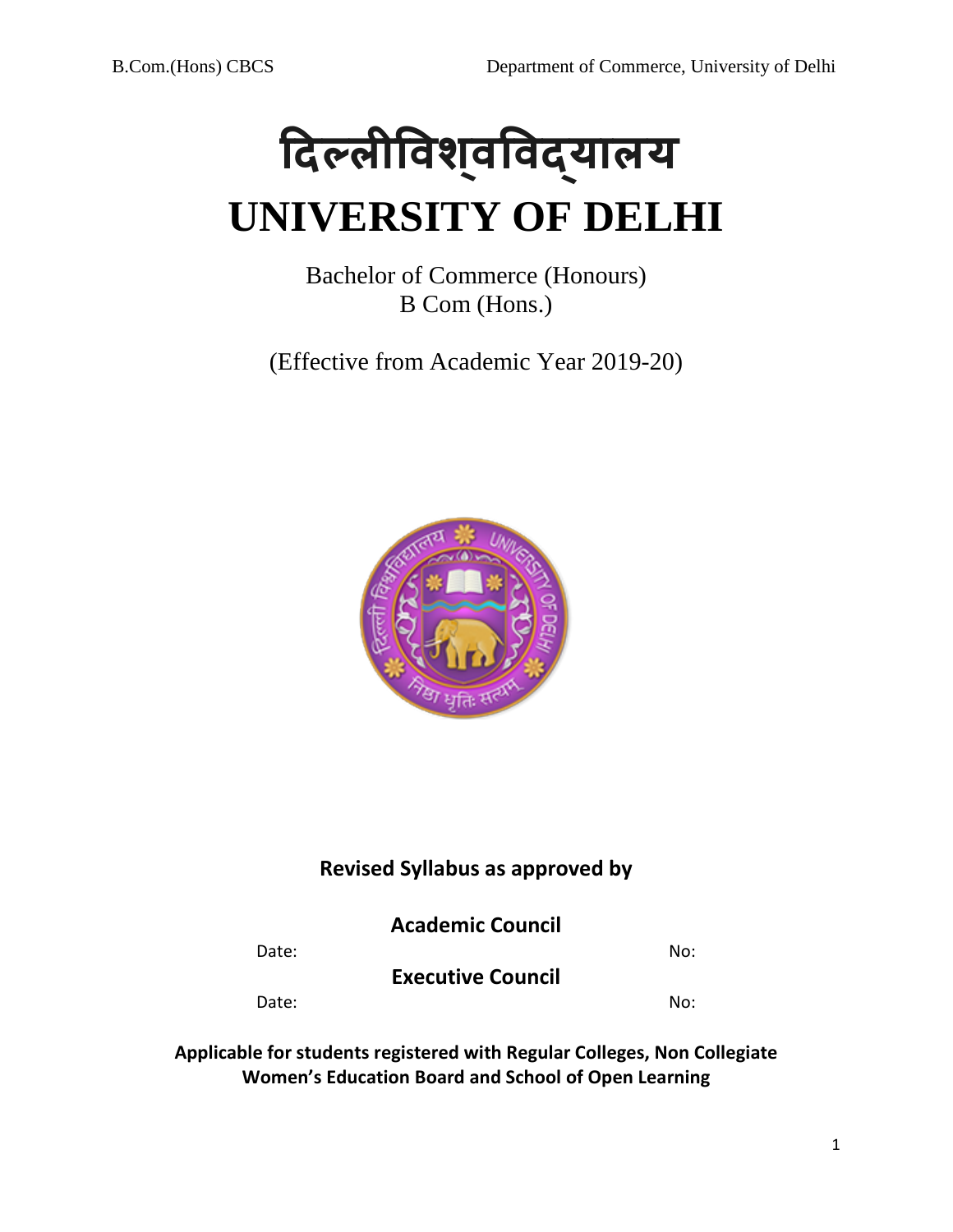|                | Content                                                                                                                                                                                                 | Page No.       |
|----------------|---------------------------------------------------------------------------------------------------------------------------------------------------------------------------------------------------------|----------------|
|                | Preamble                                                                                                                                                                                                | 3              |
| $\mathbf{1}$   | Introduction to Programme                                                                                                                                                                               | $\overline{4}$ |
| $\overline{2}$ | Learning Outcome-based Curriculum Framework<br>in Programme B.Com. (Hons.)<br>2.1 Nature and Extent of the Programme in<br>B.Com. (Hons.)<br>2.2 Aims of Bachelor Degree Programme in<br>B.Com. (Hons.) | $\overline{4}$ |
| 3              | Graduate Attributes in B.Com. (Hons.)                                                                                                                                                                   | $4 - 6$        |
| $\overline{4}$ | Qualification Descriptors for Graduates B.Com.<br>(Hons.)                                                                                                                                               | 6              |
| 5              | Programme Learning Outcomes for in B.Com.<br>(Hons.)                                                                                                                                                    | $6 - 7$        |
| 6              | Structure of in B.Com. (Hons.).<br>6.1 Credit Distribution for B.Com. (Hons.)<br>6.2 Semester-wise Distribution of Courses                                                                              | 8<br>$9 - 11$  |
| 7              | Courses for Programme B.Com. (Hons.)<br>7.1 Course Learning Objective<br>7.2 Course Learning Outcomes<br>7.3 Course Teaching-Learning Process<br>7.4 Assessment Methods<br>7.5 Keywords                 | 12-136         |

# **LIST OF CONTENTS**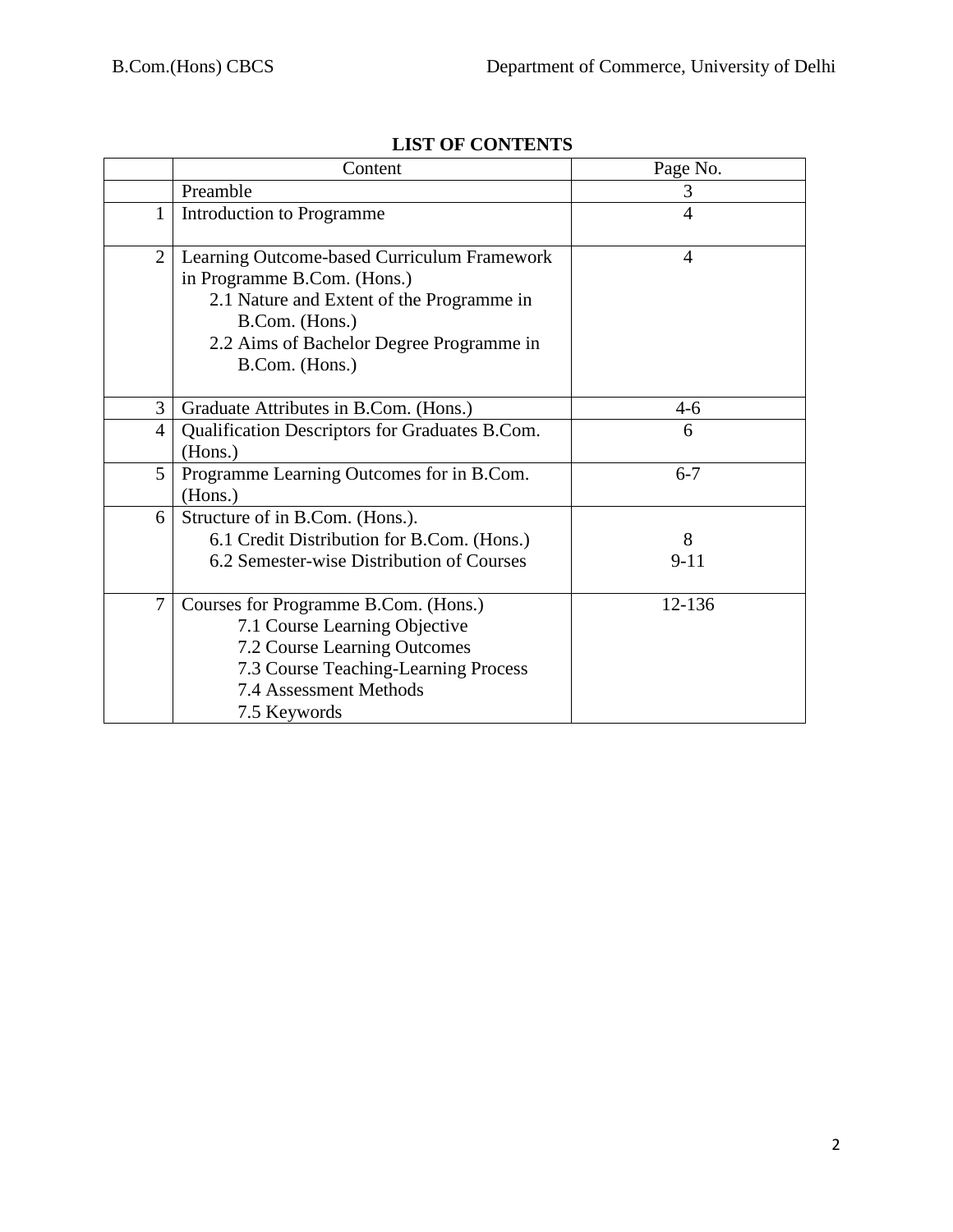# **Preamble**

The objective of any programme at a Higher Education Institution is to create for its students a sound foundation for their character development which directly contributes to the well-being of a nation. The University of Delhi envisions all its programmes in the spirit of its "motto" which is to inspire the youth to show steadfastness and devotion in a fearless pursuit of truth. The LOCF aims at preparing young minds for constructive and productive character development by honing their creative and humanistic skills for their own betterment as well as for the greater good of the society. In order to provide an opportunity to students to discover a method of thinking which will help them realise their true potential, the University offers a Learning Outcome-based Curriculum Framework (LOCF) for all its Under Graduate programmes.

The LOCF approach is intended to provide focused, outcome-based syllabi at the undergraduate level with an agenda to structure the teaching-learning experiences in a more student-centric manner by making the courses flexible and by offering students more choices. The LOCF approach has been adopted to strengthen the teacher- learner interaction as students engage themselves in programmes of their choice and learn to realise their inner calling. As the Under-Graduate Programmes focus on 'preparing minds', they will create individuals who will have intellectual prowess, interactive competence, courage to lead the world and also compassion and empathy for fellow human beings. The LOCF thus aims at strengthening not merely students' employability skills but also at imparting to them vital life-skills required to lead a happy personal and social life.

Each programme vividly elaborates its nature and promises the outcomes that are to be accomplished by studying the courses. The programmes also state the attributes that they offer to inculcate at the graduation level. The graduate attributes encompass values related to students' well-being, emotional stability, critical thinking etc. intermingled with a sense of social justice and harmony. In short, each programme prepares students for employability, sustainability and life-long learning. The new curriculum of B.Com. (Hons.) will empower students to innovate and also inspire them to convert their innovations into real business models for the county's economic and social prosperity. The proposed LOCF offers better understanding of the business world and aims at building students' entrepreneurial skills by giving them hands-on training. The University of Delhi hopes the LOCF approach of the programme B.Com. (Hons.) will motivate students to transition from being passive knowledge-seekers to becoming active and aware knowledge-creators.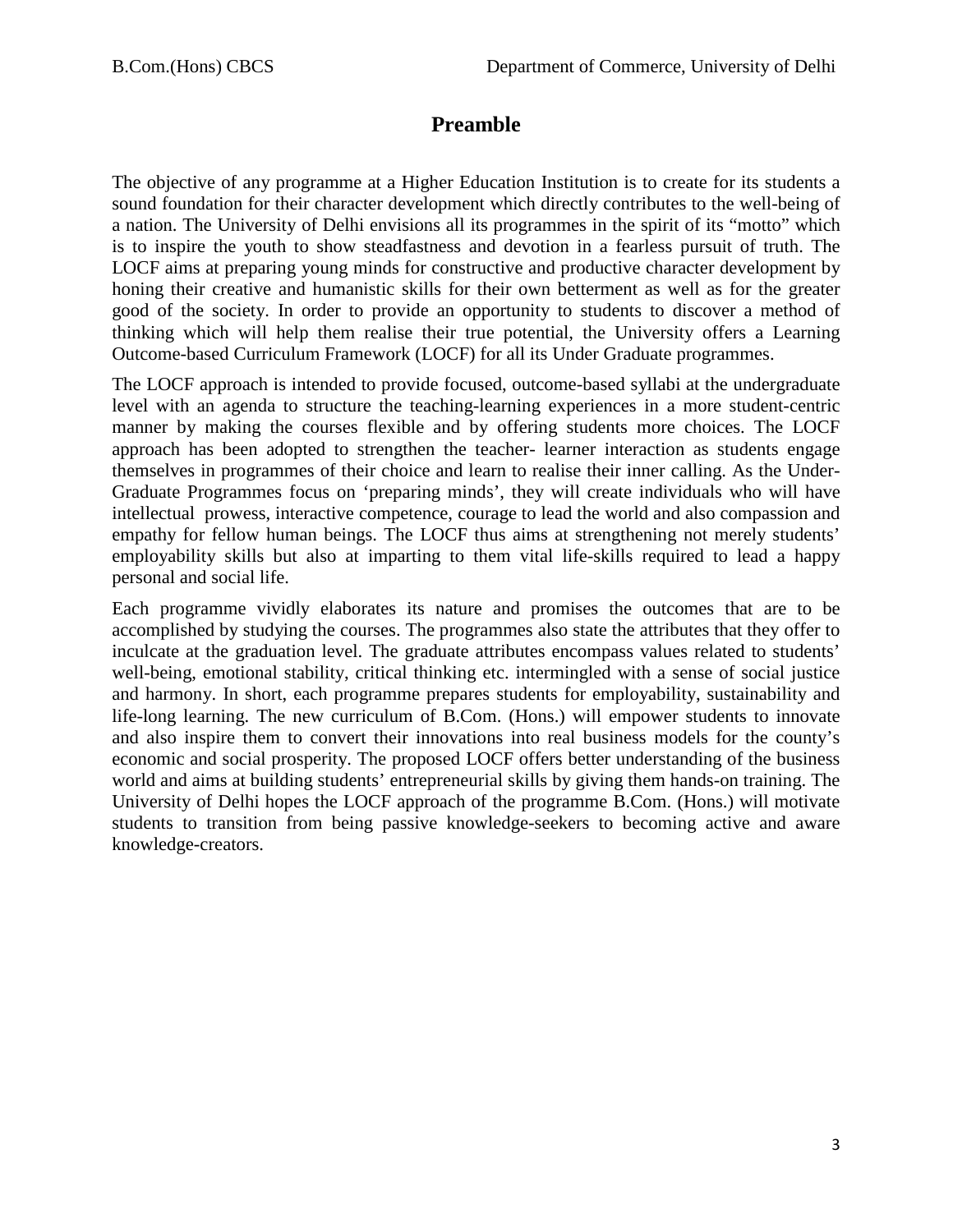# **1. Introduction to Programme**

In this global era, it has become inevitable to prepare minds for future by providing quality higher education. Though quality may be viewed through different lenses however, B.Com. (Hons.) programme of University of Delhi is designed to enable and empower students to acquire knowledge, skills and abilities to analyse and synthesize the contemporary realities pertaining to the domain of business. This course not only provides for maintaining and sustaining existing businesses in the face of violent winds of change and competition but also a desperately needed perspective of sustainable growth. This programme aims at instilling conceptual understanding to equip students to deal with business realities of today and prepares them to drive and face the challenge of tomorrow. It also exposes the students to the world of technology and digitization in the relevant field as envisaged by the scholars and policymakers. As being mandated by the Government of India, this course is designed to help cultivating entrepreneurial mindset and skills.

# **2. Learning Outcome-based Curriculum Framework in ProgrammeB.Com. (Hons.)**

# **2.1Nature and Extent of the Programme in B.Com. (Hons.)**

The courses of this programme have been designed to promote understanding of the issues confronting the business world and the economy as a whole. The Programme will help understand various systems, policy framework and strategies needed to administer the rapid changes in an organization's globally oriented environment like equipping students with an understanding of the financial system, its constituents, the principles on which it operates, inter-linkages and regulatory concerns apart from exposure of different functional domains of management.

# **2.2Aims of Bachelor Degree Programme in B.Com. (Hons.)**

- This programme will instil in the students the knowledge and capability of understanding the business world and its complexities. It will also develop the ability and competence to have a problem-solving approach towards the issues which accompany the dynamism attached to the business world.
- This degree course intends to inculcate attitudes and character that will help students evolve into sensitive and technically sound future business leaders rather than managers and aims at enhancing employability options of the students. The curriculum helps instilling learnability among students for upskilling and reskilling even in later part of life.

# **3. Graduate Attributes in B.Com. (Hons.)**

After completing this programme (under CBCS), the students will be able to prepare a progressive mindset by developing following attributes, qualities and skills:

### **Disciplinary Knowledge**

The curriculum planning of B.Com. (Hons.) course envisages the students demonstrating inclusive knowledge of the areas related to finance, human resource management, marketing,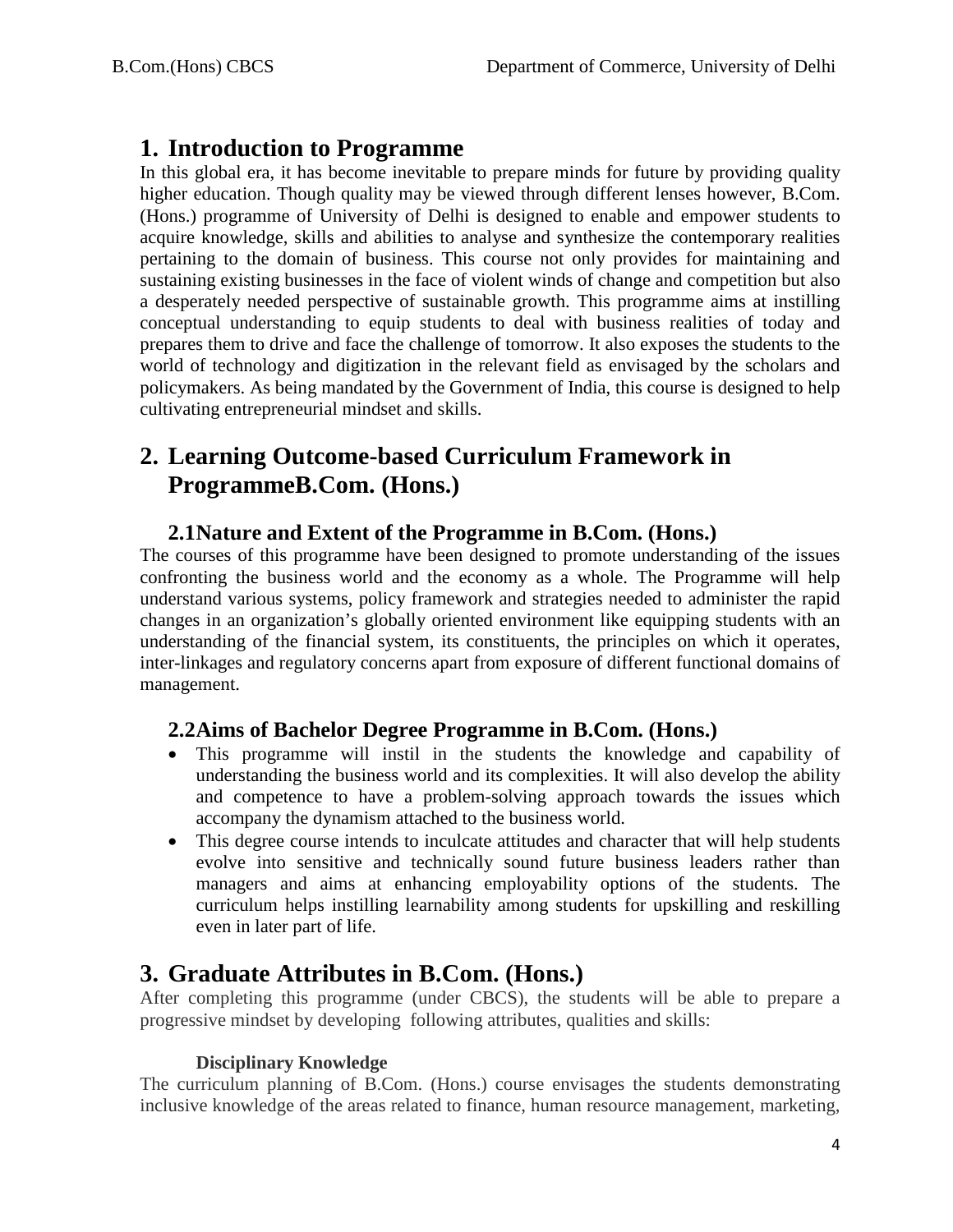international business, corporate and business laws, accounting and taxation etc. The students will be made capable of using modern ways and means of dealing with issues arising in the dynamic business world and will also help them tackle the resistances.

### **Critical Thinking**

The graduates of this programme will be trained to develop skills and attitudes needed for critical thinking and adopting a comprehensive problem solving approach. They shall be exposed to the pedagogy that helps them understand real life situations through case-studies. It aims at building the basic ability to think critically, evaluate dispassionately and solve complex problems creatively. The content is organised in such a way that the students would be able to think from diverse perspectives and suggest solutions according to their own sensibilities.

### **Communication Skills**

The teaching learning pedagogies used in the programme make the students capable enough to deliver and communicate information effectively with a mark.

### **Cooperation/Team Work**

The curriculum also inculcates in the young minds the qualities of teamwork, cooperation and solidarity which can be seen as a vision of the current business world though full of competition. The courses included in the programme teach the students to cultivate such characteristics keeping the larger societal goal in mind.

### **Research Related Skills**

The curriculum planning of B.Com. (Hons.) programme not only infuses into the students the skillset and competence required to maintain the national standards but also makes them competent enough to be capable of comprehending international frameworks keeping in view research aspects in consideration. The courses make them understand the need of the current business world and make them capable to look at various aspects from global perspective. The courses aim at instituting entrepreneurial skills in the students by instilling in them competencies needed to become an entrepreneur. These would lead to develop an attitude of life-long learning.

### **Moral and Ethical Awareness**

The courses also involve training the students to check unethical behaviour, falsification and manipulation of information in order to avoid debacles which can be seen rising persistently over the period of time. It would also help in making responsible citizens and facilitate character building.

### **Lifelong Learning**

This course broadens the horizons of the students by making them understand the intricacies of the business world and overall the economics of the country as well as the world. This learning makes them inquisitive to raise concerns and act accordingly. The curriculum is designed in such a way that the students are driven to develop an attitude of life-long learning.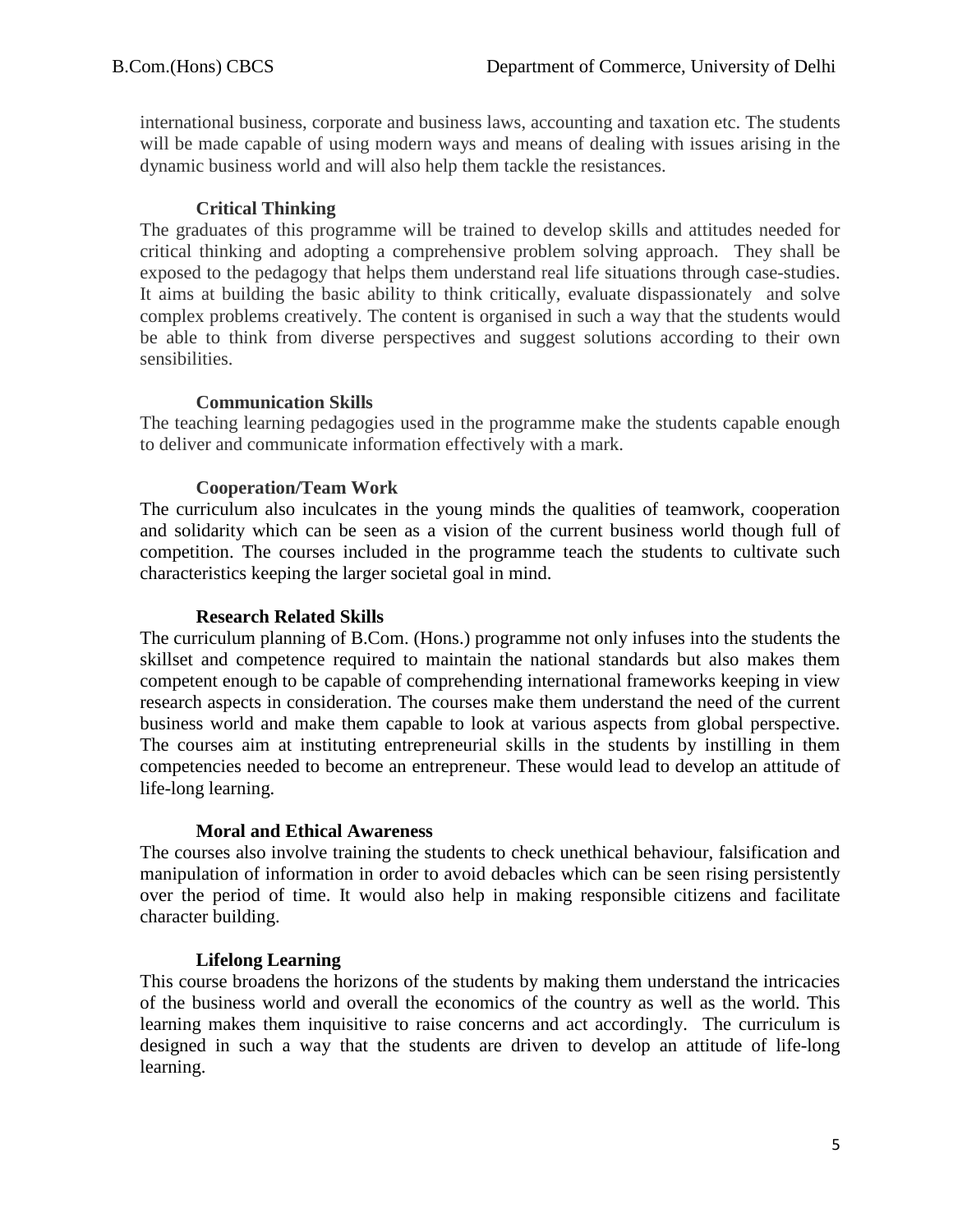#### **Information/Digital literacy**

This programme enables the students to be technologically updated as it has courses like computerised accounting system, computer applications etc. which not only make them work using software but also makes them independent enough in this world of digitization. In all the courses, wherever applicable and possible, components related to technological changes have been incorporated which not only makes them digitally literate but also makes them aware of various cyber-crimes and how to take precautionary measures.

#### **Multicultural Competence**

The courses of this programme give a global perspective to the students such that they will be able to integrate national values and beliefs with international culture and competence.

### **Reflective Thinking**

This programme enables the student to analyse the situation objectively and give effective arguments and judgments on the basis of the analysis being done. This programme teaches the student how to move sequentially in order to solve a problem effectively.

#### **Scientific reasoning**

This programme enables the students to think of a given problem or situation from different perspectives like economic, financial, social, national, global etc. and broadens the horizon of their thought processes. It not only helps the students add dimensions to its decision making but also in reaching to inclusive conclusions.

# **4. Qualification Descriptors for Graduates B.Com. (Hons.)**

As commerce is considered as an area where we tend to study different aspects that impact the business world like social, political, legal, economic, etc., the qualification descriptors for a B.Com. (Hons) programme include the following:

- Demonstration of deeper understanding of business world both from theoretical and practical perspective
- Application of knowledge to comprehend the dynamism of the corporate world and its impact on the economy from various perspectives.
- Demonstration of comprehensive knowledge of various procedures and the procedural glitches that can affect the working of an organisation.
- Application of one's disciplinary knowledge pertaining to theories and principles to find solution to problems of business world.
- Conversance with working on qualitative as well as quantitative data, along with working on some software in order to familiarise them with the interpretations of results and coming to sound conclusions through critical judgments.
- Demonstration of multidisciplinary approach towards commerce as it originates from the discipline of economics, politics, law, mathematics, etc.
- Comprehensive knowledge about current topics and the scholarly research pertaining to chosen areas, also techniques and skills required to comprehend the contemporary issues.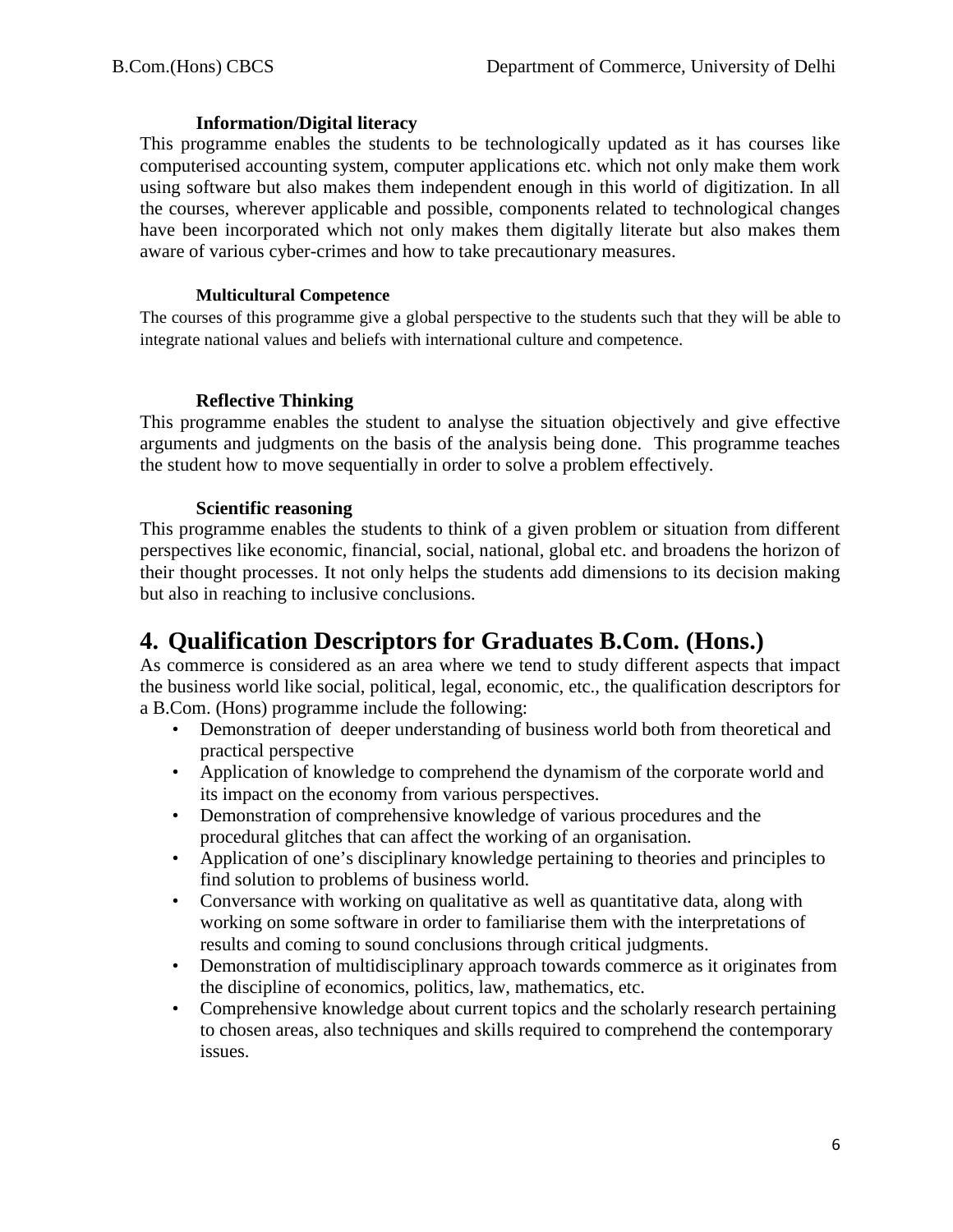# **5. Programme Learning Outcomes for B.Com. (Hons.)**

B.Com (Hons.) Programme aims to equip students with the knowledge, skills and attitude to meet the challenges of the modern-day business organizations. The curriculum of B.Com. (Hons.) degree provides a carefully selected subject combination of Accounting, Economics, Finance, Management, Tax, Marketing and Law etc. The programme aims to nurture the students in intellectual, personal, interpersonal and social skills with a focus on Holistic Education and development to make informed and ethical decisions and equips graduates with the skills required to lead management position. This programme brings out reflective and scientific thinking in the students which makes them inquisitive and curious to get deep insights of the business world and tackle the complex situations with much knowledge and wisdom.

# **6. Structure of in B.Com. (Hons.)**

# **6.1Credit Distribution for B.Com.(Hons.)**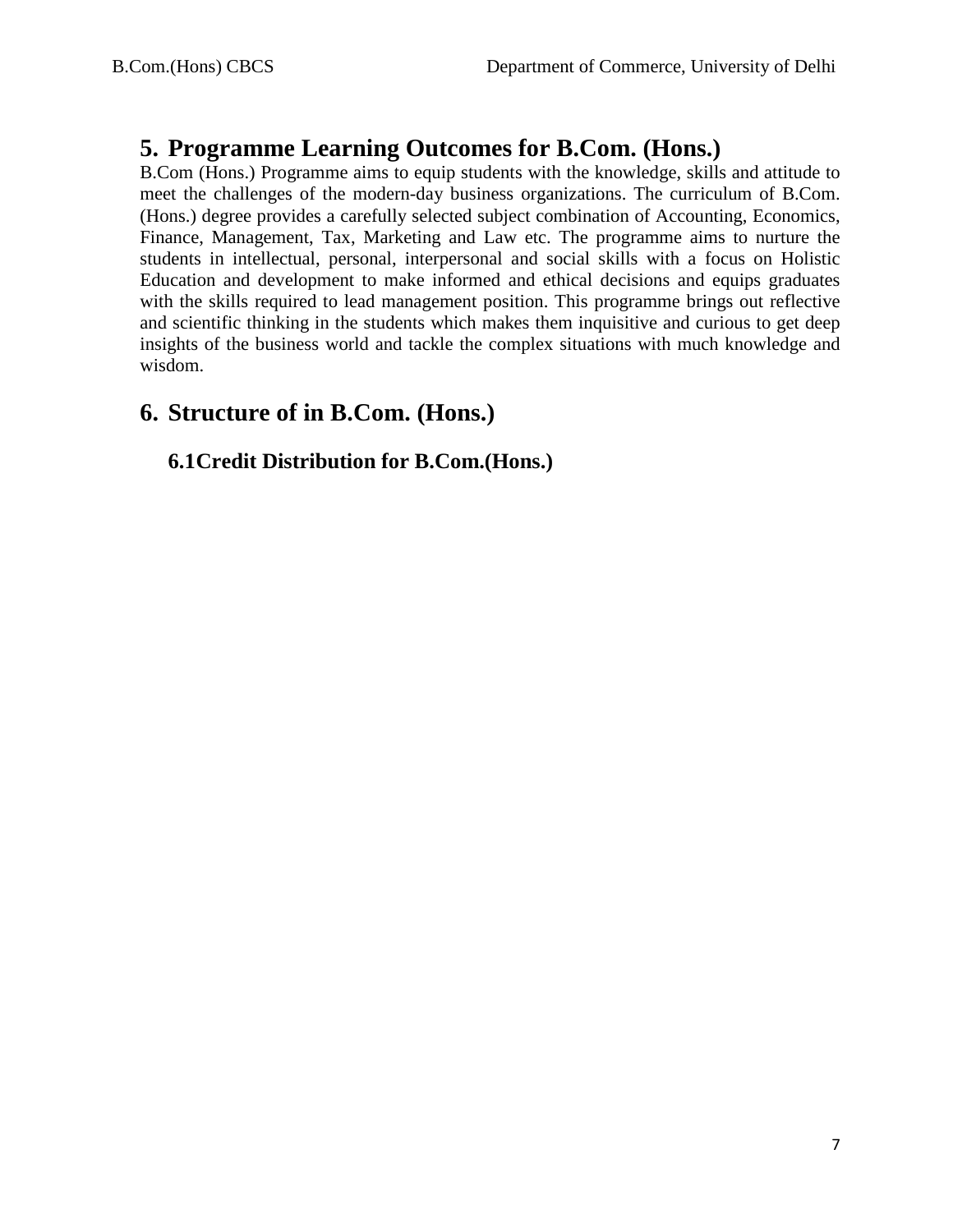| <b>Details of Courses under B.Com (Honours)</b>                                                                                                                            |                           |                           |
|----------------------------------------------------------------------------------------------------------------------------------------------------------------------------|---------------------------|---------------------------|
| Course                                                                                                                                                                     |                           | <i><b>*Credits</b></i>    |
|                                                                                                                                                                            | Theory+ Practical         | Theory+ Practical         |
| I. Core Course<br>(14 Papers)                                                                                                                                              | $14 \times 4 = 56$        | $14 \times 5 = 70$        |
| <b>Core Course Practical/ Tutorial*</b><br>(14 Papers)                                                                                                                     | $14 \times 2 = 28$        | $14 \times 1 = 14$        |
| <b>II. Elective Course</b><br>(8 Papers)                                                                                                                                   |                           |                           |
| A.1. Discipline Specific Elective<br>(4 Papers)                                                                                                                            | $4 \times 4 = 16$         | $4 × 5 = 20$              |
| A.2. Discipline Specific Elective<br>Practical/Tutorials*<br>(4 Papers)                                                                                                    | $4 \times 2 = 8$          | $4 \times 1 = 4$          |
| <b>B.1. Generic Elective / Interdisciplinary</b><br>(4 Papers)                                                                                                             | $4 \times 4 = 16$         | $4 × 5 = 20$              |
| <b>B.2. Generic Elective</b><br>Practical/Tutorials*                                                                                                                       | $4 \times 2 = 8$          | $4 \times 1 = 4$          |
| (4 Papers)<br>Optional Dissertation or project work in place of one Discipline Specific Elective paper (6<br>credits) in 6th Semester                                      |                           |                           |
| <b>III. Ability Enhancement Courses</b><br>1. Ability Enhancement Compulsory<br>(2 Papers of 4 credits each)<br><b>Environmental Science</b><br>English Communication/ MIL | $2 \times 4 = 8$          | $2 \times 4 = 8$          |
| 2. Ability Enhancement Elective (Skill<br>Based)<br>(Minimum 2, Max. 4)                                                                                                    | $2 \times 4 = 8$          | $2 \times 4 = 8$          |
| (2 Papers of 4 credits each)                                                                                                                                               | <b>Total Credit = 148</b> | <b>Total Credit = 148</b> |
|                                                                                                                                                                            |                           |                           |
| Institute should evolve a system/ policy about ECA/ General<br>*wherever there is a practical there will be no tutorial and vice-versa                                     |                           |                           |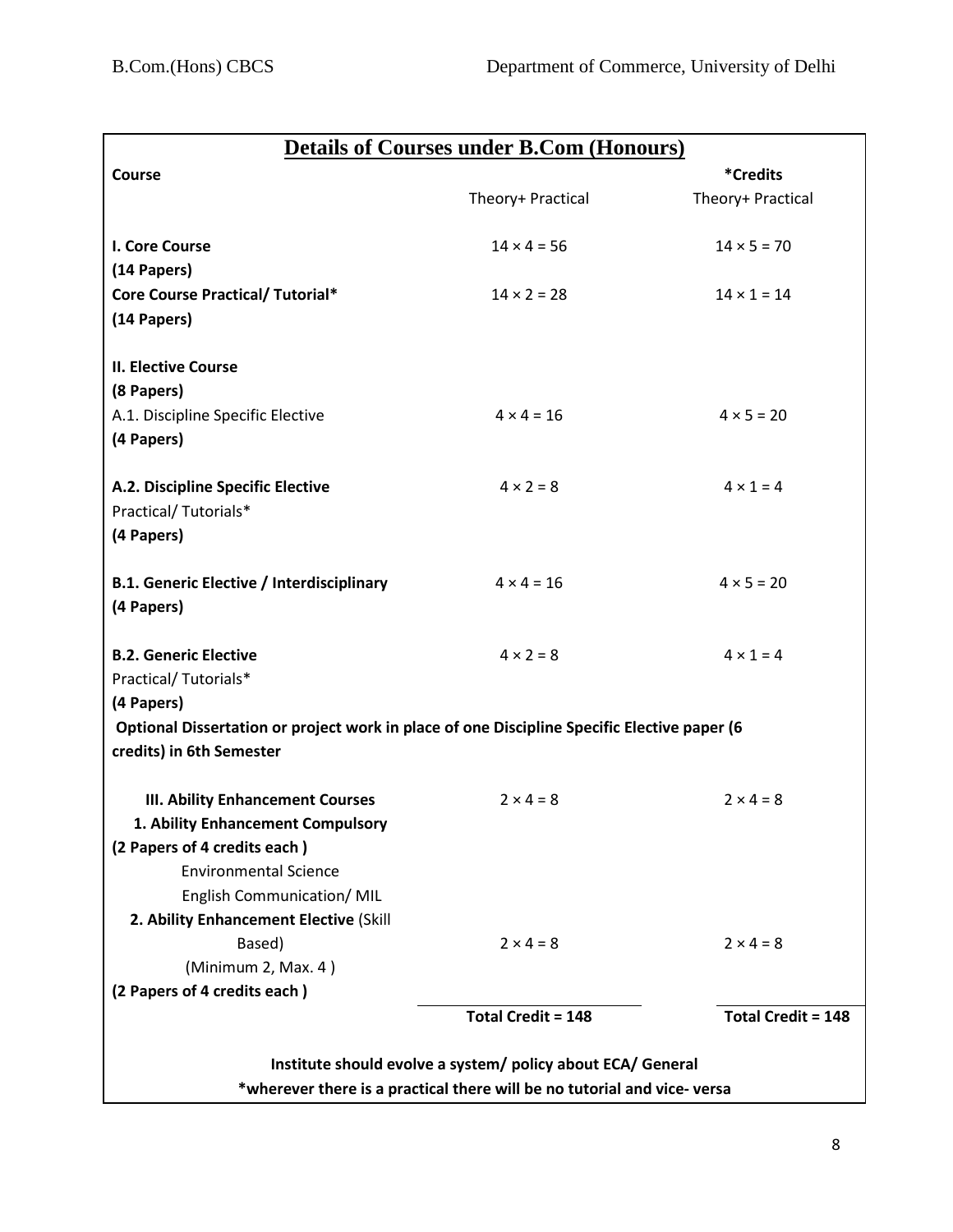# **6.2Semester-wise Distribution of Courses**

| <b>Semesters</b>    | <b>CBCS B.COM. (HONS.)</b>                                                          | Page nos. |
|---------------------|-------------------------------------------------------------------------------------|-----------|
|                     |                                                                                     |           |
| <b>Semester I</b>   | <b>Core Papers</b>                                                                  |           |
|                     | BCH 1.2- Financial Accounting                                                       | 12        |
|                     | <b>BCH 1.3- Business Laws</b>                                                       | 15        |
|                     |                                                                                     |           |
|                     | <b>Generic Elective (Any one)</b>                                                   |           |
|                     | BCH 1.4(a)-Basics of Accounting                                                     | 118       |
|                     | BCH 1.4(b)-Business Organization and Management                                     | 121       |
|                     |                                                                                     |           |
| <b>Semester II</b>  | <b>Core Papers</b>                                                                  |           |
|                     | BCH 2.2 - Corporate Accounting                                                      | 18        |
|                     | BCH 2.3- Corporate                                                                  | 20        |
|                     | Laws                                                                                |           |
|                     |                                                                                     |           |
|                     | <b>Generic Elective (Any one)</b>                                                   |           |
|                     | $BCH 2.4(a)$ - Entrepreneurship                                                     | 123       |
|                     | BCH 2.4(b)- Finance for Non-Finance Executives                                      | 125       |
|                     |                                                                                     |           |
| <b>Semester III</b> | <b>Core Papers</b>                                                                  |           |
|                     | BCH 3.1- Human Resource Management                                                  | 23        |
|                     | BCH 3.2- Income-Tax Law and Practice                                                | 25        |
|                     | BCH 3.3- Management Principles and Applications                                     | 28        |
|                     |                                                                                     |           |
|                     | <b>Generic Elective (Any one)</b>                                                   |           |
|                     | BCH 3.4(a)- Investing in Stock Markets                                              | 127       |
|                     | BCH 3.4(b)- Human Resource management                                               | 129       |
|                     | BCH 3.4(c) - Fundamentals of Marketing                                              | 131       |
|                     |                                                                                     |           |
|                     | <b>Skill Enhancement Course (Any one)</b>                                           | 30        |
|                     | BCH 3.5(a)- E-Commerce                                                              | 33        |
|                     | BCH 3.5(b)-Training and Development                                                 | 35        |
|                     | BCHS 3.5(c)- Digital Marketing                                                      | 38        |
|                     | BCH 3.5(d)- Personal Tax Planning<br>BCH 3.5(e)- Communication and Documentation in | 41        |
|                     | <b>Business</b>                                                                     |           |
|                     | BCH 3.5(f)-Personal Finance and Planning                                            | 43        |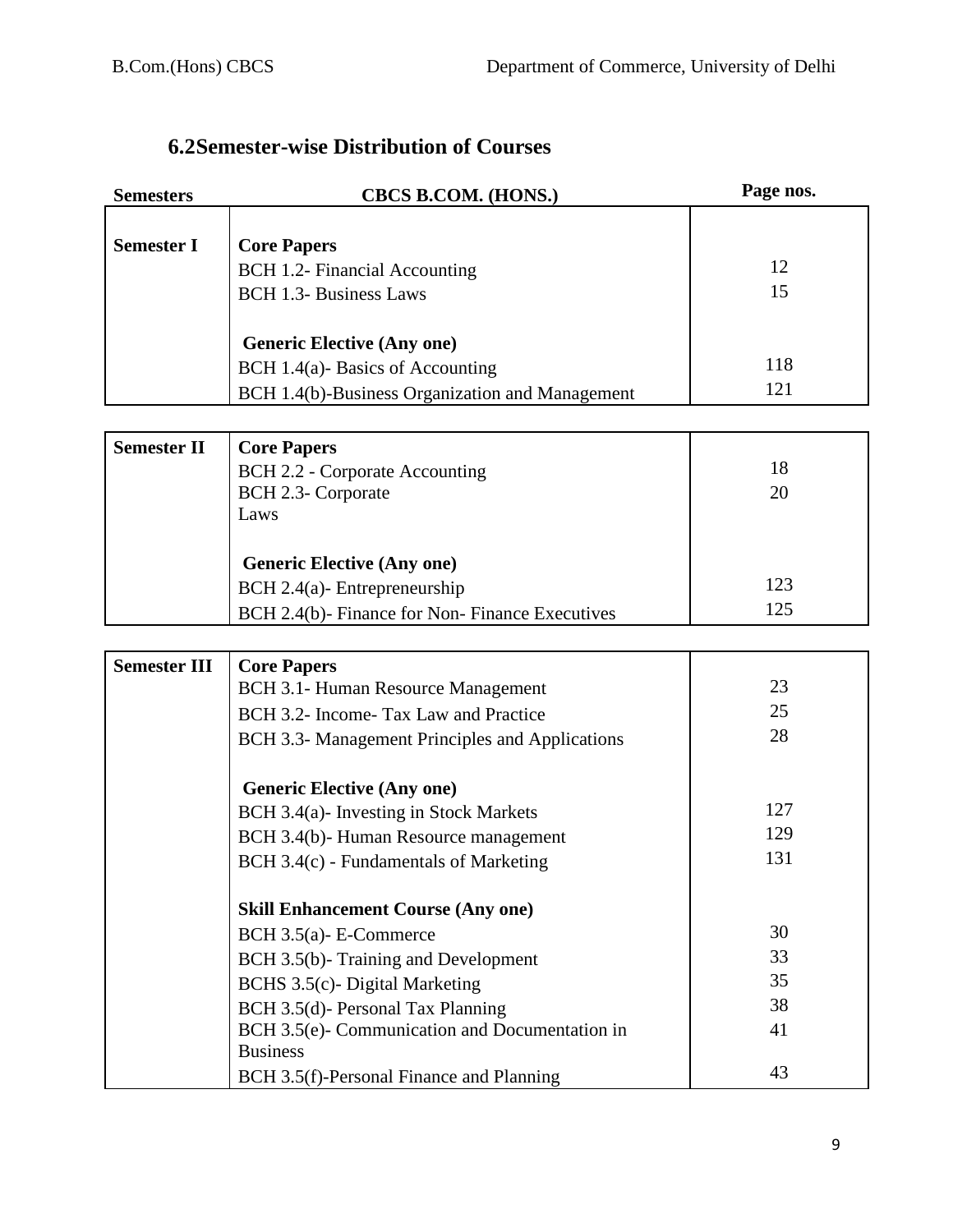| <b>Semester IV</b> | <b>Core Papers</b>                                     |     |
|--------------------|--------------------------------------------------------|-----|
|                    | BCH 4.1- Cost Accounting                               | 45  |
|                    | <b>BCH 4.2-Business Mathematics</b>                    | 48  |
|                    | BCH 4.3- Computer applications in Business             | 51  |
|                    |                                                        |     |
|                    | <b>Generic Elective (Any one)</b>                      |     |
|                    | BCH 4.4(a)-Insurance and Risk Management               | 133 |
|                    | BCH 4.4(b)- Project management and Techniques          | 135 |
|                    |                                                        |     |
|                    | <b>Skill Enhancement Course (Any one)</b>              |     |
|                    | BCH 4.5(a)- Computerised Accounting System             | 54  |
|                    | BCHS 4.5(b)-Business Research Methods & Analytics      | 56  |
|                    | BCH 4.5(c)-Leadership and Team Development             | 58  |
|                    | BCH 4.5(d)- Collective Bargaining & Negotiation Skills | 60  |
|                    | BCH 4.5(e)-E-Filing of Returns                         | 62  |
|                    | BCHS 4.5(f)- Cyber Crimes and Laws                     | 65  |
|                    |                                                        |     |
| <b>Semester V</b>  | <b>Core Papers</b>                                     |     |
|                    | BCH 5.1- Principles of Marketing                       | 68  |
|                    | BCH 5.2- Financial Management                          | 71  |
|                    |                                                        |     |
|                    | <b>Discipline Specific Elective (Any one)</b>          |     |
|                    | BCH 5.3(a)-Management Accounting                       | 74  |
|                    | BCH 5.3(b)- Organizational Behaviour                   | 77  |

| BCH 5.3(a)- Management Accounting                        | 74 |
|----------------------------------------------------------|----|
| BCH 5.3(b)- Organizational Behaviour                     | 77 |
| BCH 5.3(c)-Macro-Economics                               | 79 |
| BCH 5.3(d)-Entrepreneurship Development                  | 81 |
| <b>Discipline Specific Elective (Any one)</b>            |    |
| BCH 5.4(a)- Corporate Tax Planning                       | 83 |
| BCH 5.4(b)- Financial Markets, Institutions and Services | 85 |
| BCH 5.4(c)- Advertising and Personal Selling             | 87 |
| BCH 5.4(d)-Business Statistics                           | 89 |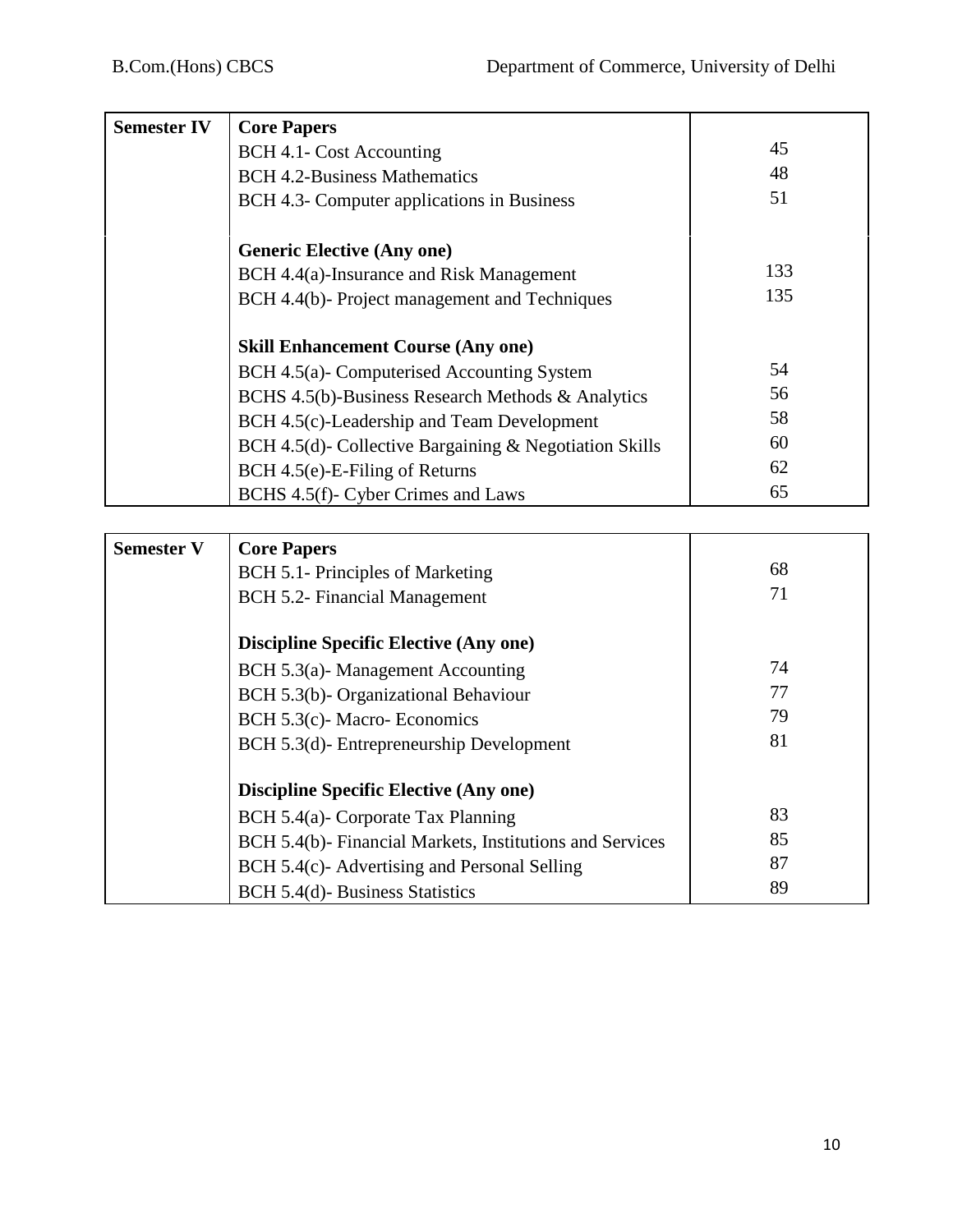| <b>Semester VI</b> | <b>Core Papers</b>                                |     |
|--------------------|---------------------------------------------------|-----|
|                    | BCH 6.1- Auditing and Corporate Governance        | 92  |
|                    | BCH 6.2- Goods and Service Tax (GST) and Customs  | 95  |
|                    | Law                                               |     |
|                    |                                                   |     |
|                    | <b>Discipline Specific Elective (Any one)</b>     |     |
|                    | $BCH 6.3(a)$ - Fundamentals of Investment         | 98  |
|                    | BCH 6.3(b)- Compensation Management               | 100 |
|                    | BCH 6.3(c) Business Tax Procedures and Management | 102 |
|                    | BCH 6.3(d)- Consumer Affairs and Customer Care    | 104 |
|                    |                                                   |     |
|                    | <b>Discipline Specific Elective (Any one)</b>     |     |
|                    | BCH 6.4(a)- Financial Reporting $\&$ Analysis     | 107 |
|                    | BCH 6.4(b)-Banking and Insurance                  | 109 |
|                    | BCH 6.4(c)- Project Management $&$ Techniques     | 111 |
|                    | BCH 6.4(d)- International Business                | 113 |
|                    | BCH 6.4(e)- Industrial Relations and Labour Laws  | 116 |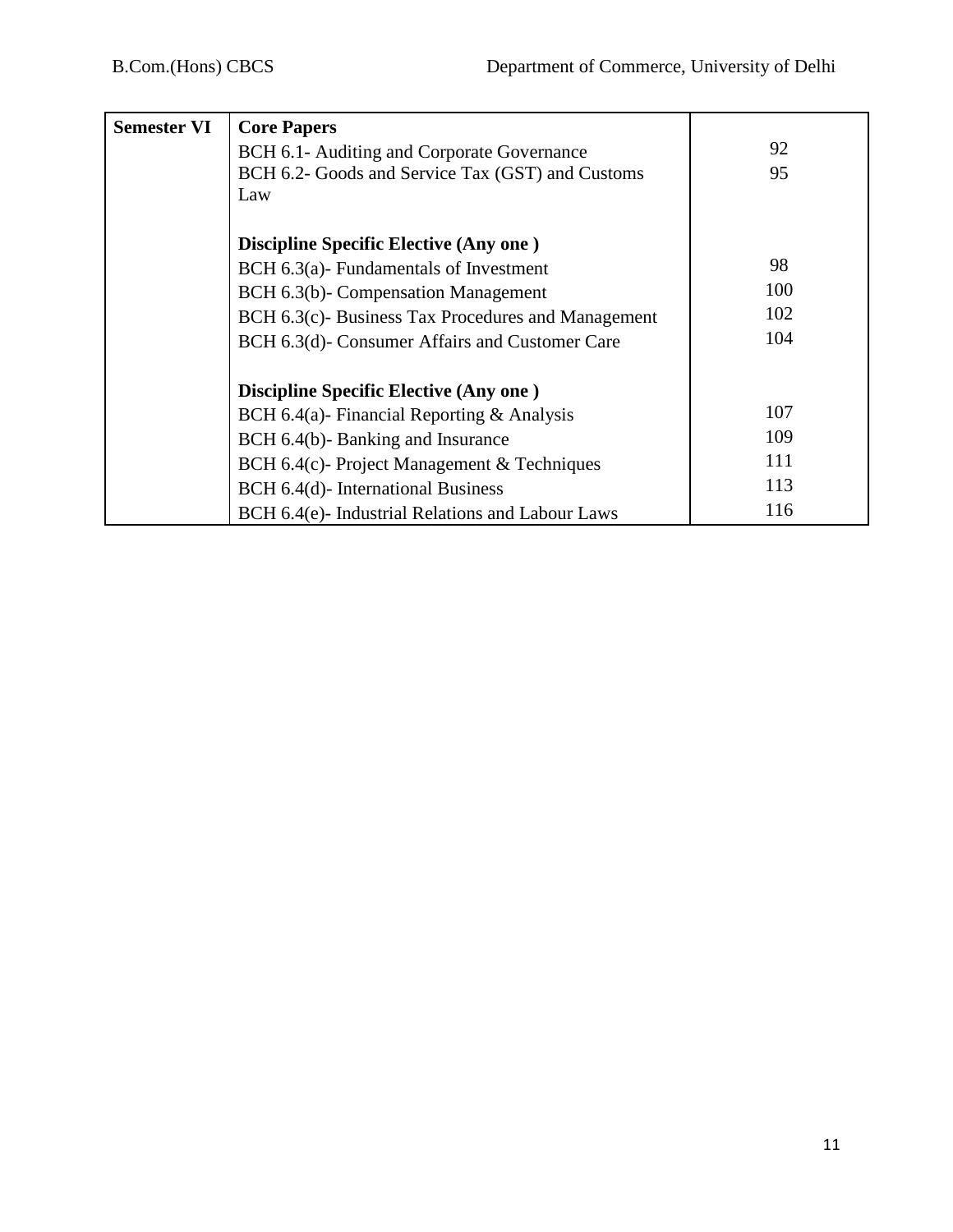#### **B.Com. (Hons.): Semester-I Paper BCH 1.2: FINANCIAL ACCOUNTING**

**Duration: 3Hrs. Marks: 100 Credits: 6 Credits: 6 Credits: 6** 

# **Course Objective**

This course provides conceptual knowledge of financial accounting and the techniques for preparing accounts in different types of business organisations.

# **Course Learning Outcomes**

After completing the course, the student shall be able to:

- CO1: understand the theoretical framework of accounting and to prepare financial statements
- CO2: explain and determine depreciation and value of inventory
- CO3: learn accounting for hire purchase transactions, leases, branches and departments
- CO4: understand the concepts of partnership firm and prepare accounts for dissolution of a partnership firm
- CO5: develop the skill of preparation of trading and profit and loss account and balance sheet using computerized accounting.

#### **Course Contents Unit-1: Introduction**

Conceptual Framework: Accounting principle, Concepts and Conventions Introduction to Accounting Standards and Indian Accounting Standards (AS & Ind AS), Accounting Process: Journal, ledger, Trial Balance, Financial Statements (overview) Capital Expenditure (and Receipts), Revenue Expenditure (and Receipts) and Deferred Revenue Expenditure. Preparation of Financial Statements of a profit making sole proprietorship trading firm with additional information, Preparation of Financial Statements of a not for profit organisations.

### **Unit-2:Depreciation Accounting and Inventory Valuation**

Accounting for Plant Property and Equipment & Depreciation: Meaning of Depreciation, Depletion and amortization, Objective and Methods of depreciation (Straight line, Diminishing Balance), Change of Method, Inventory Valuation: Meaning, Significance of Inventory Valuation, Inventory Record System-Periodic and Perpetual, Methods of Inventory Valuation-FIFO, LIFO and Weighted Average

*(Relevant accounting Standards as applicable)*

### **Unit-3: Special types of Accounting**

Hire Purchase Accounting: Calculation of Interest, Partial and Full Repossession, profit Computation (Stock & Debtors System only)**,** Accounting for Leases: Concept, Classification of leases (Simple practical problems)**,** Accounting for Branches (excluding foreign branches): Dependent branches ('Debtors system' and 'Stock & debtors System') and overview of Independent branches. Departmental Accounting: Concept, Type of departments, Basis of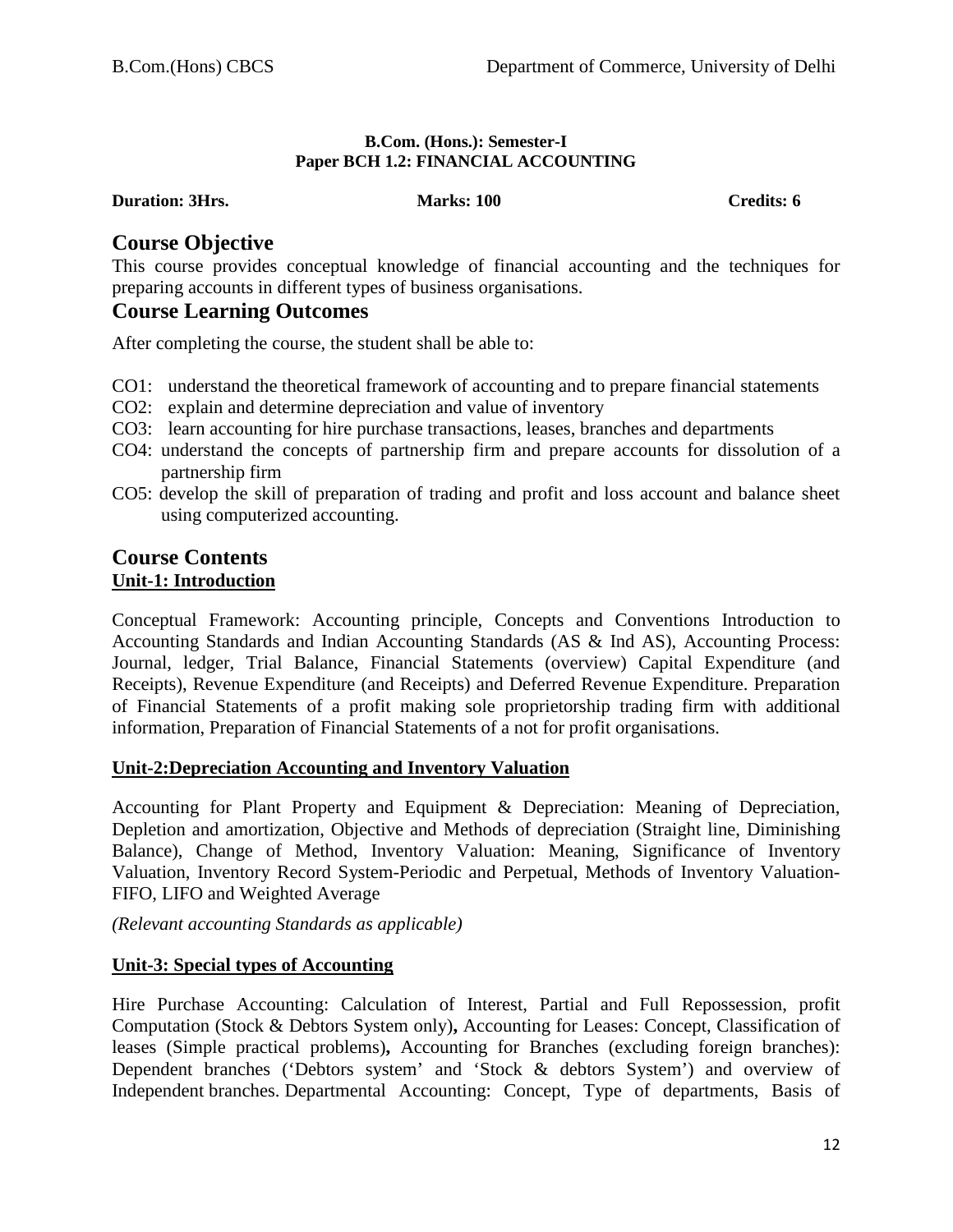allocation of departmental expenses, Methods of departmental accounting (excluding memorandum stock and memorandum mark-up account method)

(Relevant accounting Standards as applicable)

#### **Unit-4: Accounting for Partnership Firm**

Partnership accounts: Fundamentals, Admission, Retirement and Death of a partner (only an overview)**,** Accounting for Dissolution of Partnership Firm: Dissolution of Partnership Firm including Insolvency of partners (excluding sale to a limited company), Gradual realization of assets and piecemeal payment of liabilities

#### **Unit-5: Computerized Accounting System**

Computerized Accounting System: Computerized accounts by using any popular accounting software: Creating a company; Configure and Features settings; Creating Accounting Ledgers and Groups, Creating Stock Items and Groups; Vouchers Entry; Generating Reports – Cash Book, Ledger Accounts, Trail Balance, Profit and Loss Account, Balance Sheet, Funds Flow Statement, Cash Flow Statement, Selecting and Shutting a Company; Backup and Restore of Data of a Company

**Note:** Latest Accounting Standards to be followed

# **References**

- Goyal, Bhushan Kumar and H.N. Tiwari, Financial Accounting , Taxmann
- Kumar, Alok. Financial Accounting, Singhal Publication.
- Lt Bhupinder. Financial Accounting Concepts and Applications, Cengage
- Monga, J R. Financial Accounting: concept and Applications. Mayur paper Backs, New Delhi
- Sehgal, Ashok & Deepak Sehgal. Fundamentals of Financial Accounting, Taxmann
- Tulsian, P C. Financial Accounting, Tata McGraw Hill New Delhi
- Lal, Jawahar, Seema Srivastava & Abrol, Shivani. Financial Accounting Text and problems, Himalaya Publishing House, New Delhi.

### **Additional Resources**

- Charles, T Horngren, Gart L. Sundem, John A Elliot and Donna R. Philbrick. *Introduction to Financial Accounting,* Pearson.
- Leonardo, A. Robinson, James R. Qanis, C. Wayne Alderman, *Accounting Information Systems: A cycle Approach*. Publisher Wiley.
- Marshall, B Romney and Paul, John Steinbart, *Accounting Information Systems*, Pearson Education Limited.
- Robert, L. Hurt, *Accounting Information Systems: Basic Concepts and Current Issues*, McGraw Hill.

### **Note: Latest edition of readings may be used**

### **Teaching Learning Process**

Theory/ numerical with examples, Practical Lab Lectures

### **Assessment Methods**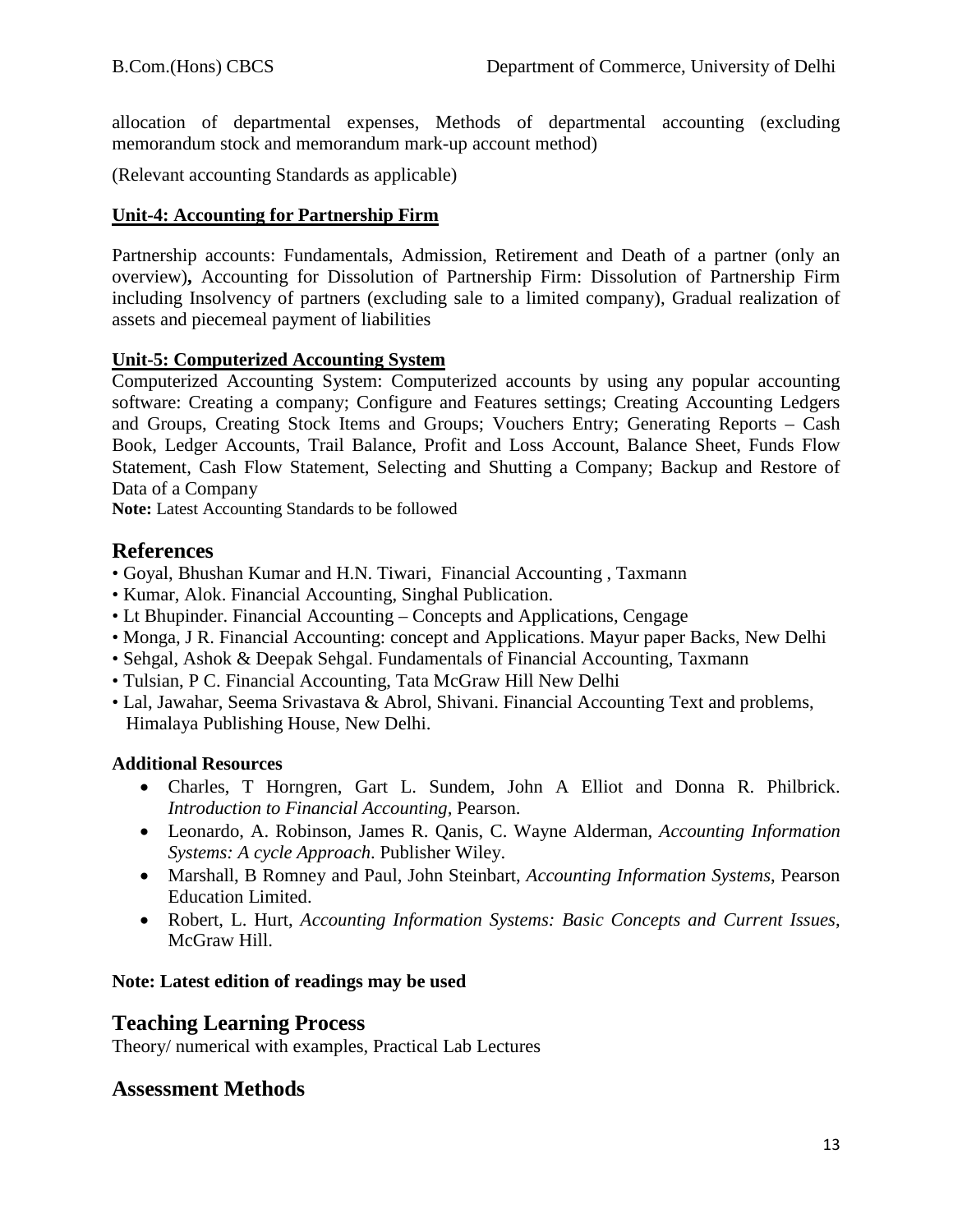- There shall be 4 credit hours for lectures + one credit hour (Two Practical Periods per week per batch) for practical lab  $+$  one credit hour for tutorials (per group)
- Examination scheme for computerized accounting system Practical for 20 marks. The practical exam will be of one hour
- Theory exam shall carry 80 marks (Including Internal Assessment of 25 Marks). The theory exam will be of 2.5 hours

# **Keywords**

Financial Statements, Depreciation, Inventory Valuation, Hire Purchase, Branch Accounting, Departmental Accounting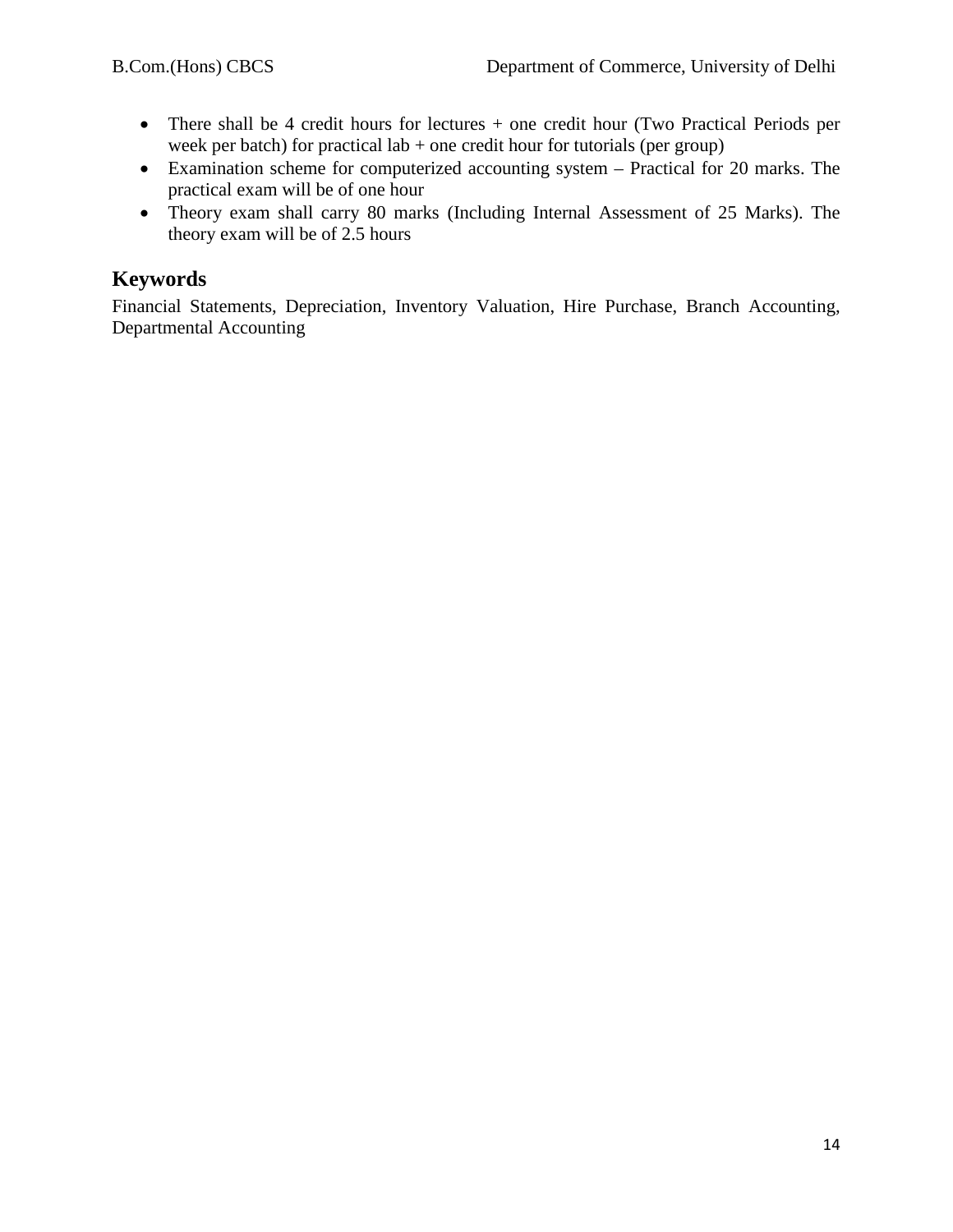#### **B.Com. (Hons.): Semester-I Paper BCH 1.3: BUSINESS LAWS**

**Duration: 3Hrs. Marks: 100 Credits: 6**

### **Course Objective**

To impart basic knowledge of the important business laws relevant for conduct of general business activities in physical and virtual spaces along with relevant case laws.

# **Course Learning Outcomes**

After completing the course, the student shall be able to:

- CO1: understand basic aspects of contracts for making the agreements, contracts and subsequently enter valid business propositions.
- CO2: be able to recognize and differentiate the special contracts and identify their appropriate usage at varied business scenarios.
- CO3: equip the students about the legitimate rights and obligations under The Sale of Goods Act
- CO4: enable with skills to initiate entrepreneurial ventures as LLP
- CO5: understand the fundamentals of Internet based activities under The Information and Technology Act.

# **Course Contents**

### **Unit I: The Indian Contract Act, 1872**

Contract – meaning, characteristics and kinds, Essentials of valid contract - Offer and acceptance, consideration, contractual capacity, free consent, legality of objects. Void agreements. Discharge of contract – modes of discharge including breach and its remedies.

### **Unit II: Special Contracts**

Quasi – contracts, Contract of Indemnity and Guarantee, Contract of Bailment and Pledge Contract of Agency

### **Unit III: The Sale of Goods Act, 1930**

Contract of sale, meaning and difference between sale and agreement to sell. Conditions and warranties. Transfer of ownership in goods including sale by non-owners. Performance of contract of sale. Unpaid seller – meaning and rights of an unpaid seller against the goods.

### **Unit IV: The Limited Liability Partnership Act, 2008**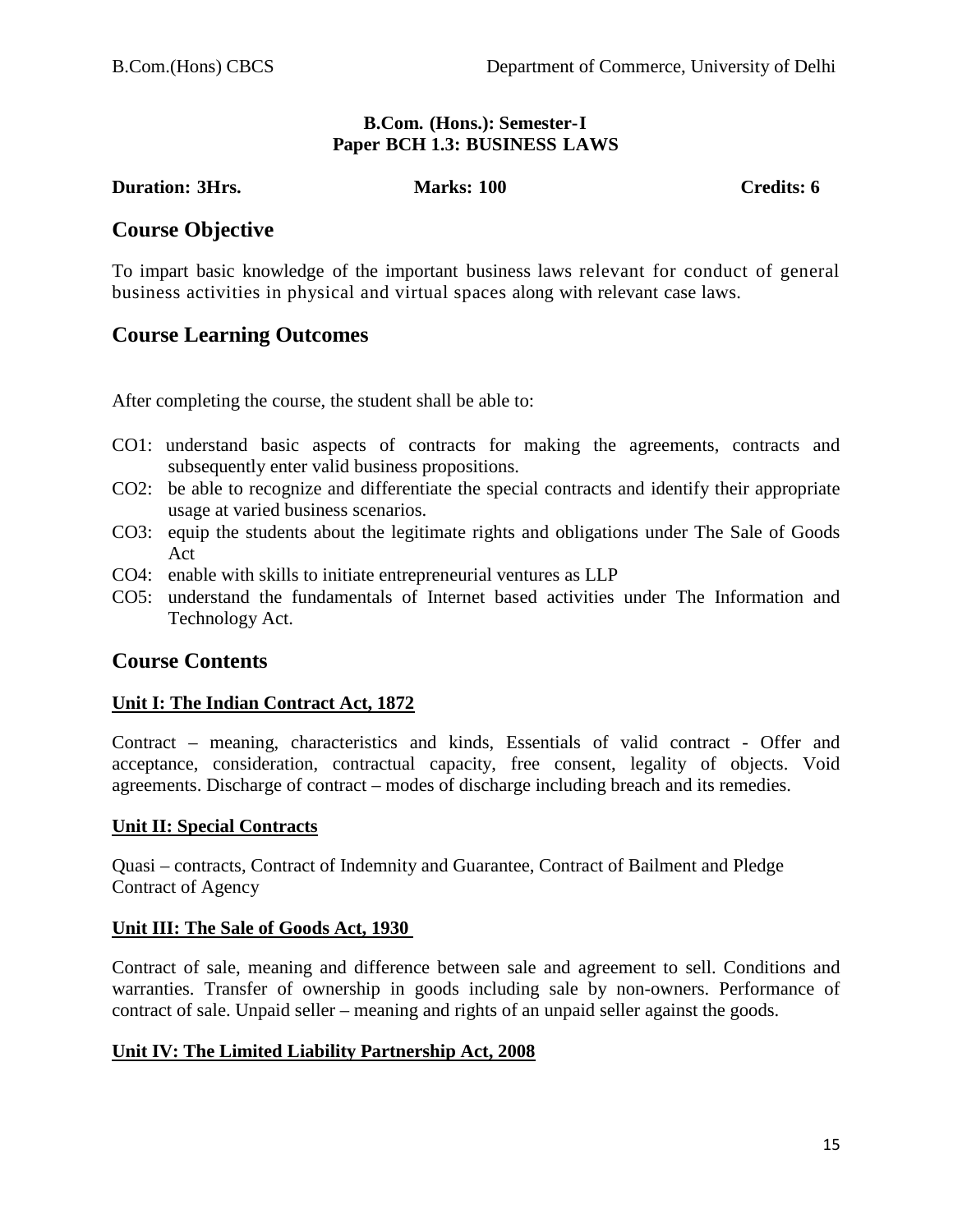Salient Features of LLP, Difference between LLP and Partnership, LLP and Company LLP Agreement. Nature of LLP, Partners and Designated Partners, Incorporation Document Incorporation by Registration, Registered office of LLP and change therein. Change of name, Partners and their Relations. Extent and limitation of liability of LLP and partners. Whistle blowing. Taxation of LLP. Conversion into LLP. Winding up and dissolution of LLP.

#### **Unit V: The Information Technology Act 2000**

Definitions under the Act. Digital signature. Electronic governance. Attribution, acknowledgement and dispatch of electronic records. Regulation of certifying authorities. Digital signatures certificates. Duties of subscribers under the Act. Penalties and adjudication. Offences as per the Act.

#### **References**

- Bhushan, Bharat., Kapoor, N.D., Abbi, Rajni, *"Elements of Business Law". Sultan Chand & Sons Pvt. Ltd.*
- Dagar, Inder Jeet and Agnihotri, Anurag. Business Laws: Text and Problems. Sage Publication.
- Jagota R. (2019). *Business Laws*. MKM Publishers ScholarTech Press.
- Sharma, J.P. and Kanojia S. (2019). *Business Laws*. New Delhi. Bharat Law House Pvt. Ltd.
- Singh, Avtar.(2018). *The Principles of Mercantile Law*. Lucknow. Eastern Book Company.
- Tulsian P.C. (2018). *Business Law*. New Delhi.Tata McGraw Hill.

### **Additional Resources**

- Information Technology Rules 2000 with Information Technology Act 2000, Taxmann Publications Pvt. Ltd., New Delhi.
- Kuchhal, M C. (2018). *Business Laws*. New Delhi. Vikas Publishing House.
- Arora, Sushma. (2015). *Business Laws.* New Delhi. Taxmann
- Sharma, J.P. and Kanojia S. (2015). *Vyavsayik Sanniyam,* Delhi University Hindi Cell.(For Hindi)

### **Note: Latest edition of readings may be used**

# **Teaching Learning Process**

The teaching -learning processes play a vital role in instilling in the student the curiosity to study the subject law. It includes lectures through presentations of case laws, expert lectures, case study approach is widely followed, role plays, seminars, tutorials project- based learning. Case laws comprehension and higher-order skills of reasoning and analysis will be encouraged through teaching strategies.

### **Assessment Methods**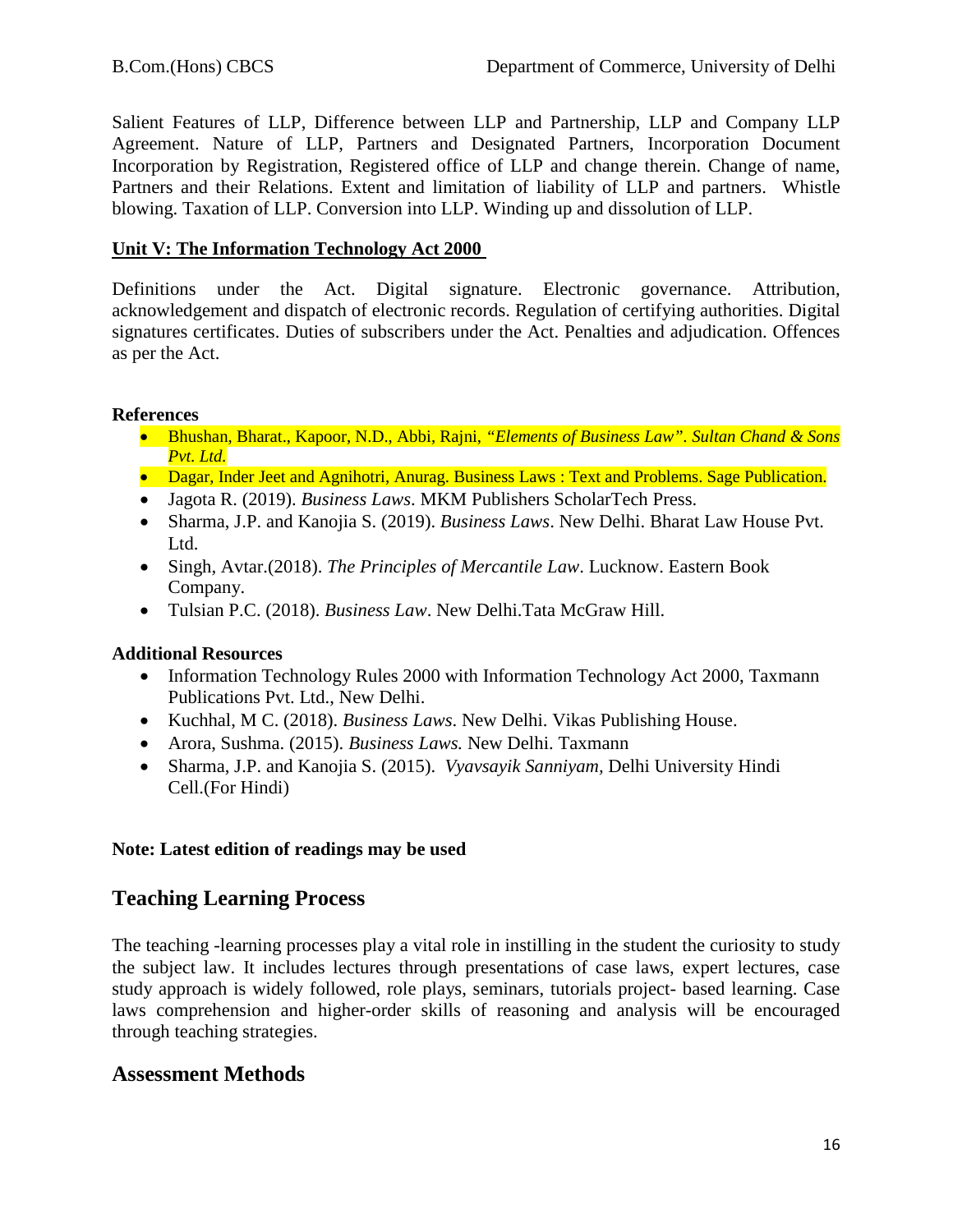The assessment methods of this course is properly aligned with teaching learning processes and anticipated learning outcomes. It includes oral and written tests, case presentations, peer evaluation, problem solving exercises, observation of practical skills through case laws and viva voce interviews.

# **Keywords**

The Indian Contract Act, 1872, The Sale of Goods Act, 1930, The Limited Liability Partnership Act, 2008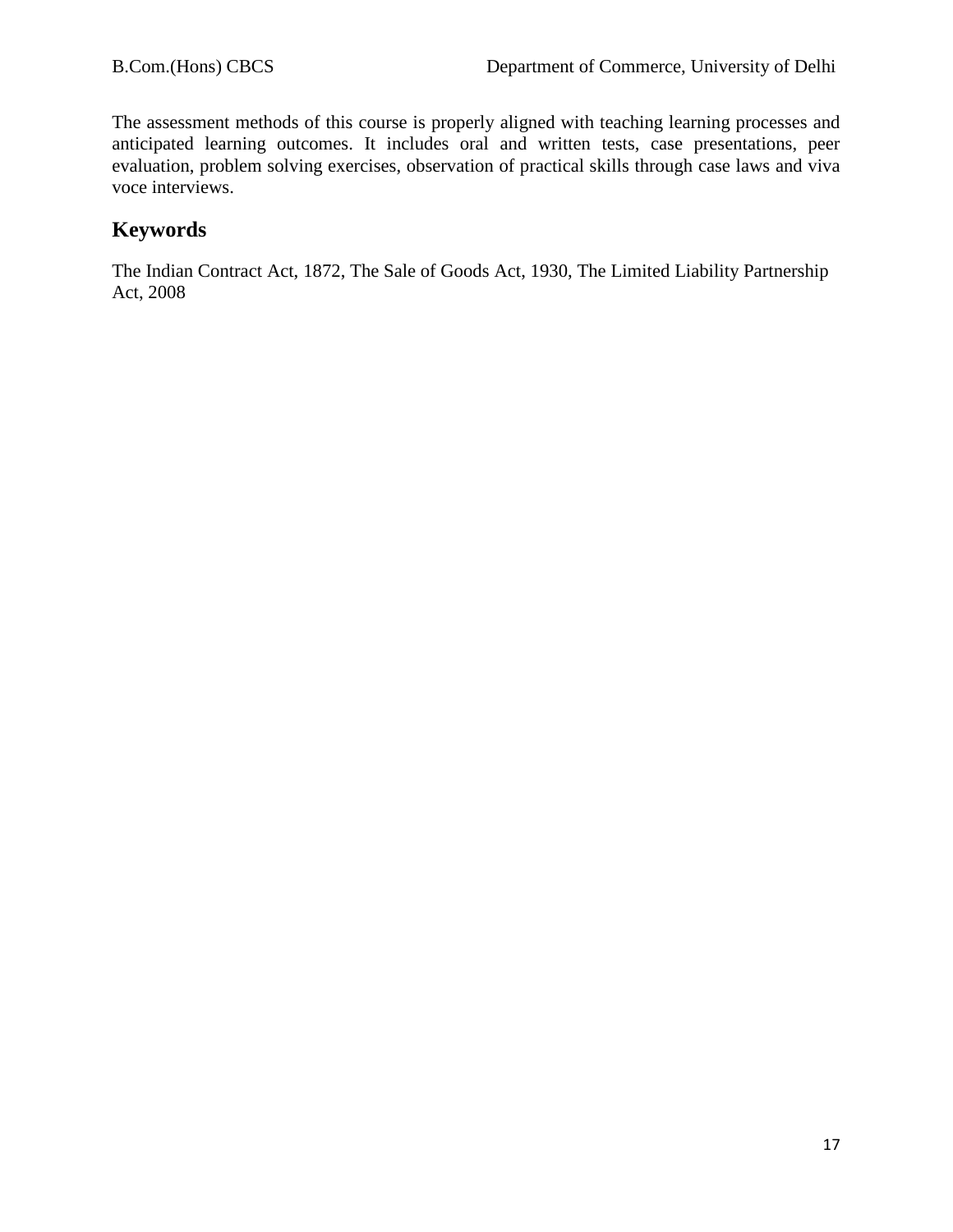#### **B.Com. (Hons.): Semester-II Paper BCH 2.2: CORPORATE ACCOUNTING**

#### **Duration: 3 Hrs. Marks: 100 Credits: 6**

# **Course Objective**

To acquire the conceptual knowledge of corporate accounting and to understand the various techniques of preparing accounting and financial statements

# **Course Learning Outcomes**

After completing the course, the student shall be able to:

- CO1: develop an understanding of accounting for share capital and debentures
- CO2: prepare financial statements of a company
- CO3: develop an understanding of cash flow statements
- CO4: understand the accounting for amalgamation and liquidation of companies
- CO5: prepare consolidated balance sheet for Holding company

# **Course Contents**

### **UNIT 1: Accounting for Share Capital and Debentures**

Introduction to issue of shares and debentures. Issue of rights and Bonus shares, ESOPs and buyback of shares, book building. Underwriting of shares and debentures. Redemption of Preference shares, Redemption of debentures: sinking/debenture redemption fund, open market purchase and conversion of debentures.

Relevant AS and IND-AS as applicable.

### **UNIT 2: Financial Statements of a Company**

Preparation of financial Statement of Joint Stock companies as per schedule III Part I & II (Division I in detail and Division II only on overview)

Relevant AS and IND-AS as applicable

### **UNIT 3: Cash Flow Statements**

Meaning, Usefulness, Preparation of a cash flow statement in accordance with Accounting Standard 3 (Revised) issued by the Institute of Chartered Accountants of India. (Only indirect method), Limitations of cash flow statement.

Relevant AS and IND-AS as applicable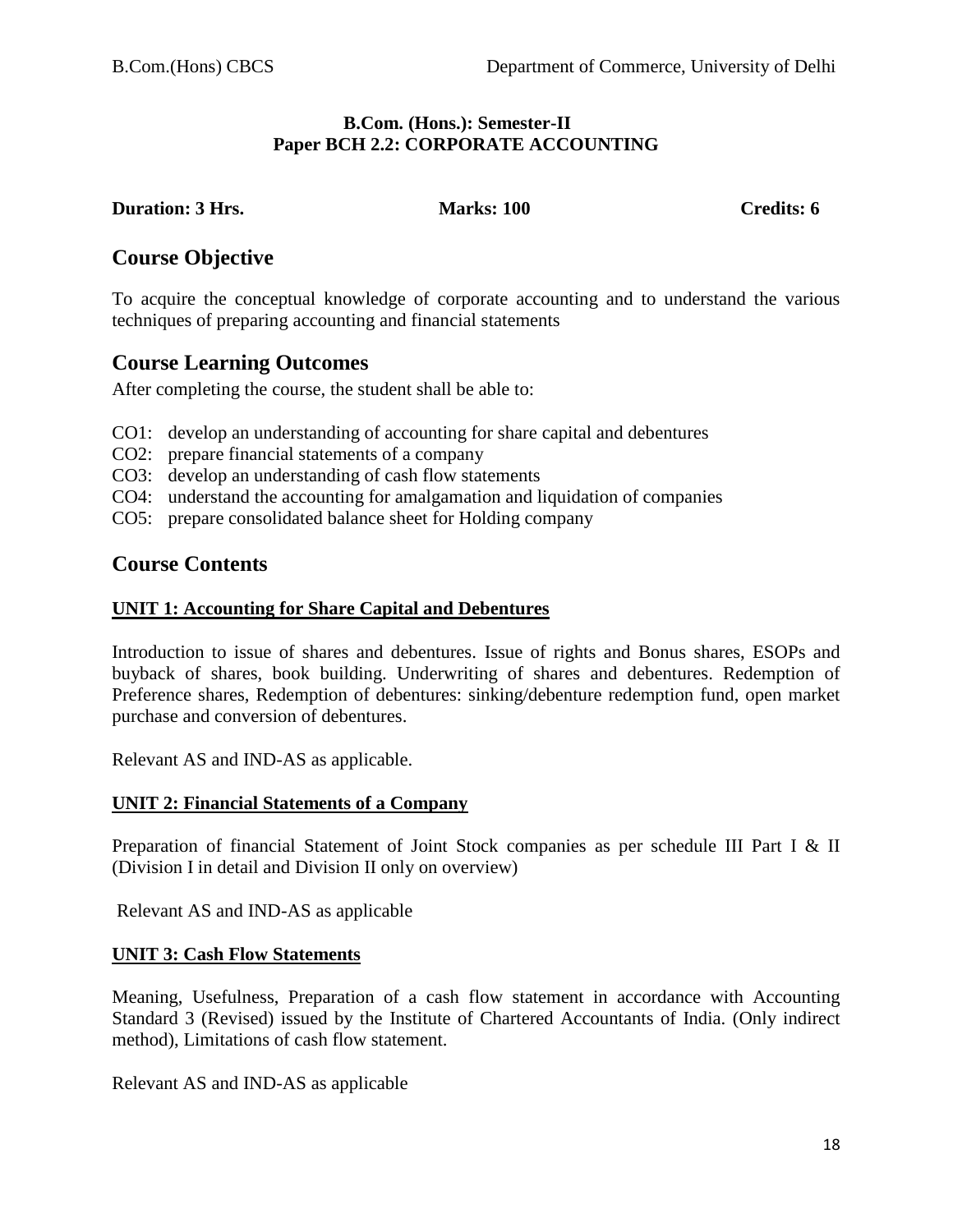#### **UNIT 4: Amalgamation, Reconstruction and Liquidation of Companies**

Concept of Purchase Consideration. Accounting for Amalgamation of Companies (excluding inter-company transactions and holdings) and external reconstruction Accounting for Internal Reconstruction (excluding preparation of scheme for internal reconstruction). Accounting for liquidation of companies. Introduction to the Insolvency and Bankruptcy Code, 2016 and other relevant provisions. Preparation of Statement of Affairs as per the format prescribed by the Act and Deficiency Account

Relevant AS and IND-AS as applicable

#### **UNIT 5: Accounts of Holding Companies/ Parent Companies**

Preparation of consolidated balance sheet with one subsidiary company.

Relevant AS and IND-AS as applicable

#### **References**

- Goyal, Bhushan Kumar. *Corporate Accounting*. Taxmann, New Delhi
- Kumar, Alok. *Corporate Accounting*. Kitab Mahal
- Monga, J. R. *Fundamentals of Corporate Accounting*. Mayur Paper Backs, New Delhi
- Sah, Raj Kumar, *Concept Building Approach to Corporate Accounting*, Cengage
- Sehgal Ashok & Sehgal Deepak. *Corporate Accounting*
- Tulsian P. C. *Corporate Accounting*. S Chand & Co. New Delhi

#### **Note: Latest edition of readings may be used**

### **Teaching Learning Process**

Theory/ numerical with examples

### **Assessment Methods**

Class participation, Presentation, Viva/ test, End Semester Exam

# **Keywords**

Shares, Financial Statements, Cash Flow, Amalgamation, Liquidation, Purchase Consideration, Holding Company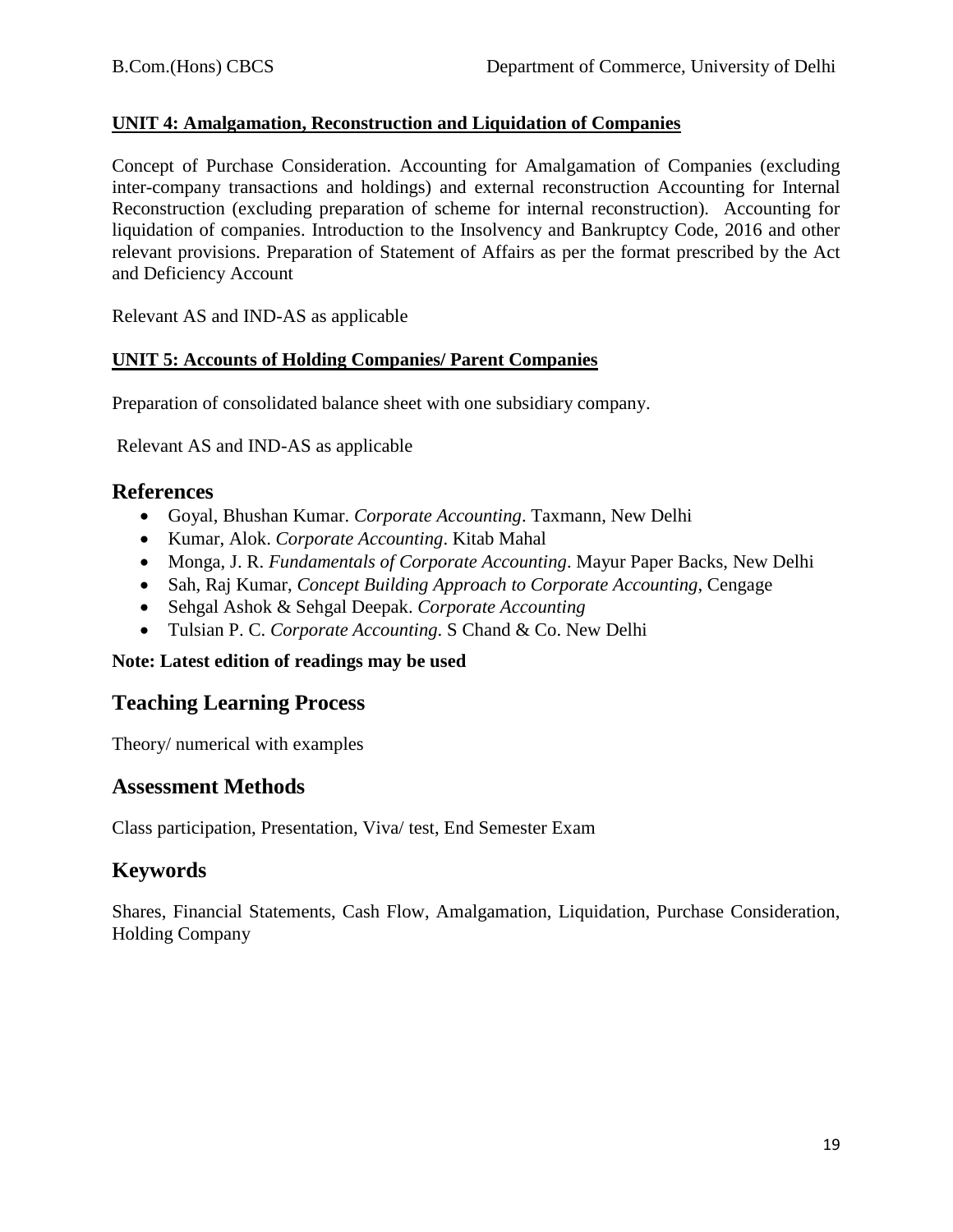### **B.Com. (Hons.): Semester-II Paper BCH 2.3: CORPORATE LAWS**

**Duration: 3Hrs.** Marks: 100 **Credits: 6** Credits: 6

# **Course Objective**

To impart basic knowledge of the provisions of the Companies Act 2013 and the Depositories Act, 1996. Case studies involving issues in corporate laws are required to be discussed.

# **Course Learning Outcomes**

After completing the course, the student shall be able to:

- CO1: understand the regulatory aspects and the broader procedural aspects involved in different types of companies covering the Companies Act 2013 and Rules there under.
- CO2: follow the basic legal documents and their usage essential for operations and management of company.
- CO3: enable the students to synthesis company processes, meetings and decisions.
- CO4: equip the students with framework of dividend distribution and role of auditors in a company.
- CO5: comprehend and evaluate working of depositories and their functions in stock markets.

# **Course Contents**

### **Unit I: Introduction**

Meaning and characteristics of a company; Lifting of corporate veil; Administration of Company Law [including National Company Law Tribunal (NCLT), National Company Law Appellate Tribunal (NCLAT), Special Courts]; Types of companies including private and public company, government company, foreign company, one person company, small company, associate company, dormant company and producer company; Association not for profit; Illegal association; Formation of company, promoters, their legal position and pre incorporation contracts; Online registration of a company.

### **Unit II: Documents and shares**

Memorandum of Association and its alteration, Articles of Association and its alteration, doctrine of constructive notice, doctrine of ultra vires and indoor management; Prospectus, Shelf and Red herring prospectus, misstatement in prospectus; book building; Allotment and Forfeiture of share, Sweat Equity, ESOPs, Bonus issue, and Further issue of shares, buyback and provisions regarding buyback; Membership of company.

### **Unit III: Management and Meetings**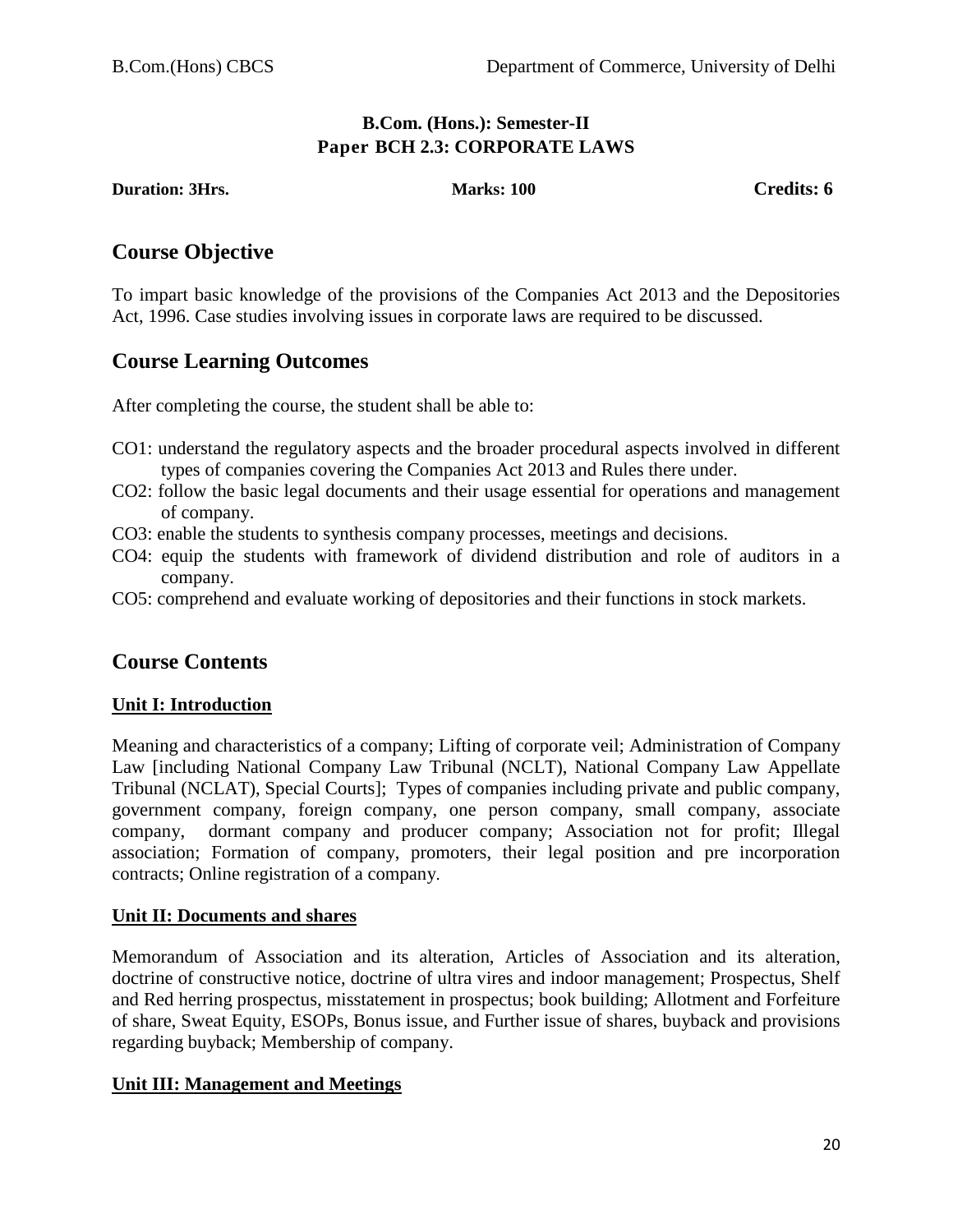Classification of directors-Additional, Alternate and Casual directors, Women directors, Independent director, Small shareholder's director; Director Identity Number (DIN); Appointment, Disqualifications, Removal of directors; Legal positions, Powers and Duties; Key managerial personnel, Managing director, Manager and Whole Time Director; Board Meetings: meeting through video conferencing; Shareholder meetings: AGM and EGM. Convening and Conduct of meetings: Requisites of a valid meeting; Resolutions; Postal ballot; e-voting.

### **Unit IV: Dividends, Audit and Winding up**

Provisions relating to payment of Dividend, Company Audit-auditor's qualification and disqualifications, Auditor's appointment, Rotation of auditors, Auditor's removal, Auditors' report and Auditor's powers.

Winding Up: Concept and Modes of Winding Up; Provisions of winding up under Insolvency and Bankruptcy Code 2016.

### **Unit V: The Depositories Act 1996**

Definitions; Depositories system; Rights and obligations of depositories; Participants issuers and beneficial owners; Inquiry and inspections; Penalty.

### **References**

- Bhushan, Bharat. Kapoor, N.D., Abbi, Rajni, *"Elements of Company Law". Sultan Chand & Sons Pvt. Ltd.*
- Chadha R. & Chadha, S. (2018). Company Laws. Scholar Tech Press, Delhi.
- Hicks, Andrew & Goo S.H., (2017) Cases and Material on Company Law, Oxford University Press.
- Kumar, A., (2019)Corporate Laws, Taxmann Pvt Ltd
- Sharma, J.P. (2018). An Easy Approach to Corporate Laws, Ane Books Pvt. Ltd., New Delhi
- The Depositories Act, 1996. Bare Act.

# **Additional Resources**

- Gowar, LCB. (1969). *Principles of Modern company Law*, Stevens & Sons,London.
- Hanningan, Brenda.(2018). *Company Law*, Oxford University Press,U.K.
- Ramaiya.(2015). *A Guide to Companies Act. Nagpur. W*adhwa Book Company.

# **Teaching Learning Process**

The teaching -learning processes play a vital role in instilling in the student the curiosity to study the subject law. It includes lectures through presentations of case laws, expert lectures, case study approach is widely followed , role plays , seminars , tutorials , project- based learning. Case laws comprehension and higher-order skills of reasoning and analysis will be encouraged through teaching strategies.

### **Assessment Methods**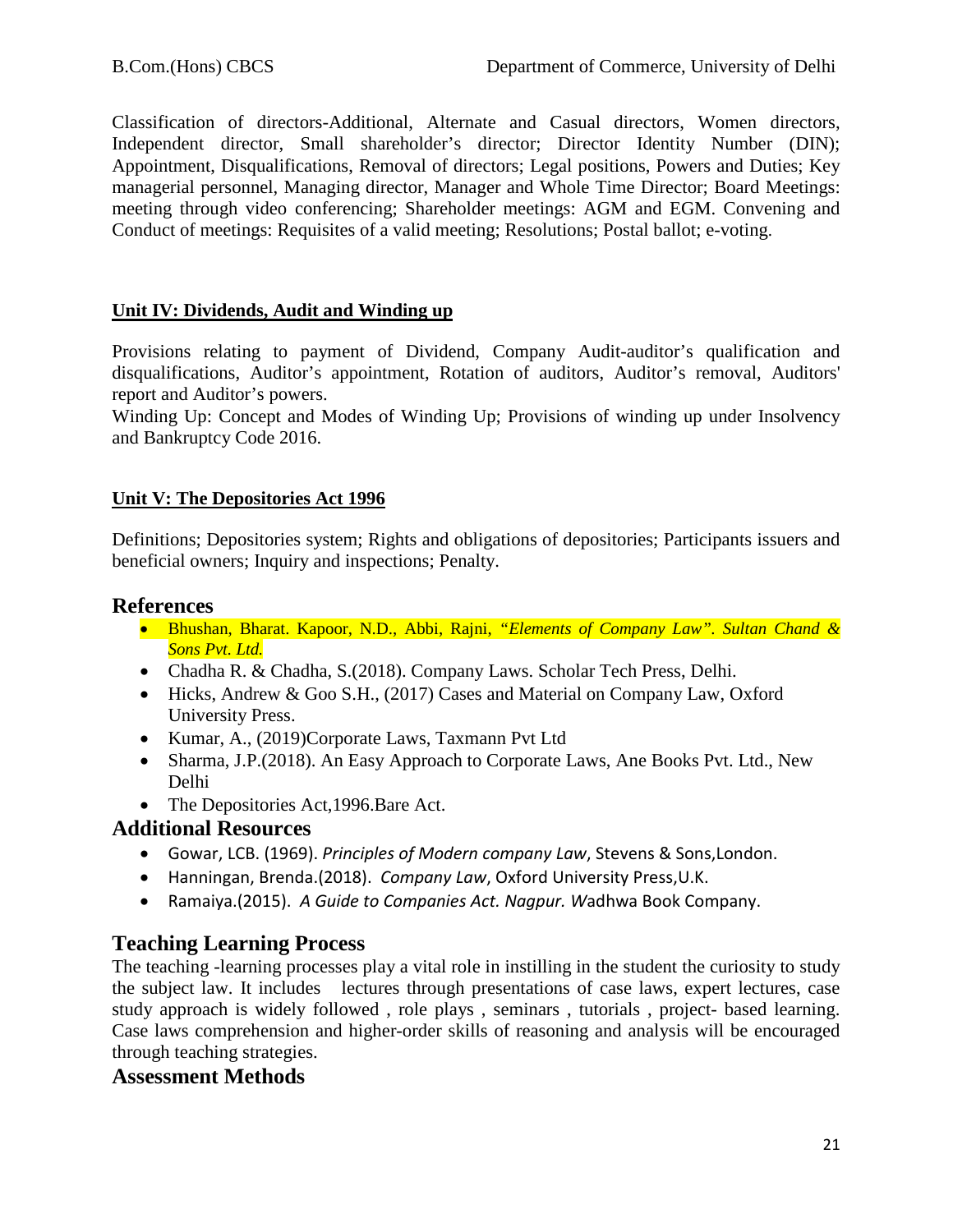The assessment methods of this course are properly aligned with teaching learning processes and anticipated learning outcomes. It includes oral and written tests, case presentations, peer evaluation, problem solving exercises, observation of practical skills through case laws and viva voce interviews.

### **Keywords**

The Depositories Act 1996, National Company Law Tribunal (NCLT), Insolvency and Bankruptcy Code 2016.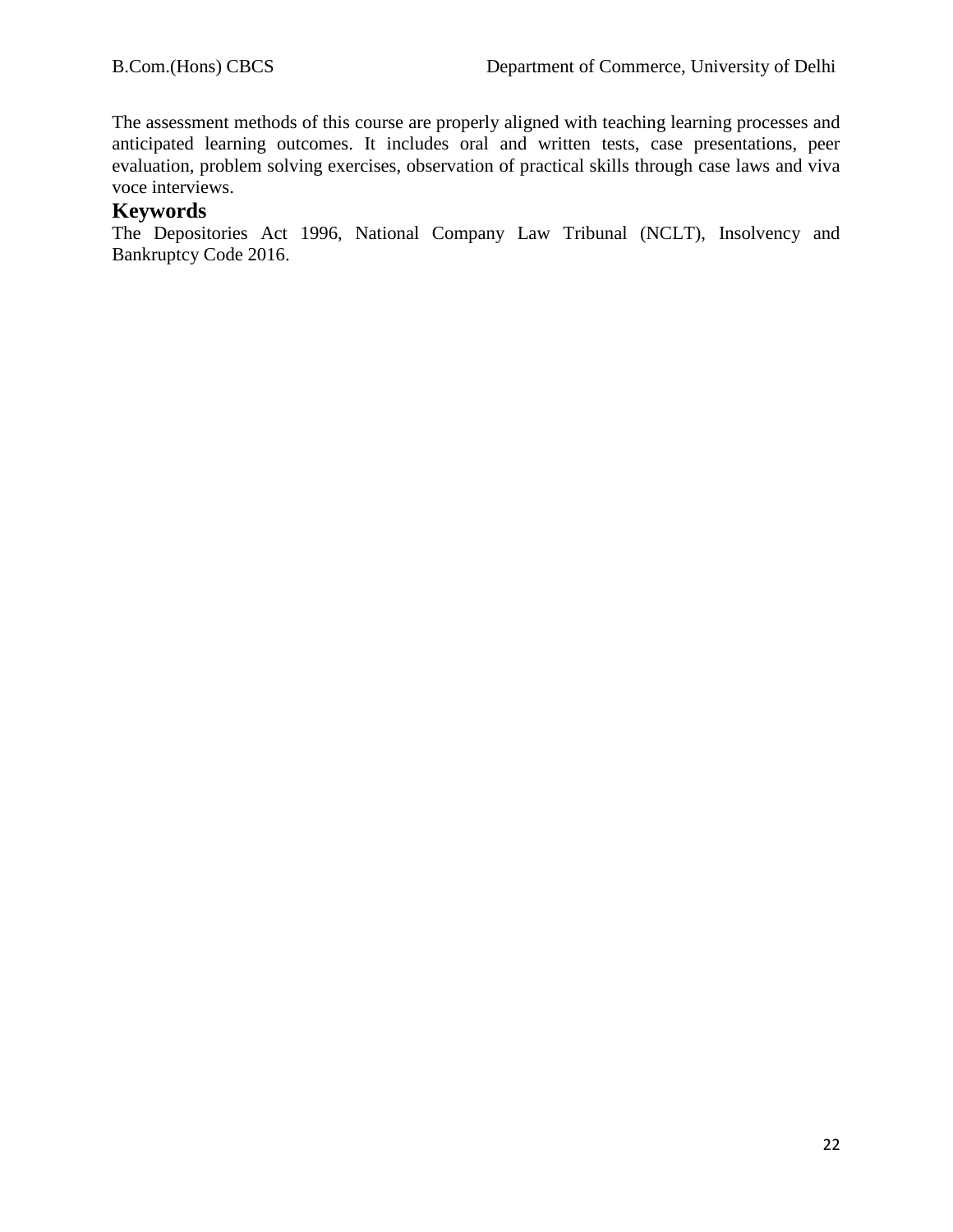#### **B.Com. (Hons.): Semester-III Paper BCH 3.1: HUMAN RESOURCE MANAGEMENT**

**Duration: 3 Hrs.** Marks: 100 **Credits: 6** Credits: 6

# **Course Objective**

The objective of this course is to enable learners to understand the importance of human resources and their effective management in organisations.

# **Course Learning Outcomes**

After completing the course, the student shall be able to:

- CO1: understand basic nature and importance of human resource management.
- CO2: analyze the current theory and practice of recruitment and selection.
- CO3: realize the importance of performance management system in enhancing employee performance.
- CO4: recommend actions based on results of the compensation analysis and design compensation schemes that are cost effective, that increase productivity of the workforce, and comply with the legal framework.
- CO5: understand role of modern HRM in meeting challenges of changing business environment.

# **Course Contents**

### **Unit I: Introduction**

Meaning, importance and scope of HRM; Evolution of HRM; functions, status and competencies of HR manager; Human Resource Planning - quantitative and qualitative dimensions; Job analysis—job description and job specification; HR Policies.

### **Unit II: Recruitment, Selection & Development**

Recruitment, selection, placement, induction, and socialization – an overview; Developing Human Resources; Training – need, types, and evaluation; Role specific and competency based training.

### **Unit III: Performance Appraisal**

Performance appraisal- nature and objectives, methods of performance appraisal, potential appraisal & employee counseling; Job changes—transfers and promotions; HR audit.

### **Unit IV: Compensation**

Job evaluation; Compensation—concept and policies, base and supplementary compensation, performance linked compensation—individual, group, and organisation level.

### **Unit V: Employee Maintenance and Emerging Issues in HRM**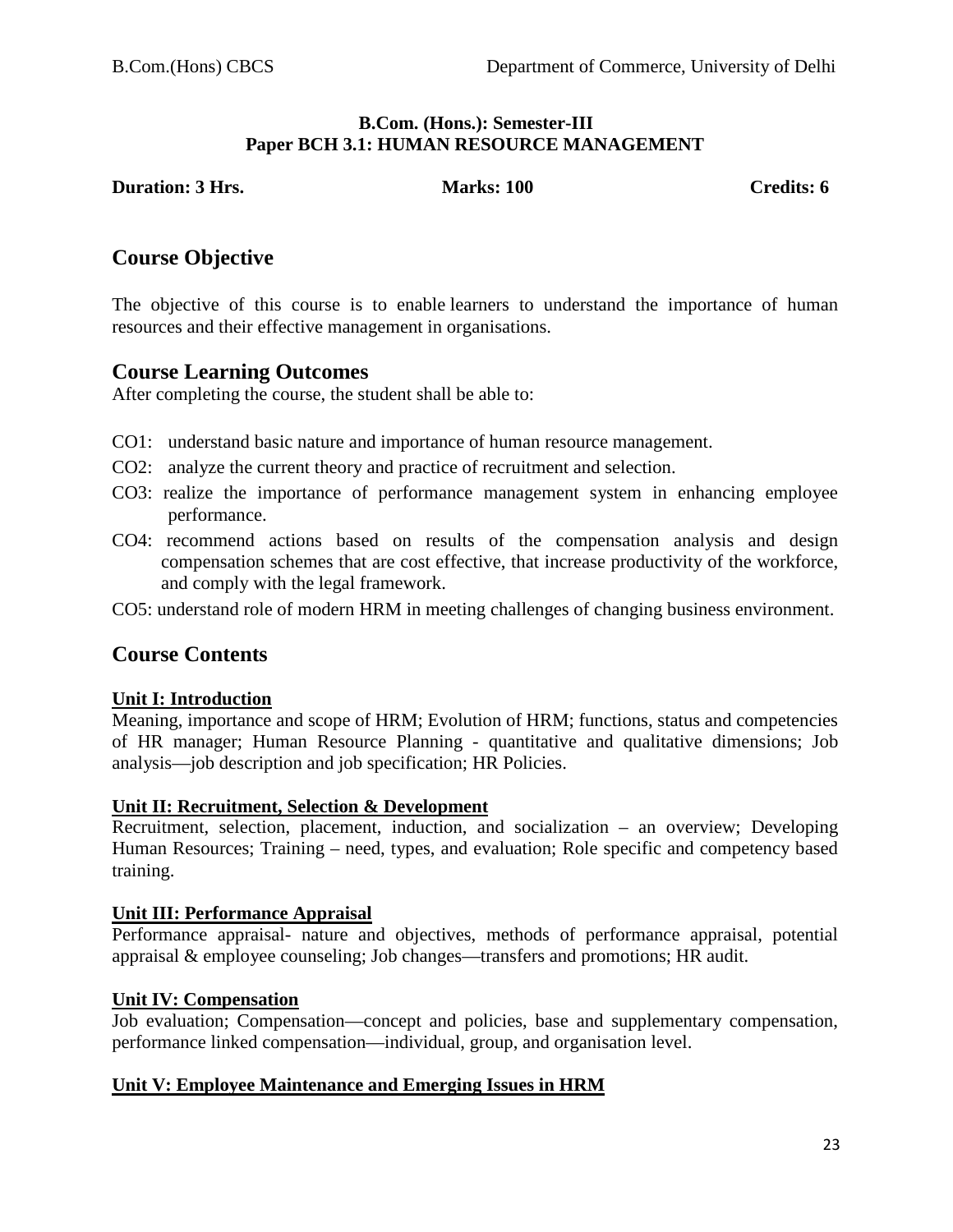Employee health and safety, employee welfare, social security (excluding legal provisions); Grievance handling and redressal; Industrial disputes and settlement machinery; Emerging issues and challenges of HRM— employee empowerment, downsizing, work- life balance, use of technology in HRM functions; e-HRM, green-HRM, outsourcing HRM, ethics in HRM (surveillance vs. privacy).

# **References**

- Decenzo, D. A., & Robbins, S. P. (2011). *Fundamentals of Human Resource Management .* India: Wiley.
- Dessler, G. (2017). *Human Resource Management.* Pearson.
- Muller-Camen, M., Croucher, R., & Leigh, S. (2016). *Human Resource Management: A Case Study Approach .* CIPD. Viva Books.
- Pattanayak, B. (2018). *Human Resource Management*. Delhi. Prentice Hall of India.
- Rao, V. *Human Resource Management: Text and Cases.* Excel.
- Rastogi, S. *Management of Human Resources.* Sun India.

**Latest editions of the books may be used.**

# **Teaching Learning Process**

Interactive class room sessions with the help of power point presentations, case discussions and group discussions to ensure active participation and continuous learning.

# **Assessment Methods**

Class tests/Assignments, Class participation, Presentations, End-semester examination

# **Keywords**

Human Resource Planning, Job Analysis, Performance Appraisal, Job Evaluation, Performance Linked Compensation, Ethics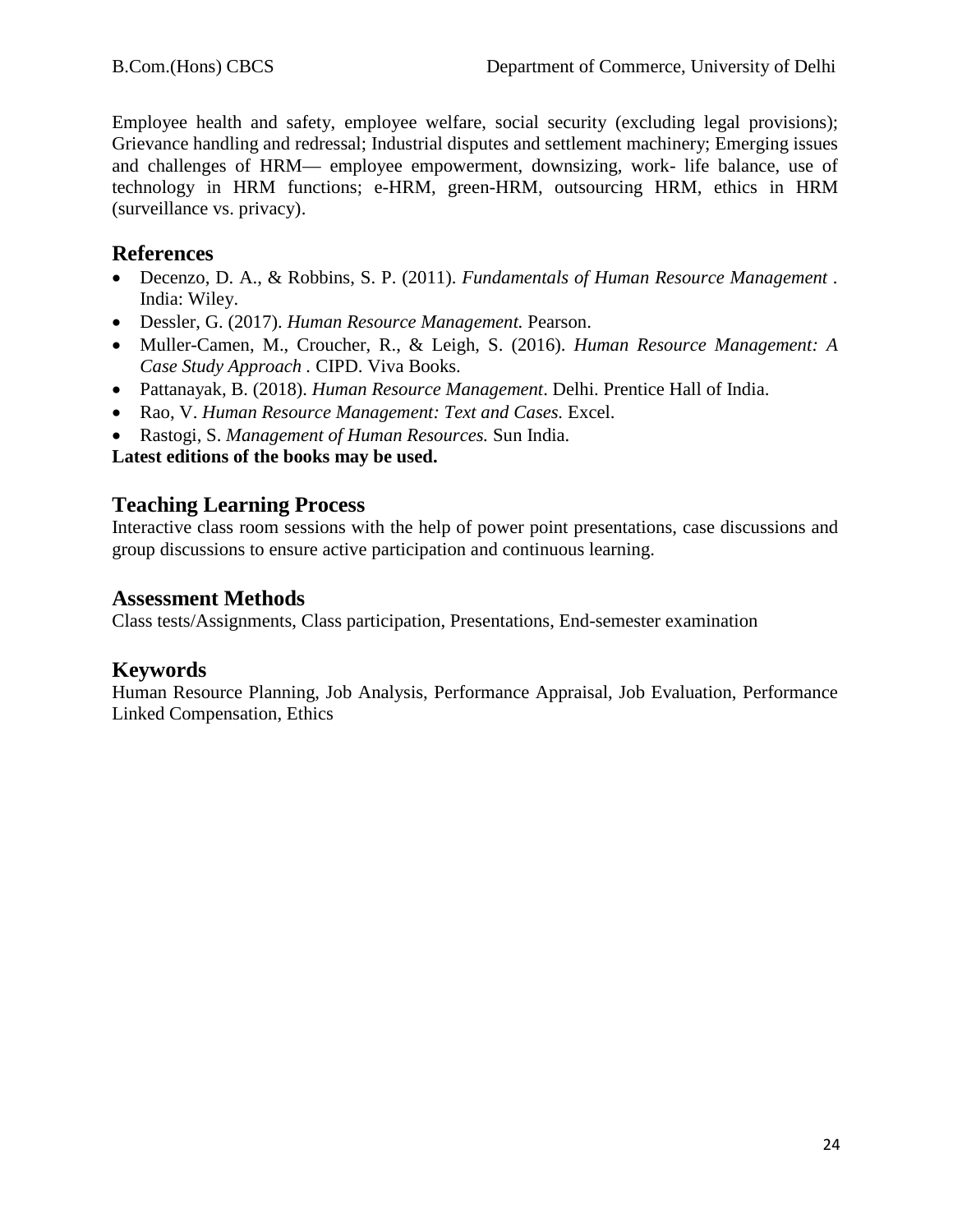#### **B.Com. (Hons.): Semester-III Paper BCH 3.2: INCOME TAX LAW AND PRACTICE**

#### **Duration: 3 Hrs. Marks: 100 Credits: 6 Credits: 6**

### **Course Objective**

This course aims to impart knowledge of law pertaining to levy of income tax in India. It also aims to enable the students to apply the same practically.

### **Course Learning Outcomes**

After completing the course, the student shall be able to:

- CO1: understand the basic concepts in the law of income tax and determine the residential status of different persons.
- CO2: identify the five heads in which income is categorised and compute income under the heads 'Salaries' and 'Income from House Property'.
- CO3: compute income under the head ' Profits and gains of business or profession', 'Capital gains' and 'Income from other sources'.
- CO4: understand clubbing provisions, aggregate income after set-off and carry forward of losses, and deductions allowed under the Income Tax Act; and further to compute taxable income and tax liability of individuals and firms.
- CO5: develop the ability to file online returns of income.

### **Course Contents**

#### **Unit1:Introduction**

*Basic concepts:* Income; Agricultural income; Person; Assessee; Assessment year; Previous year; Gross Total Income; Total income; Maximum marginal rate of tax; Permanent Account Number (PAN) *Residential status*: Scope of total income on the basis of residential status; Exempted income under section 10.

#### **Unit 2: Computation of Income under different heads-1**

Income from Salaries; Income from House Property

#### **Unit 3: Computation of Income under different heads-2**

Profits and gains of business or profession; Capital gains; Income from other sources

### **Unit 4: Computation of Total Income and Tax Liability**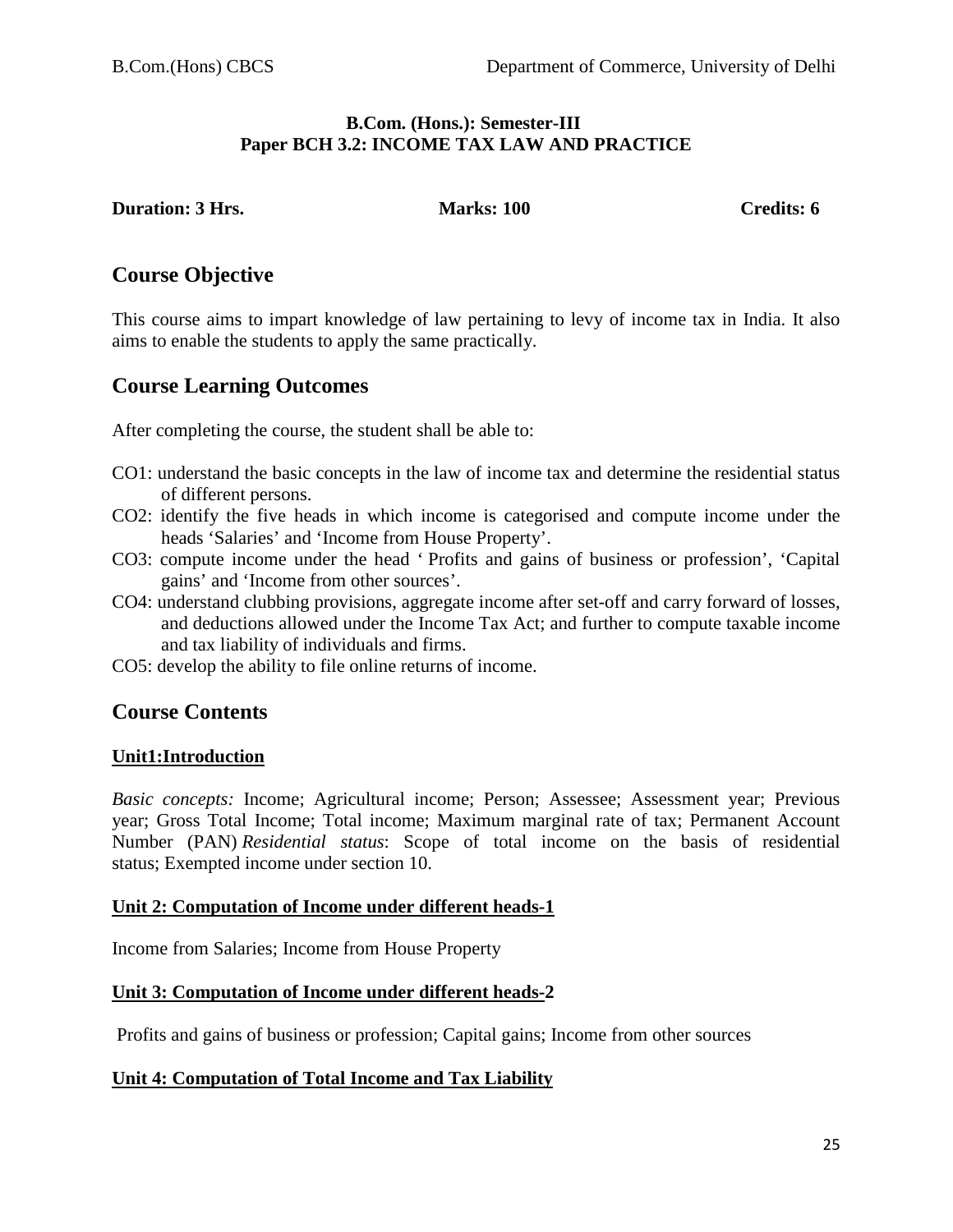Income of other persons included in assessee's total income; Aggregation of income and set-off and carry forward of losses; Deductions from gross total income; Rebates and reliefs; Computation of total income of individuals and firms; Tax liability of an individual and a firm; Five leading cases decided by the Supreme Court

### **Unit 5: Preparation of Return of Income**

Filing of returns: Manually, on-line filing of Returns of Income & TDS; Provision & Procedures of Compulsory on-line filing of returns for specified assesses

# **References**

- Ahuja, Girish and Gupta Ravi. *Systematic Approach to Income Tax*. Bharat Law House, Delhi.
- Singhania, Vinod K. and Singhania Monica. *Students' Guide to Income Tax, University Edition.* Taxmann Publications Pvt. Ltd., New Delhi.

### **Additional Resources**

Software

- Vinod Kumar Singhania, e-filing of Income Tax Returns and Computation of Tax, Taxmann Publication Pvt. Ltd, New Delhi. Latest version
- 'Excel Utility' available at *incometaxindiaefiling.gov.in* Journals
- *Current Tax Reporter*. Current Tax Reporter, Jodhpur.
- *Income Tax Reports*. Company Law Institute of India Pvt. Ltd., Chennai.
- Corporate Professionals Today. Taxmann. New Delhi.

### **Note: Latest edition of readings may be used**

# **Teaching Learning Process**

The teaching learning process would include classroom lectures to introduce students to the law pertaining to the levy of income tax. This would be supported by case studies to enable an understanding of the practical implications of the income tax law. Further, to enable the students to apply the law practically, presentations by students and practicals on online filing would be included in the teaching learning process.

# **Assessment Methods**

The assessment methods would include end semester examination, assignments and class tests. Further, practical exams may be conducted to gauge the understanding of students regarding application of relevant provisions of the income tax law.

# **Keywords**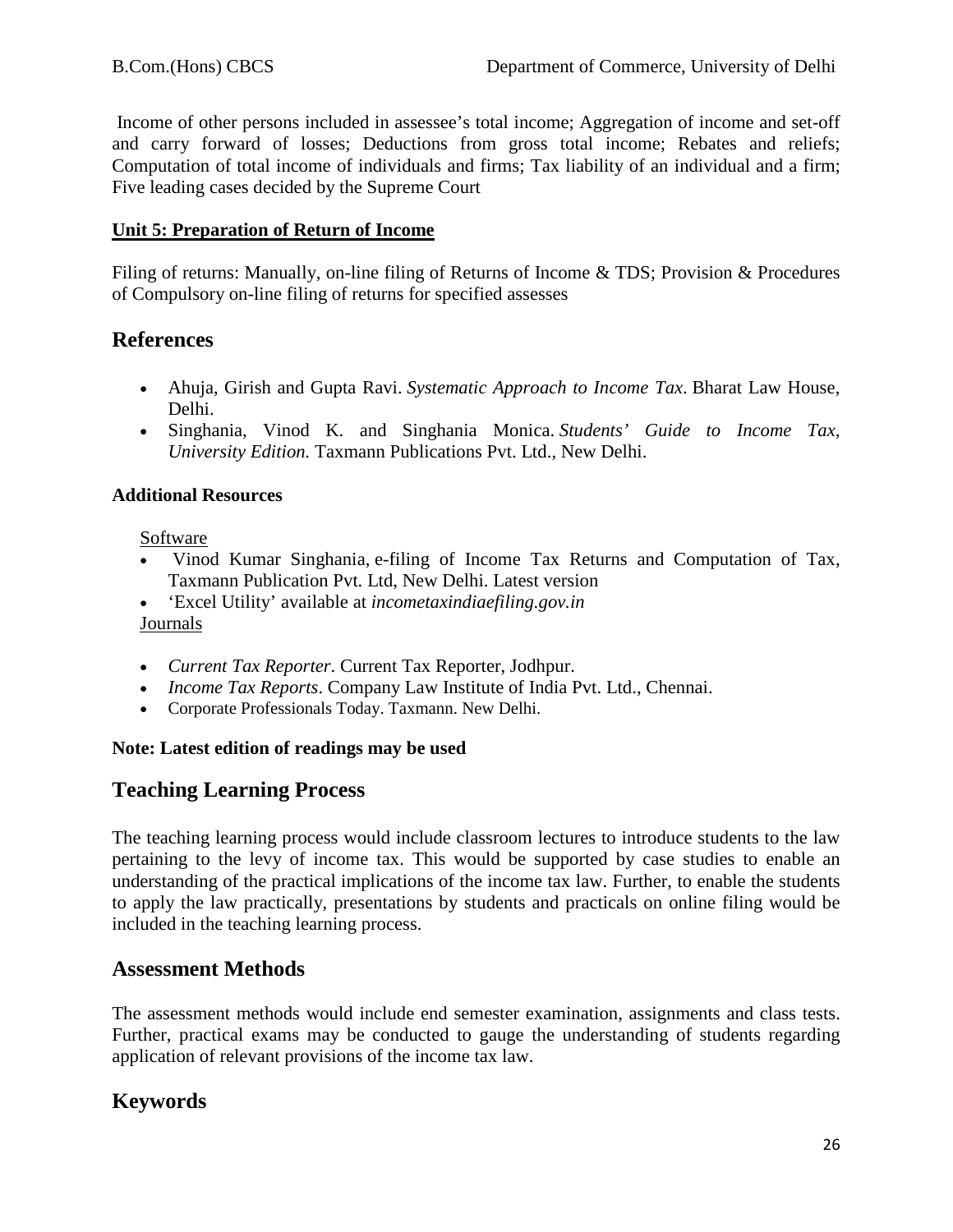Assessment Year, Previous Year, Assessee Person, Finance Act , Income, Income Tax, Standard Deduction.

#### **Note:**

There shall be 4 credit hours for lectures + one credit hour (Two Practical Periods per week per batch) for practical lab  $+$  one credit hour for tutorials (per group)

·Practical Examination of 20 marks (External examiner) on E-filing of income tax return using software utility tool. The practical exam will be of one hour. The student is required to fill appropriate form and generate the XML file.

·Theory exam shall carry 80 marks (Including Internal Assessment of 25 Marks) of a duration of 2.5 hours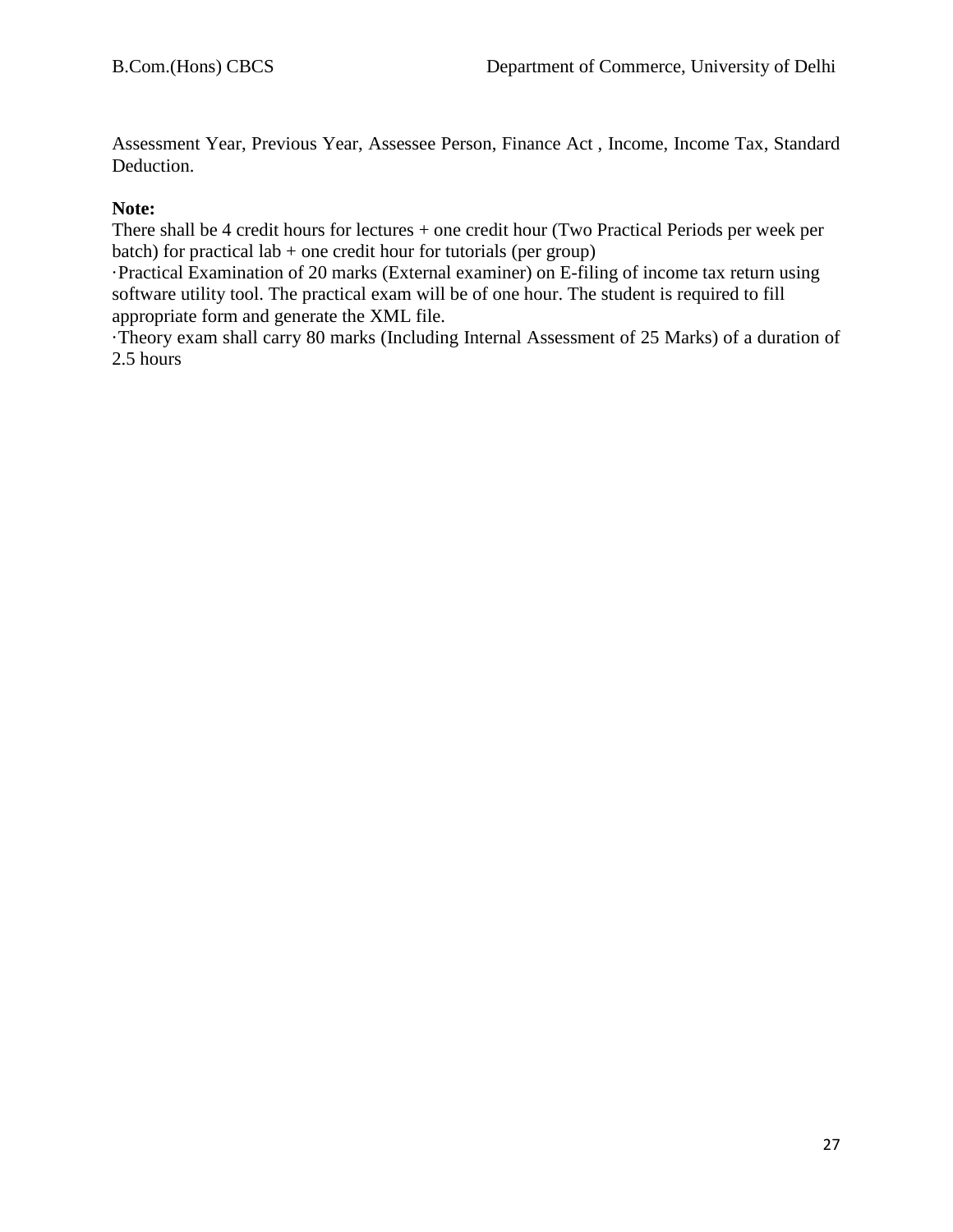#### **B.Com. (Hons.): Semester-III Paper BCH 3.3: MANAGEMENT PRINCIPLES AND APPLICATIONS**

| <b>Duration: 3 Hours</b> |  |
|--------------------------|--|
|--------------------------|--|

**Duries:** 100 **Credits: 6** 

### **Course Objective**

The objective of the course is to familiarize the learner with extant and emerging management theories and practices for reflective and holistic thinking on management principles and practices.

# **Course Learning Outcomes**

After completing the course, the student shall be able to:

- CO1: understand the evolution of management and apprehend its effect on future managers.
- CO2: analyze how organisations adapt to an uncertain environment and decipher decision making techniques managers use to influence and control the internal environment.
- CO3: comprehend the changes happening in organisation structure over time.
- CO4: analyze the relationship amongst functions of management i.e. planning, organizing, directing and controlling.
- CO5: appreciate the changing dynamics of management practice.

# **Course Contents**

### **Unit I: Introduction**

Meaning and importance of management; Coordination mechanisms in organisations, management as an eclectic modern discipline; Theory base of management- classical, neoclassical and modern constructions of management; Managerial functions, roles (Mintzberg), levels and competencies.

### **Unit II: Planning**

Organisational objective setting; Decision Making: environment (certainty, risk, uncertainty), and techniques for individual and group decision-making; Forecasting and Scheduling; Planning vis-à-vis Strategy- meaning and elements of environment of business firm –micro (immediate), meso (intermediate e.g. industry), macro (domestic); Industry structure, Business-level strategic planning.

### **Unit III: Organizing**

Division of Labor; Decentralization and Delegation; Organisational forms (Mintzberg); Factors affecting organisational design; Departmentalization; Staffing as a function; Organisational structures and Organograms- traditional and modern - comparative suitability and changes over time, formal- informal organisations' interface.

### **Unit IV: Directing and Controlling**

Motivation- meaning, importance and factors affecting motivation; Leadership – meaning, importance and factors affecting leadership, leadership styles, and followership; Principles of controlling; relationship amongst planning, organizing, directing and controlling; Performing controlling function; Measures of controlling and accountability for performance.

### **Unit V: Salient Developments and Contemporary Issues in Management**

Management challenges of the  $21<sup>st</sup>$  Century; Factors reshaping and redesigning management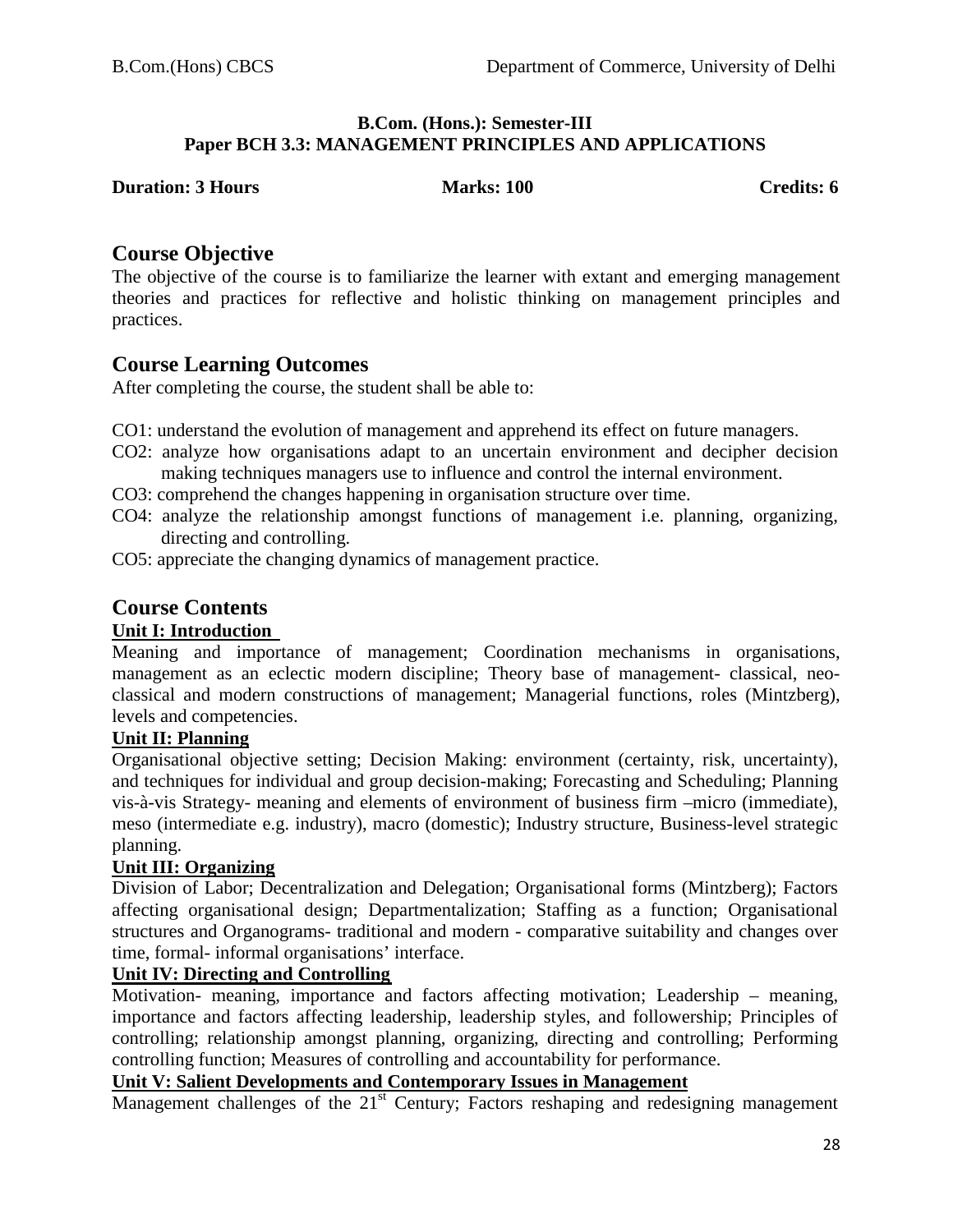purpose, performance and reward perceptions- internationalization; Digitalization; Entrepreneurship  $\&$  innovation; Values  $\&$  ethics, holistic purpose and measures of firm performance; Workplace diversity; Democracy and Sociocracy; Subaltern management ideas from India.

### **References**

- Kumar, Pardeep. *Management : Principles and Applications.* JSR Publication House LP, Delhi.
- Mahajan, J.P. and Mahajan Anupama. *Management Principles and applications.* Vikas Publications
- Drucker, P. F. (1954). *The Practice of Management.* Newyork: Harper & Row.
- Drucker, P. F. (1999). *Management Challenges for the 21st Century.* HarperCollins Publishers Inc.
- Griffin, R. W., Phillips, J. M., & Gully, S. M. (2017). *Organisational Behavior: Managing People and Organisations.* Cengage Learning.
- Griffin. *Management Principles and Application*. Cengage.
- Koontz, H., & Weihrich, H. (2012). *Essentials of Management: An International and Leadership Perspective.* Paperback.

### **Note: Latest edition of readings may be used**

# **Teaching Learning Process**

Interactive class room sessions with the help of power point presentations, case discussions and group discussions to ensure active participation and continuous learning.

### **Assessment Methods**

Class tests/Assignments, Class participation, Presentations, End-semester examination

### **Keywords**

Management Theories, Organisational Design, Motivation, Leadership, Entrepreneurship and Innovation and Workplace Diversity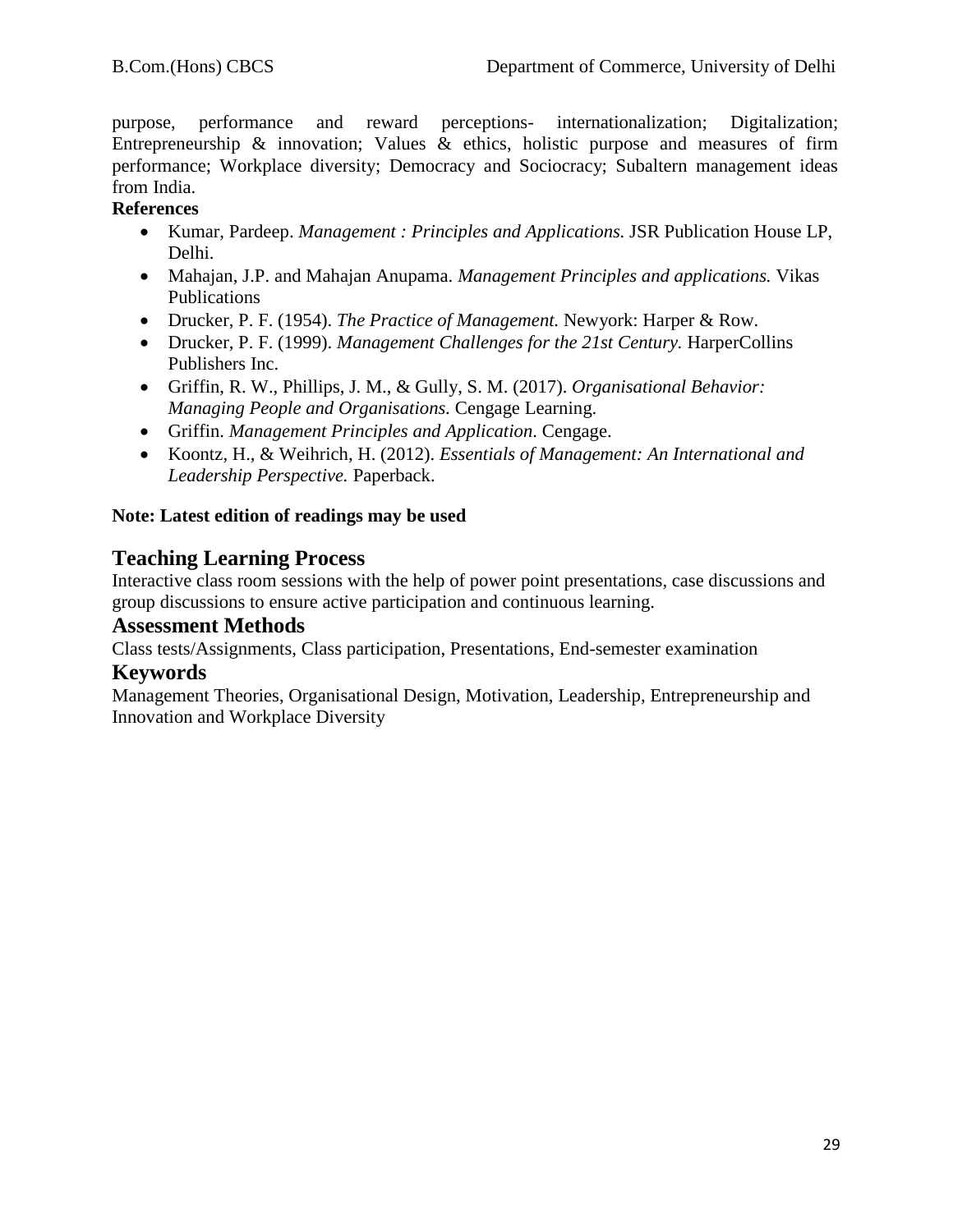#### **B.Com. (Hons.): Semester-III Paper BCH 3.5(a): E-COMMERCE**

**Duration: 3 Hrs. Marks: 100** Credits: 4

# **Course Objective**

To enhance skills for effective and contemporary applications of E-commerce.

# **Course Learning Outcomes**

After completing the course, the student shall be able to:

CO1: understand the basics of E-commerce, current and emerging business models.

CO2: familarize with basic business operations such as sales, marketing, HR etc. on the web.

CO3: enhance the students' skills for designing and developing website.

CO4: identify the emerging modes of e-payment.

C05: understand the importance of security, privacy, ethical and legal issues of e-commerce.

# **Course Contents**

#### · **Unit I: Introduction to E- Commerce**

Concepts and significance of E-commerce, driving forces of E-commerce. E-commerce business models - key elements of a business model and categories. Mechanism Dynamics of World Wide Web and internet- evolution and features; Design and launch of E-commerce website - decisions regarding Selection of hardware and software; Outsourcing vs in house development of a website.

### **Unit II: Online Business Transactions**

Rationale of transacting online, E-commerce applications in various industries (banking, insurance, payment of utility bills and others), e-marketing, e-tailing, online services, e-auctions, online portal, online learning, e-publishing and e-entertainment, online shopping

### **Unit III: Website Designing**

Introduction to HTML tags and attributes: Text formatting, fonts, hypertext links, tables, images, lists, forms, cascading style sheets**.** 

### **Unit IV: E-payment System**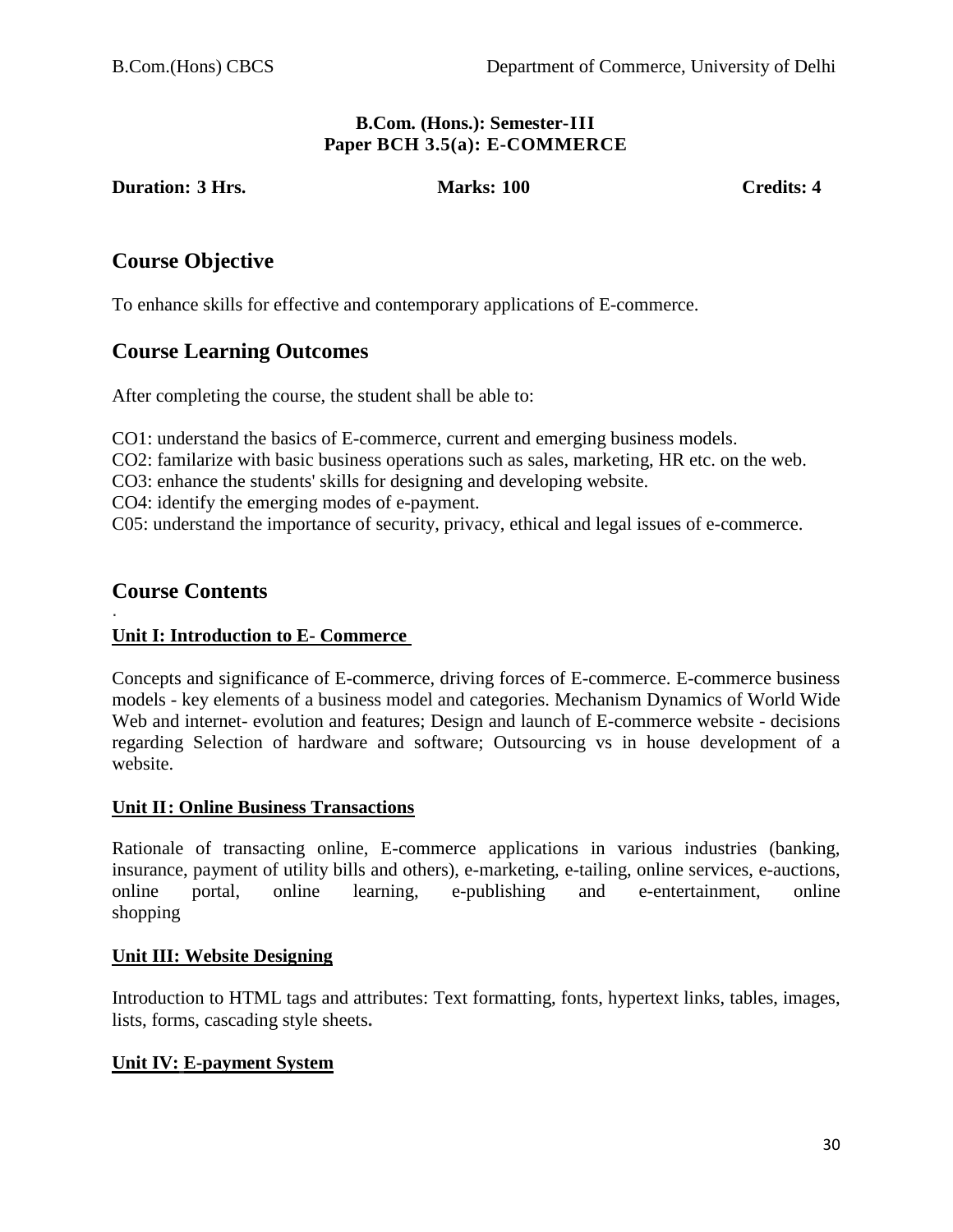E-payment Methods- Debit card, Credit card, Smart cards, E-Money, E-Wallets; Digital signatures- procedures and legal position; Payment gateways; Online banking- concepts, importance; Electronic fund transfer; Automated Clearing House. Automated Ledger Posting. Emerging modes and systems of E-payment (MPaisa, PayPal and other digital currency).Epayments risks

### **Unit V: Security and Legal Aspects of E-commerce**

E-commerce security – meaning and issues. Security threats in the E-commerce environmentsecurity intrusions and breaches, attacking methods like hacking, sniffing, cyber-vandalism etc.; Technology solutions- encryption, security channels of communication, protecting networks, servers and clients. Information Technology Act 2000- provisions related to offences, secure electronic records, digital signatures, penalties and adjudication.

### **Practical**

Designing a Web Page in Notepad and HTML

### **References**

- Agarwala, Kamlesh N., Lal, Amit and Agarwala, Deeksha*. "Business on the Net: An Introduction to the whats and hows of E-commerce."* Macmillan India Ltd.
- Bajaj KK, Debjani Nag *"E-Commerce*. Tata McGraw Hill Company" New Delhi
- Chhabra, T.N., Jain, Hem Chand, Jain, Aruna. *"An Introduction to HTML" Dhanpat Rai & Co*
- Dietel, Harvey M., Dietel, Paul J., and Steinbuhler Kate. *E- Business and E- commerce for Managers.* Pearson Education.
- Diwan, Parag and Sharma, Sunil *" Electronic commerce- A manager's Guide to E-Business"*, Vanity Books International ,Delhi
- Elias M. Awad *"Electronic Commerce from vision to fulfillment"* Third Edition PHI publications.
- Kosiur, David, "*Understanding Electronic Commerce*" Prentice Hall of India Private Ltd., New Delhi.
- Turban, E., et.al. *"Electronic commerce: A Managerial perspective"* Pearson Education Asia.
- Whiteley, David*, "E-Commerce"* McGraw Hill, New York.

### **Additional Resources**

- IT Act 2000
- Kumar A. *" Cyber Laws"* Book Age Publications, New Delhi

### **Note: Latest edition of the books should be used. Teaching Learning Process**

A combination of various learning methods like audio-visual materials, class presentations, expert lectures(Webinar), case studies and group discussion using ICT (such as: WhatsApp group, Google Group, Etc.).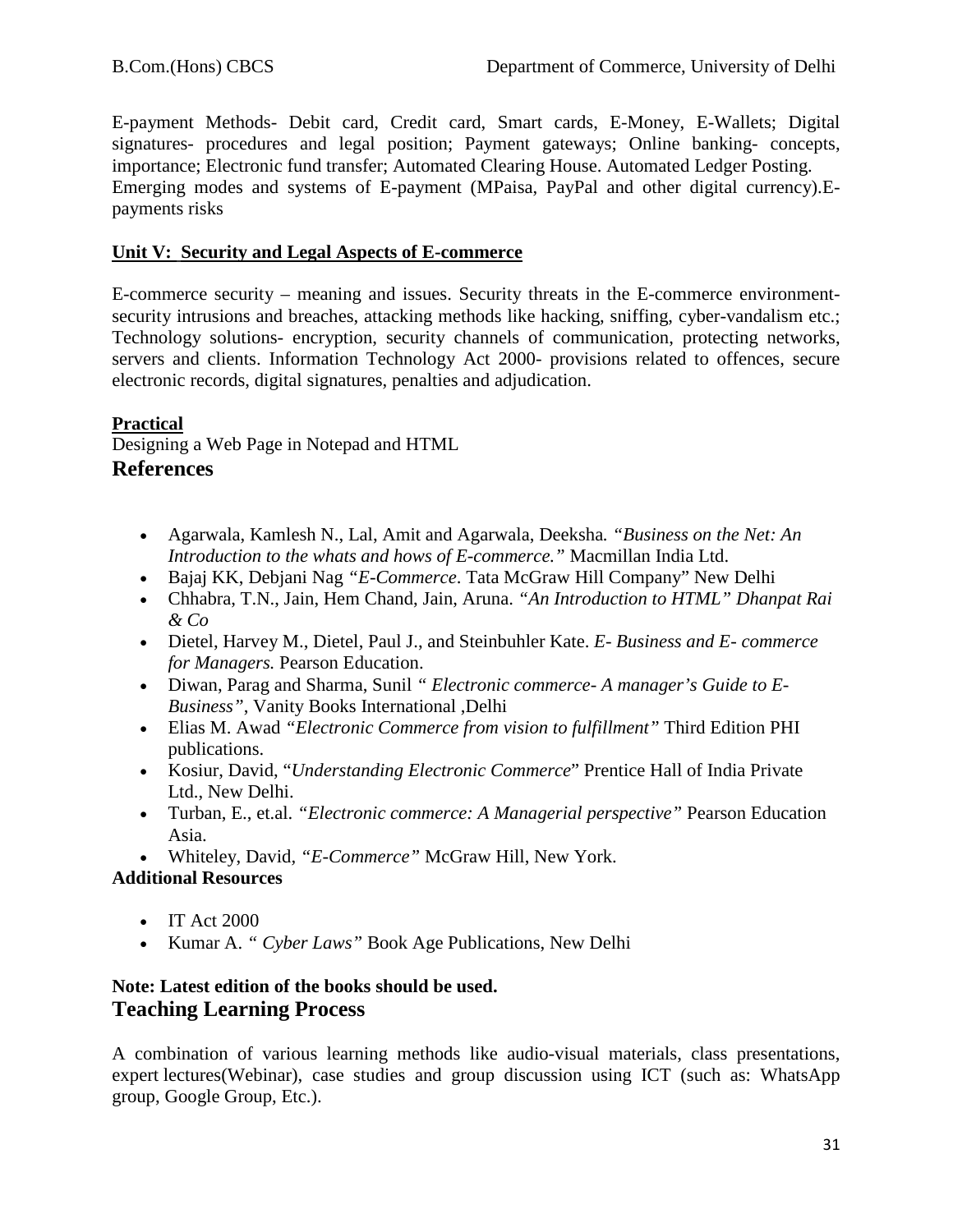# **Assessment Methods**

The methods of assessing the students includes presentations, online/off line quiz, micro research projects, group discussion and class tests.

The assessment of webpage includes e-commerce, world wide web, electronic funds transfer, automated clearing house, digital signature and online shopping.

# **Keywords**

E-Commerce, World Wide Web, Hardware, E-Payments, Cyber Law

### **Note:**

- There shall be 3 credit hours for lectures plus 1 credit hour (2 practical periods per week per batch) for practical lab.
- Theory exam of 75 marks (including internal assessment of 10 marks for practical  $+10$ marks for class test/assignment  $+5$  marks for attendance) of 2 hours duration
- Practical will be of 1 hour of 25 marks (internal examiner)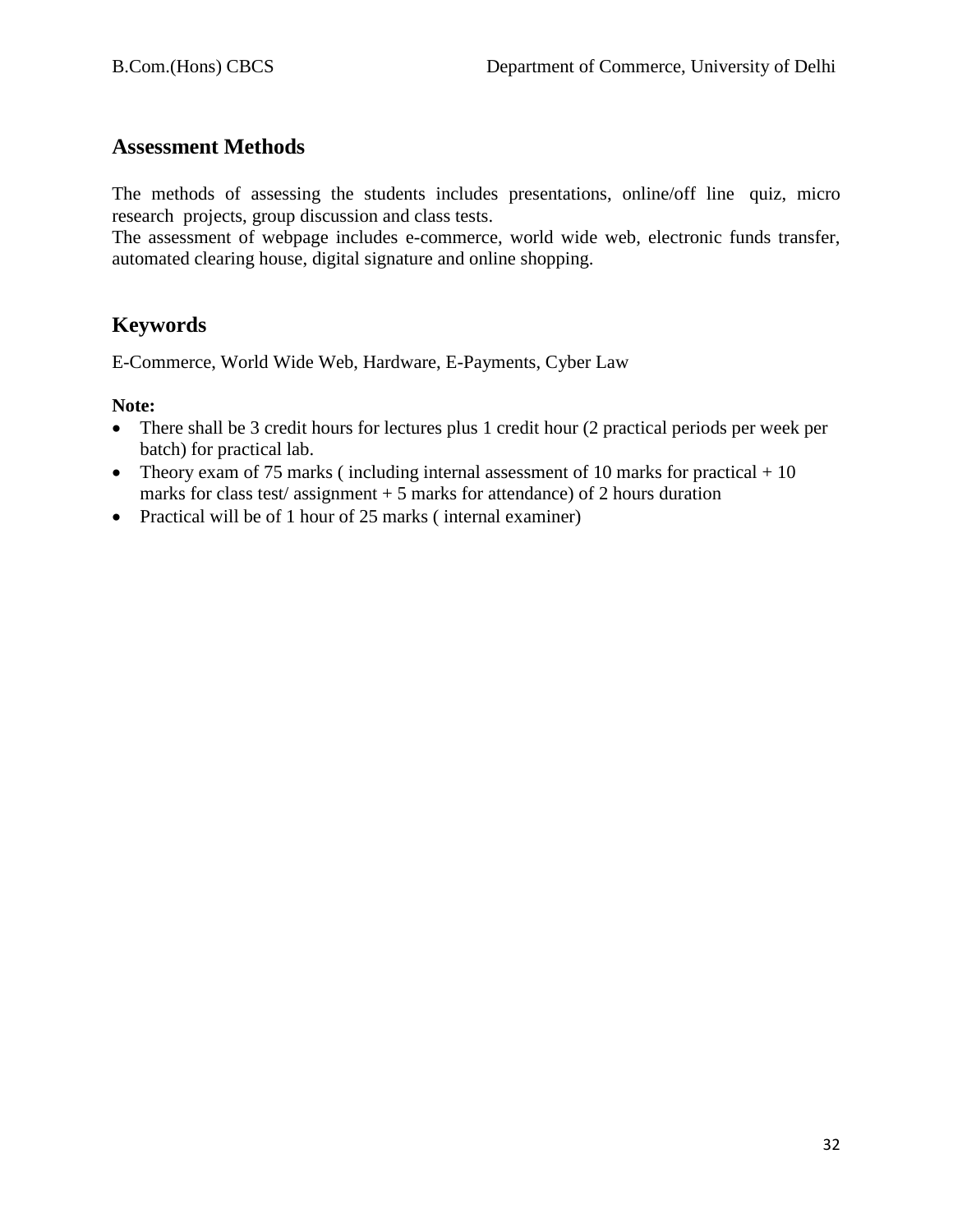#### **B.Com. (Hons.): Semester-III Paper BCH 3.5(b): TRAINING AND DEVELOPMENT**

#### **Duration: 3 Hrs.** Marks: 100 Credits: 4

### **Course Objective**

The course aims at exposing the learner to the concept and practice of training and development in the modern organisational setting through the pedagogy of case discussions, practical, experiential learning, and recent experiences.

# **Course Learning Outcomes**

After completing the course, the student shall be able to:

CO1: learn the practical applications of training and development theories in recent times.

CO2: learn to design training programmes for diverse workforce.

CO3: understand the role of development officers.

CO4: evaluate training and development programmes.

CO5: recognize the mechanism of career development programmes.

# **Course Contents**

### **Unit I: Nature of Training and Development**

Theories of management training and development and practical application of these theories in today's organisations, inputs and gaps in training; Training and development as a source of competitive advantage; Resistance to change.

### **Unit II: Designing Training Programmes**

Training process and practical application of designing programmes in today's environment, methods of training; Human re-engineering, managing change, workmen training, re-training, government initiatives, self-directed work teams, learning curves, managing a diverse workforce.

#### **Unit III: Executive Development**

Executive development; Role of development officers, administrators, consultants, designers and instructors; Trends towards performance management and its impact on training professionals.

### **Unit IV: Evaluation of Training and Development Programmes**

Evaluation of training and development programmes- statistical methods; Use of appropriate training and development software packages; Application of distance learning packages, effective training follow-up.

### **Unit V: Career Development**

Career development and planning, career development programmes and counseling, group projects, training for international assignments.

### **References**

- Bhattacharyya, D.K. *Training and Development : Theories and Applications.* New Delhi. Sage Publications India Pvt. Ltd.
- Lynton, R., & Pareek, U. *Training for Development.* New Delhi: Vistaar.
- Phillips, J. J. *Hand book of Training Evaluation and Measurement Methods.* Houston. Gulf Publishing Co.
- Prior, J. *Handbook of Training and Development.* Mumbai: Jaico Publishing House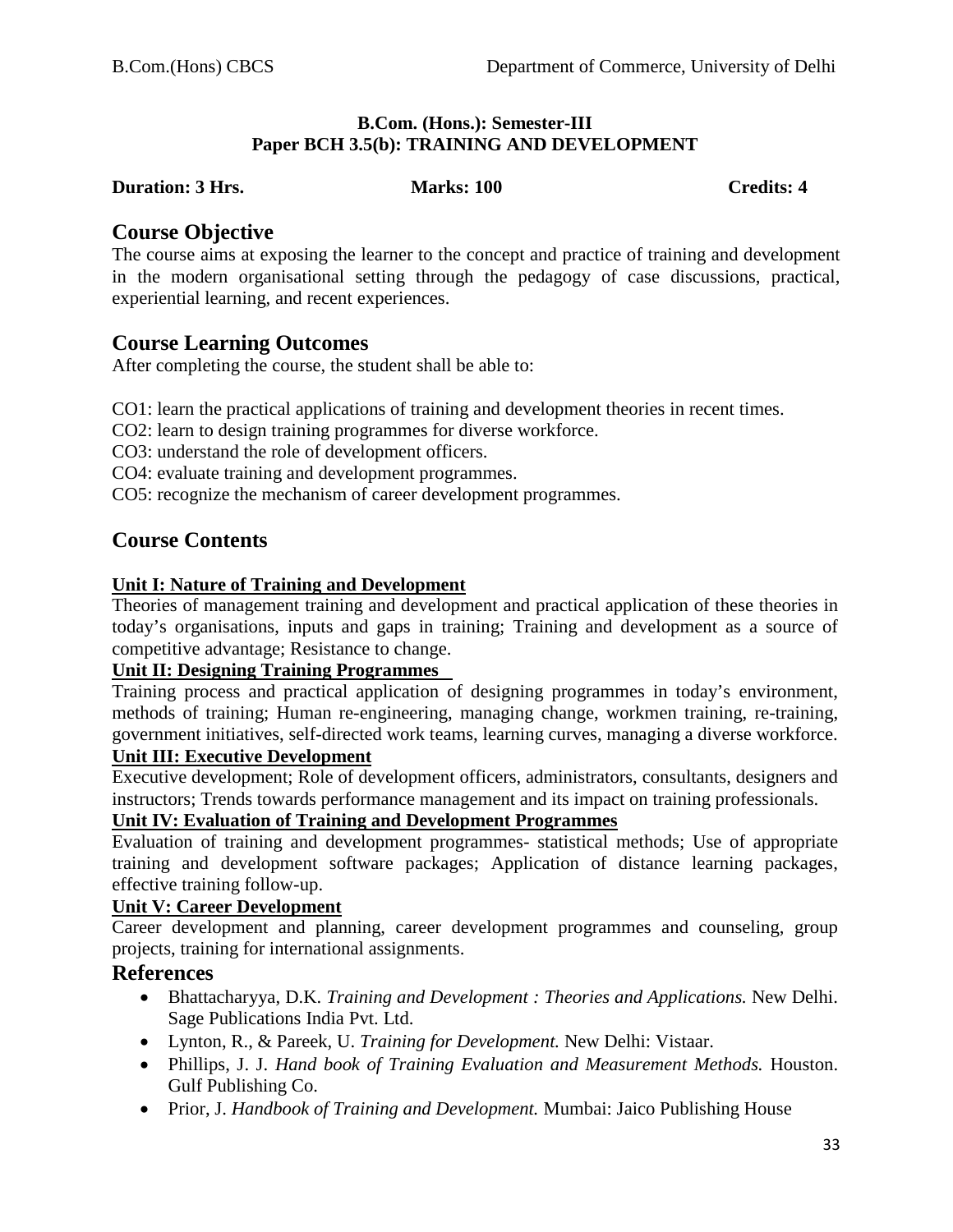### **Additional Resources**

• Donald, F. M. and Yager, E. G. *Making the Training Process Work*. New York. Harper and Row.

### **Latest edition of the book may be used.**

# **Teaching Learning Process**

Interactive class room sessions with the help of power point presentations, case discussions and group discussions to ensure active participation and continuous learning.

### **Assessment Methods**

Class tests/Assignments, Class participation, Presentations, End-semester examination

# **Keywords**

Re-Training, Self-Directed Work Teams, Learning Curves, Performance Management, Career Planning.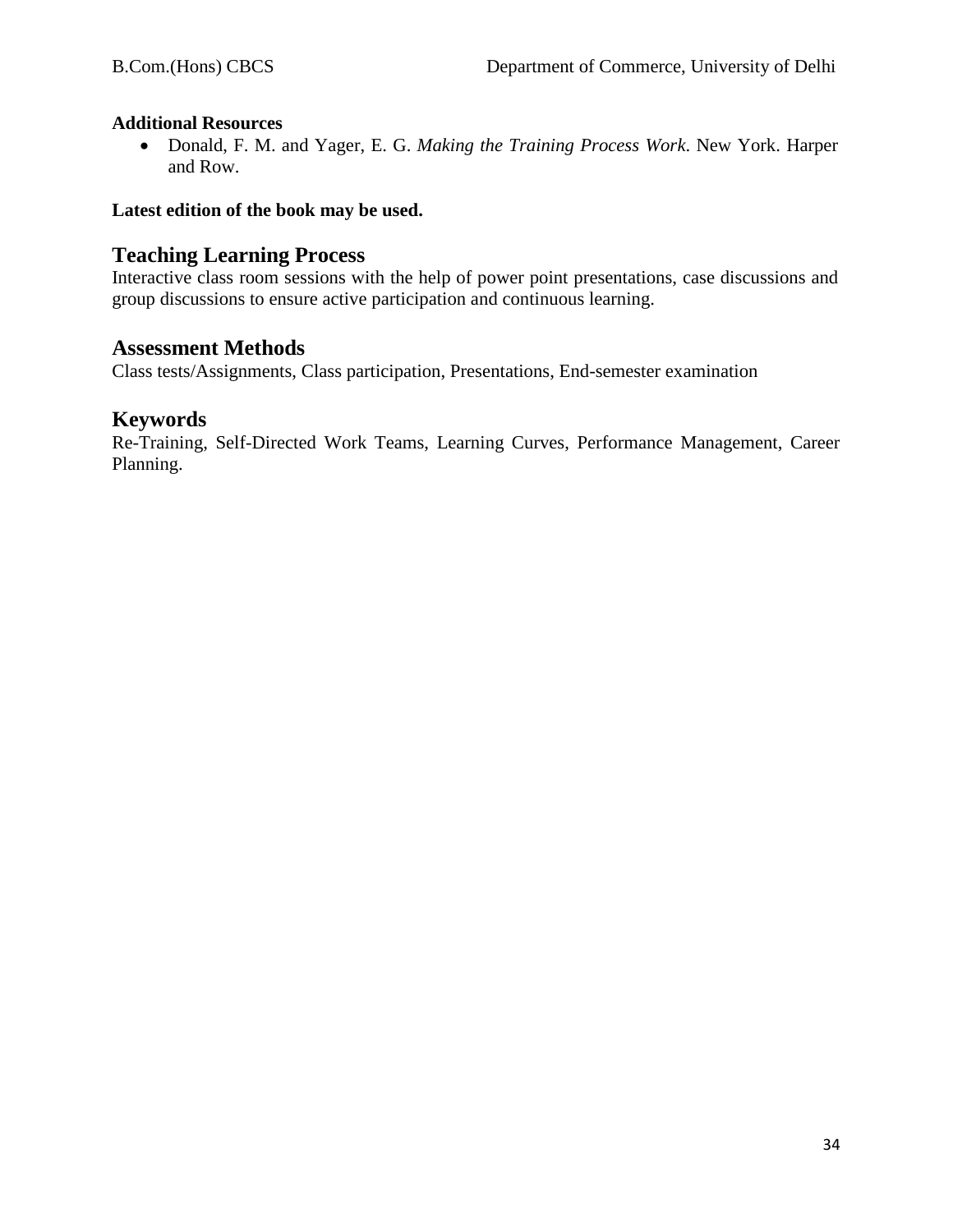#### **B.Com (Hons.): Semester-III Paper BCH 3.5(c): DIGITAL MARKETING**

**Duration: 3 Hrs.** Marks: 100 Credits: 4

# **Course Objectives**

This course seeks to provide knowledge about the concepts, tools, techniques, and relevance of digital marketing in the present changing scenario. It also enables the student to learn the application of digital marketing tools and acquaint about the ethical and legal aspects involved therein.

# **Course Learning Outcomes**

After completing the course, the student shall be able to:

- CO1: identify and assess the impact of digital technology in transforming the business environment and also the customer journey.
- CO2: understand how marketers think, conceptualize, test continuously to optimise their product search on digital platforms.
- CO3: illustrate how the effectiveness of a digital marketing campaign can be measured
- CO4: demonstrate their skills in digital marketing tools such as SEO, Social media, and Blogging for engaging the digital generation.
- CO5: appreciate the need for regulatory framework for digital marketing in India.

# **Course Contents**

### **Unit I: Introduction**

Concept, scope, and importance of digital marketing. Traditional marketing versus digital marketing. Challenges and opportunities for digital marketing. Digital penetration in the Indian market. Digital marketing landscape: an overview.

### **Unit II: Digital Marketing Management**

Digital-marketing mix. Segmentation, Targeting, Differentiation, and Positioning: Concept, levels, and strategies in a digital environment; Digital technology and customer-relationship management. Digital consumers and their buying decision process.

### **Unit III**: **Digital Marketing Presence**

Concept and role of Internet in marketing. Online marketing domains. The P.O.E.S-M framework. Website design and Domain name branding. Search engine optimisation: stages, types of traffic, tactics. Online advertising: types, formats, requisites of a good online advertisement. Buying models. Online public relation management. Direct marketing: scope and growth. E-mail marketing: types and strategies**.**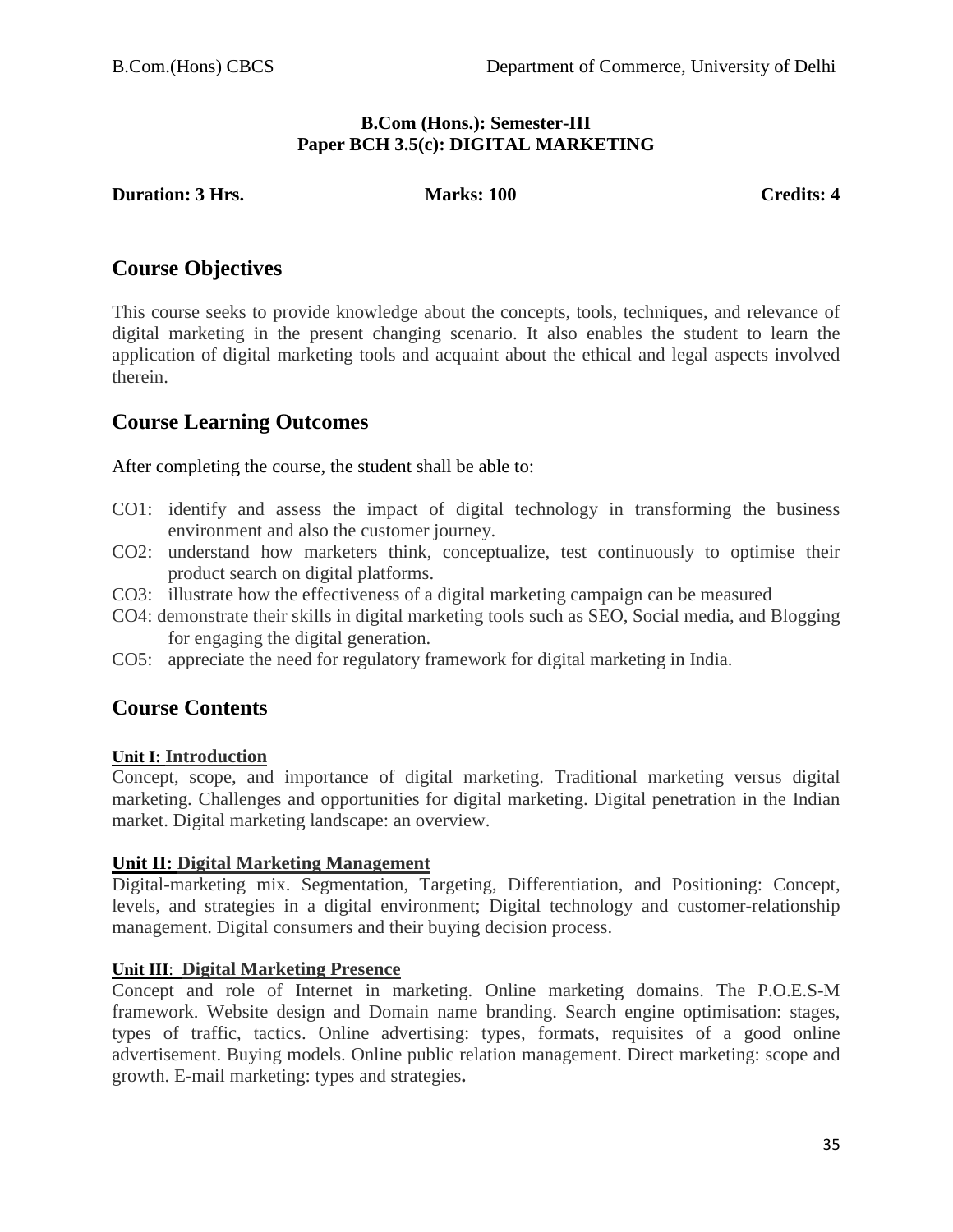### **Unit IV: Interactive Marketing**

Interactive marketing: concept and options. Social media marketing: concept and tools. Online communities and social networks. Blogging: types and role. Video marketing: tools and techniques. Mobile marketing tools. PPC marketing. Payment options.

### **Unit V: Ethical and Legal Issues**

Ethical issues and legal challenges in digital marketing. Regulatory framework for digital marketing in India.

# **References**

- Chaffey, D, F.E. Chadwick, R. Mayer, and K. Johnston (2015). *Internet Marketing: Strategy, Implementation, and Practice*. Pearson India
- Frost, Raymond D., Alexa Fox, and Judy Strauss (2018). *E- Marketing*. Routledge
- Gupta, Seema (2018). *Digital Marketing*. McGraw Hill Education (India) Private Ltd.
- Kapoor, Neeru. *E-Marketing*, Pinnacle learning
- Kotler, Philip, Hermawan Kartajaya, and Iwan Setiawan (2017). *Digital Marketing: 4.0 Moving from Traditional to Digital*. Pearson India
- Ryan, Damian and Jones Calvin (2016). *Understanding Digital Marketing: Marketing Strategies for engaging the Digital Generation*. Kogan page

### **Additional Resources**

- Blanchard O. (2014) *Social Media ROI: Managing and Measuring Social Media Efforts in Your Organisation*.
- Charlesworth, Alan (2018). *Digital Marketing: A Practical Approach*.
- Gay, Richard, Alan Charlesworth, and Rita Esen. *Online Marketing: a customer-led approach.*Oxford University Press Inc., New York.
- Ryan, Damian (2016). *Understanding Digital Marketing: Marketing Strategies for engaging the Digital Generation*.
- Tasner, M. (2015) *Marketing in the Moment: The Digital Marketing Guide to Generating More Sales and Reaching Your Customers First*, 2/E, Pearson

### **Note: Latest edition of readings may be used**

# **Teaching Learning Process**

The teaching and learning process for this course includes case discussions on digital marketing strategies via case lets of leading click-and-click only and brick-and-click companies; interactive sessions/group discussion in classes on companies with best digital practices, on effective ad campaigns, on mobile marketing-in-app promotions, smart lecture classes for introducing and understanding theoretical concepts in every unit of the course; experiential learning in content creation via blogs, emails etc., student development workshops by industry experts in specialised areas like SEO tactics, website development, social media/ video marketing, mentoring regularly via e-tutorials/e-labs/Moodle app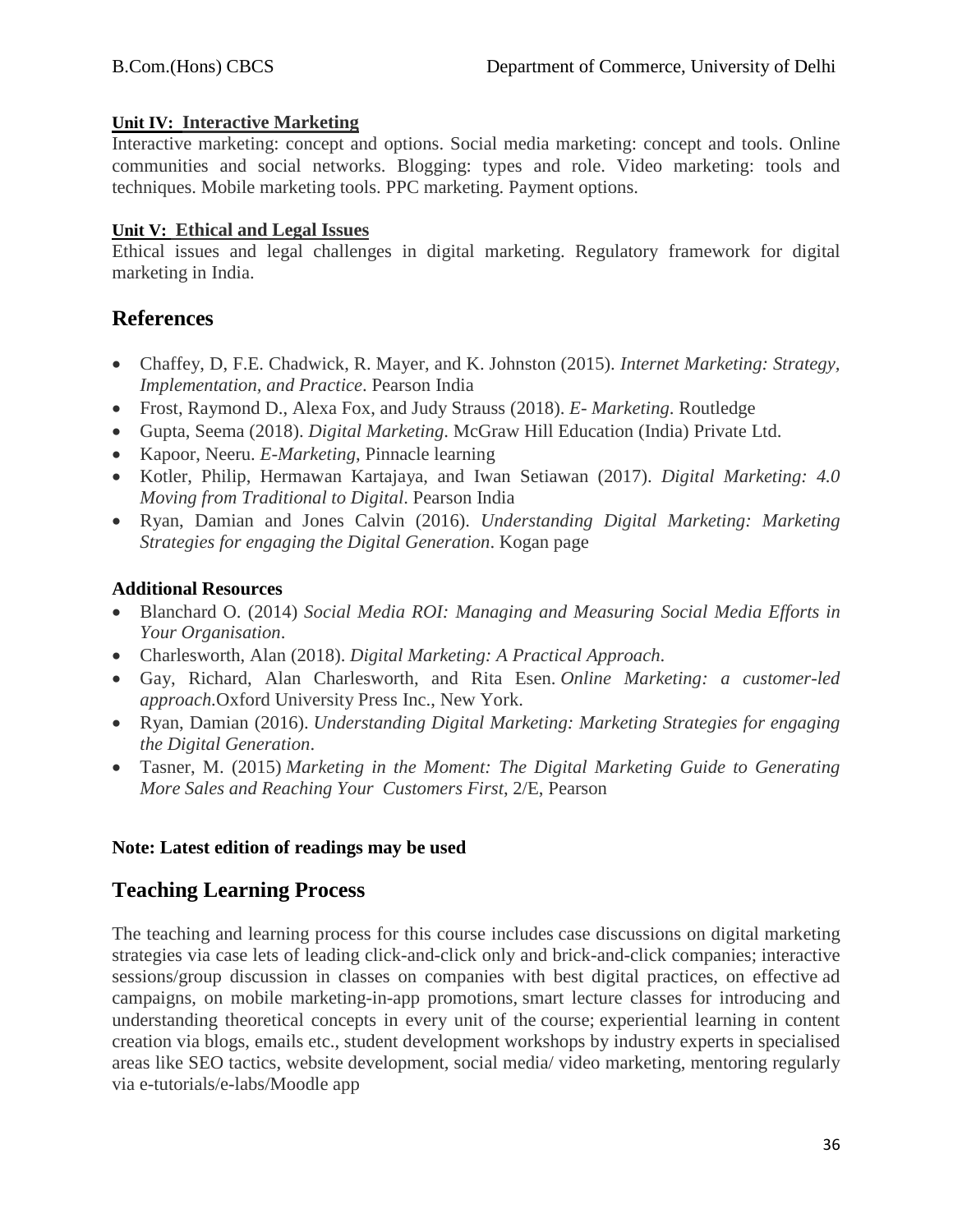# **Assessment Methods**

Written, Objective and Descriptive Class tests, Individual and tutorial group based presentations, e-assignments, Continuous assessment in terms of participation in class, e-tutorials and class presentations.

# **Keywords**

Digital Marketing, E- Marketers, E-Customers, Digital Marketing Mix, Segmentation and Positioning Strategies, E-CRM, Consumer Buying Process, Internet.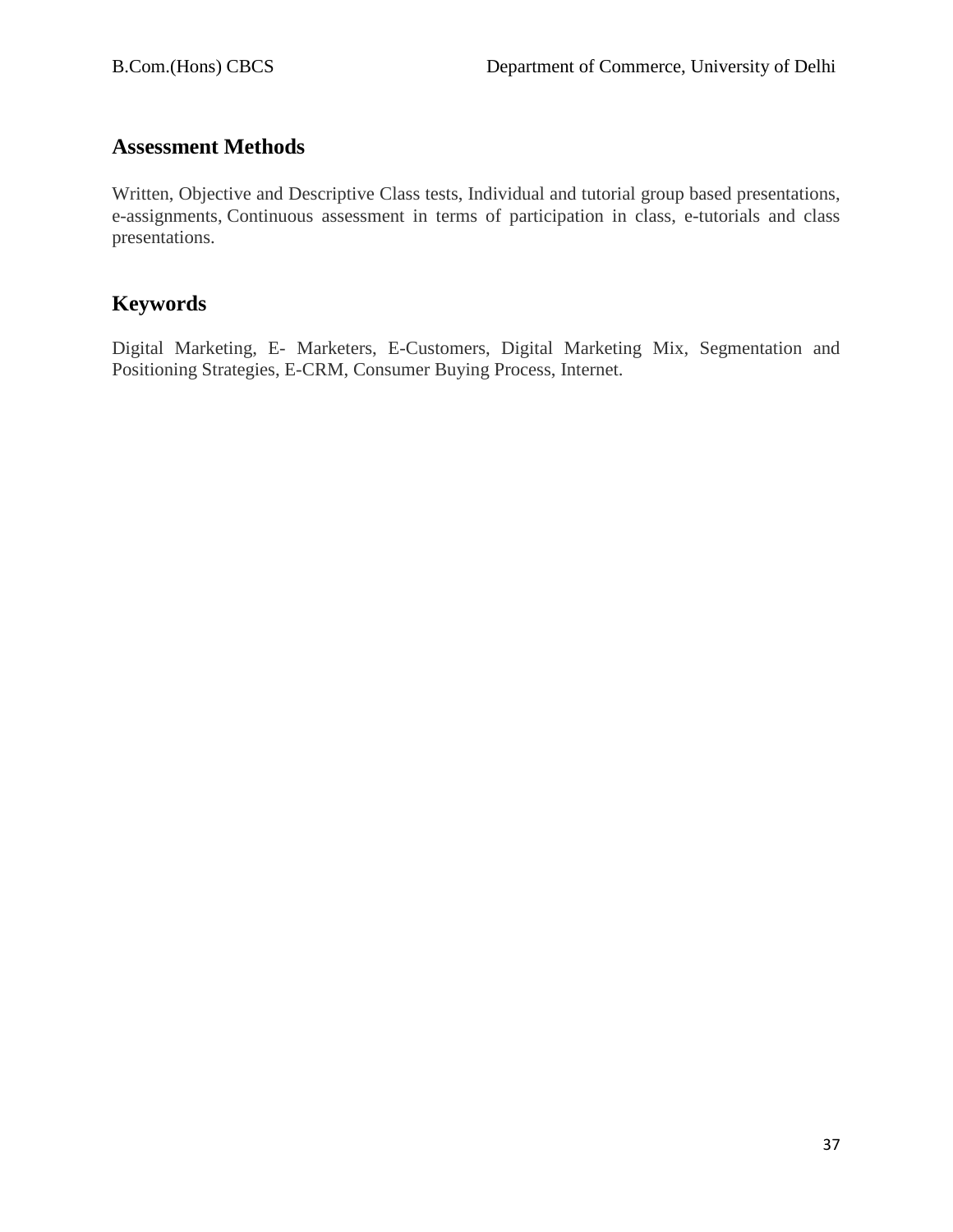#### **B.Com. (Hons.): Semester-III Paper BCH 3.5(d): PERSONAL TAX PLANNING**

**Duration: 3 Hrs. Marks: 100 Credits: 4** 

# **Course Objective**

To provide basic knowledge of Income Tax and its planning to students in easily comprehensible manner with a view to equip them to use the legitimate tool of planning in their economic life.

# **Course Learning Outcomes**

After completing the course, the student shall be able to:

- CO1: understand the concept of tax planning, use the residential status to plan the scope of income and devise tax planning strategy in relation to agricultural income.
- CO2: apply critical thinking and problem solving skills related to minimization of tax liability of individuals with respect to salary income and understand how to develop efficient pay packages
- CO3: devise tax planning strategies in relation to house property and understand the presumptive scheme of taxation of computing business income.
- CO4: use Indexation technique to reduce capital gains tax and learn about specific exemptions available from capital gains.
- CO5: use deductions to reduce taxable income and use rebates to reduce tax liability.

# **Course Contents**

#### **Unit 1: Concept of Tax Planning**

(i) Meaning of tax planning, tax avoidance, tax evasion and tax management; Objectives of tax planning; Case studies relating to tax planning, tax avoidance, tax evasion and tax management.

(ii) Tax Planning with reference to residential status: Relevance of residential status in computing taxable income; Determination of residential status of an individual, HUF, company, other persons; Relationship between residential status and incidence of tax; Case studies relating to residential status; Double taxation relief under Sections 90 and 91.

(iii) Provisions relating to concept of agricultural income; Composite income; Tax treatment and tax planning of agricultural income.

#### **Unit 2: Tax Planning with Reference to Salary Income**

(i) Tax planning in respect of salary income: Bonus; Fees; Commission and allowances; Valuation of perquisites; Allowances; Retirement benefits like gratuity, leave encashment, pension tax relief under Section 89 (1) (arrears of salary).

(ii) Case studies based on designing pay package.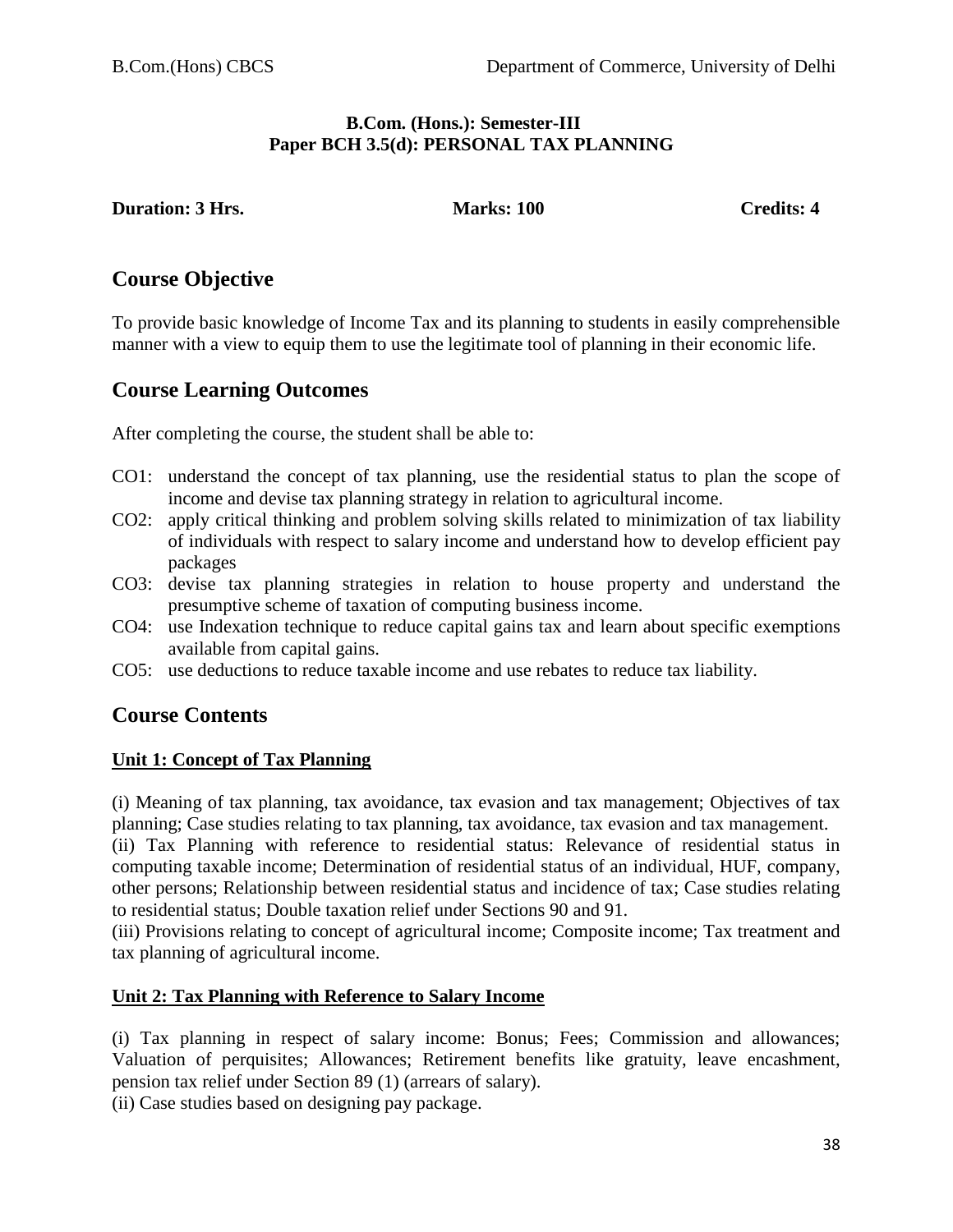### **Unit 3: Tax Planning in relation to Income from House Property and Business Income**

(i) Tax Planning in respect of self-occupied house property, let-out house property partly let out and partly self-occupied house property; and property used for business or profession of the assessee.

- (ii) Set-off and carry forward of house property losses.
- (iii) Tax planning related to Section 80C.
- (iv) Tax Planning related to business income covering:
	- Presumptive schemes of computing business income (Section 44AD, 44ADA, 44AE)
	- Provisions relating to maintenance of accounts (Section 44AA)
	- Provisions relating to audit of accounts (Section 44AB)

### **Unit 4: Tax Planning in relation to Capital gains and other sources**

(i) Tax planning with reference to long-term and short-term capital assets and choice of priceinflation indexation; Capital gains on equity and non-equity financial instruments. (ii) Tax planning in relation to gifts received from relatives and non-relatives.

### **Unit 5: Other Areas of Tax Planning**

i) Income of others' liable for clubbing. ii) Deductions under Sections 80C, 80CCD(1), 80CCD(1B), 80CCD (2), 80D, 80DD, 80DDB, 80E, 80G, 80TTA, 80TTB iii) Rebate under Section 87A.

# **References**

- Ahuja, Girish and Ravi Gupta. *Systematic Approach to Income Tax.* Bharat Law House, Delhi.
- Singhania, Vinod K. and Monica Singhania. *Students' Guide to Income Tax, University Edition.* Taxmann Publications Pvt. Ltd., New Delhi.

#### **Additional Resources**

- *Current Tax Reporter*. Current Tax Reporter, Jodhpur.
- *Income Tax Reports*. Company Law Institute of India Pvt. Ltd., Chennai.
- Corporate Professionals Today. Taxmann. New Delhi.

#### **Note: Latest edition of readings may be used**

# **Teaching Learning Process**

The teaching learning process would include classroom lectures to introduce students to the tax planning tools with regard to income tax. This would be supported by case studies to enable an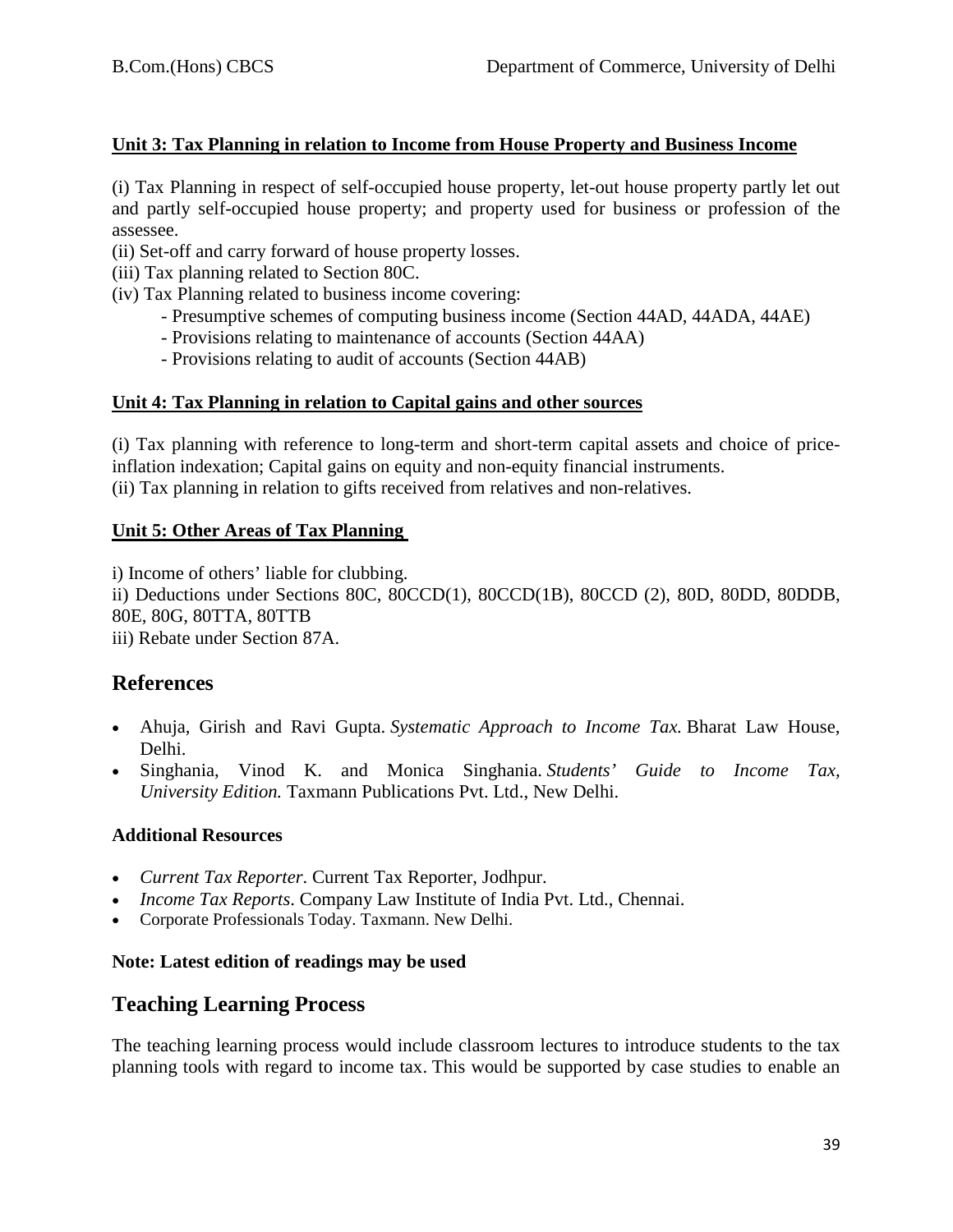understanding of the practical aspects of tax planning. In addition, class presentations and class discussion to be included in the teaching learning process.

# **Assessment Methods**

The assessment methods would include end semester examination and assignments. Further, class tests may be conducted to gauge the understanding of students regarding tax planning and application of relevant provisions of the income tax law.

# **Keywords**

Tax Planning, Residential Status, Double Taxation Relief, Agricultural Income, Perquisites, Allowances, Rebate, Deductions, Presumptive Taxation, Indexation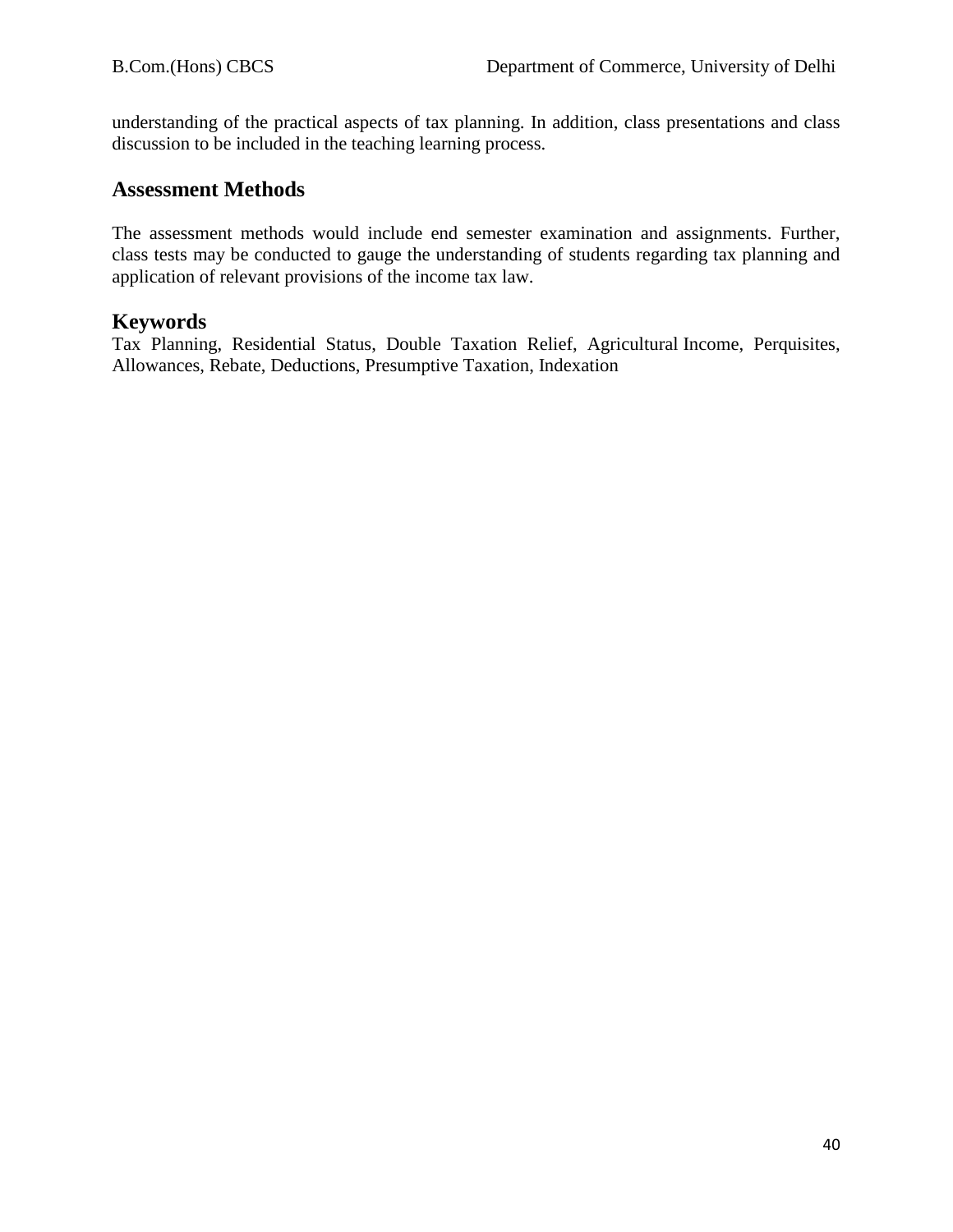#### **B.Com. (Hons.): Semester-III Paper BCH 3.5(e): COMMUNICATION AND DOCUMENTATION IN BUSINESS**

#### **Duration: 3Hrs Marks: 100 Credits: 4** Credits: 4

# **Course Objective**

The course aims to enhance written and verbal communication/ presentation skills amongst the learners and ability to frame effective documentation both in digital and non-digital environment.

# **Course Learning Outcomes**

After completing the course, the student shall be able to:

- CO1: realize the significance of effective communication in business.
- CO2: learn business vocabulary and understand varied ways/methods to present business plans.
- CO3: gain knowledge on drafting of official letters and documents.
- CO4: develop appropriate skills for report writing and different ways of documentation.
- CO5: understand the role of information technology for enabling business communication and documentation.

# **Course Contents**

# **Unit I: Communication Roles and Flows in Organisations**

Meaning, importance (costs & rewards) and process of communication (with reference to Mintzberg's managerial roles) and documentation in business; Types of communication; Communication breakdown and rumors; Effective communication.

# **Unit II: Business Language and Presentation**

Business, commercial and managerial vocabulary – terms used in trade, business plans/ proposals, presenting business plans, multimedia corporate presentations.

# **Unit III: Business Correspondence & Documentation**

Letter writing, presentation, inviting quotations, sending quotations, placing orders, sales letters, claim & adjustment letters; Job application letter, preparing the resume; Social and public relations correspondence; Drafting simple contracts and deeds (non-legal); Project on legal documentation for bank transactions; Property documentation; Contract of employment etc.; Memorandum, inter -office memo, notices, note-sheet, agenda, minutes; Creating, storing/ archiving and retrieving folders/ documents.

#### **Unit IV: Report Writing**

Define the basic format of a report; Steps in report writing; Identify the types of reports; Inserting visuals such as tables, diagrams and charts in writing report; Citation rules (APA style documentation); Working with the features of word processing software; Document and folder naming and classification.

#### **Unit V: Technology and Business Communication and Documentation**

Use of digital platforms in business communication; Document sharing and collaborative working; Privacy and data security issues in business communication and documentation.

# **References**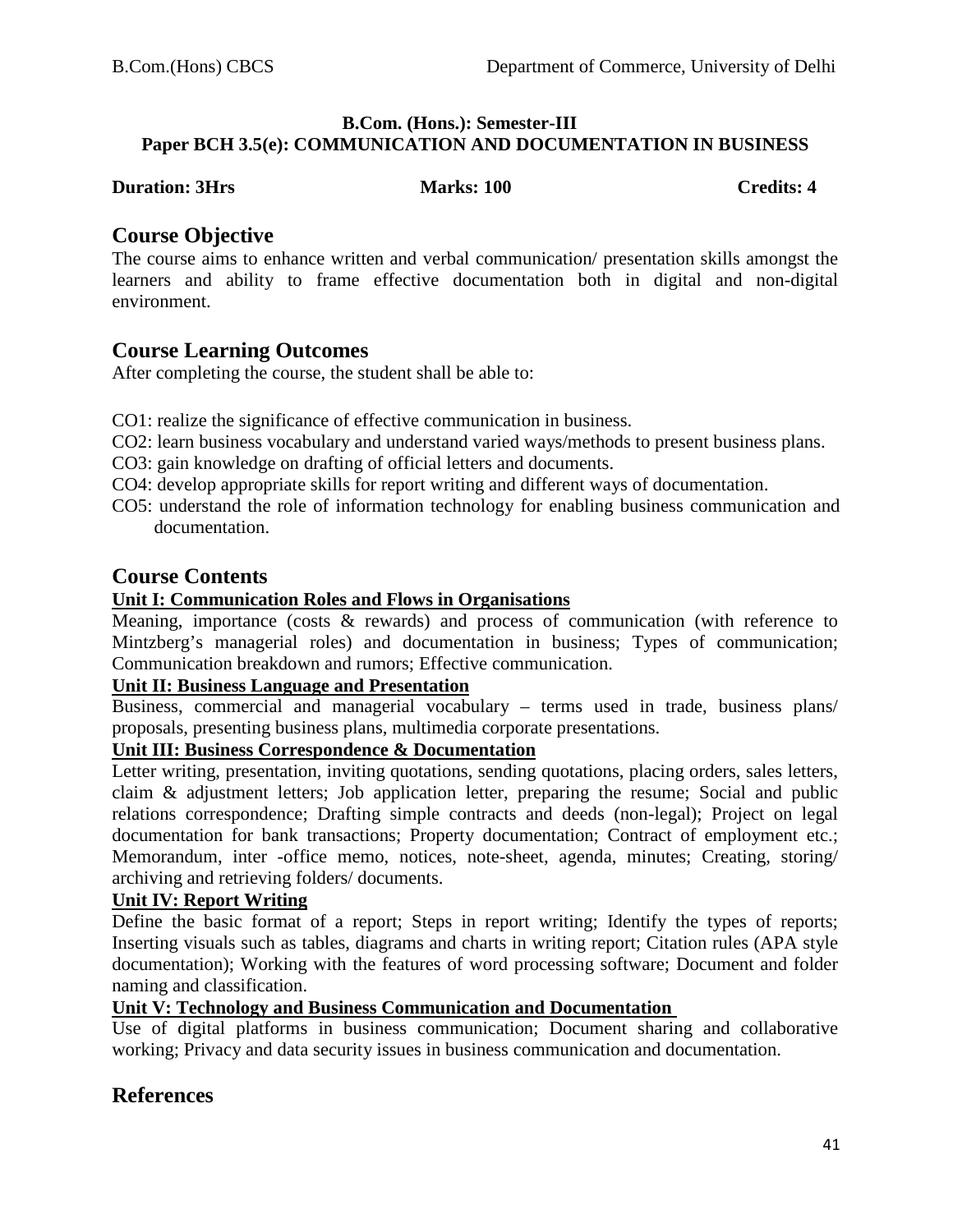- Andrews, Deborah C. and [Andrews,](https://www.amazon.com/s/ref=rdr_ext_aut?_encoding=UTF8&index=books&field-author=William%20D.%20Andrews) William D. (2003). *Management Communication: A Guide*. Cengage Learning.
- Locker and Kaczmarek. (2009). *Business Communication: Building Critical Skills*. The McGraw- Hill Companies, Inc.
- Newman, Amy. (2017). *Business Communication: In Person, In Print, Online.* Cengage Learning.
- Shirley, Taylor (2005). *Communication for Business*. Pearson Education
- Smallwood, Robert F. and Williams, Robert F. (2013). *Managing Electronic Records: Methods, Best Practices, and Technologies.* John Wiley and Sons.
- Wilson, Kevin and Wauson, Jennifer (2011). *The AMA Handbook of Business Documents: Guidelines and Sample Documents That Make Business Writing Easy*. Paperback.

### **Note: Latest edition of readings may be used**

# **Teaching Learning Process**

Interactive class room sessions with the help of power point presentations, case discussions and group activities to ensure active participation and continuous learning.

# **Assessment Methods**

Class tests/Assignments, Class participation, Presentations, End-semester examination

# **Keywords**

Communication Process, Letter Writing, Report Writing, Word Processing Software, Business Plans, Privacy and Data Security.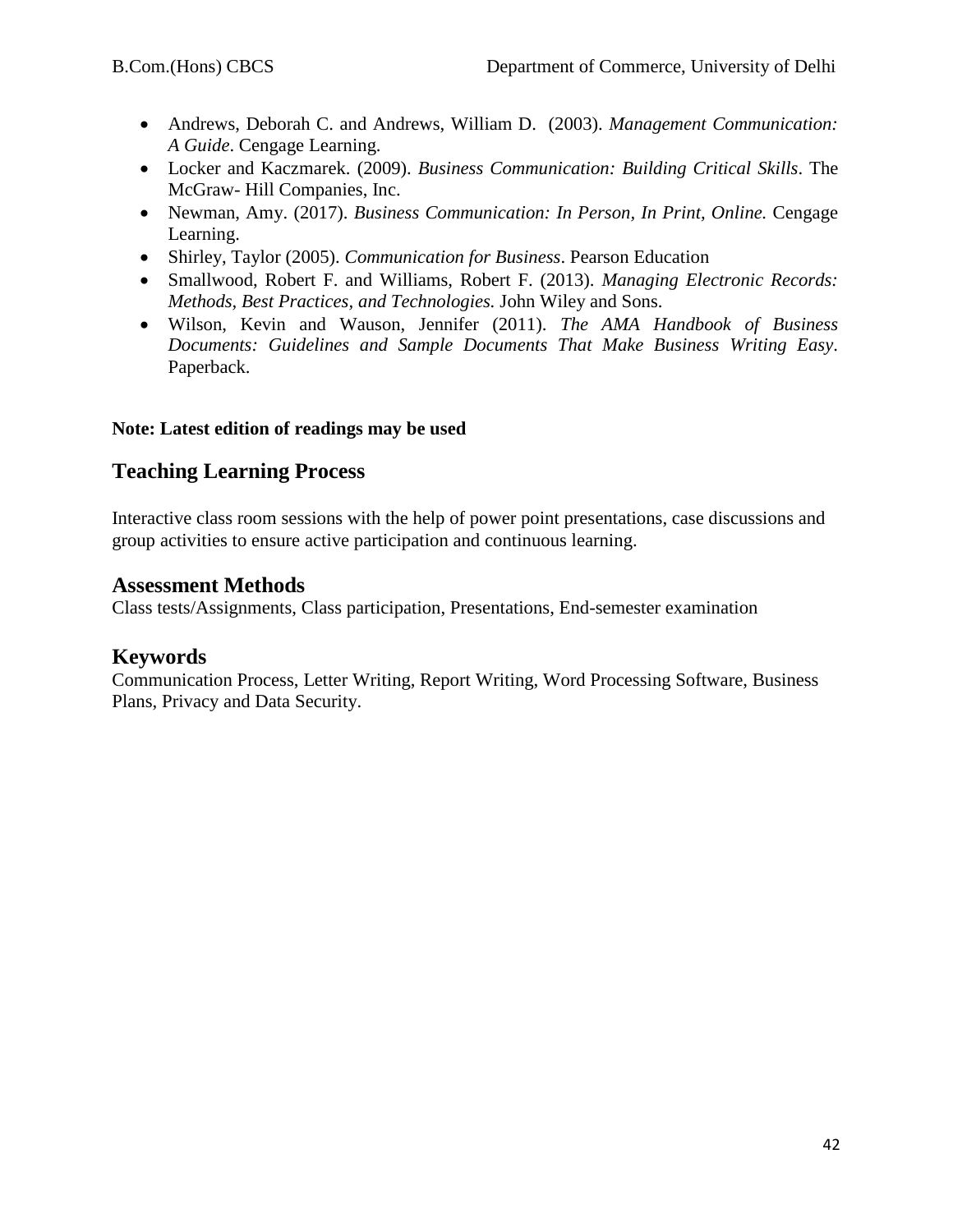#### **B.Com. (Hons.): Semester-III Paper BCH 3.5(f): PERSONAL FINANCE AND PLANNING**

**Duration: 3 Hrs. Marks: 100 Credits: 4**

# **Course Objective**

To familiarize the students with different aspects of financial planning like savings, investment, taxation, insurance & retirement planning and to develop necessary skills to become a successful financial planner.

# **Course Learning Outcomes**

After completing the course, the student shall be able to:

CO1: understand the meaning and relevance of Financial Planning.

CO2: familiarize with regard to the concept of Investment Planning and its methods.

CO3: examine concept of Personal Tax Planning.

CO4: analyze Insurance Planning and its relevance

CO5: develop insights in to Retirement planning and its relevance

### **Unit I: Introduction to Financial Planning**

Financial goals, Time value of money, steps of financial planning, personal finance/loans, education loan, car loan & home loan schemes. Introduction of savings, benefits of savings, management of spending & financial discipline, Net banking and UPI, digital wallets, security and precautions against Ponzi schemes and online frauds such as phishing, credit card cloning, skimming etc.

### **Unit: II Investment planning**

Process and objectives of investment, Concept and measurement of return & risk for various assets class, Measurement of portfolio risk and return, Diversification & Portfolio formation. Real estate, financial derivatives & Commodity market in India. Mutual fund schemes including SIP.

#### **Unit III: Personal Tax Planning**

Tax Structure in India for personal taxation, Steps of Personal tax planning, Exemptions and deductions for individuals, tax avoidance versus tax evasion.

#### **Unit IV: Insurance Planning**

Need for Protection planning. Risk of mortality, health, disability and property. Importance of Insurance: life and non-life insurance schemes.

#### **Unit V: Retirement Planning**

Retirement Planning Goals, Process of retirement planning, Pension plans available in India, Reverse mortgage, New Pension Scheme.

#### **Practical**

**Note:** Practical exposure is recommended to develop skills required for a financial planner.

#### **References**

- *Introduction to Financial Planning (4th Edition 2017)* Indian Institute of Banking & Finance
- Pandit, Amar *The Only Financial Planning Book that You Will Ever Need*, Network 18 Publications Ltd (CNBC TV 18)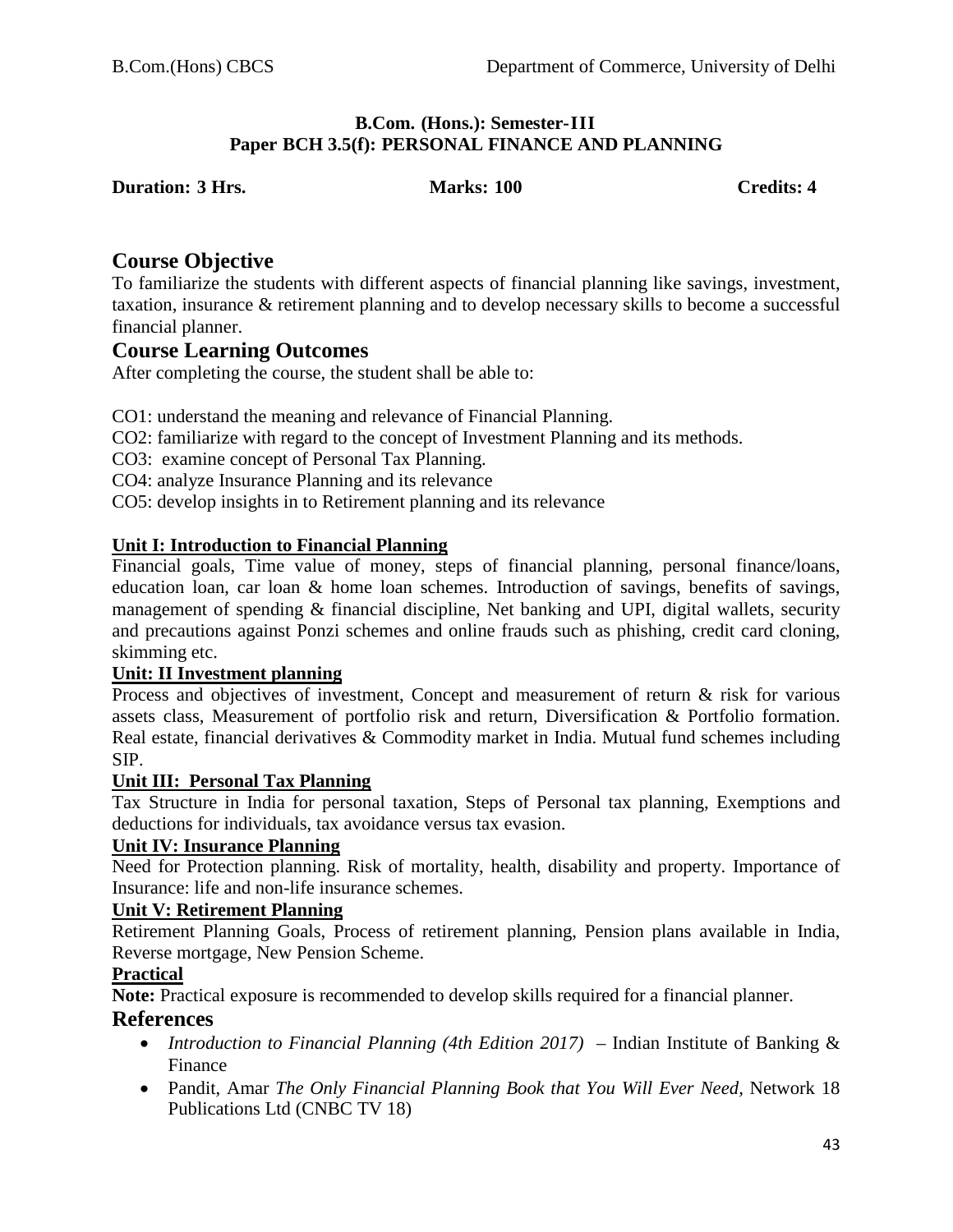• Sinha. Madhu*, Financial Planning: A Ready Reckoner* July 2017 Mc Graw Hill

### **Additional Resources**

- Halan, Monika*, Lets Talk Money: You've Worked Hard for It, Now Make It Work for You*, July 2018,Harper Business
- Tripathi, Vanita*, Fundamentals of Investment*, Taxmann

# **Note: Latest Editions of the text books may be used. Teaching Learning Process**

The course on Personal finance and planning is designed to familiarize the students with different aspects of financial planning like savings, investment, taxation, insurance & retirement planning and to develop necessary skills to become a successful financial planner, the teaching learning process will be based on lectures, seminars and project work.

### **Assessment Methods**

The assessment of the students must be aligned with the course learning outcomes and requires Class Participation, Class Test, Assignment, Project Work, End Semester Examination

# **Keywords**

Financial Planning, Investment Planning, Personal Tax Planning, Insurance Planning, Retirement Planning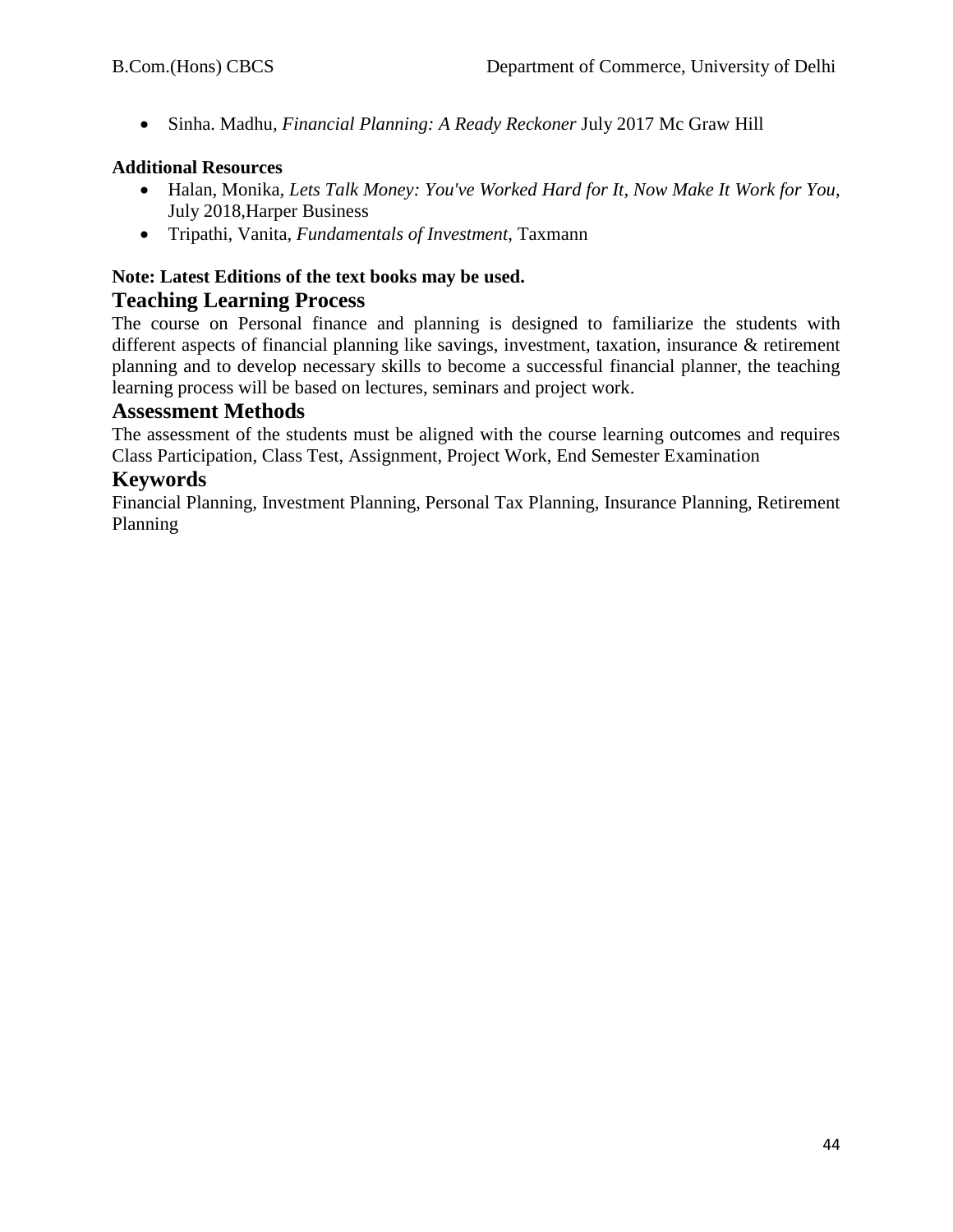#### **B.Com. (Hons.): Semester-IV Paper BCH 4.1: COST ACCOUNTING**

**Duration: 3 Hrs. Marks: 100 Credits: 6 Credits: 6** 

# **Course Objective**

To provide an in-depth study of the cost accounting principles for identification, classification and analysis of cost components and cost ascertainment in different industries using various costing methods

# **Course Learning Outcomes**

After completing the course, the student shall be able to:

- CO1: understand thoroughly the conceptual framework of Cost Accounting; identification of differences between different financial and cost accounting; cost concepts and elements of cost; preparation of cost sheet.
- CO2: understand the accounting and control of material and labour cost.
- CO3: develop ability to understand classification, allocation, apportionment and absorption of overheads in cost determination; under and over absorption of overheads; treatment of various item of overheads
- CO4: develop ability to calculate the cost of products, jobs, contracts, processes and services after understanding the basic concepts and processes involved in them.
- CO5: understand cost accounting book keeping systems and reconciliation of cost and financial account profits

# **Course Contents**

#### **Unit 1: Introduction**

Meaning, scope, objectives and advantages of cost accounting; Difference between financial and cost accounting. Cost concepts and classifications, Overview of elements of cost and Cost sheet. Role of a cost accountant in an organisation. Introduction to Cost Accounting Standards & Cost Accounting Records and Audit Rules

#### **Unit II: Elements of Cost: Material and Labour**

*(a)Materials*: Material/inventory control techniques. Accounting and control of purchases, storage and issue of materials. Inventory systems, Methods of pricing of materials issues — FIFO, LIFO, Simple Average, Weighted Average, Replacement, Standard Cost; Physical Verification, Accounting treatment and control of losses— Wastage, scrap, spoilage and defectives

**(b)** *Labour*: Accounting and Control of labour cost. Time-keeping and time-booking. Concept and treatment of idle time, over time, labour turnover and fringe benefits. Methods of wage payment and Incentive schemes- Halsey, Rowan, Taylor's differential piece wage.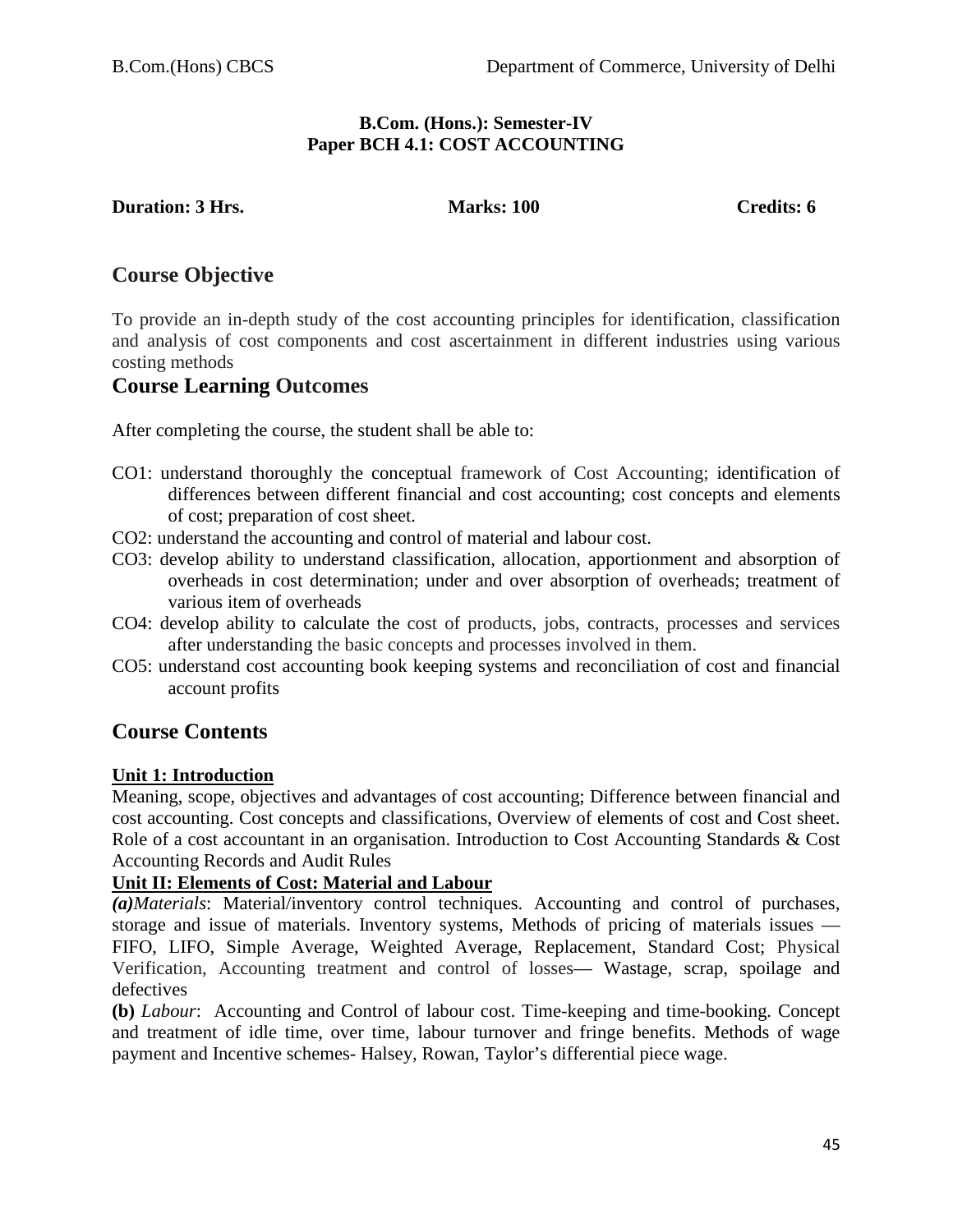#### **Unit III: Elements of Cost: Overheads**

Classification, allocation, apportionment and absorption of overheads, Under- and overabsorption; Capacity Levels and Costs; Treatments of certain items in costing like interest on capital, packing expenses, bad debts, research and development expenses. Activity based costing.

#### **Unit IV: Methods of Costing**

Unit costing, Job costing, Contract costing, Process costing (including process losses, valuation of work-in-progress, joint and by-products). Service costing (only transport).

#### **Unit V: Cost Accounting Book-Keeping Systems**

Integral and non-integral systems; Reconciliation of cost accounting records with financial accounts.

# **Readings**

- Arora, M.N. Cost Accounting-principles and practice. Vikas Publishing House, New Delhi.
- Jhamb, H. V. Fundamentals of Cost Accounting. Ane Books Pvt Ltd, New Delhi
- Lal, Jawahar., and Srivastava, Seema. Cost Accounting. McGraw Hill Publishing Co., New Delhi.
- Singh, Surender. Fundamentals of Cost Accounting. Kitab Mahal, Allahabad/New Delhi.

# **Additional Resources**

- Drury,Colin. *Management and Cost Accounting.* Thomson Learning.
- Horngren, Charles T., George Foster and Srikant M. Dattar. *Cost Accounting: A Managerial Emphasis*. Prentice Hall of India Ltd., New Delhi.
- Jain, S.P., and Narang, K.L. Cost Accounting: Principles and Methods. Kalyani Publishers, Jalandhar.

#### **Note: Latest edition of text books may be used.**

# **Teaching Learning Process**

Theory, numerical and analytical and theoretical cases

# **Assessment Methods**

Class participation, Presentation, class tests, assignments, End Semester Exam

# **Keywords**

Elements of cost, overheads, Process costing, Reconciliation of cost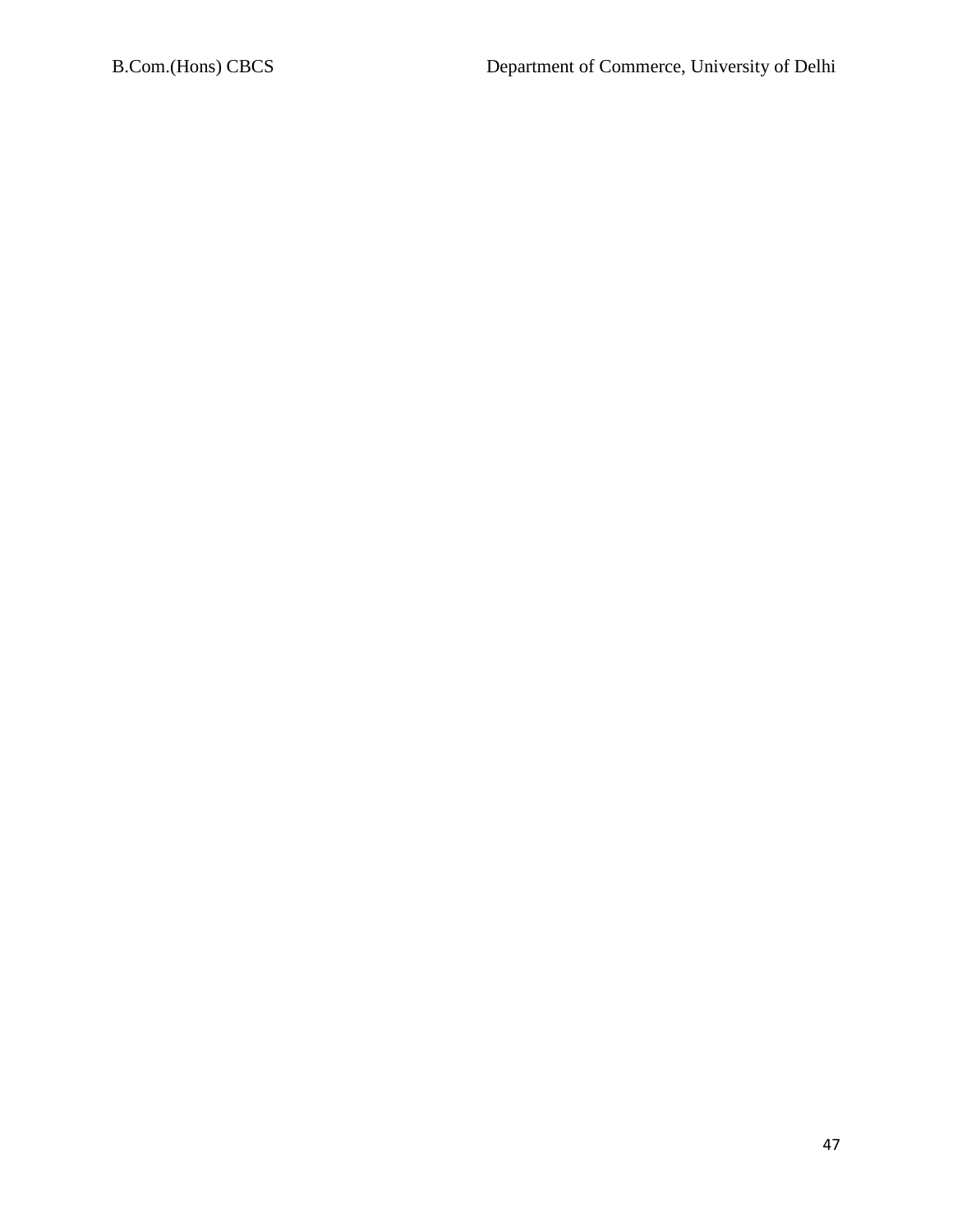#### **B.Com. (Hons.): Semester-IV Paper BCH 4.2: BUSINESS MATHEMATICS**

**Duration: 3Hrs.** Marks:100 Credits: 6

# **Course Objective**

The objective of this course is to familiarize the students with the basic mathematical tools with special emphasis on applications to business and economic situations.

# **Course Learning Outcomes**

After completing the course, the student shall be able to:

- CO1: comprehend the concept of systematic processing and interpreting the information in quantitative terms to arrive at an optimum solution to business problems.
- CO2: develop proficiency in using different mathematical tools (matrices, calculus, linear programming, and mathematics of finance) in solving daily life problems.
- CO3: acquire competence to use computer for mathematical computations, especially with Big data.
- CO4: obtain critical thinking and problem-solving aptitude.
- CO5: evaluate the role played by mathematics in the world of business and economy.

# **Course Contents**

# **Unit I: Matrices and Determinants**

- 1.1 Definition and types of matrix, Algebra of matrices, Inverse of a matrix- Business Applications.
- 1.2 Solution of system of linear equations (having unique solution and involving not more than three variables) using matrix inversion method and Cramer's Rule.
- 1.3 Leontief Input Output Model (Open Model Only).

# **Unit II: Basic Calculus**

2.1 Mathematical functions and their types (linear, quadratic, polynomial, exponential, logarithmic and logistic function). Concepts of limit and continuity of a function.

2.2 Concept of Marginal Analysis. Concept of Elasticity, Applied Maxima and Minima problems including effect of Tax on Monopolist's Optimum price and quantity, Economic Order Quantity.

# **Unit III: Advanced Calculus**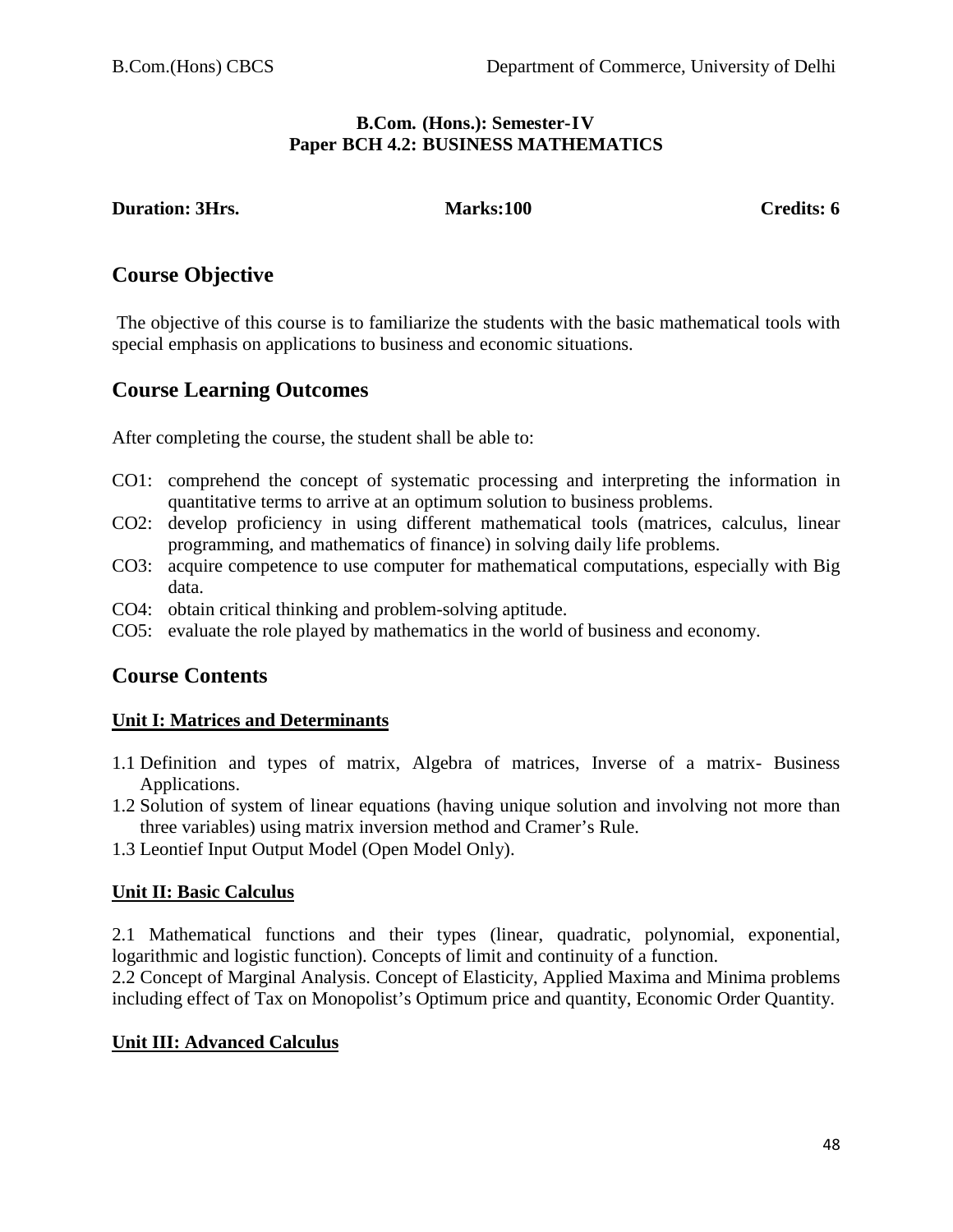3.1 Partial Differentiation: Partial derivatives up to second order. Homogeneity of functions and Euler's theorem. Total differentials. Differentiation of implicit functions with the help of total differentials.

3.2 Maxima and Minima involving two variables – Applied optimization problems and Constraint optimization problems using La grangean multiplier involving two variables having not more than one constraint.

3.3 Integration: Standard forms & methods of integration- by substitution, by parts and by use of partial fractions. Definite integration. Finding areas in simple cases

3.4 Application of Integration to marginal analysis; Consumer's and Producer's Surplus. Rate of sales, The Learning Curve.

# **Unit IV: Mathematics of Finance**

4.1 Rates of interest: nominal, effective and their inter-relationships in different compounding situations.

4.2 Compounding and discounting of a sum using different types of rates. Applications relating to Depreciation of assets and Equation of value.

4.3 Types of annuities: ordinary, due deferred, continuous, perpetual. Determination of future and present values using different types of rates of interest. Applications relating to Capital expenditure, Leasing, Valuation of simple loans and debentures, sinking fund. (excluding general annuities).

# **Unit V: Linear Programming**

5.1 Formulation of Linear programming problems (LPPs), Graphical solutions of LPPs. Cases of unique solutions, multiple optional solutions, unbounded solutions, infeasibility, and redundant constraints.

5.2 Solution of LPPs by simplex method - maximization and minimization cases. Shadow prices of the resources, Identification of unique and multiple optimal solutions, unbounded solution, infeasibility and degeneracy.

5.3 The dual problem: Formulation, relationship between Primal and Dual LPP, Primal and Dual solutions (excluding mixed constraints LPPs). Economic interpretation of the dual.

# **Practical Lab**

In addition to the lectures, the students are expected to work on a software package for solving linear programming problems, problems related to mathematics of finance and analyze the results obtained there from. This will be evaluated through internal assessment.

# **References**

- Kapoor, V.K. *Business Mathematics, Theory & Applications*. Sultan Chand & Sons
- Sharma, S.K. & Kaur, Gurmeet. *Business Mathematics*. Sultan Chand
- Thukral, J.K. *Business Mathematics.* Mayur Publications.

# **Additional Resources:**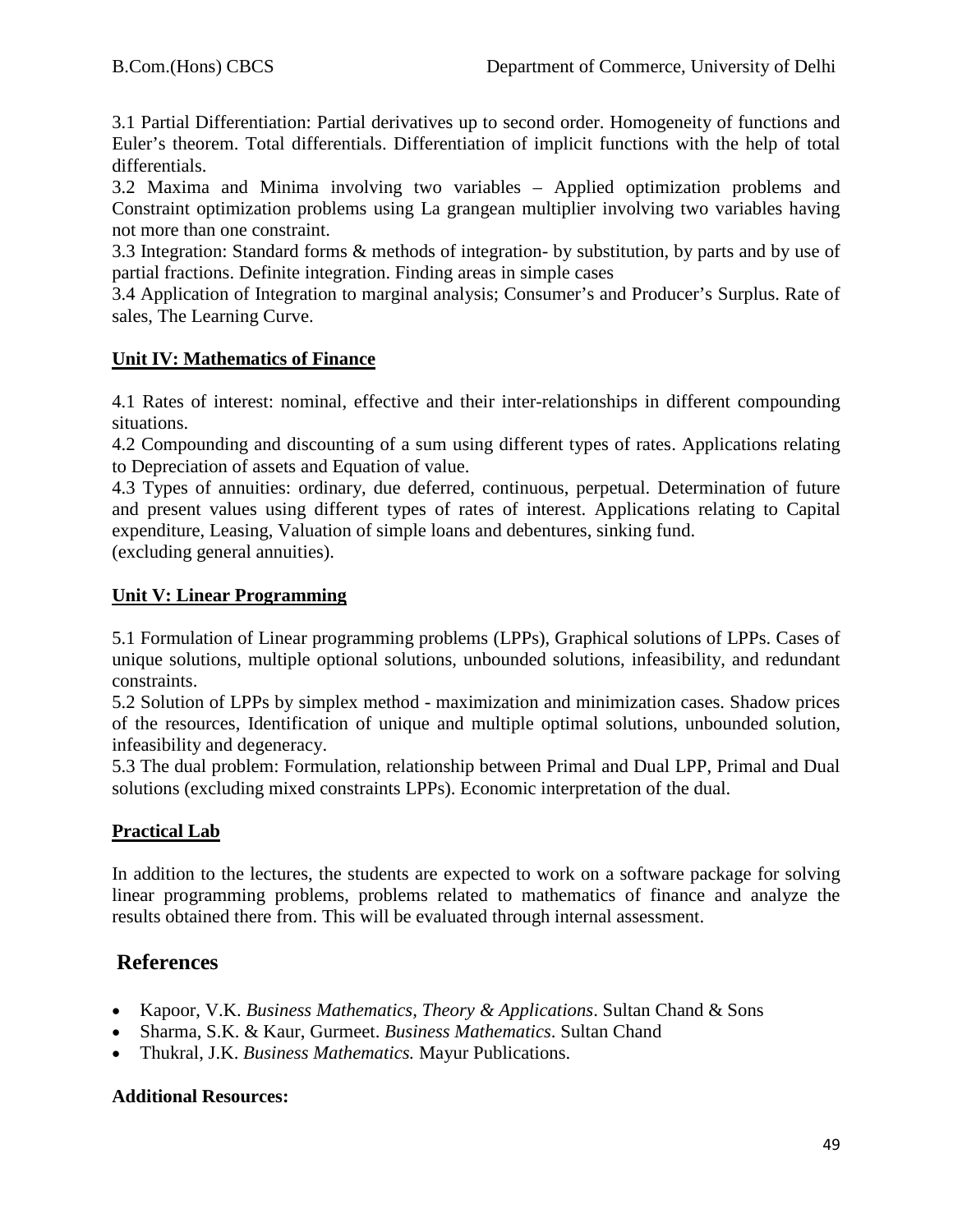- Anthony, M. and Biggs, N. *Mathematics for Economics and Finance.* Cambridge University Press
- Ayres, Frank Jr. *Theory and Problems of Mathematics of Finance*. Schaum's Outlines Series. McGraw Hill Publishing Co.
- Budnick, P. *Applied Mathematics*. McGraw Hill Publishing Co.
- Dowling, E.T. *Mathematics for Economics*. Schaum's Outlines Series. McGraw Hill Publishing Co.
- Wikes, F.M. *Mathematics for Business, Finance and Economics*. Thomson Learning

### **Note: Latest edition of text books may be used.**

# **Teaching Learning Process**

This course is well structured and sequenced attainment of knowledge and skills. It will constitute an important aspect of teaching learning process. the course would involve lectures supported by group tutorials, open ended projects and self study.

# **Assessment Methods**

The Assessment for this paper would include a theory exam of 75 marks and Internal assessment of 25 marks. Internal assessment will include 10 marks for practical exam, 10 marks for class tests/assignments, and 5 marks for attendance. There shall be 4 Credit Hrs. for Lectures + one Credit Hr. (Two Practical Periods per week per batch) for Practical Lab + one credit Hr. for Tutorials (per group).Use of simple calculator is allowed. Proofs of theorems/ formulae are not required. Trigonometric functions are not to be covered.

# **Keywords**

Matrices and Determinants, Basic Calculus, Advanced Calculus, Mathematics of Finance, Linear Programming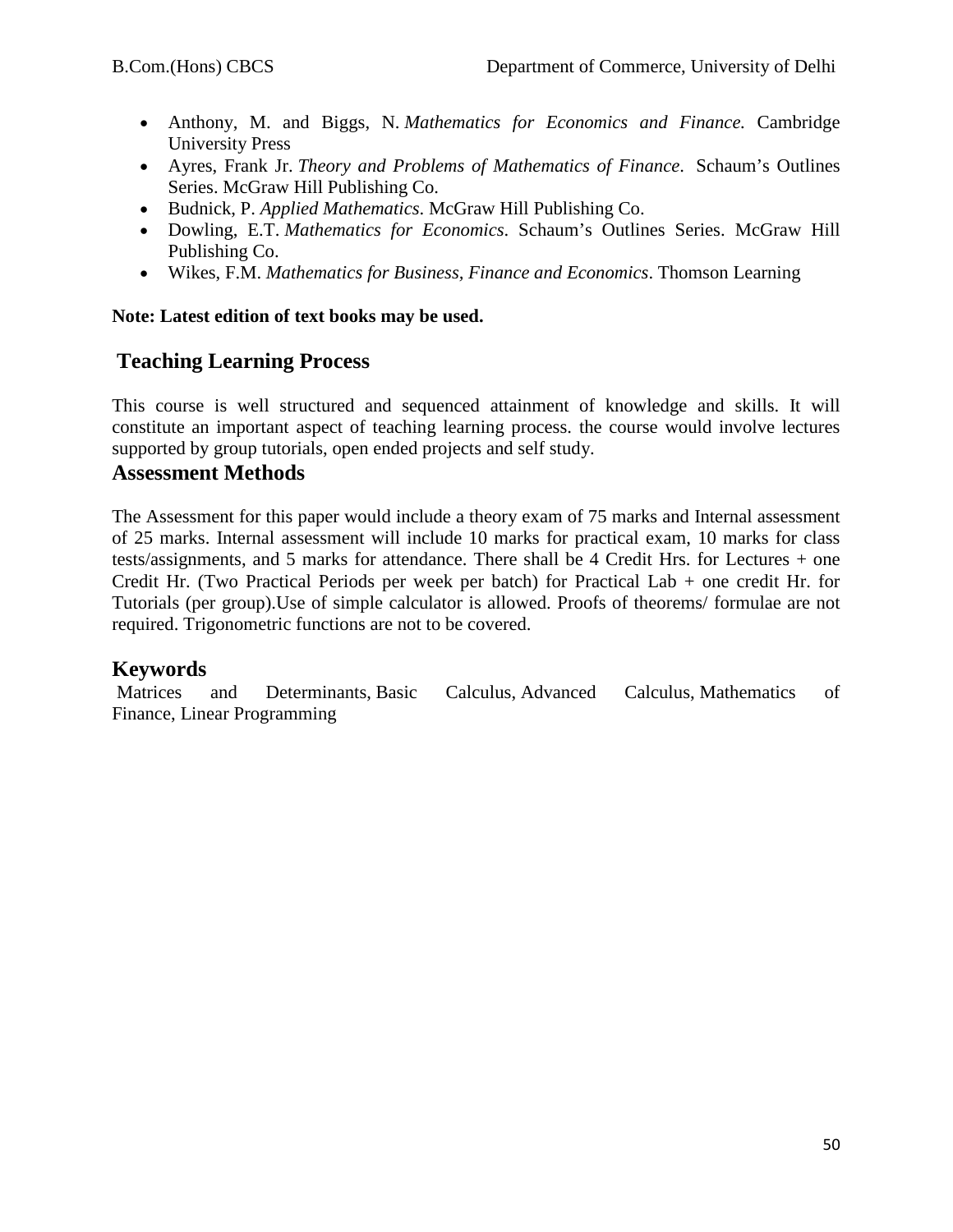#### **B.Com. (Hons.): Semester-IV Paper BCH 4.3: COMPUTER APPLICATIONS IN BUSINESS**

**Duration: 3 Hrs.** Marks: 100 Credits: 6

# **Course Objective**

To provide computer knowledge to commerce students and equip them with computational skills using ICT tools.

# **Course Learning Outcomes**

After completing the course, the student shall be able to:

- CO1: understand the various concepts and terminologies used in computer networks and internet and be aware of the recent developments in the fast changing digital business world.
- CO2: handle document creation for communication.
- CO3: acquire skills to create and make good presentations
- CO4: make various computations in the area of accounting and finance and represent the business data using suitable charts. S/He should be able to manipulate and analyze the business data for better understanding of the business environment and decision making
- CO5: understand and apply the various database concepts and tools in the related business areas with the help of suggested popular software.

# **Course Contents**

#### **Unit1: Data Processing, Networking and Recent trends in computing**

**Computing**: Concept of computing, Data and information; Computing Interfaces: GUI, CLI, Touch Interface, NLI; data processing; applications of computers in business.

**Computer Networks:** Meaning of computer network; objectives/ needs for networking; Applications of networking; Basic Network Terminology; Types of Networks; Network Topologies; Distributed Computing: Client Server Computing, Peer- to- peer Computing; Wireless Networking; Securing Networks: firewall.

**Basic Internet Terminology:** I.P. Address, Modem, Bandwidth, Routers, Gateways, Internet Service Provider (ISP), World Wide Web (www), Browsers, Search Engines ,Proxy Server, Intranet and Extranet; Basic Internet Services; Internet Protocols: TCP/IP, FTP, HTTP(s), Uses of Internet to Society; Cyber Security: Cryptography, digital signature.

**Recent trends in computing :** Tools of business collaboration: emails, wikis, file sharing, screen sharing, web presenting, work scheduling; Cloud computing: meaning, types of cloud services: IaaS, PaaS, SaaS; Grid Computing; Virtualization; Green Computing; E-Commerce: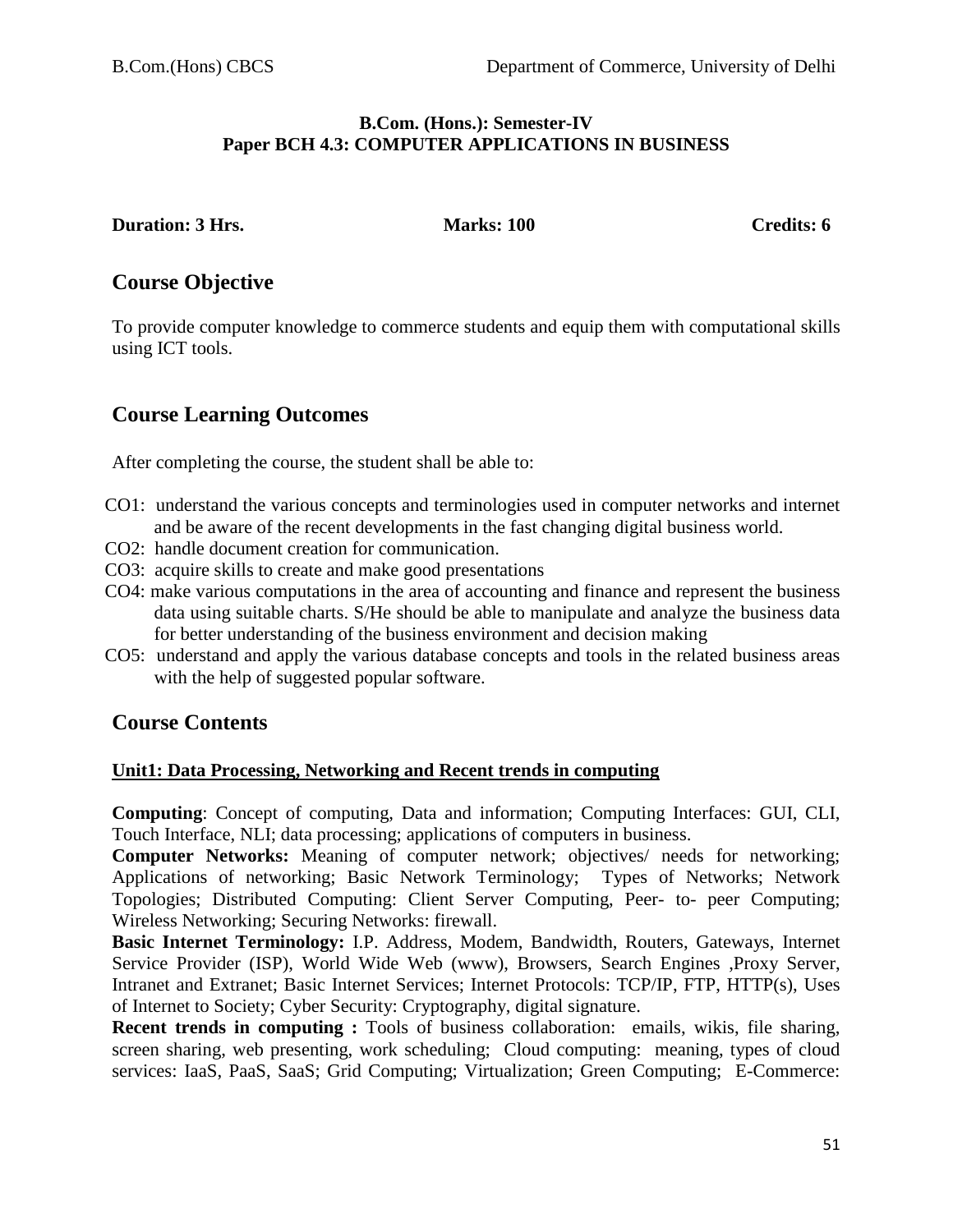meaning, business models , Electronic Data Interchange (EDI), Payment Gateways; Internet of Things (IoT)

#### **Unit 2: Word Processing**

Introduction to word Processing, Word processing concepts, Use of Templates, Working with word document: Editing text, Find and replace text, Formatting, spell check, Autocorrect, Autotext; Bullets and numbering, Tabs, Paragraph Formatting, Indent, Page Formatting, Header and footer, Tables: Inserting, filling and formatting a table; Inserting Pictures and Video; Mail Merge: including linking with Databases and spreadsheet files; Printing documents; Citations and Footnotes.

#### **Creating Business Documents using the above facilities**

#### **Unit 3: Preparing Presentations**

Basics of presentations: Slides, Fonts, Drawing, Editing; Inserting: Tables, Images, texts, Symbols, hyperlinking, Media; Design; Transition; Animation; and Slideshow. **Creating Business Presentations using above facilities**

#### **Unit 4: Spreadsheet and its Business Applications**

**Spreadsheet concepts**, Managing worksheets; Formatting, conditional formatting, Entering data, Editing, and Printing and Protecting worksheets; Handling operators in formula, Project involving multiple spreadsheets, Organizing Charts and graphs; Working with Multiple worksheets; controlling worksheet views, naming cells and cell ranges.

**Spreadsheet functions:** Mathematical, Statistical, Financial, Logical, Date and Time, Lookup and reference, Database functions, Text functions and Error functions

**Working with Data:** Sort and filter; Consolidate; Tables; Pivot tables; What–if-analysis: Goal seek, Data tables and Scenario manager; Data analysis ToolPak: Descriptive Statistics, Moving averages, Histogram, Covariance, correlation and Regression analysis (only for projection)

**Creating business spreadsheet:** Loan and Lease statement; Ratio Analysis; Payroll statements; Capital Budgeting; Constraint optimization, Assignment Problems, Depreciation Accounting; Graphical representation of data; Frequency distribution and its statistical parameters; Correlation and Regression Analysis

#### **Unit 5: Database Management System (Theory)**

**Theoretical background of Database Designs for Accounting and Business Applications:**  Database, Database Management System, Database System; Comparison of Database System with Traditional File System; Entity Relationship Model (ER-Model); Relational Database Model: Creating Relationship between Tables, Concept of Keys, Fundamental Integrity Rules; ERD to Relational Mapping; Normalization of databases upto 3 Normal Forms.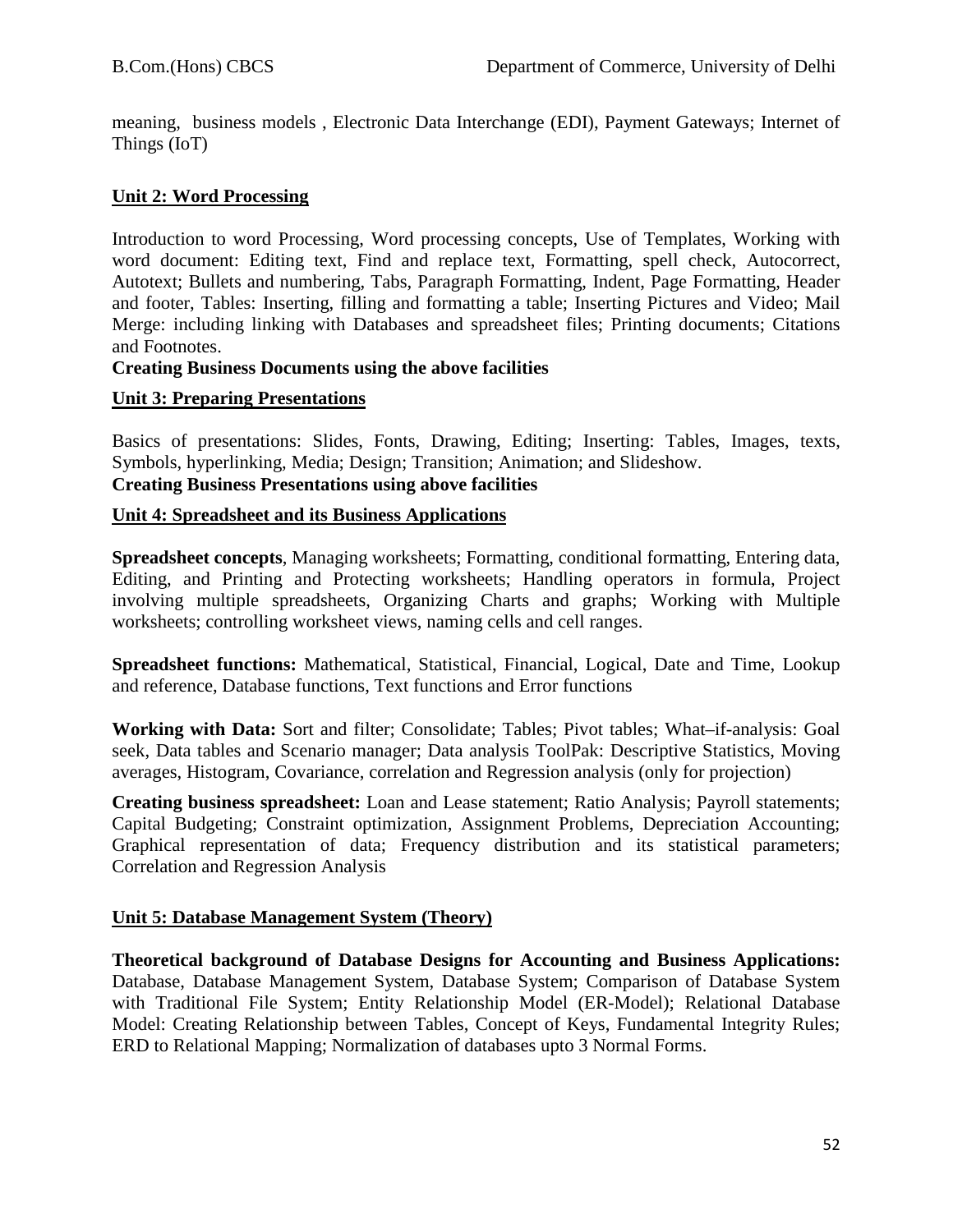**SQL and Retrieval of Information:** Basic Queries in SQL; Embedded Queries in SQL; Insert, Delete and Update statements in SQL

**DBMS Software:** Environment; Tables; Forms; Queries; Reports; Modules;

Applying DBMS in the areas of Accounting, Inventory, HRM and its accounting, Managing the data records of Employees, Suppliers and Customers.

### **Practical**

Note: There shall be 4 credit hours (4 lectures) and 2 credit hours (4 practical lab periods) per batch.

### **References**

- Elmasari, Ranez and Shamkant B. Navathe, *Fundamentals of Database Systems*, Pearson Education
- Jain Hem Chand and Tiwari H. N. (2019), Computer Applications in Business, Taxmann
- Madan Sushila, Computer Applications in Business, Scholar Tech Press.
- Mathur Shruti and Jain Pooja, Computer Applications in Business, Galgotia Publishing Company
- Sharma S.K. and Bansal Mansi, Computer Applications in Business, Taxmann
- Wayne Winston, Data Analysis & Business Modeling, PHI.

#### **Additional Sources**

• Simon Benninga, Financial Moddeling, The MIT Press

#### **Note: The latest editions of the books should be referred.**

# **Teaching Learning Process**

The course would involve lectures supported by group discussion, real life projects, open ended projects and hands-on-practice in computer labs.

# **Assessment Methods**

There shall be practical examination of 50 Marks (2 hours duration (External)), theory exam of 25 marks (1 hour duration) and Internal Assessment of 25 marks (Class Test-10 Marks, Work Book- 10 Marks and attendance- 5 marks).

# **Keywords**

Computer Application in Business, Spreadsheet Solver, Database Management System, Mail Merge, Word Processing, Data Analysis, Pivot Table.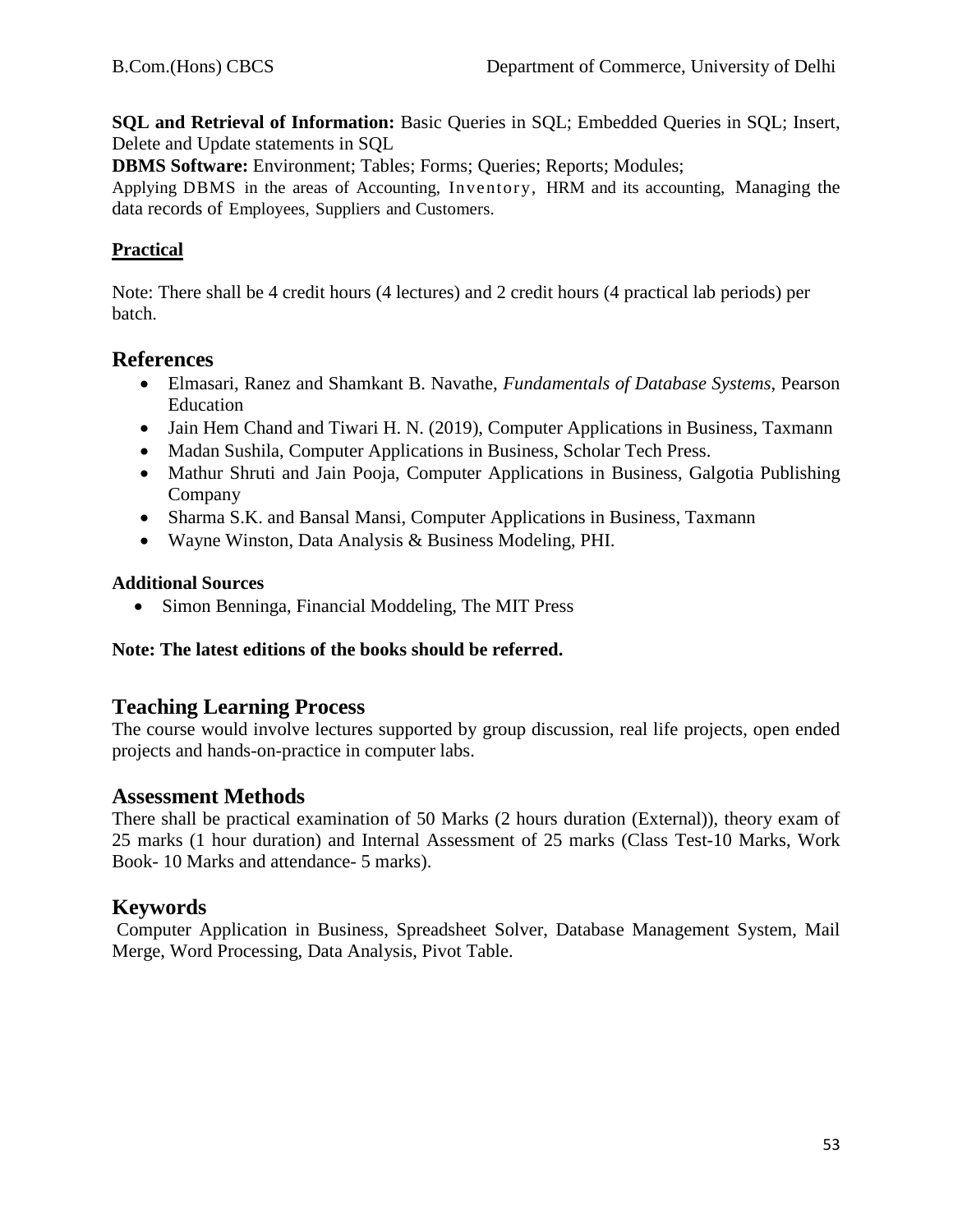#### **B.Com. (Hons.): Semester-IV Paper BCH 4.5(a): COMPUTERISED ACCOUNTING SYSTEM**

**Duration: 3 Hrs.** Marks: 100 Credits: 4

# **Course Objectives**

This course seeks to enhance the skills of a commerce student needed for accounting for business transactions using Computerized accounting system.

# **Course Learning Outcomes**

After completing the course, the student shall be able to:

- CO1: understand Computerized Accounting System environment
- CO2: create structure of Computerized Accounting System for a business firm
- CO3: record day to day business transactions in Computerized Accounting System
- CO4: make necessary tax adjustments while recording business transactions and to generate various Accounting Reports for analysis and decision making
- CO5: perform verification and audit activities for the voucher entries passed in computerized accounting environment.

# **Course Contents**

#### **Unit-1: Computerised Accounting System**

Computerised Accounting Systems: Basics of Computerised accounting systems; Difference between manual and computerized Accounting system; factors affecting selection of suitable Computerised accounting software; Procurement and installation of Computerised accounting software;

Using any popular accounting software: Create, Select, shut, and delete a Company; setting security features of company; Date and Period features; Configure and Features settings; Backup and Restore data of a Company

#### **Unit-2: Creating Masters**

Creating Accounting Ledgers and Groups: Single Create Vs. Multiple Create, creating ledger under a group and entering opening balance

Creating Stock Items and Groups: Creating Unit of Measurement, creating Stock Groups using Single or multiple create feature under an existing group, creating Stock items using Single or multiple feature under an existing group,

#### **Unit-3: Voucher Entry**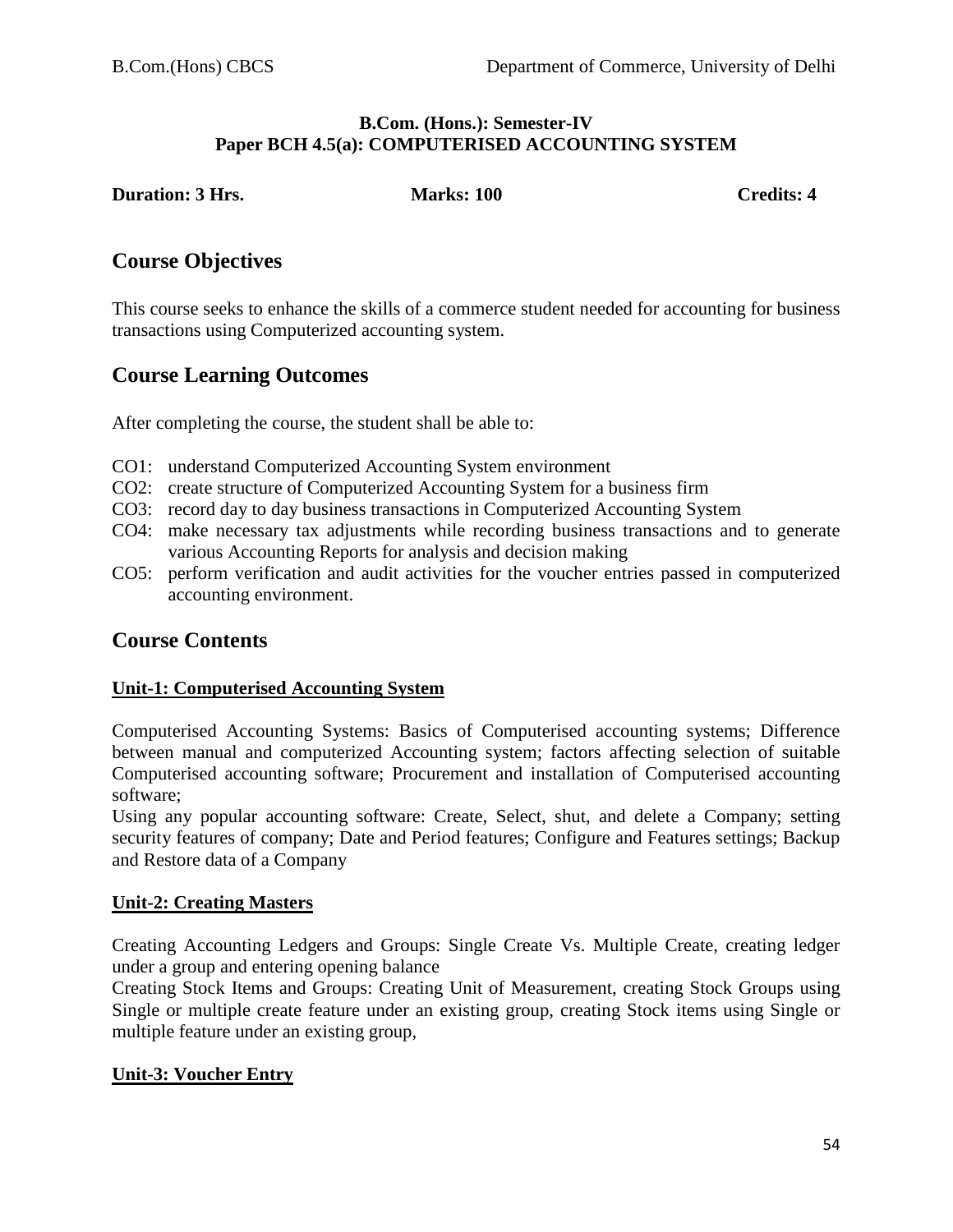Types of vouchers; selection of voucher type for transactions; Vouchers Entry: Voucher Number and date settings, Voucher entry with more than one debit or credit accounts, Editing and deleting a voucher, Printing of Voucher and Cheque.

#### **Unit-4: Taxation and Generating Reports**

**Taxation:** Accounting for Tax Deducted at Source, Tax Collected at Source, and Goods and Service Tax

**Generating Reports:** Cash Book, Ledger Accounts, Trial Balance, Profit and Loss Account, Balance Sheet, Funds Flow Statement, Cash Flow Statement

#### **Unit-5: Auditing**

Auditing in Computerized Accounting system: Statutory Audit, Voucher verification, Verification of related party transaction, CAAT: Various Tools

#### **Practical**

There shall be 2 credit hours (2 lectures) and 2 credit hours (4 practical lab periods) per batch per week.

### **References**

- Nadhani, Ashok K, *Tally ERP 9 Training Guide*, BPB Publications
- *Tally ERP 9 book advanced user*, Swayam Publication (www.tallyerp9book.com)

#### **Note: Latest edition of readings may be used**

# **Teaching Learning Process**

The course would involve lectures supported by group discussion, real life projects, open ended projects and hands-on-practice in computer labs.

#### **Assessment Methods**

There shall be a practical examination of 100 Marks divided into Practical Examination 75 marks  $(3$  hour duration) + Viva/Test 10 marks + Work Book 10 marks + Attendance 5 marks.

# **Keywords**

Computerized Accounting System, Taxation, Auditing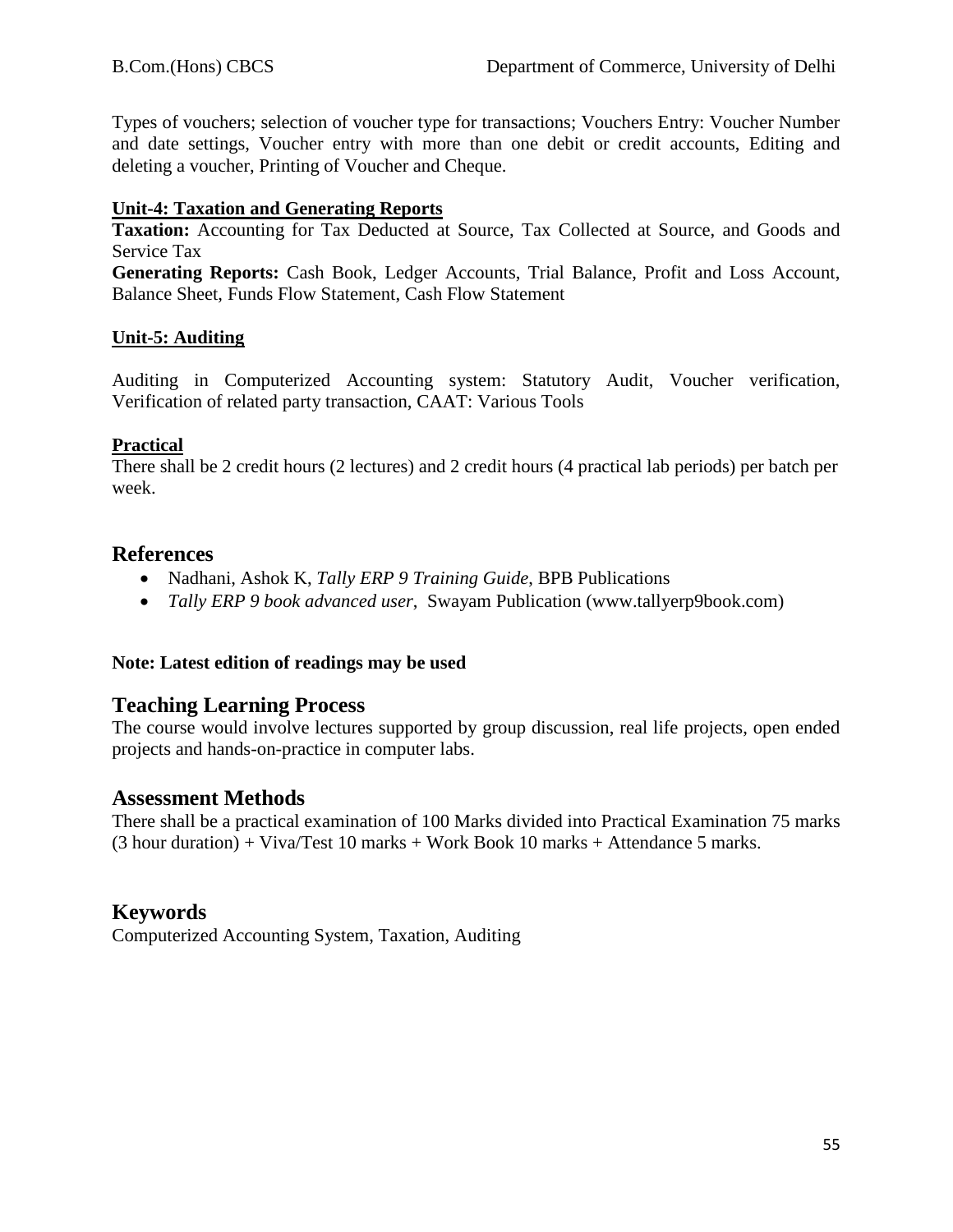#### **B.Com. (Hons.): Semester-IV Paper BCH 4.5(b): BUSINESS RESEARCH METHODS AND ANALYTICS**

### **Duration: 3 Hrs.** Marks: 100 **Credits: 4** Credits: 4

#### **Course Objectives**

The course provides basic understanding of business research and analytics. Primary objective of this course is to orient and develop a research acumen among students and also to acquaint them with fundamentals of research. It also aims to equip the students with analytical skills to enhance business decision making in real life situations

# **Course Learning Outcome**

After completing the course, the student shall be able to:

- CO1: understand meaning and scope of business research.
- CO2: familiarize with research terminologies and various types of research design.
- CO3: get an insight into various scaling techniques and sources of data collection.
- CO4: get acquainted with various techniques of data analysis and its implications.
- CO5: have basic learning of analytics in business.

# **Course Contents**

#### **Unit I: Introduction to Business Research**

Meaning and Scope of Business Research; Types of Research- qualitative, quantitative, longitudinal, cross-sectional, fundamental, applied, conceptual and empirical; Characteristics of Good Research; Steps in Research Process; Ethics in Research.

#### **Unit II: Language of Research**

Proposition and Hypothesis; Concept and Construct; Attribute and Variable**;** Theory and Model**;** Induction and Deduction Approach**;** Research Design and Types (Exploratory, Descriptive and Experimental).

#### **Unit III: Scaling and Data Collection**

Measurement and Scaling; Primary scales of Measurement (Nominal, Ordinal , Interval and Ratio);Scaling Methods (Comparative-paired, rank order, constant sum and Q Sort, Non comparative-Likert, Semantic Differential and Staple);Reliability and Validity; Meaning and Sources of Primary and Secondary Data; Questionnaire Design; Census and Survey Method; Designing Sample Survey; Probability and Non-Probability Sampling Techniques .

#### **Unit IV: Data Analysis and Interpretation**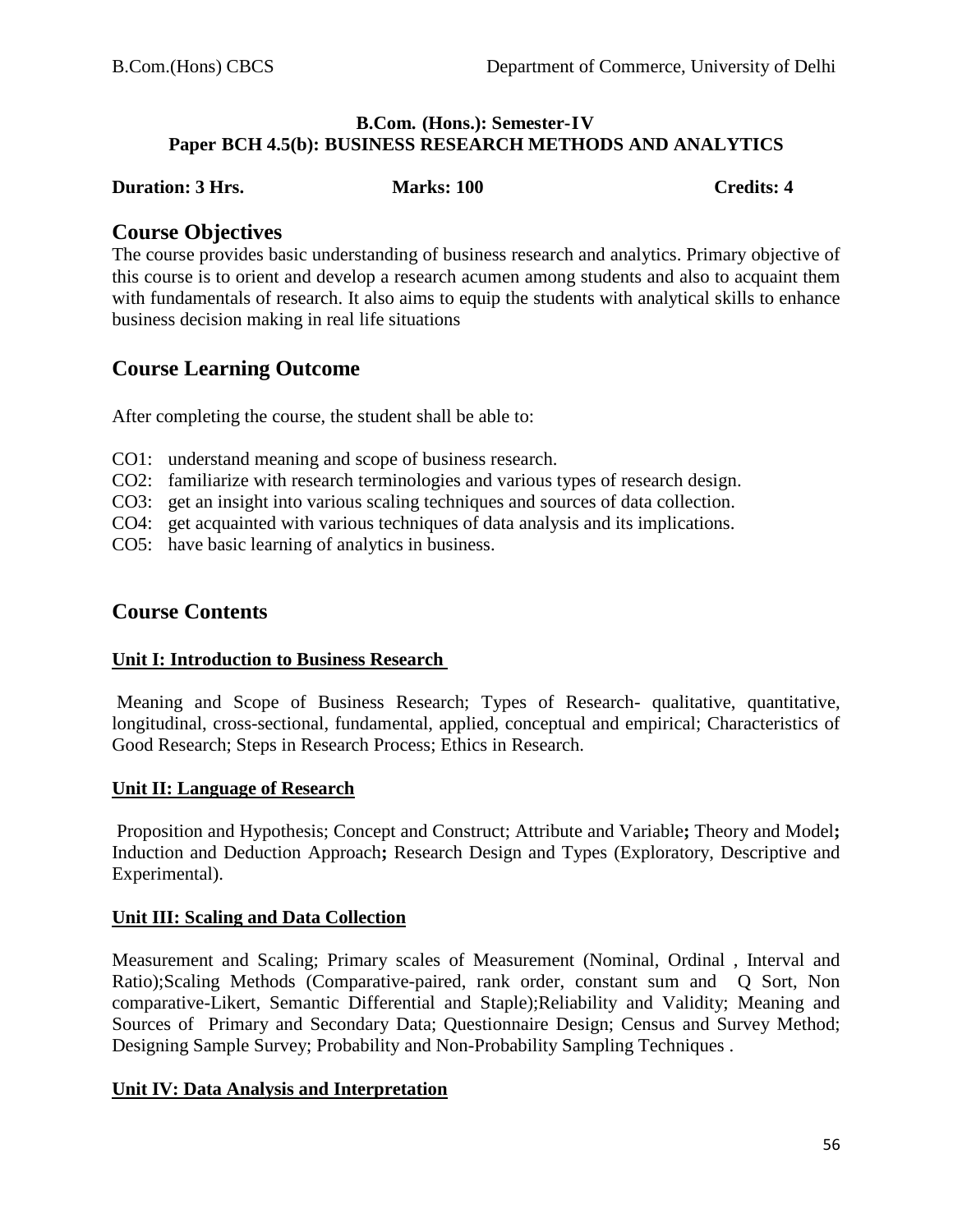Introduction to Univariate and Bivariate Analysis; Classification and Presentation of Data - Bar, Pie, Line, Histogram and Box-Plot; Descriptive Analysis-Measurement of Central Tendency, Position and Dispersion; Introduction to Inferential Statistics-Hypothesis testing (t, z, F and Chisquare test); Report Writing- types and format.

### **Unit V: Analytics in Business**

Introduction to Analytics, Analysis and Business Analytics**;** Overview of Machine Learning and Artificial Intelligence; Types of Analytics (Descriptive, Predictive and Prescriptive) ;Application of Analytics in Business Functions.

# **References**

- **•** Bryman, A., Bell, E. and Harley, B. (n.d.). *Business research methods*, Oxford University Press.
- **•** Dangi, H., Dewan, S., *Business research methods*, Cengage Learning India Pvt. Ltd.

# **Additional Resources**

- Albright, S.C., Wayne, L., Winston, W.L., *Business Analytics: Data Analysis and Decision making*  $(5^{th}$  *edition*), Cengage Learning Limited.
- Lawrence Neuman, W., *Social Research Methods: Quantitative and Qualitative Approaches*, Pearson
- Pattern, M.L., Newhart, M., *Understanding Research Methods: An Overview of the Essentials*, Routledge

#### **Note: Latest edition of readings may be used**

# **Teaching Learning Process**

This course is well structured and sequenced attainment of knowledge and skills. It will constitute an important aspect of teaching learning process. The course would involve lectures supported by group tutorials, open ended projects and self-study

# **Assessment Task**

Closed book examination, Team assignment, internal and external examination.

# **Keywords**

Business Research, Scaling, Sampling, Data Analysis, Analytics.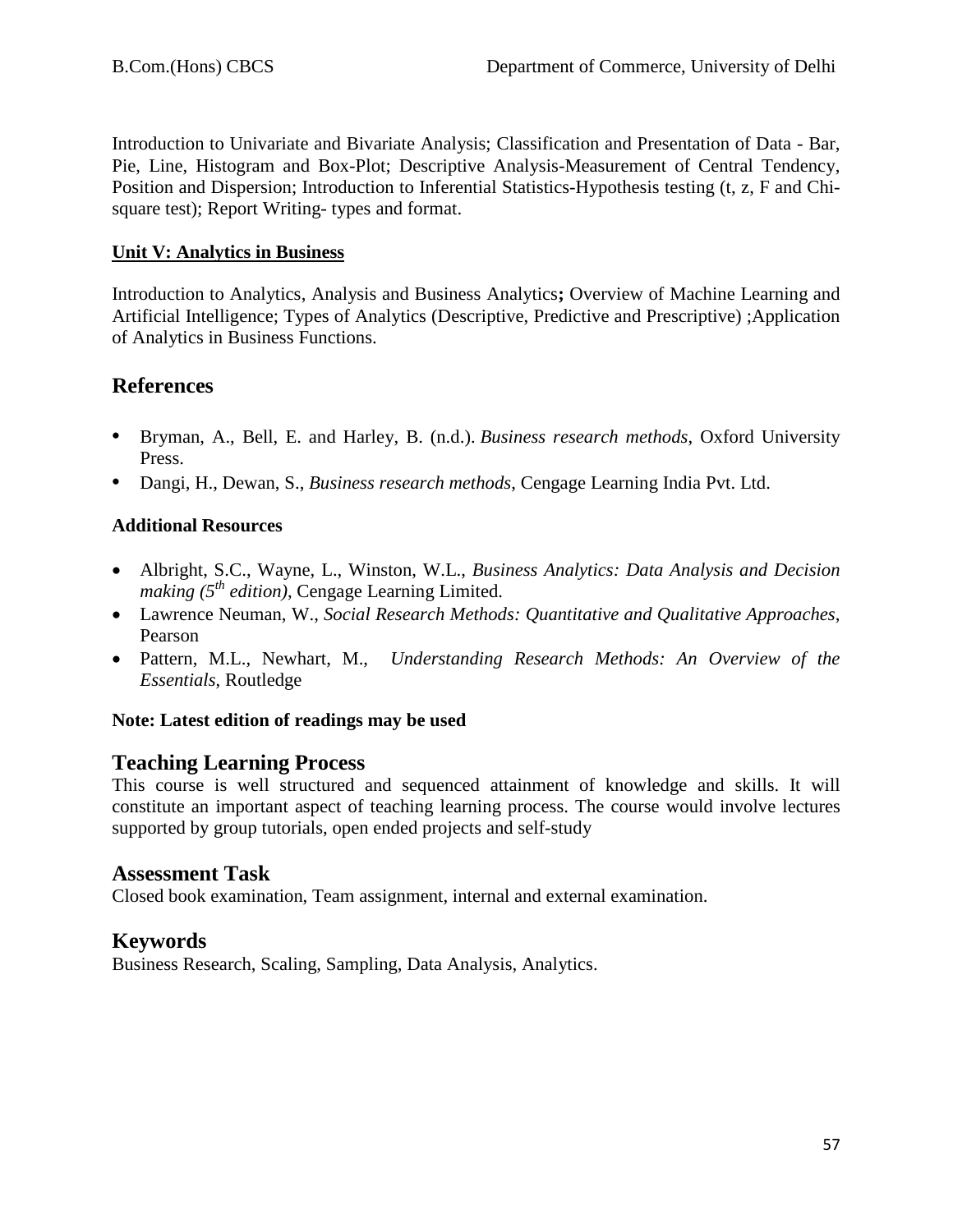#### **B.Com. (Hons.): Semester-IV Paper BCH 4.5(c): LEADERSHIP AND TEAM DEVELOPMENT**

#### **Duration: 3Hrs.** Marks: 100 Credits: 4

# **Course Objective**

The underlying objective of this course is to create an in-depth understanding of the concept of leadership and team building as well as help undergraduate students to examine leadership in contemporary context and learn principles of building highly effective teams.

# **Course Learning Outcomes**

After completing the course, the student shall be able to:

- CO1: gain theoretical and practical knowledge to evaluate leadership skills, styles and strategies in contemporary world so as to become a successful leader and effective employee in organisation.
- CO2: understand the group dynamics and group decision making so as to develop acumen to utilize the leadership and team building concepts, tools and techniques to handle the complex organisational problems at different levels.
- CO3: recognize the dynamics of group decision making.
- CO4: understand the working of various teams in organisations.
- CO5: evaluate the role of women as leader and using various social media platforms as effective means of communication in contemporary world as a leader.

# **Course Contents**

#### **Unit I: Leadership**

Styles and attributes of Leadership; Transactional and transformational leadership; Ethical leadership, culture and leadership (the emerging trends in leadership are to be discussed with case studies and projects).

#### **Unit II: Groups and Group Processes**

The nature and types of groups; Group dynamics- group cohesion, group roles and group norms, threat to group effectiveness; Managing group and inter-group dynamics; Managing culturally diverse groups.

#### **Unit III: Leaders and Group Decisions**

Group decision making; Power and influence in teams; Leadership and team empowerment; Challenges in team decision making.

#### **Unit IV: Team Building and Team Effectiveness**

Group vs. team; Evolution of group into teams; Stages of team development (team development case studies); Emotionally intelligent teams; Characteristics of effective team; Collaborative communication in teams; Problem solving and conflict resolution in teams.

#### **Unit V: Emerging Trends in Leadership**

Women in leadership; Leadership skills- coaching and mentoring; leadership and social media. **Practical**

Case studies can be used in teaching various units.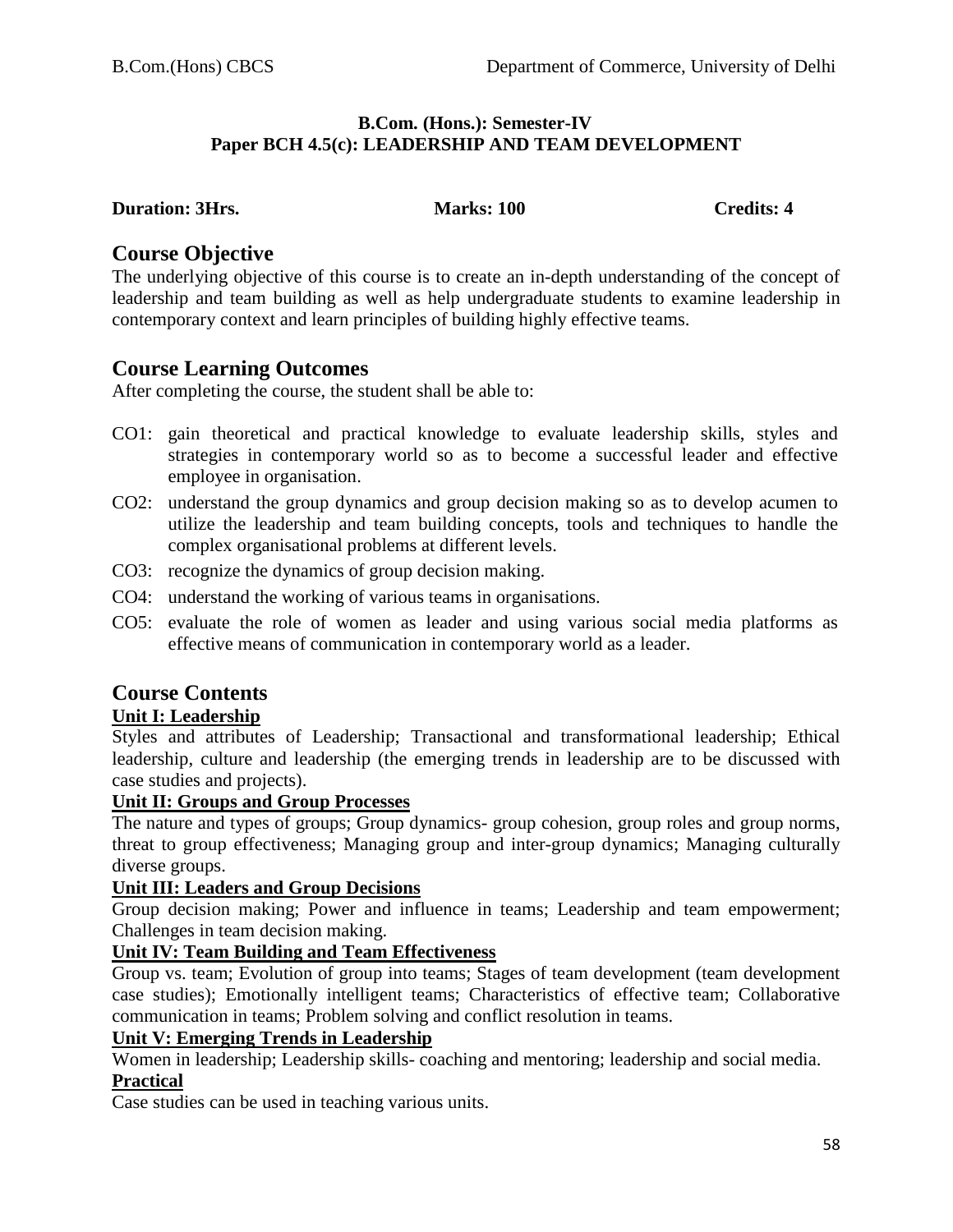# **References**

- Luthans, F. (1997). *Organisational Behavior*. McGraw-Hill International Editions.
- Robbins, S. T., Judge, T. A., & Hasham, E. S. (2013). *Organisational Behavior*. Pearson.
- Singh, K. (2015). *Organisational Behavior: Texts & Cases* (3rd Edition ed.). India: Pearson.
- Griffin, R. W., Phillips, J. M., & Gully, S. M. (2017). *Organisational Behavior: Managing People and Organisations.* Cengage Learning.
- Greenberg, J., & Baron, R. A. *Behavior in Organisations.* Prentice Hall of India Pvt. Ltd., New Delhi.
- Hersey, P. K., Blanchard, D., & Johnson, D. *Management of Organisational Behavior: Leading Human Resources*. Pearson Education.
- Gratton, L. E. (2007). *Eight ways to build collaborative teams.* Harvard Business Review. 85 (11), 100-109.
- Katzenbach, J. R., Douglas S. K. (2001). *Discipline of Teams*. Harvard Business Review.71(2).111-120.

# **Additional Resources:**

- Hogg, M. & Vaughan, G.M. (2008). *Social Psychology*. Prentice Hall.
- Kohn, S. E., & O'Connell, V. D. (2007). *6 Habits of Highly Effective Teams*.
- Lakes, F. *Leadership: Theory and Practice by Peter G. Northouse* .Sage Publication ( $6<sup>th</sup>$  edition). New Jersey: Career Press. ISBN: 9781452203409.

# **Note: Latest edition of readings may be used**

# **Teaching Learning Process**

The course combines learning through analysis and discussion of case studies and active participation in experiential exercises and simulations.

# **Assessment Methods**

Class tests/Assignments, Class participation, Presentations, End-semester examination

# **Keywords**

Ethical Leadership, Group Dynamics, Group Decisions, Coaching, Mentoring.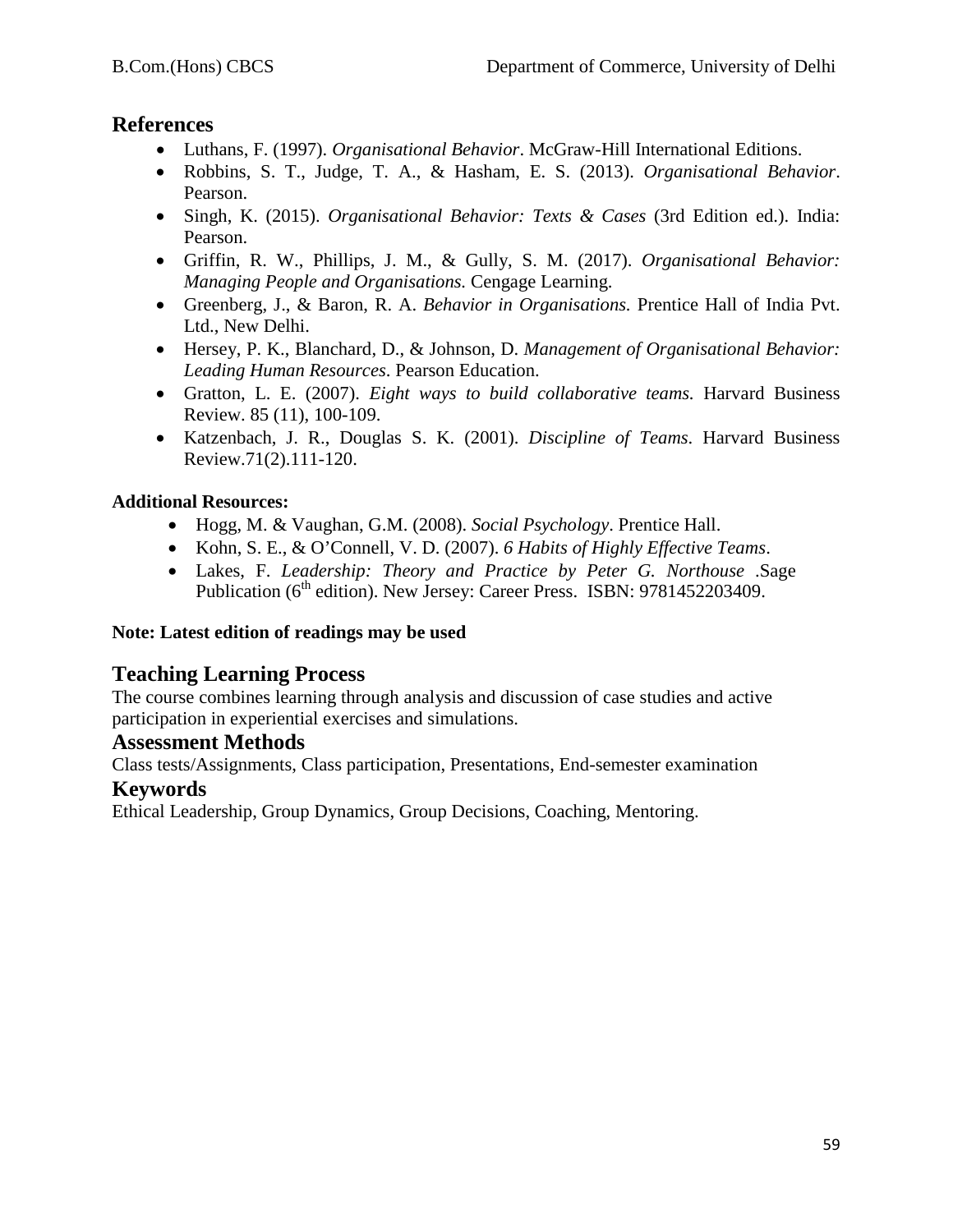#### **B.Com. (Hons.): Semester-IV Paper BCH 4.5(d): COLLECTIVE BARGAINING AND NEGOTIATION SKILLS**

| <b>Duration: 3 Hrs.</b> |  |  |
|-------------------------|--|--|
|-------------------------|--|--|

**Duration: 3 Duration: 3 Duration: 3 Duration: 3 Duration: 4 Duration: 4 Duration: 4 Duration: 4 Duration: 4 Duration: 4 Duration: 4 Duration: 4 Duration: 4 Duration: 4** 

# **Course Objective**

To understand the concept and theories of collective bargaining, and also to provide exposure to the required skills in negotiating a contract.

# **Course Learning Outcomes**

After completing the course, the student shall be able to:

- CO1: identify issues in collective bargaining, its significance.
- CO2: understand the levels, coverage and agreements of collective bargaining.
- CO3: work on liaison in negotiations
- CO4: differentiate between negotiations, collective bargaining and use of its approaches.
- CO5: administer the negotiation agreement and handle grievance management

# **Course Contents**

# **Unit I: Issues in Collective Bargaining**

Meaning, Definitions and Characteristics of Collective Bargaining ; Critical Issues in Collective Bargaining; Theories of Collective Bargaining: Hick's Analysis of Wages Setting under Collective Bargaining, Conflict-choice Model of Negotiation, A Behavioural Theory of Labour Negotiation.

# **Unit II: Collective Bargaining in India**

Pre-requisites for successful Collective Bargaining in any Country; Collective Bargaining in Practice; Levels of Bargaining, Coverage and Duration of Agreements; Difficulties in the Bargaining Process and Administration of Agreements. Select case studies from Indian perspective.

# **Unit III: Negotiating a Contract**

Meaning of Negotiations, Pre-negotiation- Preparing the Charter of Demand(s), Creating the Bargaining Team, Submission of COD, Costing of Labour Contracts

# **Unit IV: Negotiation Skills**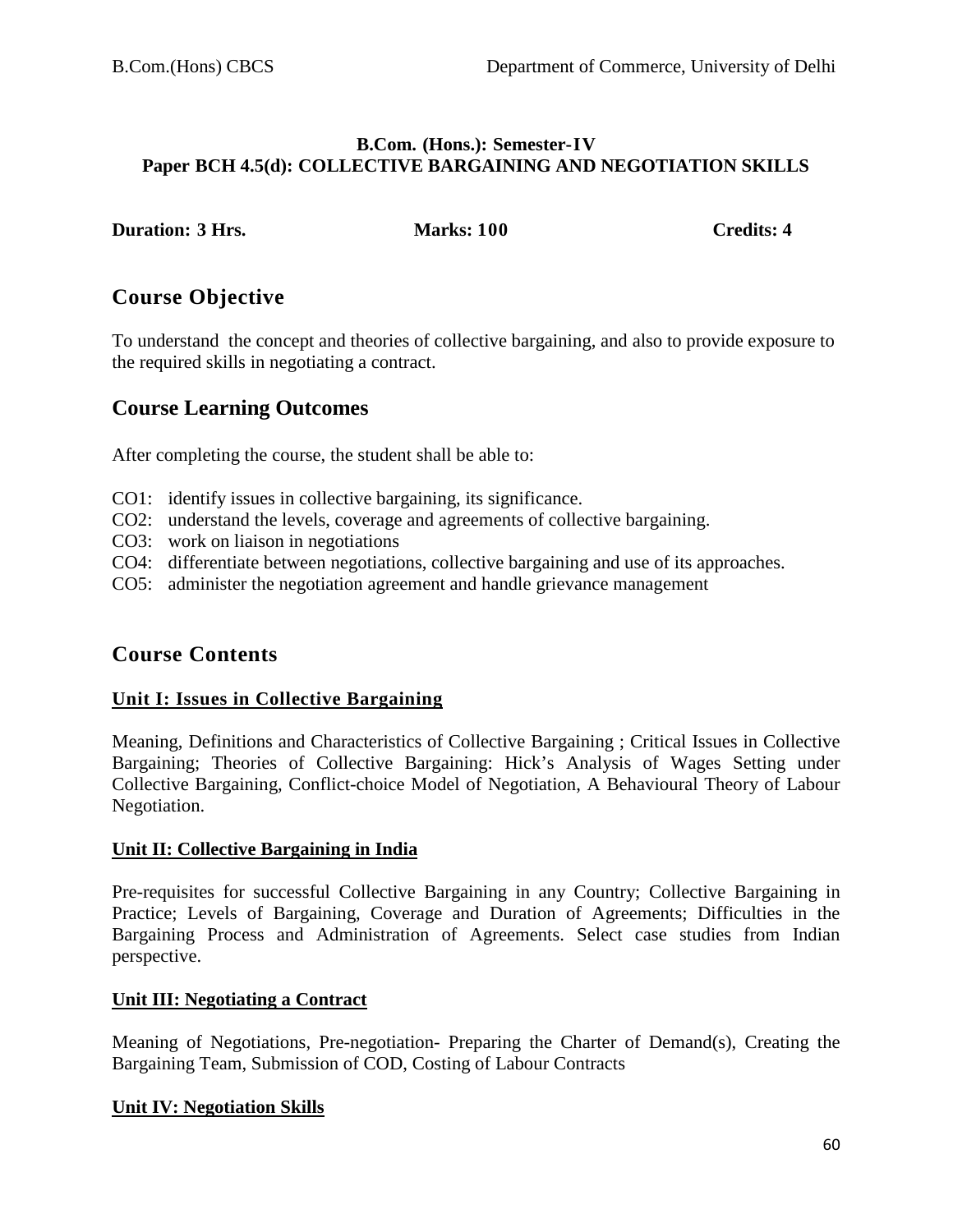Negotiation Process; Effective Negotiation-Preparing for Negotiation, Negotiating Integrative Agreements; Negotiation and Collective Bargaining- Approaches and Phases in Collective Bargaining, Coalition Bargaining and Fractional Bargaining, Impasse Resolution, Contract Ratification.

#### **Unit V: Negotiations and Administration**

Post Negotiation-Administration of the Agreement, Grievance Management, Binding up the Wounds; Collective Bargaining & the emerging scenario.

### **References**

- Dubey, S and Jain, P (2017) Collective Bargaining and negotiation Skills. Bookage Publications.
- Salamon, Michael. Industrial Relations, (2001), Theory & Practice. London. Prentice Hall.
- Venkataratnam, C. S. ( 2017), Industrial Relations: Text and Cases. Oxford University Press, Delhi.

# **Additional Resources**

- Anand, K.B. and Paswan, A.K., (2017) Collective Bargaining and negotiation Skills.Galgotia Publishing Company
- Dwivedi, R.S. (2002). *Managing Human Resources: Industrial Relations in Indian Enterprises.* New Delhi: Galgotia Publishing Company.
- Edwards, P. (2009). *Industrial Relations: Theory and Practice in Britain*. U.K: Blackwell Publishing.

# **Teaching Learning Process**

The teaching -learning processes play a vital role in instilling in the student the curiosity to study this subject. It includes lectures through presentations of real life scenarios, expert lectures, case study involving industrial disputes , role plays , seminars , tutorials , project- based learning. Case laws comprehension and higher-order skills of reasoning and analysis will be encouraged through teaching strategies.

# **Assessment Methods**

The assessment methods of this course are properly aligned with teaching learning processes and anticipated learning outcomes. It includes oral and written tests, case presentations, peer evaluation, problem solving exercises, observation of practical skills through case laws and viva voce interviews.

# **Keywords**

Collective Bargaining, Negotiation, Grievance Management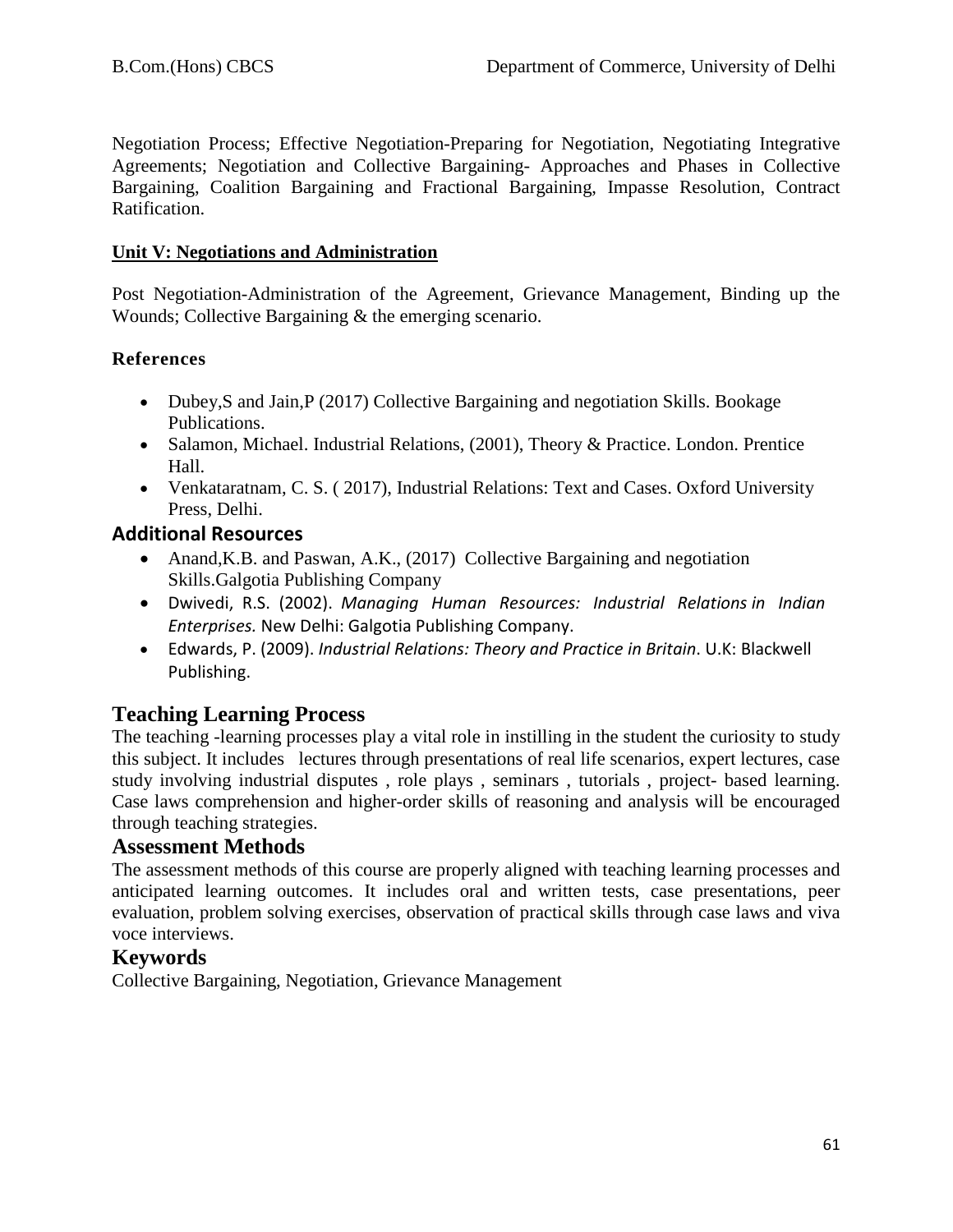#### **B.Com. (Hons.): Semester-IV Paper BCH 4.5(e): E-FILING OF RETURNS**

**Duration: 3 Hrs. Marks: 100 Credits: 4 Credits: 4** 

# **Course Objective**

To equip students with the practical skills required for filing of returns under Income Tax and GST laws.

# **Course Learning Outcomes**

After completing the course, the student shall be able to:

- CO1: know the difference between e-filing and regular filing of Income tax returns and understand the circumstances when e-filling is mandatory.
- CO2: understand the basic process of computing taxable income and tax liability, and know about various types of income tax return forms.
- CO3: understand the concept of advance payment of tax and tax deduction at source and develop the ability of e-filing of TDS returns.
- CO4: become aware of the basic framework and structure of GST, including the meaning of input tax credit and the process of its utilization.
- CO5: know about various types of GST returns and their filing.

# **Course content**

#### **Unit 1: Conceptual Framework: e-filing**

Meaning of e-filing; difference between e-filing and regular filing of returns; benefits and limitations of e-filing; types of e-filing; e-filing process; relevant notifications.

#### **Unit 2: Income tax and e-filing of ITRs**

Introduction to income tax – basic terminology; types of assesse; income taxable under different heads; basics of computation of total income and tax liability; deductions available from gross total income; PAN card; due date of filing of income tax return.

Instructions for filling out form ITR-1, ITR-2, ITR-3, ITR-4, ITR-4S, ITR-5, ITR-6. Introduction to Income Tax Portal; preparation of electronic return (practical workshops)

# **Unit 3: TDS and e-Filing of TDS returns**

Introduction to the concept of TDS; provisions in brief relating to advance payment of tax; schedule for deposit of TDS; schedule for submission of TDS returns; prescribed forms for filing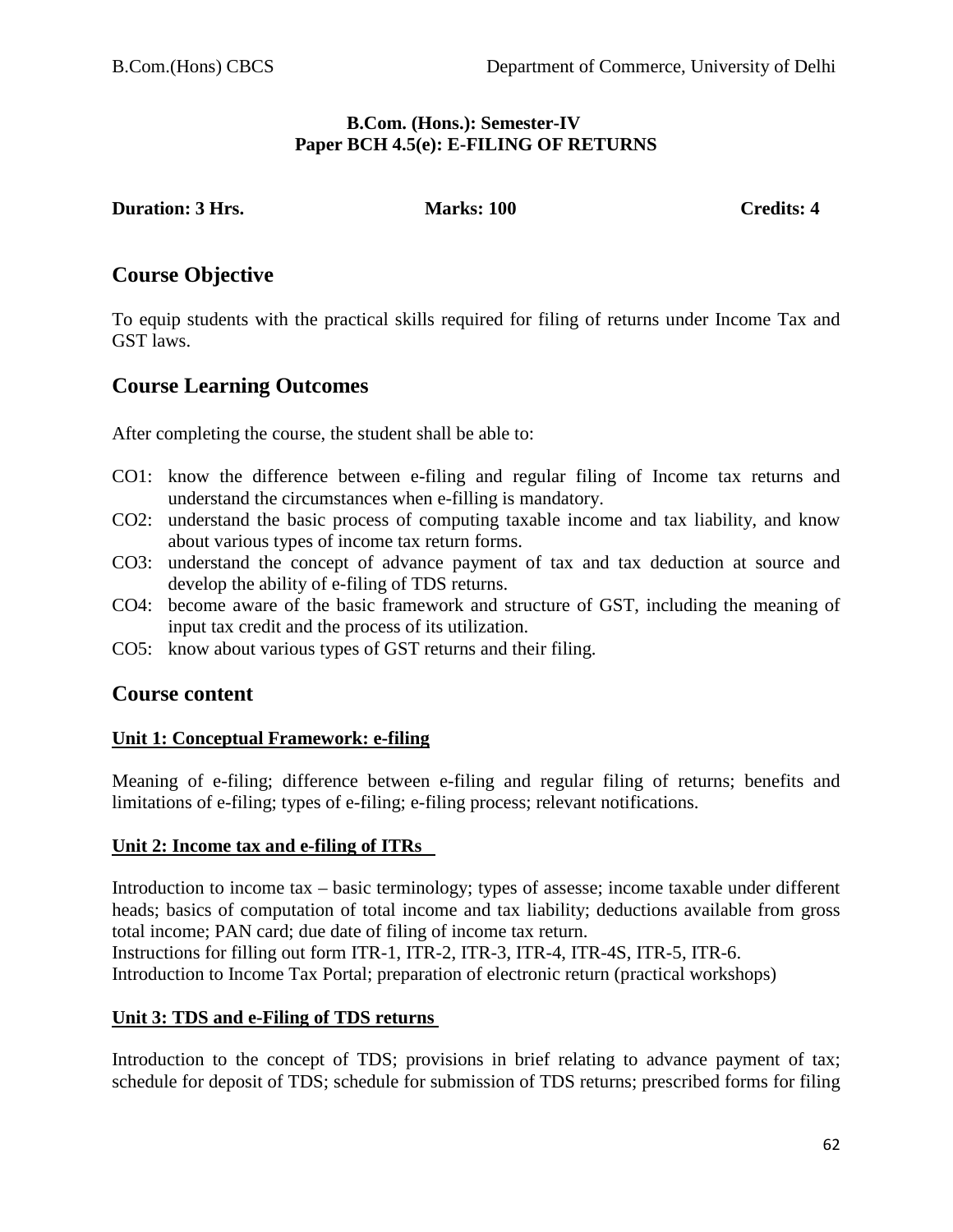of TDS returns; exemption from TDS – Form 13, 15G, 15H; Practical workshop on e-filing of TDS returns

### **Unit 4: Conceptual framework of GST**

Introduction to basic concepts of GST: Output tax liability of CGST, SGST, UTGST, IGST, State compensation cess; GST Network; input tax credit utilization; small supplies and composition scheme; schedule for payment of GST; interest/penalty for late/non-filing of return; payment of GST by electronic ledger – electronic liability register, electronic credit ledger, electronic cash ledger.

### **Unit 5: Filing of GST returns**

GST returns: GSTR-1, GSTR-2, GSTR-3, GSTR-4, GSTR-9, GSTR-3B

# **References**

- Ahuja, Girish, Gupta Ravi, *GST & Customs Law.*
- Ahuja. Girish. and Gupta. Ravi. *Systematic Approach to Income Tax*. Bharat Law House, Delhi.
- Babbar, Sonal, Kaur, Rasleen and Khurana, Kritika. *Goods and Service Tax (GST) and Customs Law*. Scholar Tech Press.
- Bansal, K. M., *GST & Customs Law*, Taxmann Publication.
- Gupta, S.S., *Vastu and Sevakar*, Taxmann Publications, 2017
- Singhania V. K , *GST & Customs* Lax, Taxmann Publication.
- Singhania,Vinod K. and Singhania Monica. *Students' guide to Income Tax*. University Edition. Taxmann Publications Pvt Ltd.,New Delhi.
- Sisodia Pushpendra, *GST Law*, Bharat Law House.

#### **Additional Sources**

Software

• Excel Utility available at *incometaxindiaefiling.gov.in*

# **Note: Latest edition of the book may be used**

# **Teaching Learning Process**

The teaching learning process would include classroom lectures to introduce students to the law pertaining to the levy of income tax and GST. This would be supplemented by case studies and students' presentations. Further, to enable the students to apply the law practically, practicals on online filing would be included in the teaching learning process.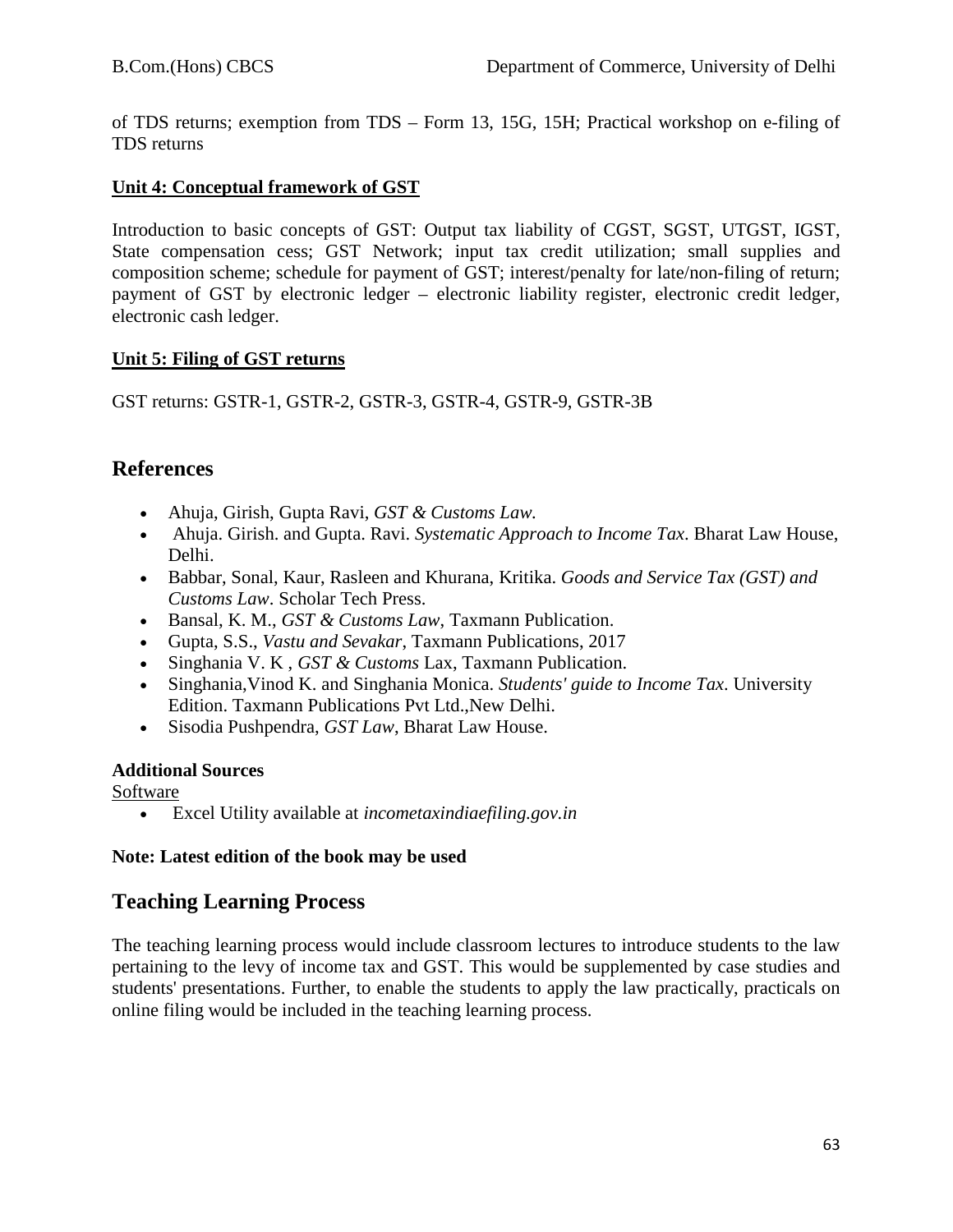# **Assessment Methods**

The assessment methods would include end semester examination, assignments, class tests and practical exams. The practical exams would be conducted to gauge the understanding of students regarding online filing of returns.

There shall be 2 credit hours for theory lectures and 2 credit hours for practical ( 4 practicals per batch).

There shall be internal practical exam of 2 hours of 50 marks and theory exam of 25 marks of one hour

The internal assessment will be of 25 marks (10 marks for internal practical  $+ 10$  marks class test/ $\text{Assignment} + 5 \text{ marks for attendance}$ 

#### **Keywords**

PAN, TAN, TCAN, e-filing, Central Processing Centre, TDS, APT, CGST,SGST/UTGST,IGST, State Compensation Cess, Electronic Ledger, GST Network.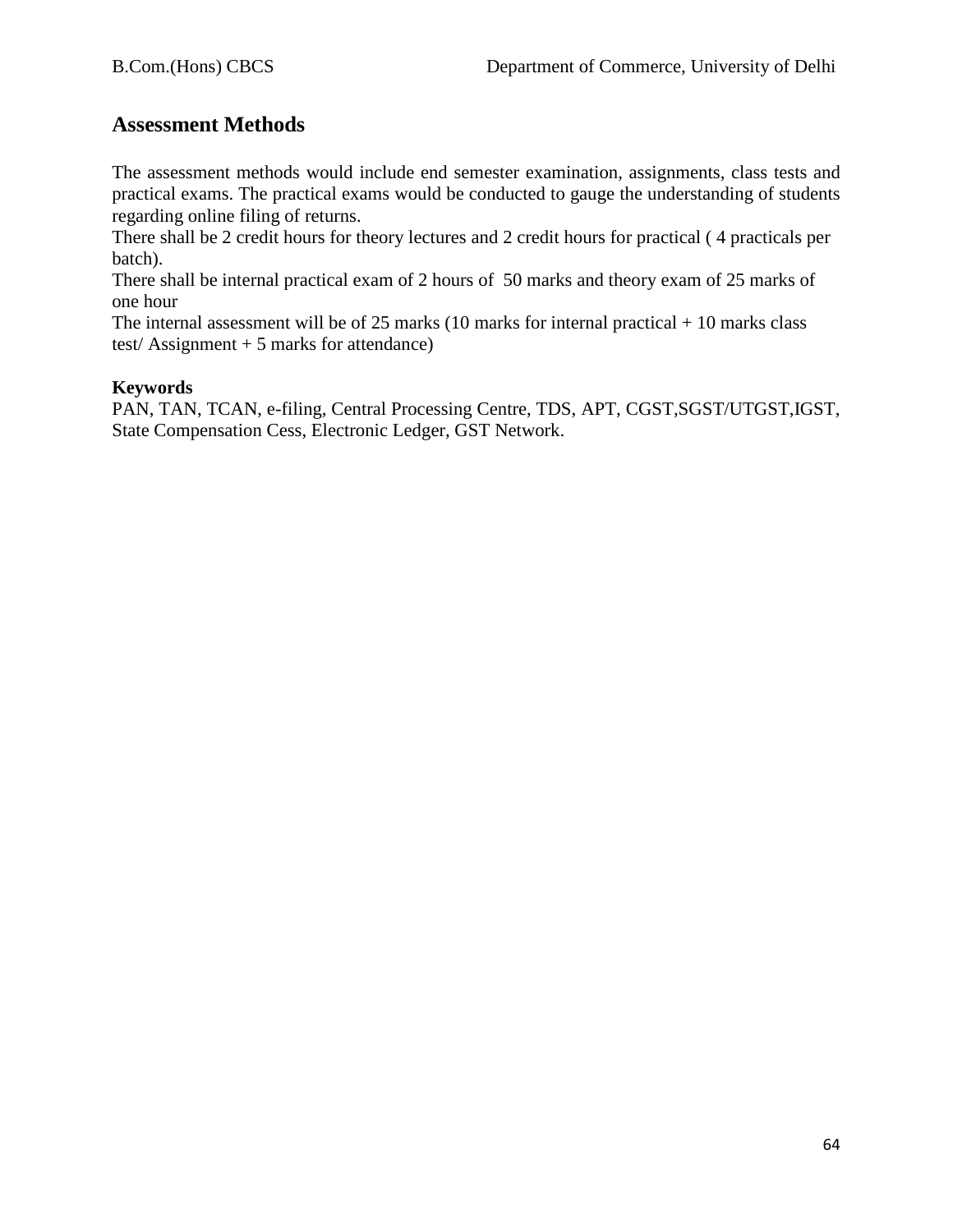#### **B.Com. (Hons.): Semester-IV Paper BCH 4.5(f): CYBER CRIMES AND LAWS**

#### **Duration: 3** Hrs. Marks: 100 Credits: 4

# **Course Objective**

This paper intends to create an understanding towards the cyber crimes and to familiarize the students with the application of cyber laws in business.

# **Course Learning Outcomes**

After completing the course, the student shall be able to:

- CO1: identify cyber risk associated with online activities
- CO2: prepare them for safe working in the vertical having varied access points, data sources, network and system related issues, especially in online transactions.
- CO3: generate and preserve electronic evidences for personal and professional use.
- CO4: work in virtual space safely and with business process or products confirming to the regulatory framework and not falling under the ambit of cyber crimes.
- CO5: analyse the cases and find pertinent facts for resolutions.

# **Course Contents**

#### **Unit I: Cyber Crimes**

Introduction- Computer crime and cyber crimes; Distinction between cyber crime and conventional crimes; Kinds of cyber crimes- cyber stalking, cyber terrorism, forgery and fraud, crimes related to IPRs, computer vandalism, cyber forensic.

#### **Unit II: Definitions under IT Act, 2000 and Contemporary Business Issues in Cyber Space**

Definitions under IT Act, 2000; Concept of Internet, Web Centric Business, E Business and its significance, Electronic Governance, Instant messaging platform, social networking sites and mobile applications, security risks, Internet of Things (IOT), Cyber jurisdiction, Domain name dispute and their resolution, E-forms; E-Money, regulations of PPI (Pre-Payment Instruments) by RBI, Electronic Money Transfer, Privacy of Data and Secure Ways of Operation in Cyber Space.

#### **Unit III: Electronic Records**

Authentication of Electronic Records; Legal Recognition of Electronic Records; Legal Recognition of Digital Signatures; Applications and usage of electronic records and Digital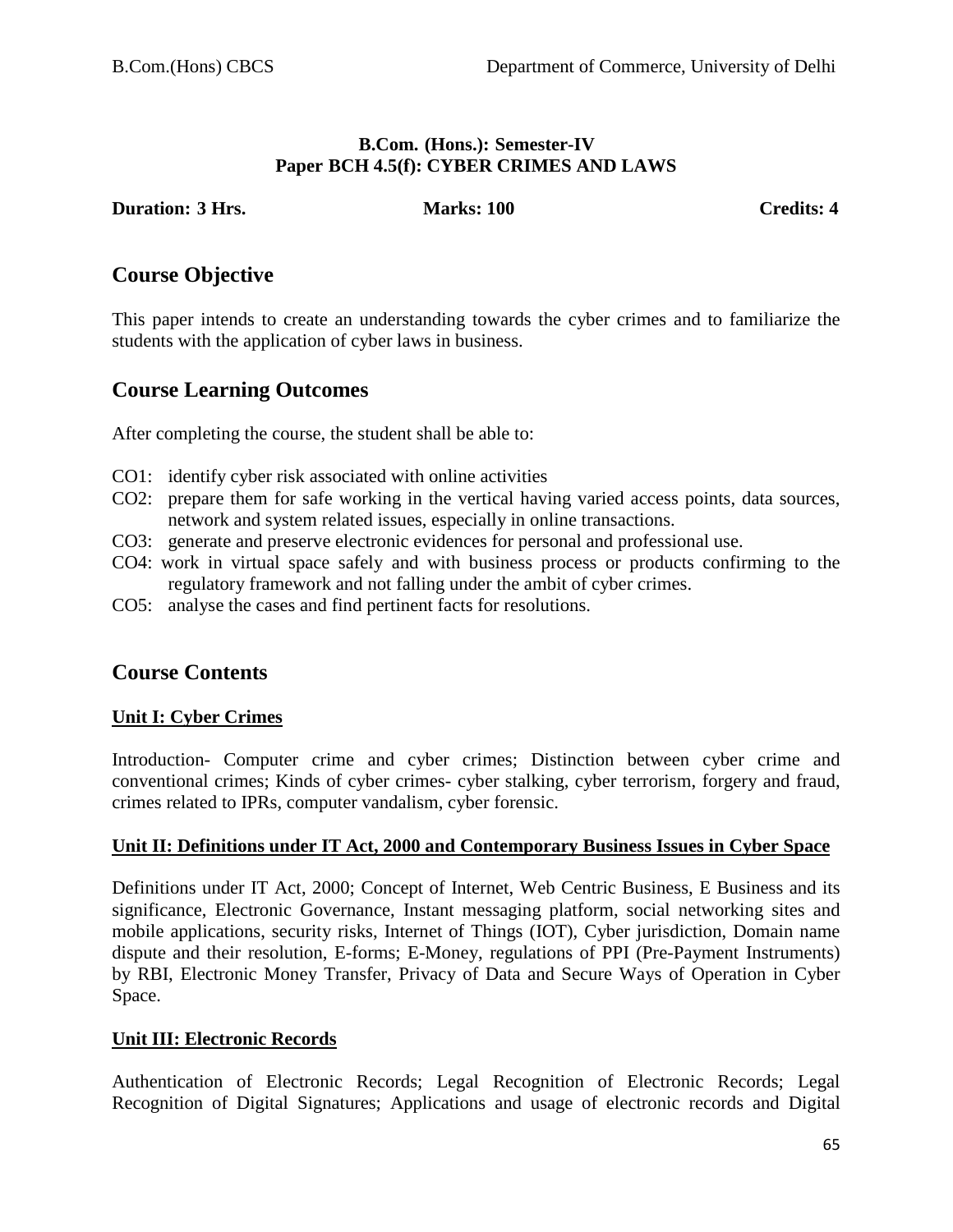Signatures in Government and its Agencies; Retention of Electronic Records, Intermediaries and their liabilities ; Attribution, Acknowledgement and Dispatch of Electronic Records; Secure Electronic Records and Digital Signatures.

### **Unit IV: Regulatory Framework**

Regulation of Certifying Authorities; Appointment and Functions of Controller; License to issue Digital Signatures Certificate; Renewal of License; Controller's Powers; Procedure to be Followed by Certifying Authority; Issue, Suspension and Revocation of Digital Signatures Certificate, Duties of Subscribers; Penalties and Adjudication; Appellate Tribunal; Offences; Overview of GDPR and Indian data protection regime

### **Unit V: Case Laws**

1. **Communication Device-Section 2(ha**) of the Information Technology (Amendment) Act, 2008-'State v Mohd. Afzal and others (2003), VIIAD (Delhi) 1, 107(2003) DLT385, 2003(71) DRJ178, 2003(3) JCC1669'

2. **Computer Network-Section 2 (j)** of the Information Technology (Amendment) Act, 2008 'Diebold System Pvt Ltd. v The Commissioner of Commercial Taxes, (2006), 144 STC, 59 (Kar)'

3. **Electronic Record Sec. 2 (t)**-'Dharambir v Central Bureau of Investigation 148 (2008) DLT 289'

4. **Time and Place of Dispatch and Receipt of Electronic Record-section 13**-'P.R. Transport Agency v Union of India & others, AIR 2006 All 23, 2006(1) AWC 504, ALL HC'; 'Groff v America Online, Inc., 1998 WL 307001 (1998)'

5. **Penalty for Damage to Computer or Computer System- Section 43-**'Umashankar Sivasubramanian v ICICI Bank, 18.04.2010. (Petition No. 2462/2008)'

6. **Tampering with Computer Source Documents-Section 65**-'Syed Asifuddin and Ors.v The State of Andhra Pradesh & Anr. 2006 (1) ALD Cri 96, 2005 CriLJ 4314'

7. **Punishment for sending offensive messages-Sec. 66A**-'SMC Pneumatics (India) Pvt. Ltd v Jogesh Kwatra", Suit No. 1279/2001'

8. **Punishment for Identity Theft-Section 66C**-'CBI v Arif Azim Case Judicial Reports (Criminal) 2003 (2) page 272'

9. **Punishment for Cheating by Personating by using Computer Resource-section 66D**- 'National Association of Software and Service Companies (NAASCOM)v Ajay Sood. (2005) F.S.R. 38; 119 (2005) DLT 596, 2005 (30) PTC 437 Del'

10. **Punishment for Publishing or Transmitting Obscene Material in Electronic formsection 67-'**Avnish Bajaj v State (N.C.T.) of Delhi, (2005) 3 Comp, LJ 364 ( Del), 116(2005) DLT427, 2005(79) DRJ576'

11. **Punishment for Publishing or Transmitting of Material Containing Sexually Explicit Act, etc., in Electronic Form-Section 67A**-'R v Graham Waddon., Southwark [Crown Court, 30/6/1999]'

#### **References**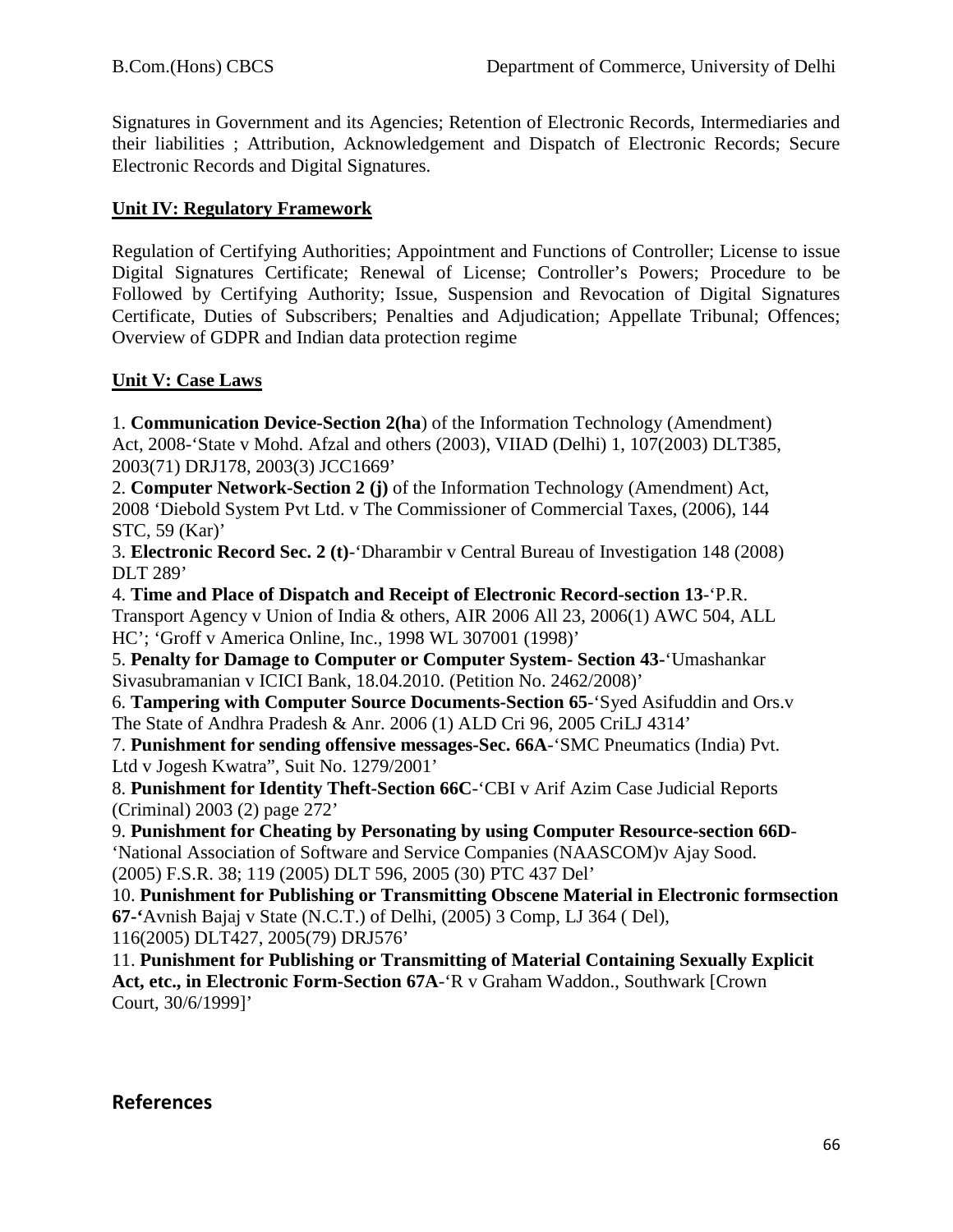- Arora, Sushma. and Arora R. (2017), Cyber crimes and laws, Taxmann Pvt Ltd, New Delhi.
- Brian, Craig. (2012). *Cyber Law: The Law of the Internet and Information Technology.*  Pearson Education.
- Rattan J, (2015)Cyber Crime and Information Technology, Bharat Law House, Pvt Ltd.
- Sharma J. P., and Kanojia, S. (2018).E Business and *Cyber Laws*. New Delhi. Bharat Law house Pvt Ltd.

# **Additional Resources**

- Dietel, Harvey M., Dietel, Paul J., and Steinbuhler, Kate. (2001). *E-business and Ecommerce for managers.* Pearson Education.
- Information Technology Rules & Cyber Regulations Appellate Tribunal Rules with Information Technology Act 2000. Taxmann Publications Pvt. Ltd., New Delhi.
- Joseph, P.T. (2015). *E-Commerce-An Indian Perspective*. PHI
- Painttal, D. (2016) *Law of Information Technology*, New Delhi: Taxmann Publications Pvt. Ltd.

# **Teaching Learning Process**

The teaching -learning processes play a vital role in instilling in the student the curiosity to study the subject law. It includes lectures through presentations of case laws, expert lectures discussing the real life cyber scams and the relevant precautionary measure, case study approach is widely followed, role plays, seminars, tutorials, project- based learning. Case laws comprehension and higher-order skills of reasoning and analysis will be encouraged through teaching strategies.

# **Assessment Methods**

The assessment methods of this course are properly aligned with teaching learning processes and anticipated learning outcomes. It includes oral and written tests, case presentations, peer evaluation, problem solving exercises, observation of practical skills through case laws and viva voce interviews.

# **Keywords**

IT Act, 200, Cyber Crimes, Electronic Records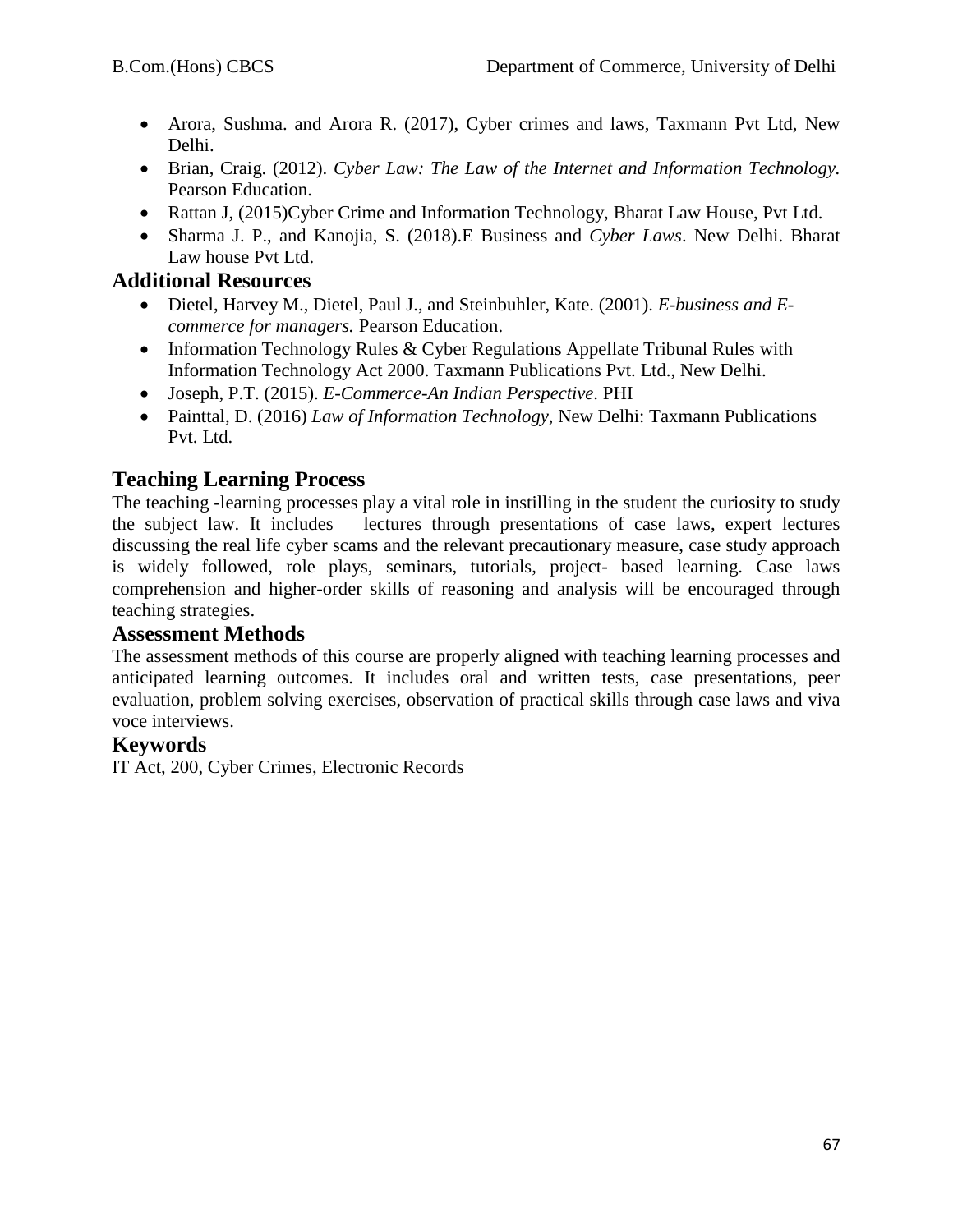#### **B.Com. (Hons.): Semester-V Paper BCH 5.1: PRINCIPLES OF MARKETING**

#### **Duration: 3Hrs. Marks: 100 Credits: 6**

### **Course Objective**

The objective of this course is to provide basic knowledge of concepts, principles, tools and techniques of marketing and to provide knowledge about various developments in the marketing.

# **Course Learning Outcomes**

After completing the course, the student shall be able to:

- CO1: develop understanding of basic concepts of marketing, marketing philosophies and environmental conditions effecting marketing decisions of a firm.
- CO2: understand the dynamics of consumer behaviour and process of market selection through STP stages.
- CO3: understand and analyze the process of value creation through marketing decisions involving product development.
- CO4: understand and analyze the process of value creation through marketing decisions involving product pricing and its distribution.
- CO5: understand and analyze the process of value creation through marketing decisions involving product promotion and also to equip them with the knowledge of various developments in marketing area that may govern marketing decisions of a firm.

# **Course Contents**

#### **Unit I**

**Introduction to Marketing:** Meaning, Nature, Scope and Importance; Core concepts of marketing; Marketing Philosophies; Services Marketing: Meaning and distinctive characteristics; Marketing Mix.

**Marketing Environment:** Need for studying marketing environment; Micro environmental factors- company, suppliers, marketing intermediaries, customers, competitors, publics; Macro environmental factors – demographic, economic, natural, technological, politico-legal and sociocultural.

#### **Unit II**

**Consumer Behaviour:** Need for studying consumer behaviour; Types; Stages in Consumer buying decision process; Factors influencing consumer buying decisions.

**Market Selection:** Choosing market value through STP. Market Segmentation- Levels and bases of segmenting consumer markets. Market Targeting- concept and criteria. Product Positioning – concept and bases; Product differentiation- concept and bases.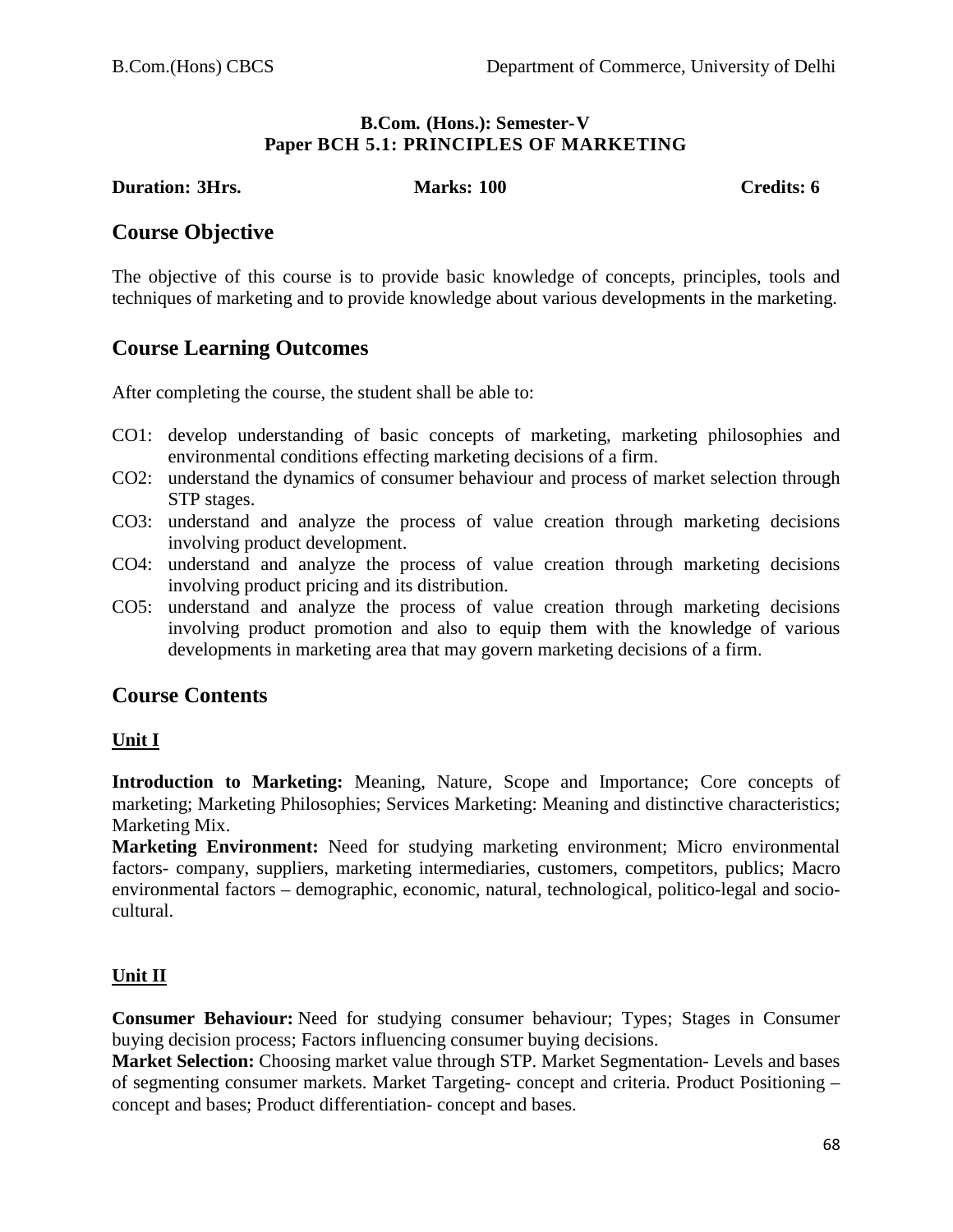# **Unit III**

**Product Decisions:** Concept and classification; Levels of Product. Designing value- Productmix dimensions, strategies and types; Branding- functions, strategies, types and qualities of good brand name; Packaging and Labeling- functions, types and ethical aspects; Product support services.

**New Product Development:** Product life cycle – concept and marketing strategies; New product development- concept and process.

#### **Unit IV**

Pricing Decisions: Objectives; Factors affecting price of a product; Pricing methods; Pricing strategies; Ethical issues in pricing decisions. Distribution Decisions: Channels of distribution- types and functions. Delivering value- factors affecting choice of distribution channel; Distribution strategies; Distribution logistics – concept, importance and major logistics decisions; Wholesaling and retailing; Types of retail formats; Management of retailing operations: an overview. Emerging distribution trends.

### **Unit V**

**Promotion Decisions**: Communication process; Importance of Promotion. Communicating value- Decision about Promotion mix tools including advertising, personal selling, sales promotion, public relations, publicity and direct marketing; Factors influencing promotion mix; Integrated Marketing Communication approach.

**Developments in Marketing:** Relationship Marketing- concept and dimensions. Sustainable Marketing- concept and issues. Rural marketing- characteristics, drivers of growth in rural marketing, rural marketing mix. Social marketing- concept, tools and issues. Digital marketingconcept, tools and issues.

# **References**

- Etzel, M. J., Walker, B. J., Stanton, W. J., & Pandit, A. (2010). *Marketing (14th ed.)*. Mc Graw Hill.
- Kapoor, Neeru. *Principles of Marketing*. PHI
- Kotler, P., Armstrong, G. and Agnihotri, P. (2018). Principles of Marketing  $(17<sup>th</sup>$  Edition). Pearson Education. Indian edition.
- Mahajan, J.P. and Mahajan Anupama. *Principles of Marketing.* Vikas Publications.
- Sharma, K., & Swati Aggarwal. (2018). *Principles of Marketing*. Taxmann's.

#### **Additional Resources**

- Grewal, D. & Levy, M. (2017). *Marketing*  $(5^{th}$  *ed.*). McGraw-Hill Education.
- Kotler, P., Keller, K. L., Koshy, A., & Jha, M. (2013). *Principles of Marketing: A South Asian Perspective (13thed.).* Pearson Education.
- Saxena, R. (2006). *Marketing Management (3rd ed.).* Tata McGraw Hill.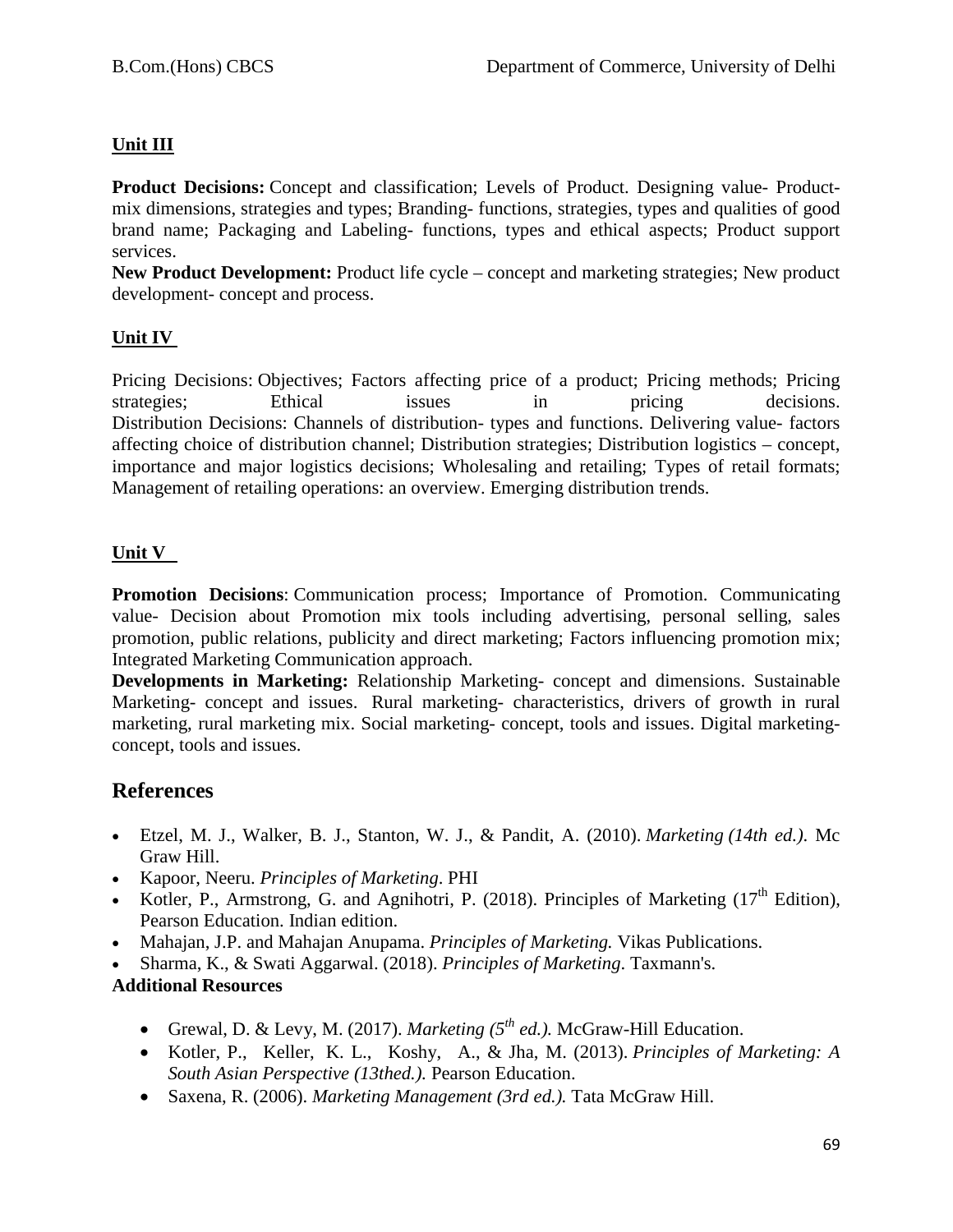### **Note: Latest edition of readings may be used**

# **Teaching Learning Process**

The teaching learning process help students to become more effective learners in the course. It includes lectures, case study discussions, individual, group presentation and projects. All the relevant and updated case studies are to be used in the process.

# **Assessment Methods**

The assessment methods of this course include class tests, assignments, project evaluations and class presentations.

# **Keywords**

Targetmarket, Product, Price, Distribution, Promotion, Segmentation, Targeting, Positioning.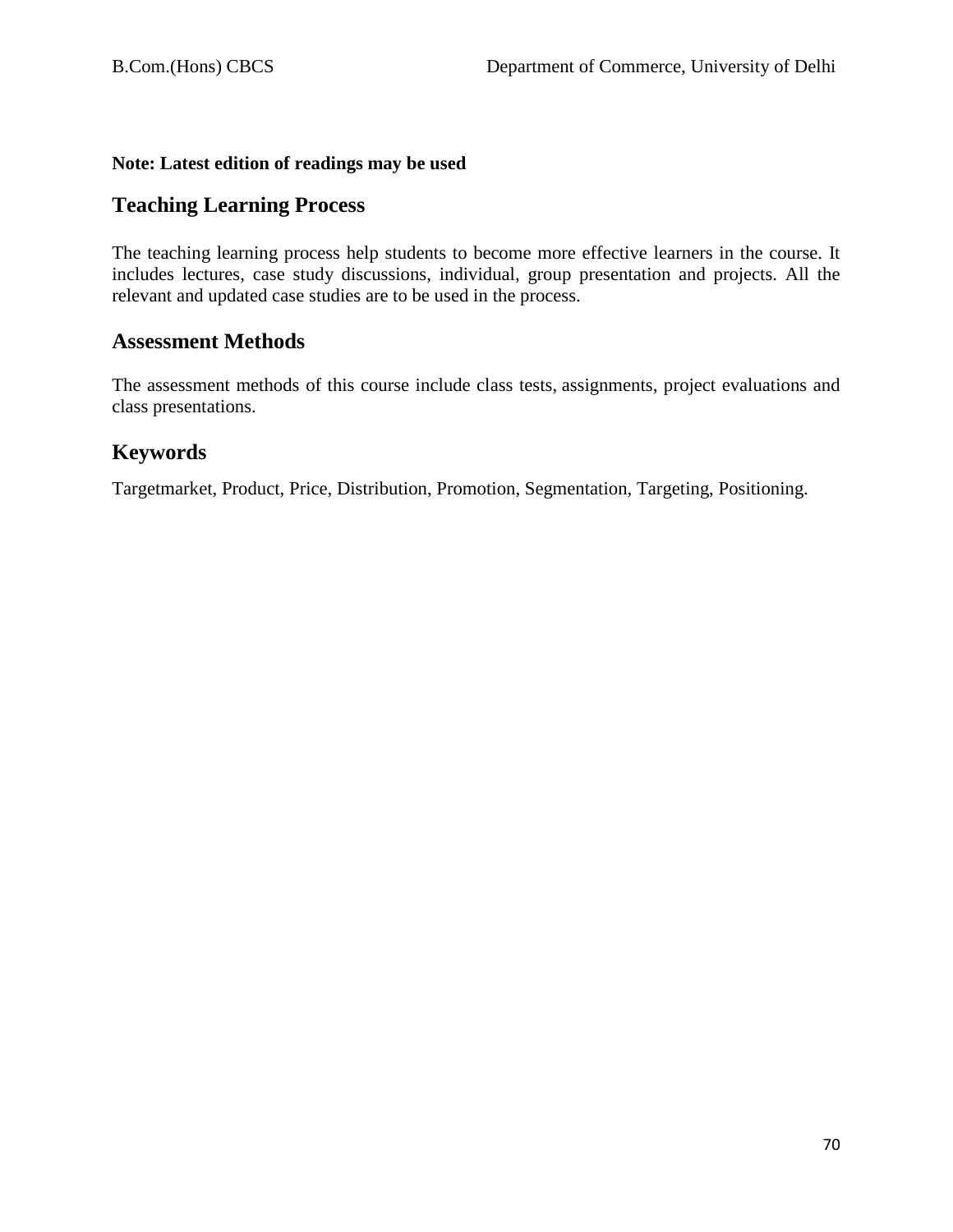#### **B.Com. (Hons.): Semester-V Paper BCH 5.2: FINANCIAL MANAGEMENT**

| <b>Duration: 3 Hrs.</b> |  |  |
|-------------------------|--|--|
|-------------------------|--|--|

**Duration: 3 Hrs. Marks: 100 Credits: 6**

### **Course Objective**

To familiarize the students with the principles and practice of financial management

# **Course Learning Outcomes**

After completing the course, the student shall be able to:

- CO1 explain the nature and scope of financial management as well as time value of money and risk return trade off
- CO2 analyze capital budgeting process and capital budgeting techniques
- CO3 estimate various capital structure theories and factors affecting capital structure decisions in a firm
- CO4 critically examine various theories of dividend and factors affecting dividend policy
- CO5 evaluate working capital requirement

# **Course Contents**

### **Unit I: Introduction**

Nature, scope and objectives of financial management, Time value of money, Risk and Return. **Unit II: Capital Budgeting** 

The Capital Budgeting Process, Cash Flow Estimation, Payback Period Method, Discounted Payback Period Method, Accounting Rate of Return, Net Present Value (NPV), Net Terminal Value, Internal Rate of Return (IRR), Profitability Index, Capital budgeting under Risk & Uncertainty-Certainty Equivalent Approach and Risk-Adjusted Discount Rate Method.

### **Unit III: Cost of Capital and Financing Decision**

Sources of long-term financing, Estimation of components of cost of capital, Method for calculating Cost of Equity, Cost of Retained Earnings, Cost of Debt and Cost of Preference Capital, Weighted Average Cost of Capital (WACC) and Marginal Cost of Capital. Capital Structure- Theories of Capital Structure (Net Income, Net Operating Income, MM Hypothesis, Traditional Approach). Operating, Financial and Combined Leverage. EBIT-EPS Analysis. Determinants of Capital Structure.

#### **Unit IV: Dividend Decision**

Theories for relevance and irrelevance of dividend decision for corporate valuation- Walter's Model, Gordon's Model, MM Approach, Forms of dividend payment, types of dividend policies and Determinants of Dividend policy.

#### **Unit V: Working Capital Decision**

Concepts of Working Capital, Operating & Cash Cycles, Risk-return Trade off, sources of shortterm finance, working capital estimation, cash management, an overview of receivables management and inventory management.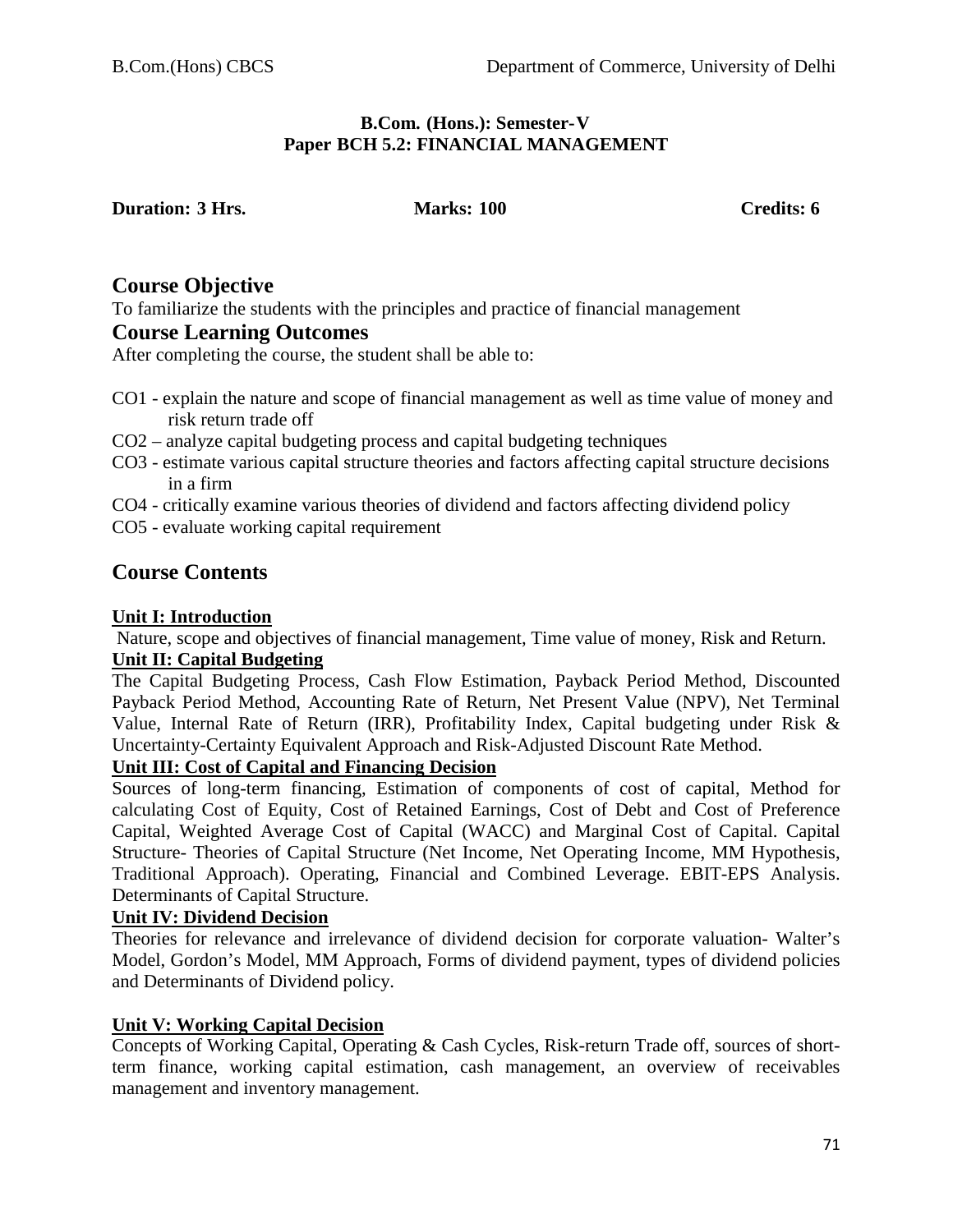# **Practical**

The students will work on the spreadsheet for doing basic calculations in finance (Unit 2 and 3 above) and hence can be used for giving students subject related assignments and for their internal assessment.

There shall be 4 credit Hrs. for Lectures + one Credit hr. (Two Practical Periods per week per batch) for Practical Lab  $+$  one credit Hr. for Tutorials (per group)

### **References**

- Khan,M.Y. Khan and Jain P.K*. Financial management: Text and Problems.* Tata McGraw Hill
- Kothari, R. *Financial Management : A Contemporary Approach.* Sage Publications India Pvt. Ltd. New Delhi
- Pandey, I M*. Financial Management.* Vikas Publications
- Rustagi, R.P. Fundamentals of Financial Management, Taxmann, New Delhi
- Sharma, S.K. and Sareen, Rachan *Fundamentals of Financial management ,* Sultan Chand & Sons (P) Ltd.
- Singh, Preeti. *Financial Management.* Ane Books Pvt. Ltd, New Delhi*.*
- Singh, J.K. *Financial Management- Theory and Practice.* Galgotia Publishing House, Delhi
- Singh, Surender. and Kaur, Rajeev. *Fundamentals of Financial Management.* SCHOLOR Tech Press, New Delhi
- Tripathi, Vanita*, Basic Financial Management,* Taxmann Publications*.*

### **Additional Resources:**

- Chandra, P*. Financial Management-Theory and Practice*., Tata McGraw Hill.
- VanHorne., James, C., and John, Wachowicz*. Fundamentals of Financial Management.*  Pearson Education*.*
- Ross, Stephen A., Westerfield, Randolph, and Jeffrey, Jaffe. *Corporate Finance*. Tata McGraw Hill.
- Srivastava, Rajiv., and Mishra, Anil. *Financial Management*. Oxford University Press, UK

# **Note: Latest Edition of Text Books may be used.**

# **Teaching Learning Process**

As course of Fundamentals of Financial Management is designed to familiarize the students with the principles and practice of financial management, the teaching learning process for Unit I, IV, and V will be based on lectures, seminars and project work.

For Unit II & III lectures/practical labs may be conducted for developing better understanding of the concepts.

# **Assessment Methods**

The assessment of the students must be aligned with the course learning outcomes and requires Class Participation, Class Test, Assignment, Project Work, End Semester Examination.

The Assessment for this paper would include a theory exam of 75 marks of 3 hours duration and internal assessment of 25 marks. Internal assessment will include 10 marks for practical exam, 10 marks for class tests/assignments, and 5 marks for attendance.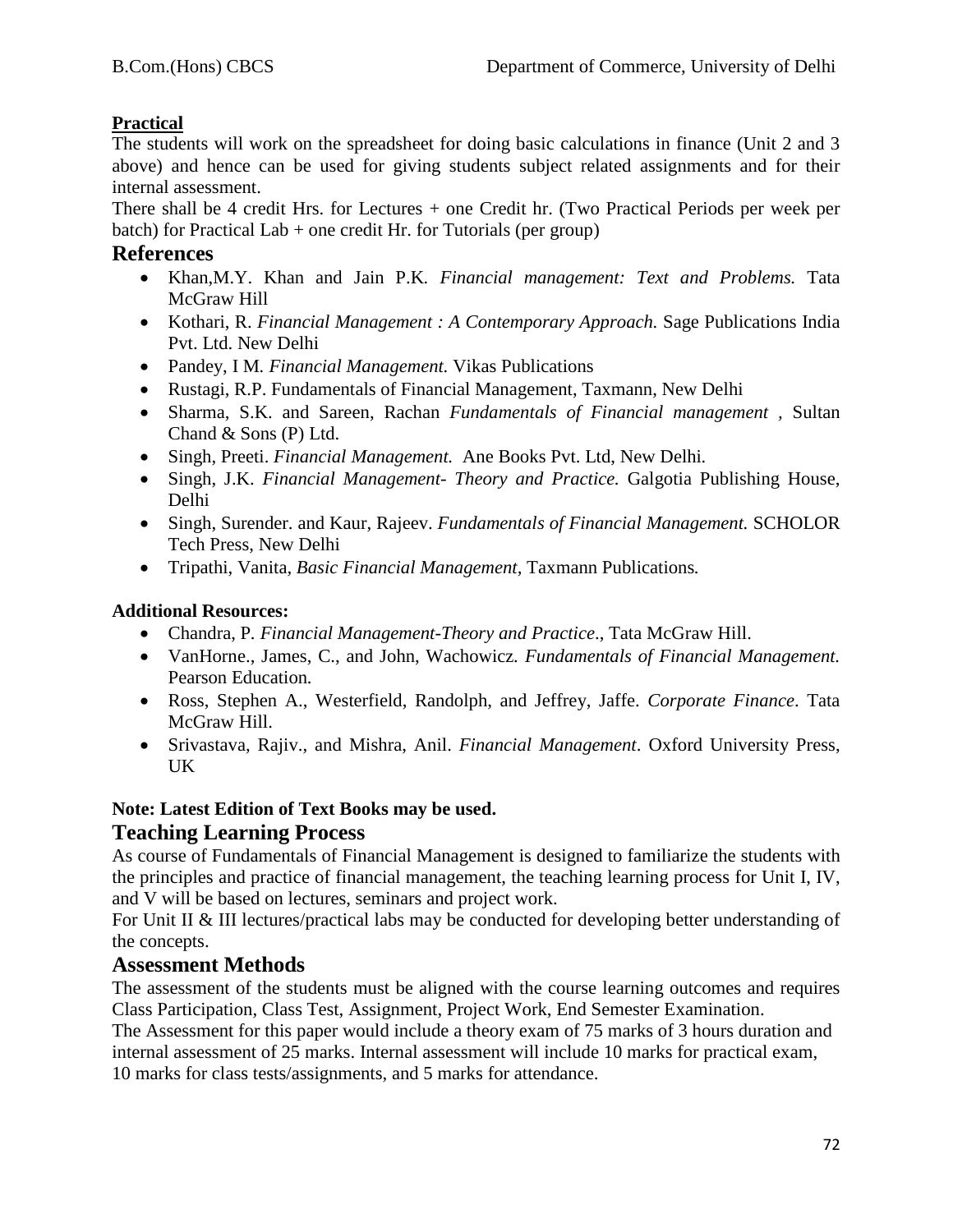# **Keywords**

Financial Management, Capital Budgeting, Capital Structure, Cost of Capital, Leverage, Dividend Decision, Working Capital Decision.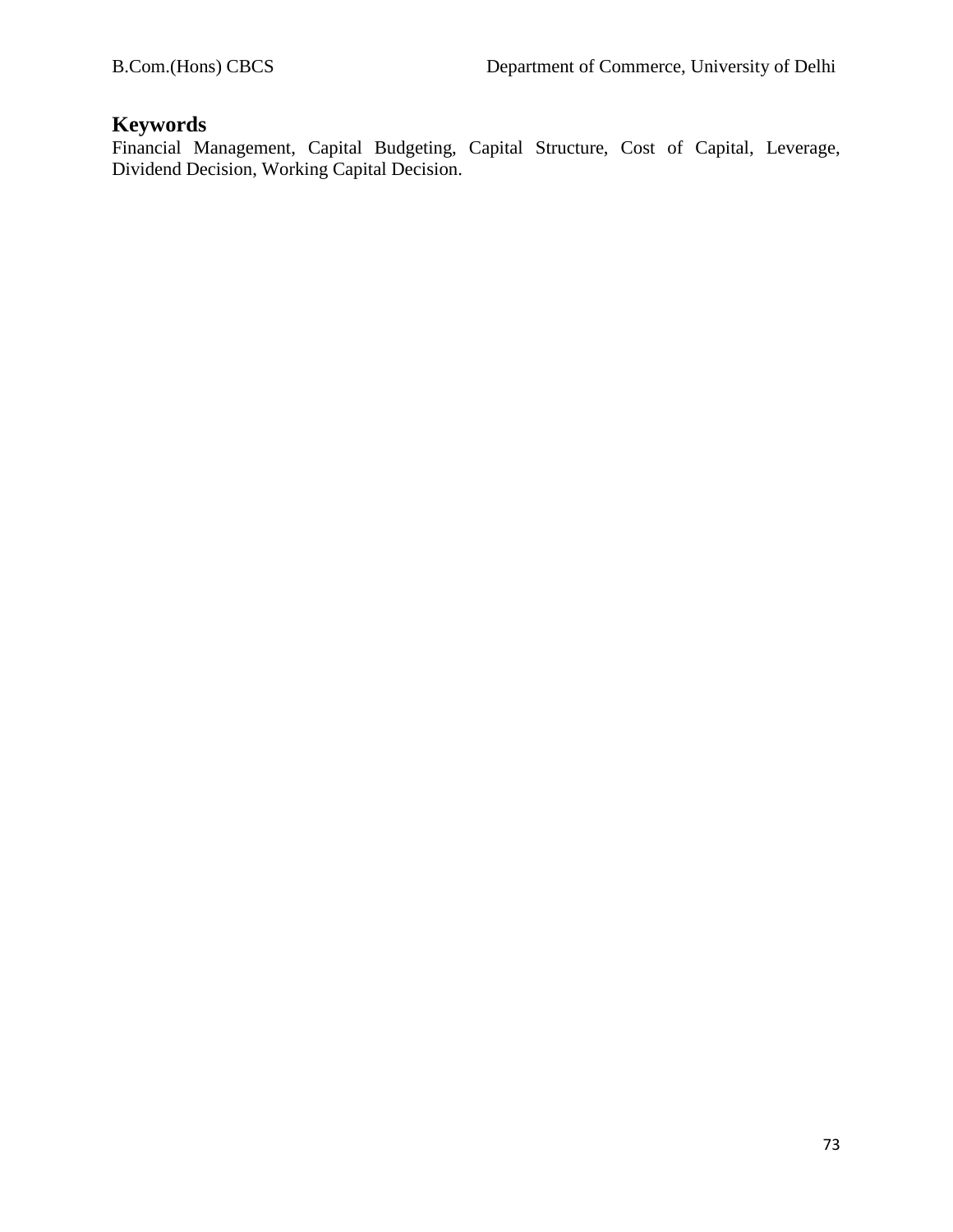#### **B.Com. (Hons.): Semester-V Paper BCH 5.3(a): MANAGEMENT ACCOUNTING**

**Duration: 3 Hrs. Marks: 100 Credits: 6 Credits: 6** 

# **Course Objective**

Enable students to acquire knowledge of concepts, methods and techniques of management accounting for the purpose of managerial planning, control and decision making.

# **Course Learning Outcomes**

After completing the course, the student shall be able to:

- CO1: understand thoroughly the conceptual framework of Management Accounting; identification of differences between different forms of accounting––Financial, Cost and Managerial; distinction between cost control and cost reduction.
- CO2: understand the concept of marginal cost and marginal costing; preparation of income statements using absorption and variable costing; learning of cost-volume-profit analysis and break-even analysis using mathematical and graphical approaches; and the application in businesses.
- CO3: understand the concept of relevant and irrelevant costs and make decisions related to different business situations using marginal costing and differential costing techniques.
- CO4: understand budgetary control system as a tool of managerial planning and control; ability to prepare various types of budget. Ability to understand standard costing system as a tool of managerial control; calculation of variances in respect of each element of cost and sales; control ratios.
- CO5: understand management accounting issues of Responsibility accounting, Divisional performance measurement and Transfer pricing.

# **Course Contents**

#### **Unit 1: Introduction**

Meaning, objectives, nature and scope of management accounting, Difference between different forms of accounting –– Cost, Financial and Management accounting, Cost control and Cost reduction, Cost management.

#### **Unit 2: Marginal Costing**

Concept of marginal cost and marginal costing; Absorption versus Variable Costing: Distinctive features and income determination; Cost-volume-profit analysis; Break-even analysis-using mathematical and graphical approaches; Profit-volume ratio, angle of incidence, margin of safety, key factor, determination of cost indifference point, Cash break-even point and Composite break-even point.

#### **Unit 3: Decision Making**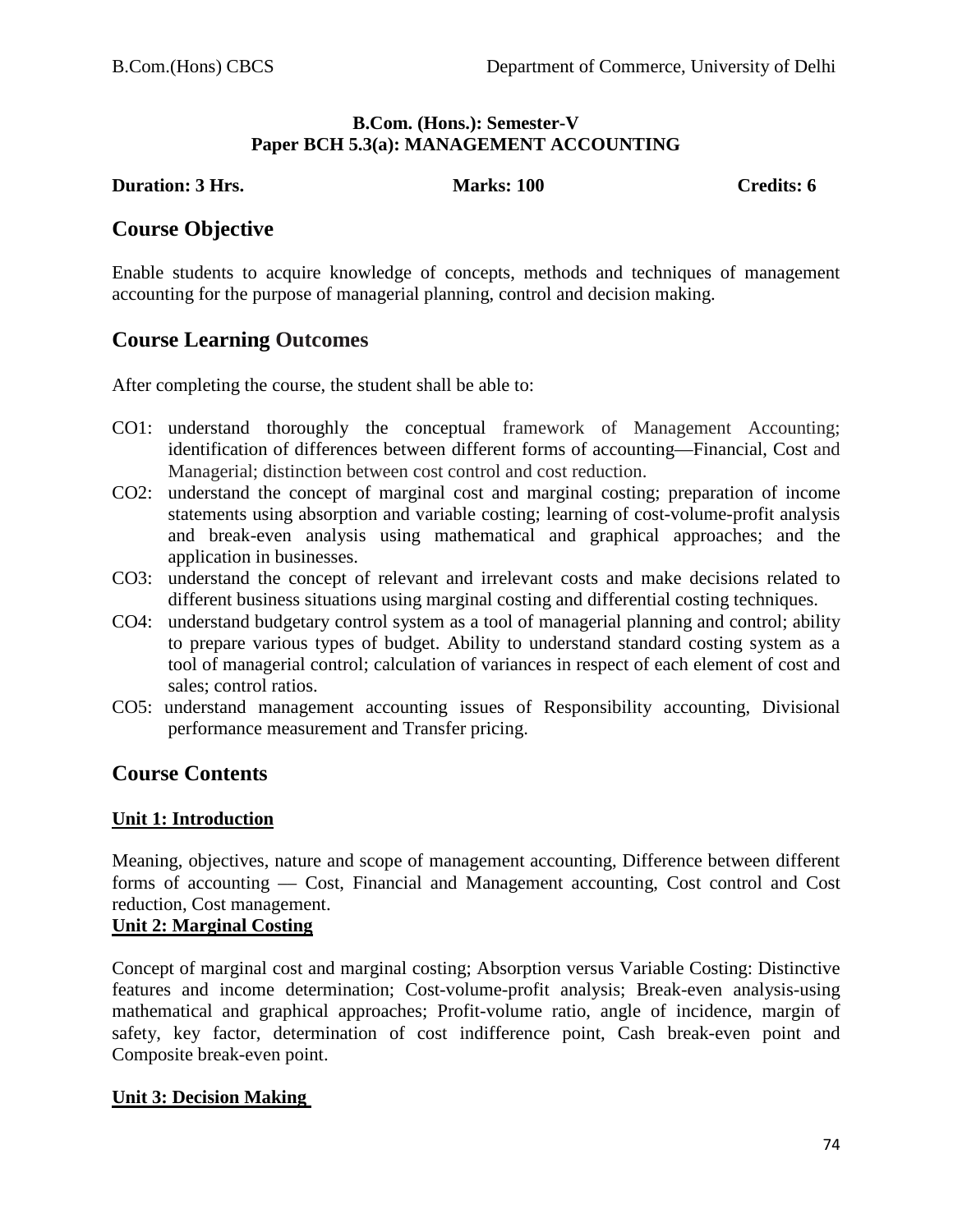Steps in Decision Making Process, Concept of Relevant Costs and Benefits, Various short -term decision making situations – profitable product mix, Acceptance or Rejection of special/ export offers, Make or buy, Addition or Elimination of a product line, sell or process further, operate or shut down. Pricing Decisions: Major factors influencing pricing decisions, Various methods of pricing.

### **Unit 4: Budgetary Control and Standard Costing System**

**Budgeting and Budgetary Control:** Concept of budget, budgeting and budgetary control; Objectives, merits and limitations; Budget Administration; Functional Budgets; Fixed and Flexible budgeting; Zero base budgeting; Programme and Performance budgeting.

**Standard Costing and Variance Analysis:** Meaning of standard cost and standard costing; advantages, limitations and applications; Variance Analysis – material, labour, overheads and sales variances; Disposition of variances; Control ratios.

## **Unit 5: Performance Measurement**

Responsibility Accounting: Concept, Significance, Different Responsibility Centres; Divisional Performance Measurement: Financial and Non-Financial measures; Transfer pricing.

# **References**

- **•** Goel, Rajiv Kumar & Ishaan Goel. *Concept Building Approach to Management Accounting.* Cengage.
- **•** Lal, Jawahar and Srivastava, Seema. *Cost Accounting*. McGraw Hill Publishing Co., New Delhi.
- **•** Singh, Surender. *Management Accounting*. PHI Learning Pvt. Limited, Delhi
- **•** Singh, S.K. and Gupta, L. *"Management Accounting".* A.K. Publications, New Delhi*.*
- **•** Jhamb, H. V. *Management Accounting*. Ane Books Pvt. Ltd, New Delhi
- **•** Khan, M. Y. and Jain, P.K. *Management Accounting*. Tata McGraw Hill Publishing Co., New Delhi

# **Additional Resources**

- Arora, M.N. *Management Accounting*. Himalaya Publishing House, New Delhi
- Drury,Colin. *Management and Cost Accounting.* Thomson Learning.
- Horngren, Charles T., George Foster and Srikant M. Dattar. *Cost Accounting: A Managerial Emphasis*. Prentice Hall of India Ltd., New Delhi.
- Usry, Milton E. and Lawrence H. Hammer. *Cost Accounting: Planning and Control*. South Western Publishing Co.

# **Note: Latest edition of text books may be used.**

# **Teaching Learning Process**

Class room lectures based on the theory concepts, case study, students presentation and participation is the recommended pedagogy.

# **Assessment Methods**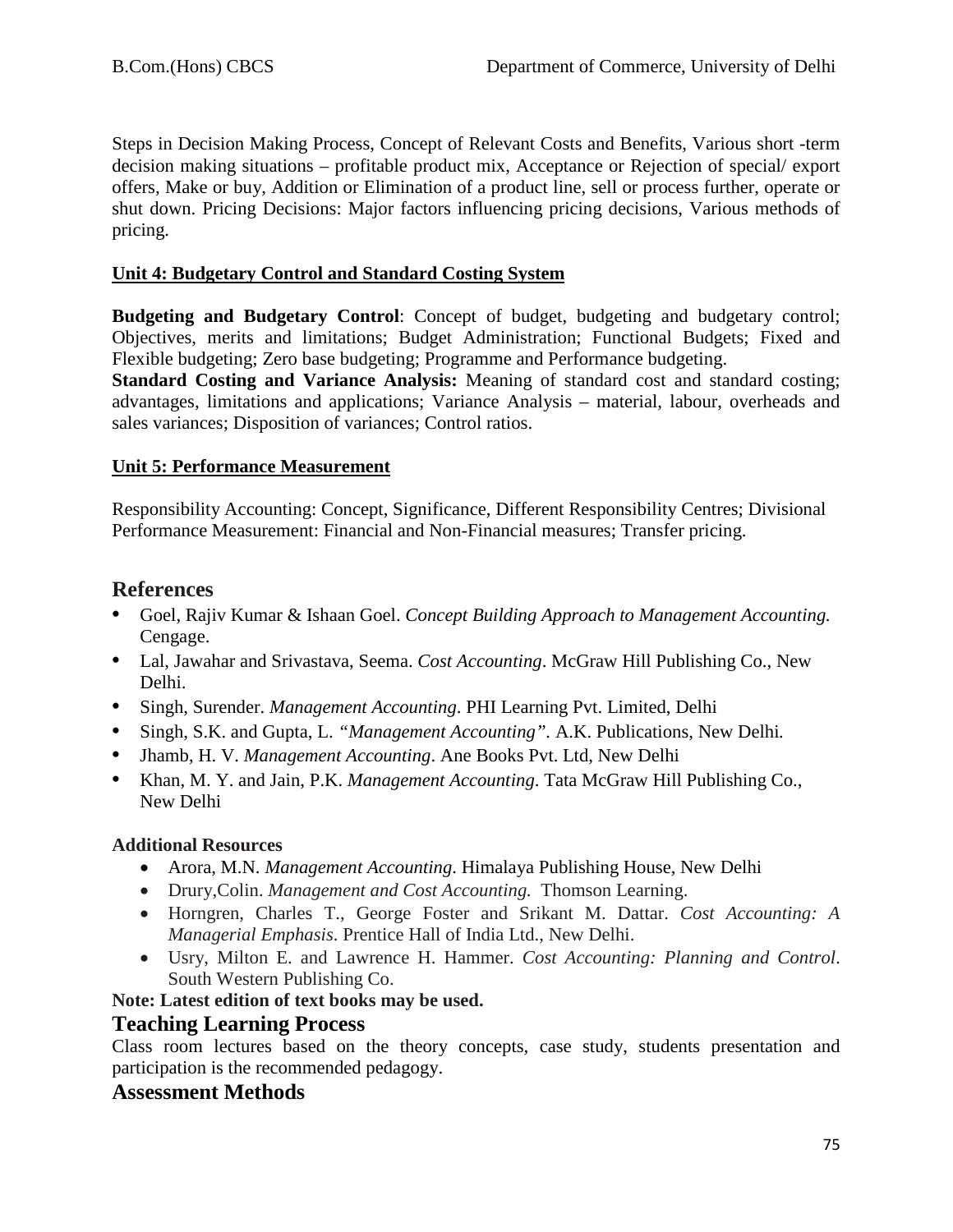The assessment of the students must be aligned with the course learning outcomes and requires class participation, class test, assignment, project work, end semester examination

## **Keywords**

Cost Control, Cost-Volume-Profit Analysis, Relevant Costs, Variance Analysis, Divisional Performance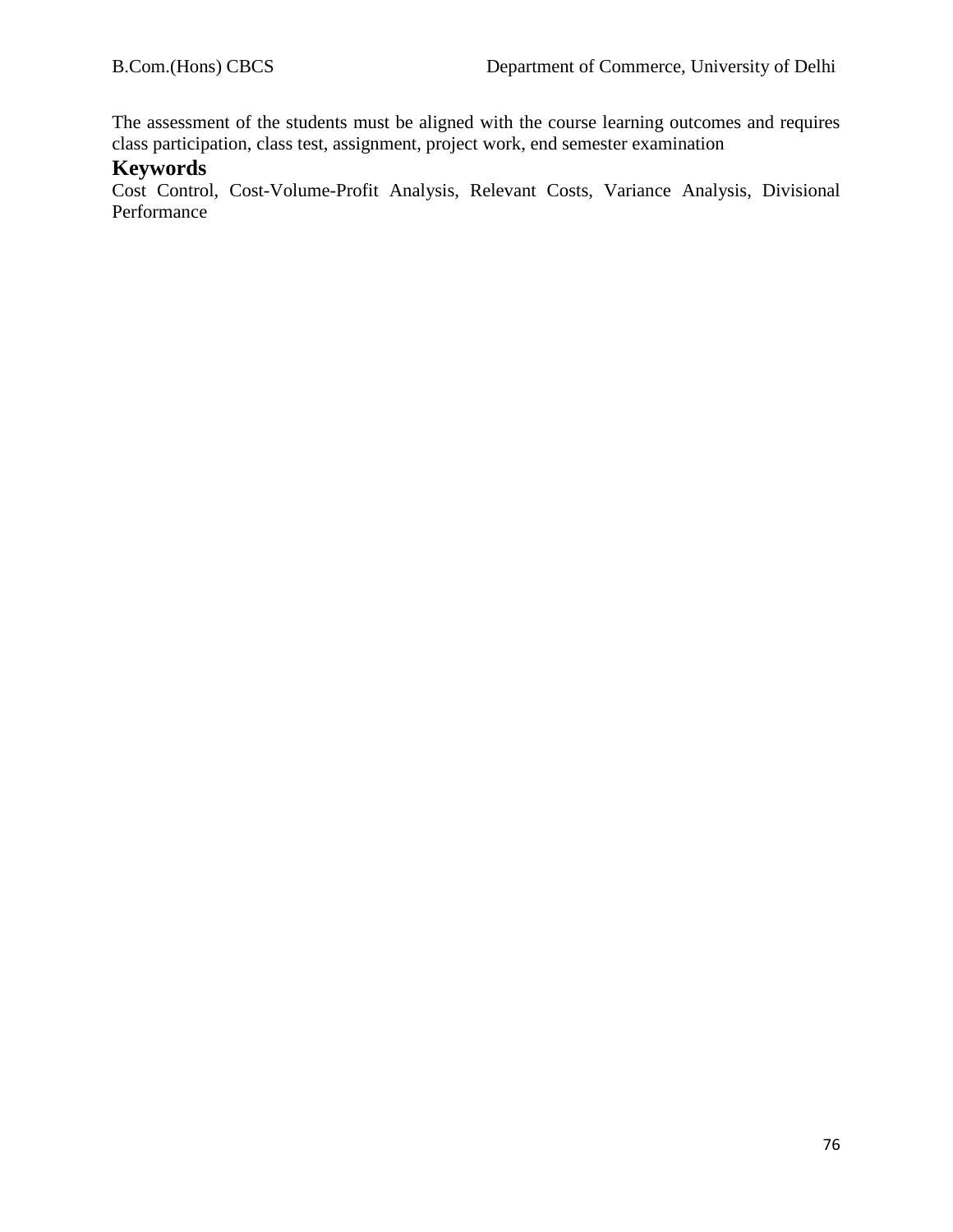#### **B.Com. (Hons.): Semester-V Paper BCH 5.3(b): ORGANISATIONAL BEHAVIOR**

**Duries:** 100 Credits: 6

# **Course Objective**

The underlying objective of this course is to create an in-depth understanding of the concept of organisational behavior and analyze the complexities of human behavior in an organisation at individual, interpersonal, group and organisational level.

# **Course Learning Outcomes**

After completing the course, the student shall be able to:

- CO1: understand the development of organisational behavior and its importance in managing people at the workplace.
- CO2: understand how individuals behave under different conditions and why individuals behave as they do.
- CO3: appreciate different theories of motivation.
- CO4: critically evaluate leadership styles and strategies.
- CO5: critically evaluate the potential effects of organisation culture and stress on behavior in organisation so as to direct the same towards predetermined goals.

# **Course Contents**

# **Unit I: Introduction**

Introduction to organisational theories; Organisational behavior- concepts, determinants, challenges, opportunities; Contributing disciplines of OB; OB models.

# **Unit II: Individual Behavior**

Foundations of Individual Behavior; Personality- factors influencing personality, Traits, Type A and B; Big five personality types; Values - concept and types: terminal values and instrumental values; Attitude - components, job related attitudes; Learning- concept, theories and reinforcement; Perception and emotions- concept, perceptual process, importance, factors influencing perception, perceptual errors and distortions; Emotional intelligence.

# **Unit III: Motivation and Communication**

Meaning and importance of motivation; Need theories- Maslow, McClelland and Alderfer; Two factor theory of Herzberg; Theory X and Theory Y of McGregor; Intrinsic motivation by Ken Thomas; Behavior modification; Communication and feedback; JOHARI window; Motivation practices of 5 prominent organisations.

# **Unit IV: Group Behavior and Leadership**

Group dynamics- concepts, types- group norms, group roles, and group cohesiveness; Leadership- concept and theories; Power, Influence, followership & Leadership; Styles of leadership; Leadership continuum; Trait, Behavioral and Situational approach; Leadership effectiveness.

# **Unit V: Dynamics of Organisational Behavior**

Organisational conflict - sources, resolution strategies; Organisational culture- concept and determinants; Organisational change- importance, proactive vs. reactive change, resistance to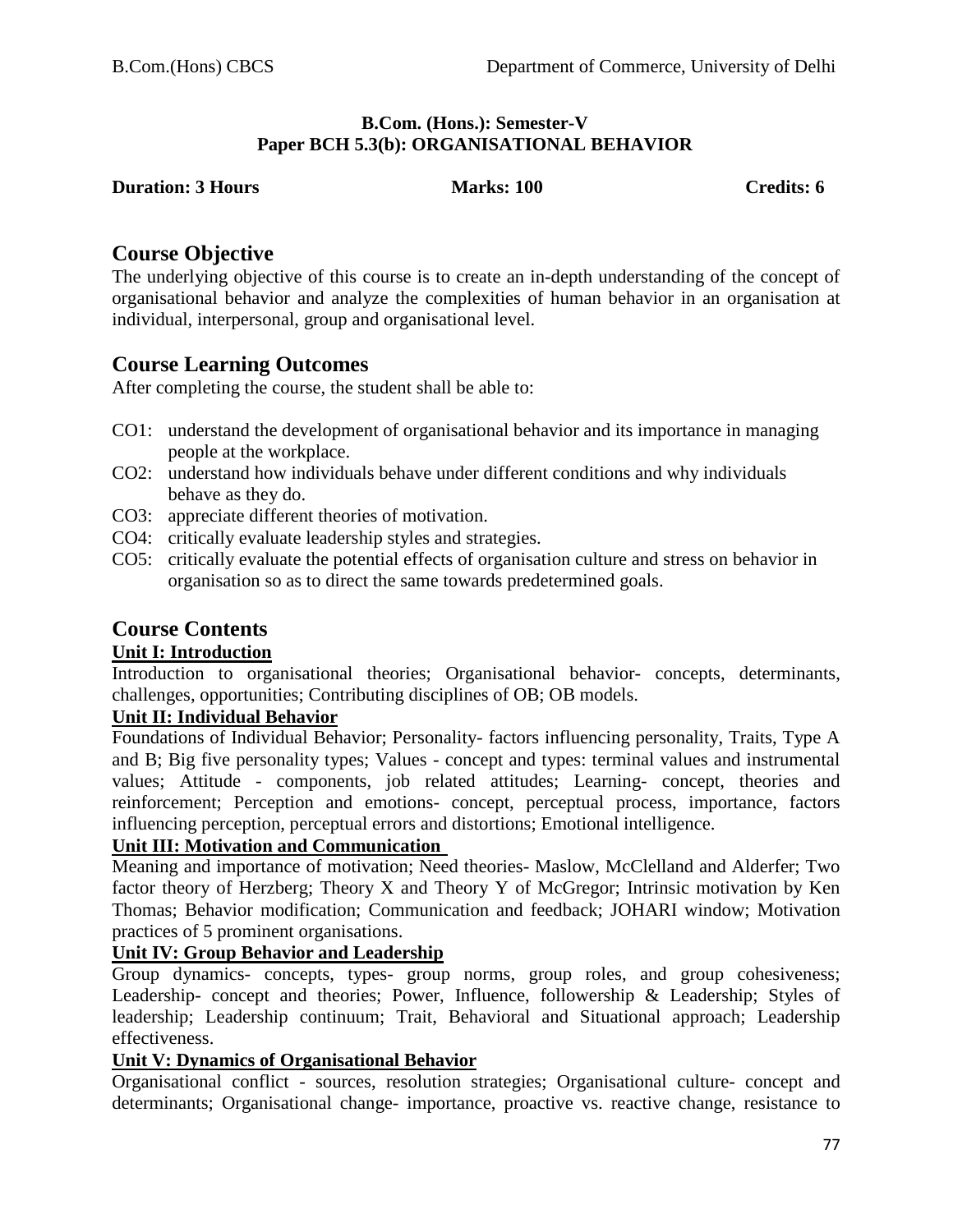change, managing change; Stress- individual and organisational factors, stressors, consequences, prevention and management of stress.

# **Practical**

Case studies can be taught from units III, IV, and V.

# **References**

- **•** Luthans, F. (1997). *Organisational Behavior*. McGraw-Hill International Editions.
- **•** Pareek, U. (2014). *Understanding Organisational Behavior*. Oxford University Press.
- **•** Robbins, S. T., Judge, T. A., & Hasham, E. S. (2013). *Organisational Behavior*. Pearson.
- **•** Sekaran, U. *Organisational Behavior: Text and Cases.* New Delhi: Tata McGraw Hill.
- **•** Singh, A. K., & Singh, B. P. *Organisational Behavior*. New Delhi: Excel Books Pvt. Ltd.
- **•** Singh, K. (2015). *Organisational Behavior: Texts & Cases (3rd Edition)*. India: Pearson.

# **Additional Resources**

- **•** Greenberg, J., & Baron, R. A. *Behavior in Organisations.* New Delhi: Prentice Hall of India Pvt. Ltd.
- **•** Hersey, P. K., Blanchard, D., & Johnson, D. *Management of Organisational Behavior: Leading Human Resources.* Pearson Education.

# **Note: Latest edition of readings may be used**

# **Teaching Learning Process**

The course combines learning through analysis and discussion of case studies and active participation in experiential exercises and simulations.

# **Assessment Methods**

Class tests/Assignments, Class participation, Presentations, End-semester examination

# **Keywords**

Organisational Theories, Personality, Values and Attitudes, Learning, Leadership, Conflict, Organisational Culture.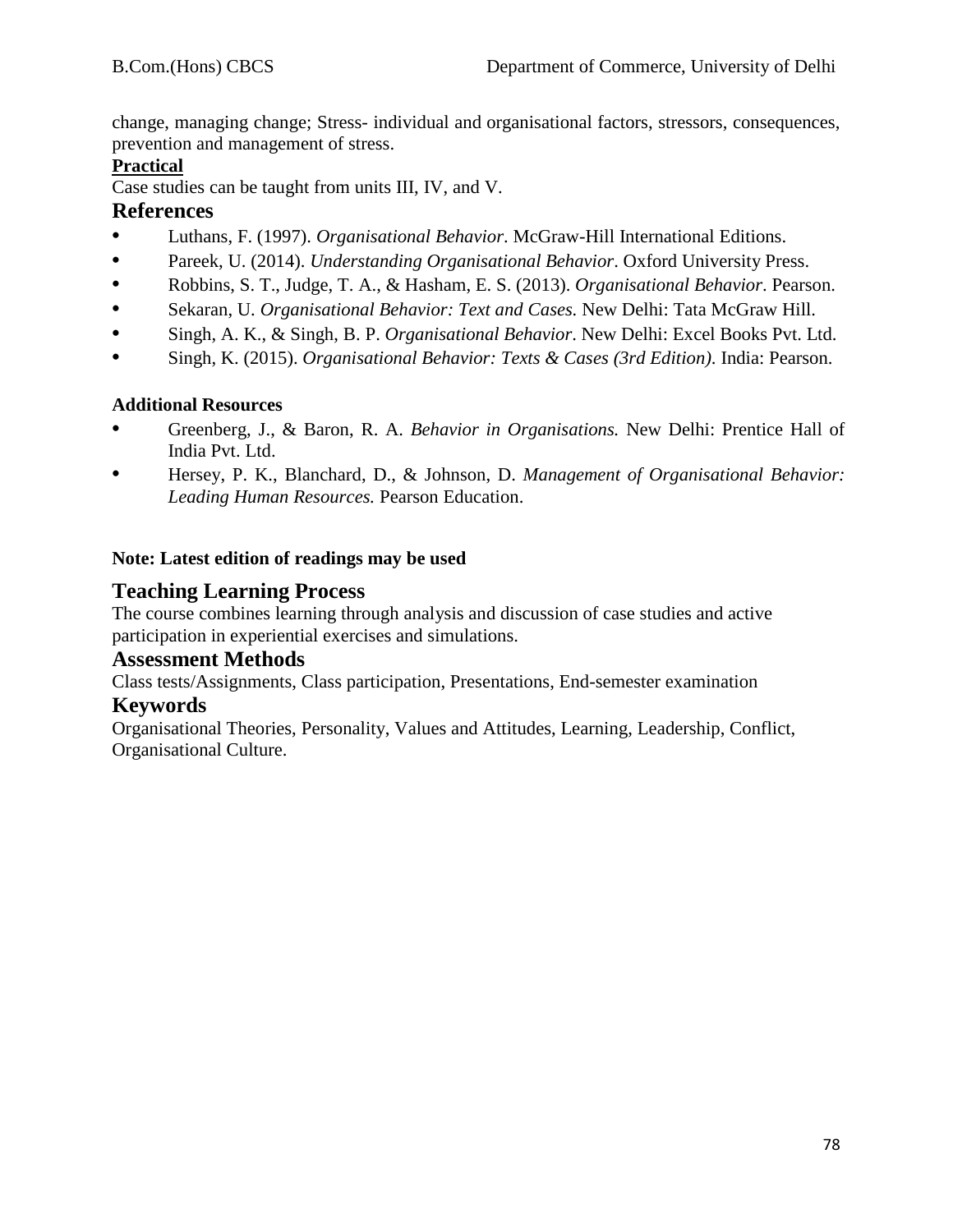#### **B.Com. (Hons.): Semester-V Paper BCH 5.3(c): MACRO ECONOMICS**

#### **Duration: 3 Hrs. Marks: 100 Credits: 6 Credits: 6 Credits: 6**

## **Course Objective**

To provide the students with knowledge of enriching concepts and variables of macroeconomics; appreciate the impact of labor market, money market and foreign exchange on working of an economy and understand the modern tools of macro-economic analysis.

## **Course Learning Outcomes**

After completing the course, the student shall be able to:

- CO1: describe the nature and scope of Macro Economics, Income, Expenditure and their components and determinants.
- CO2: expose fiscal and monetary policy implications through IS-LM framework in short run and long run.
- CO3: comprehend the different theories of demand for money, supply of money approach and working of money multiplier.
- CO4: elucidate causes and effects of different types of inflation and trade-off between inflation and unemployment.
- CO5: describe the role of saving and investment in different size of economies on trade and exchange rate and rate of interest.

# **Course Contents**

#### **Unit I: Introduction**

Introduction – Concepts and variables of macroeconomics, Income, Expenditure and the circular flow (three sector economy), Components of expenditure. Consumption, Saving and investment and S-I approach, Multiplier (three sector) and numerical.

#### **Unit II: Economy in the Short Run**

Meaning, Objectives and instruments of fiscal and monetary policy, AD-AS approach-Determination of aggregate demand, Shifts in aggregate demand, Aggregate supply in the shortrun and long-run, Aggregate demand- Aggregate supply analysis. Economy in the short run- IS– LM framework and numericals.

#### **Unit III: Demand for money and Supply of money**

Demand for money- Quantity Theory of Money (Fisher's Transactions approach), Keynesian theory of demand for money, Baumol-Tobin Transaction approach, Tobin's Portfolio Balance approach.

Supply of money- Measures of money supply by RBI, Money multiplier.

#### **Unit IV: Inflation, Unemployment and Labor Market**

Inflation-Causes and effects, Demand pull and cost push inflation. Measures to control inflation. Social costs of inflation. Unemployment – Natural rate of unemployment, Frictional and wait unemployment. Labour market and its interaction with production system. Phillips curve, Tradeoff between inflation and unemployment, Sacrifice ratio**.**

#### **Unit V: Open Economy**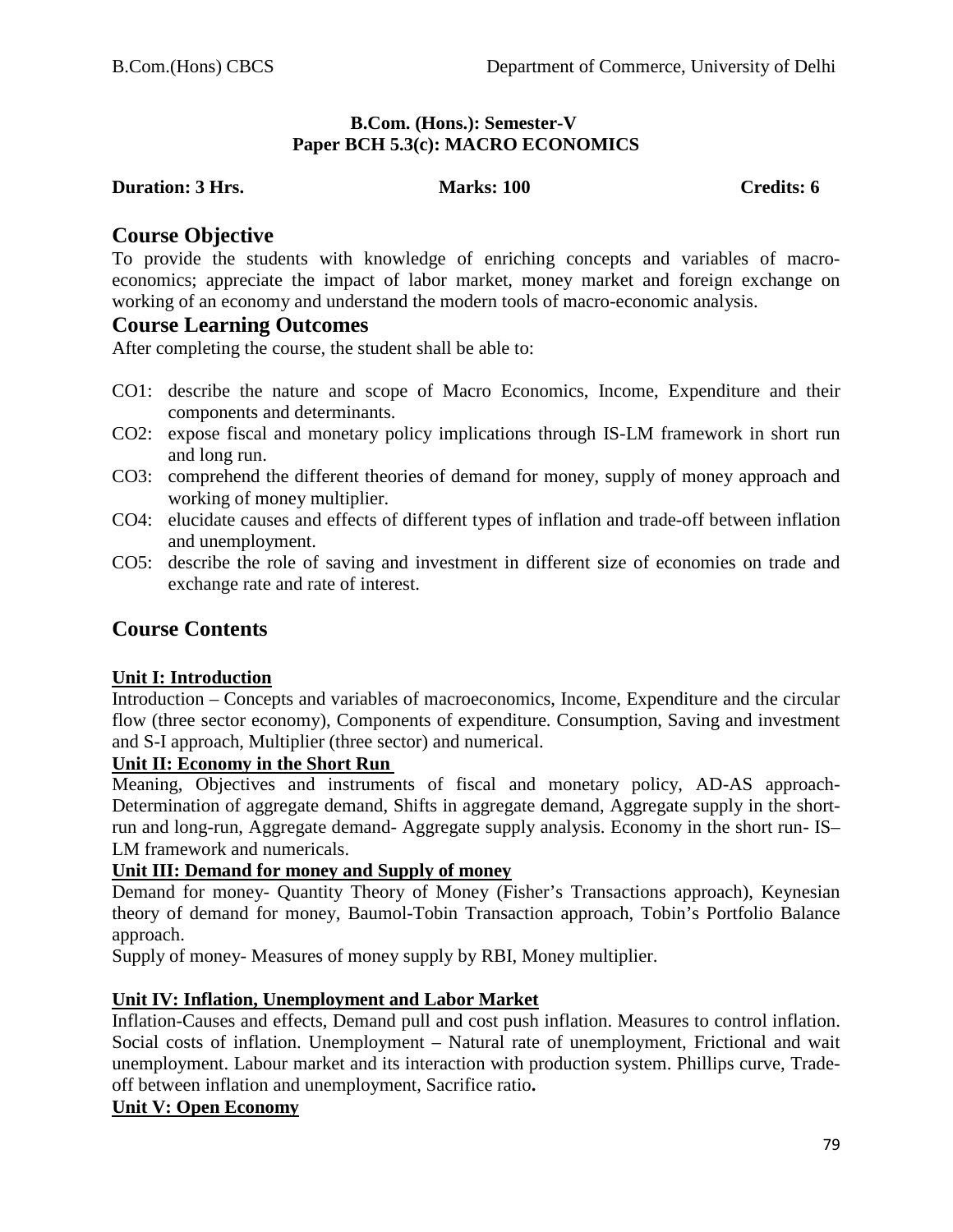Flows of goods and capital, Saving and investment in a small and a large open economy, Exchange rates- Fixed and flexible, Mundell– Fleming model with fixed and flexible exchange rates, Interest rate differentials- case of a large economy.

# **References**

- Andrew B. Abel and Ben S. Bernanke, *Macroeconomics*, Pearson Education, Inc., 7 th edition, 2011.
- Branson, William H. *Macroeconomic Theory and Policy*. HarperCollins India Pvt. Ltd.
- Deepashree. *Principles of Macroeconomics.* Scholar Tech Press. Ed. 2017.
- Dornbusch, Rudiger, Stanley Fischer and [Richard Startz,](https://www.amazon.in/s/ref=dp_byline_sr_book_3?ie=UTF8&field-author=Richard+Startz&search-alias=stripbooks) *Macroeconomics*, McGraw Hill Education; Twelfth edition, 2018
- Edward Shapiro. *Macroeconomic Analysis. Ed.5th* Galgotia Publications Pvt Ltd-New Delhi,2013
- Froyen, *Macroeconomics:- Theories and Policies* Pearson New Delhi, Sixth edition, 2013
- G.S. Gupta : *Managerial Economics* McGraw Hill Education; 2ndedition, 2017
- *Government of India (GOI) (Latest Year) : ―Economic Survey*, Ministry of Finance: New Delhi
- JM Keynes: *General Theory of Interest, Employment & Money*, Atlantic, 2008
- Mankiw, N. Gregory, *Principles of Macroeconomics,* Cengage Learning India Pvt. Ltd.; 7th edition, New York, Hampshire, U.K. 2015
- Olivier Blanchard, Macroeconomics, Pearson Education, Inc., 5 th edition, 2009.
- Paul R. Krugman, Maurice Obstfeld and Marc Melitz, *International Economics*, Pearson Education Asia, 9 th edition, 2012.
- Richard T. Froyen, *Macroeconomics,* Pearson Education Asia, 2 nd edition, 2005.
- Salvatore, Dominick. *International Economics*. John Wiley & Sons Singapore.
- T Foryen Richard: *Macro Economic Theories and Policies; 6th edition*, 1998

#### **Note: Latest edition of readings may be used**

# **Teaching Learning Process**

Interactive classroom sessions with the help of PowerPoint presentations, reflective assessment and case study discussions to ensure active participation and continuous learning.

# **Assessment Methods**

The assessment method of this course is properly aligned with teaching learning processes and anticipated learning outcomes. It includes oral and written tests, problem solving exercises, presentations and end semester examinations.

# **Keywords**

Income, Expenditure, Circular Flow, Consumption, Saving and Investment Multiplier, Fiscal Policy, Monetary Policy.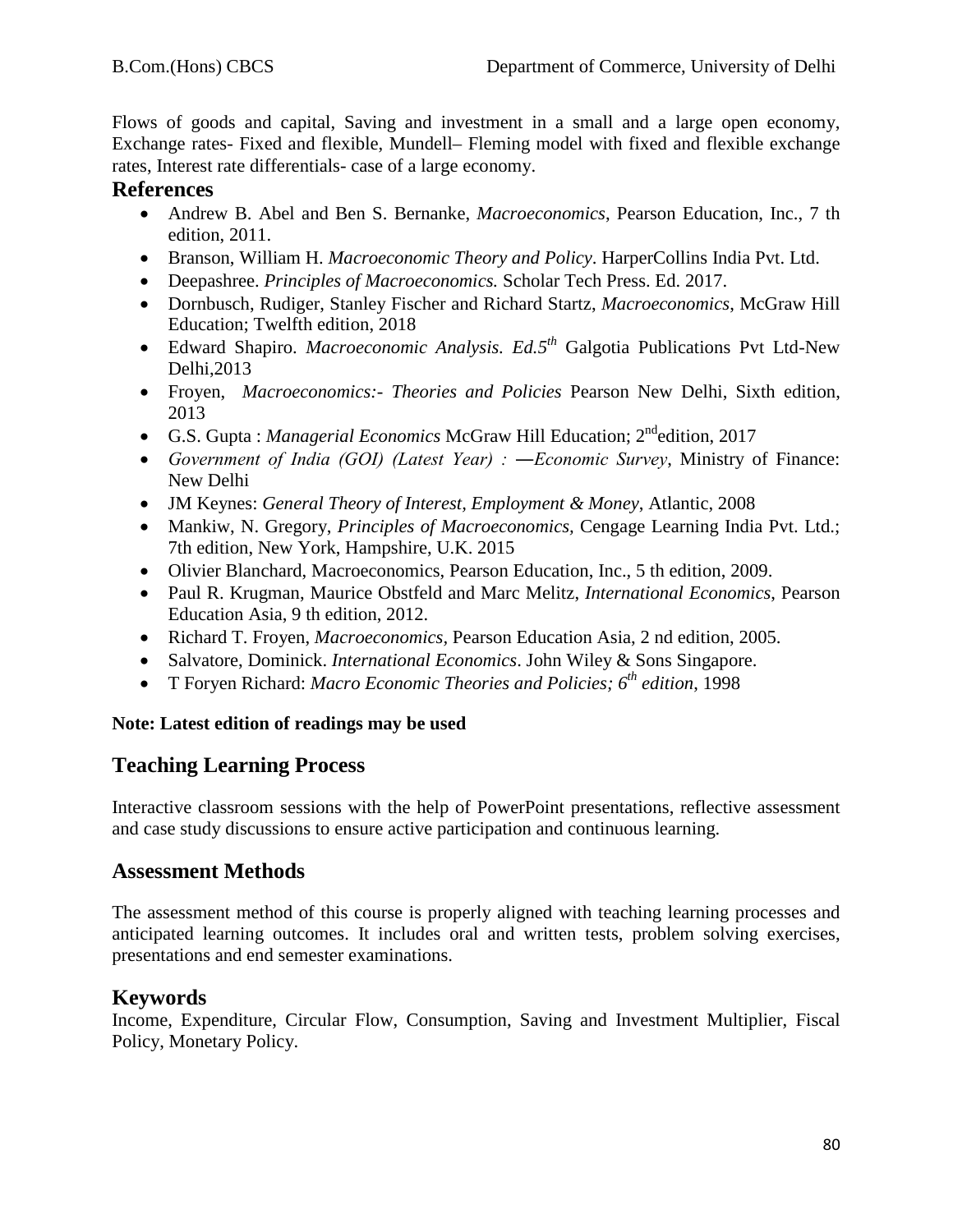#### **B.Com. (Hons.): Semester-V Paper BCH 5.3(d): ENTREPRENEURSHIP DEVELOPMENT**

**Duration: Duration: Credits: 6** 

# **Course Objective**

To inculcate the spirit of entrepreneurship among the learners so as to ensure their entrepreneurial desire resulting into creation of a new venture.

# **Course Learning Outcomes**

After completing the course, the student shall be able to:

- CO1: understand the concept of entrepreneurship in the context of Indian economic scenario.
- CO2: link the individual's capability and strength as a guiding factor towards entrepreneurial orientation.
- CO3: understand social support system for gaining strength towards entrepreneurial preferences.
- CO4: understand entrepreneurial process for initiating new venture creation.
- CO5: understand various dimensions of managing a business enterprise once it is formed.

# **Course Contents**

# **Unit I: Introduction**

Entrepreneurship: concept, functions, need and importance; Entrepreneurial history in Indian Society; Determinants of entrepreneurship, creative responses to social challenges; Dimensions of entrepreneurship: intrapreneurship, technopreneurship, netpreneurship, ecopreneurship, social entrepreneurship.

# **Unit II: Individual and Entrepreneurship**

Entrepreneurial myth, motivation for entrepreneurship, Entrepreneurial skills and competencies, entrepreneurial values and attitude; Entrepreneurial risk propensity and ability to cope; Entrepreneurship in Indian scenario - Entrepreneurial mindset in the contemporary business scenario, family business and entrepreneurship vis-à-vis first generation entrepreneurs (Nascent Entrepreneurship).

# **Unit III: Entrepreneurial Sustainability**

Social support system for entrepreneurship, public and private system of stimulation; Availability of finance, marketing, technological and managerial support systems; Role of industries association; Entrepreneurs' self-help group, trade and industry associations; Existence of business incubators; Availability of venture capital and angel investors support system; Private equity funds; Startup Action Plan; Make in India initiative.

# **Unit IV: Entrepreneurial Process**

Opportunity sensing and identification process (cases to be discussed on how business ideas are perceived); Generation of business ideas, feasibility analysis of business ideas, preparation of a business plan (practical work on devising of a plan is to be assigned to the students) in the form of a project report on specific business proposal; Project appraisal and its techniques.

#### **Unit V: Managerial Aspects of Business**

Managing finance, understanding of capital-mix; Management of human resources of a new enterprise; Adopting a marketing strategy for sustaining new venture; Managing assets (cash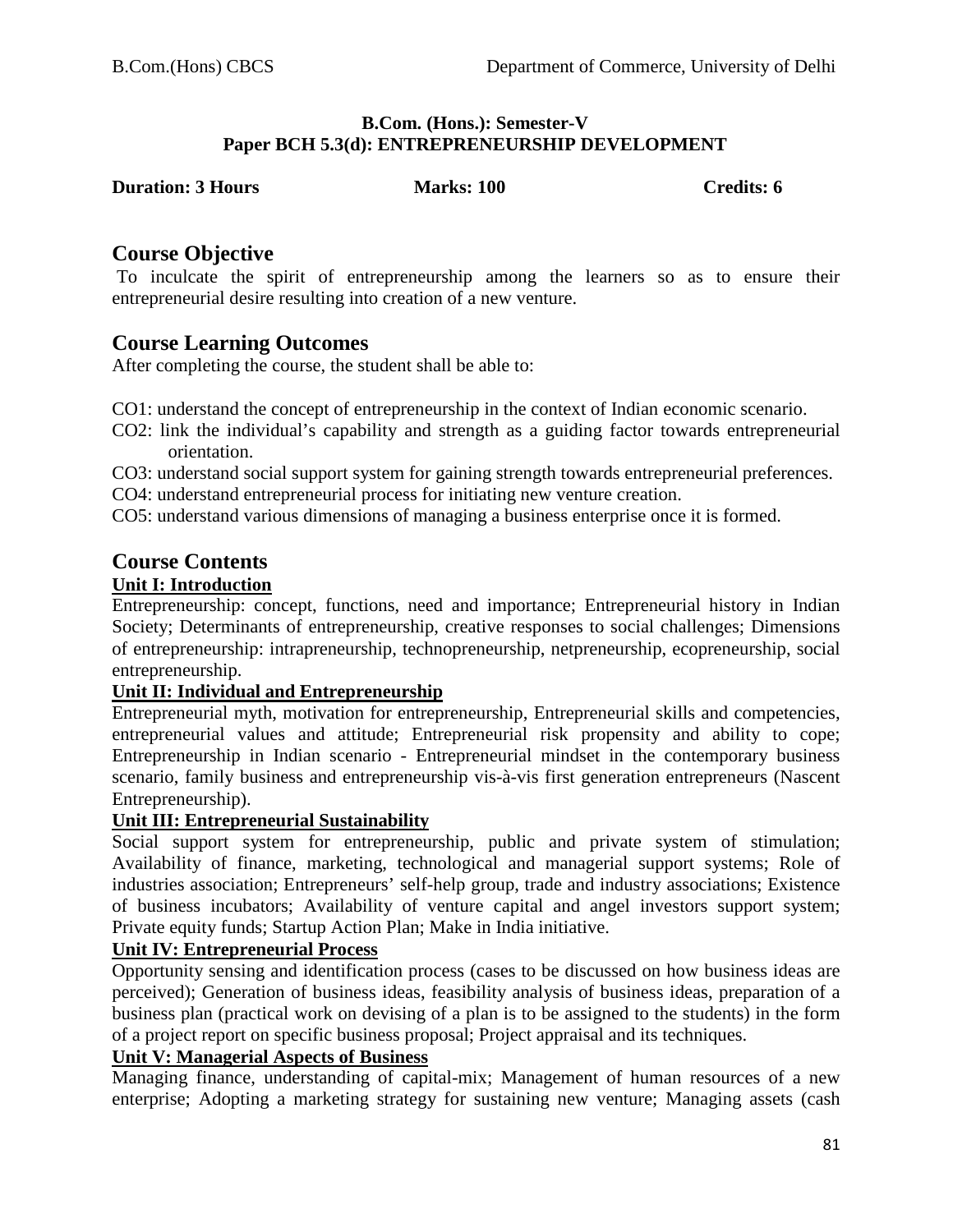management), relationship management; Managing family business; Understanding cost management.

# **References**

- **•** Brandt, S. C. *Entrepreneuring: The Ten Commandments for Building a Growth Company*. MacMillan Business Books.
- **•** Dollinger, M. J. *Entrepreneurship: Strategies and Resources.* Illinois: Irwin.
- **•** Holt, D. H. *Entrepreneurship: New Venture Creation.* New Delhi: Prentice Hall of India.
- **•** Panda, S. C. *Entrepreneurship Development*. New Delhi: Anmol Publications.
- **•** Roy, R. (2011). *Entrepreneurship*. Oxford University Press.
- **•** Taneja, S., & Gupta, S. L. *Entrepreneurship Development-New Venture creation*. New Delhi: Galgotia Publishing House.
- **•** Vasper, K. H. *New Venture Strategies.* New Jersey: Prentice-Hall.

#### **Note: Latest edition of readings may be used**

# **Teaching Learning Process**

Direct interactive class room teaching method along with practical cases may be put before the learners so as to promote entrepreneurial propensity among the students.

# **Assessment Methods**

Class tests/Assignments, Class participation, Presentations, End-semester examination

## **Keywords**

Nascent Entrepreneurship, Self-Help Group, Private Equity Funds, Project Appraisal.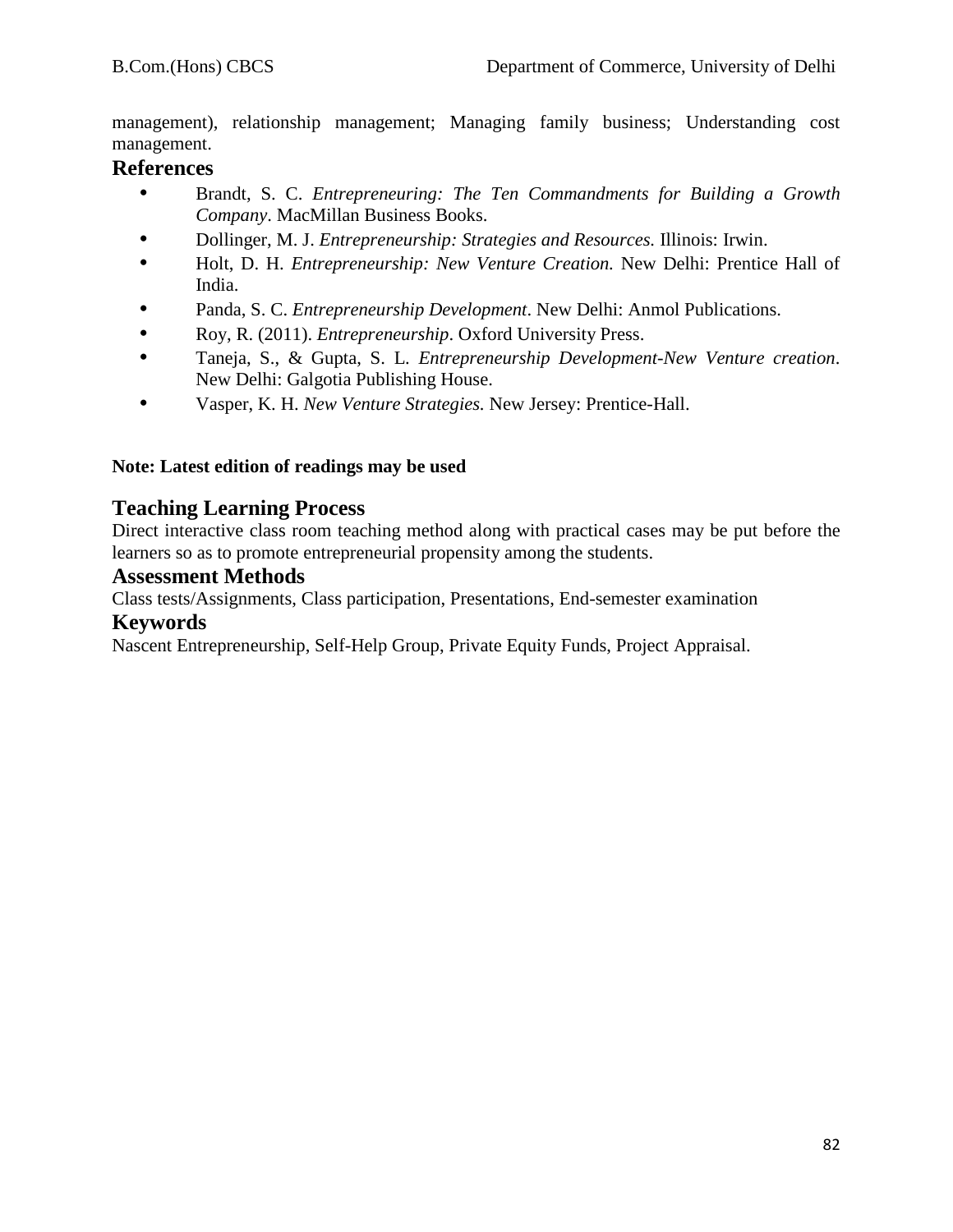#### **B.Com. (Hons.): Semester-V Paper BCH 5.4(a): CORPORATE TAX PLANNING**

| <b>Credits: 6</b><br><b>Marks: 100</b><br><b>Duration: 3 Hrs.</b> |
|-------------------------------------------------------------------|
|-------------------------------------------------------------------|

# **Course Objective**

To provide students with knowledge of various aspects of corporate tax planning and their impact on decision-making; and further to provide an understanding of relevant tax provisions in this context.

# **Course Learning Outcomes**

After completing the course, the student shall be able to:

- CO1: differentiate between various tax planning concepts and understand the procedure of assessment of corporate assesses.
- CO2: devise strategies for tax planning in respect of a new business, understand the specific tax issues for start-ups, and comprehend the Income Tax provisions relevant for financial management decisions.
- CO3: decipher the tax factors relevant for managerial decisions and to understand how to develop pay packages for employees.
- CO4: recognize the relevant Tax provisions for Non-resident Indians and to understand how to claim relief in case of double taxation of income.
- CO5: understand tax planning with reference to business restructuring.

# **Course Content**

#### **Unit 1**

Tax planning, tax management, tax evasion, tax avoidance; Types of companies; Residential status of companies and tax incidence, clubbing; Tax liability and minimum alternate tax; Carry forward and set off of losses in case of certain companies; Deductions available to corporate assesses; Tax on distributed profits; Units of Mutual funds.

#### **Unit 2**

Tax planning with reference to setting up of a new business; taxation issues of startups; Location of Business, nature of business, form of organisation; Tax panning with reference to financial management decision – Capital structure, dividend and bonus shares; Tax planning with reference to sale of scientific research assets.

#### **Unit 3**

Tax planning with reference to specific management decisions – Make or buy, own or lease, repair or replace; Tax planning with reference to employee's remuneration; Tax planning with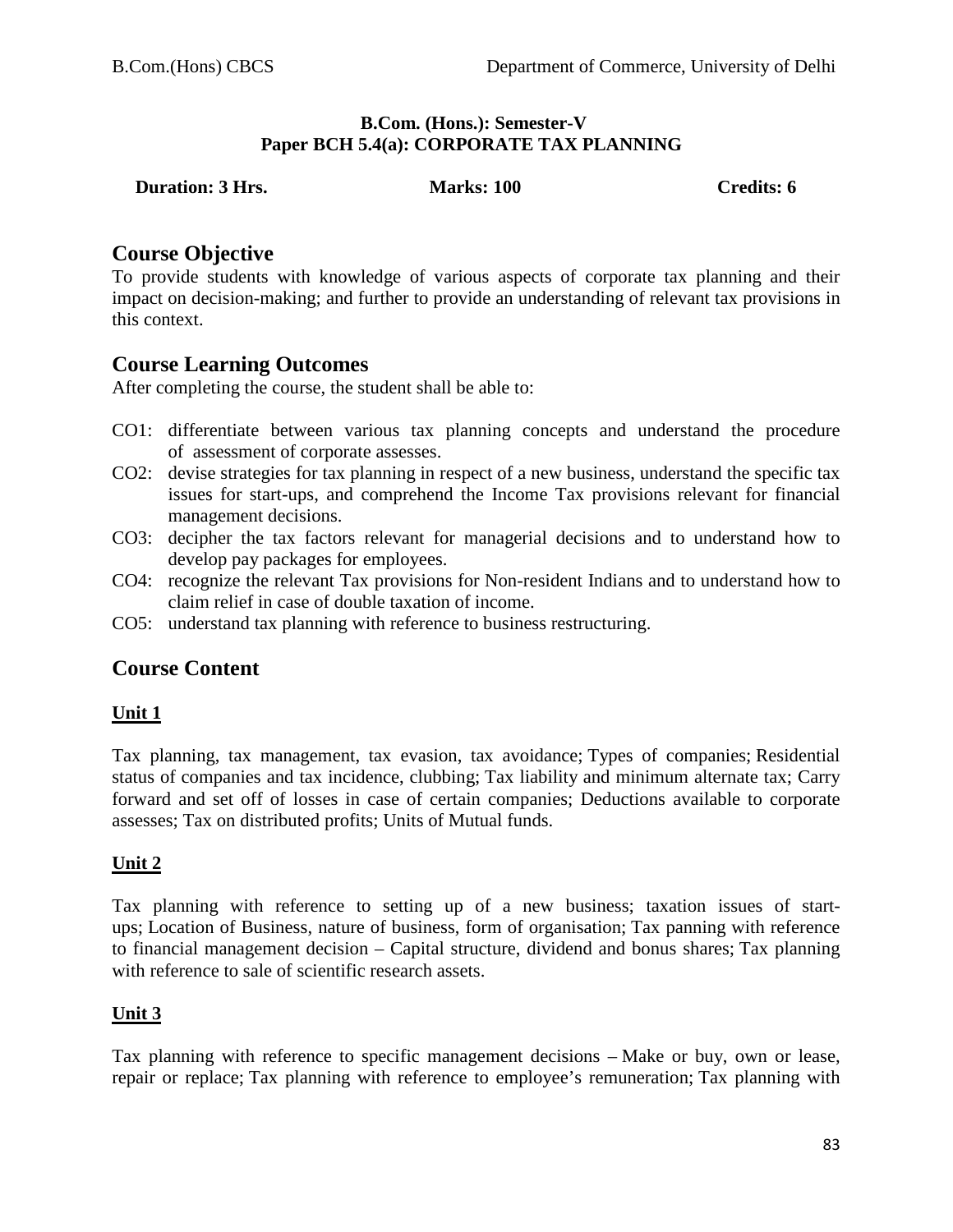reference to receipt of insurance compensation; Tax planning with reference to distribution of assets at the time of liquidation.

# **Unit 4** *Construction 3 <b>Construction Construction 3 <b>Construction Construction 3 <b>Construction Construction Construction Construction Construction Construction Construction Construction Construct*

Tax planning in respect of non-resident Indians; income by way of interest on NRO/NRE accounts, provisions under sections 115C – 115I; Double taxation relief; Provisions regulating transfer pricing, computation of Arm's length pricing; Advance rulings; Advance Pricing Agreement

# **Unit 5**

Tax planning with reference to business restructuring - Amalgamation; Demerger; Slump sale; Conversion of sole proprietary concern/ partnership firm into Company; Conversion of company into LLP; Transfer of assets between holding and subsidiary companies

# **References**

- Acharya. Shuklendra and Gurha. M.G. *Tax Planning under Direct taxes*. Modern Law Publications, Allahabad.
- Ahuja*.* Girish. and Gupta, Ravi. *Corporate Tax Planning and Management*. Bharat Law House, Delhi.
- Ghosh. T.P. *IFRSs*. Taxmann Publications Pvt. Ltd., New Delhi.
- IAS-12 and AS-22.
- Mittal, D.P. *Law of Transfer Pricing*. Taxmann Publications Pvt. Ltd., New Delhi
- Singhania. Vinod K. and Singhania. Monica. *Corporate Tax Planning*. Taxmann Publications Pvt. Ltd., New Delhi.

# **Note: Latest edition of readings may be used**

# **Teaching Learning Processes**

The teaching learning process would include classroom lectures to introduce students to the tools with regard to corporate tax planning. This would be supported by case studies to enable an understanding of the practical aspects of corporate tax planning. In addition, class presentations and class discussion to be included in the teaching learning process.

# **Assessment Methods**

The assessment methods would include end semester examination and assignments. Further, class tests may be conducted to gauge the understanding of students regarding corporate tax planning and application of relevant tax provisions.

# **Keywords**

Tax Planning, Corporate Assesses, Non-Resident, Tax Avoidance, Minimum Alternate Tax, Dividend Distribution Tax.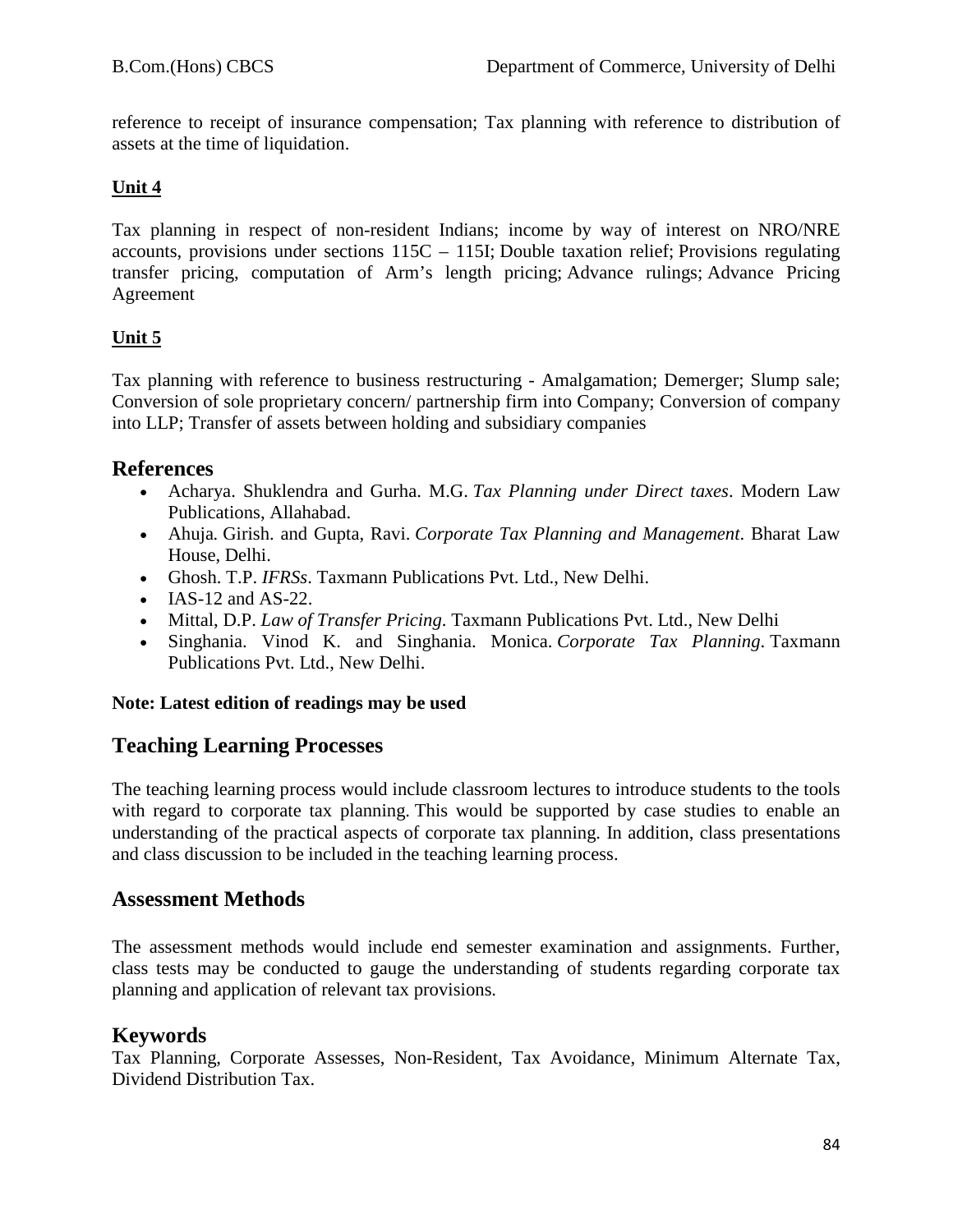#### **B.Com. (Hons.): Semester-V Paper BCH 5.4(b): FINANCIAL MARKETS, INSTITUTIONS & SERVICES**

| <b>Duration: 3 Hrs.</b> | <b>Marks: 100</b> | Credits: 6 |
|-------------------------|-------------------|------------|

## **Course Objective**

To provide students an overview of financial markets & institutions in India and familiarize them with important fee and fund based financial services

#### **Course Learning Outcomes**

After completing the course, the student shall be able to:

- CO1: understand the meaning and scope of financial markets as well as institutions in India.
- CO2: understand the concepts of Money Market and Capital Market
- CO3: explain Commercial Banking and its Current developments.
- CO4: explain concept of Non-Banking Financial Companies (NBFC's)
- CO5: examine the Financial Services Industry

# **Course Contents**

#### **Unit-I Introduction**

An Introduction to Financial System, Components, Financial System and Economic Development, Financial Inter-mediation, An overview of Indian Financial System since 1951, Financial Sector Reforms since liberalization 1990-91.

#### **Unit-II: Financial Markets & Capital Markets**

Financial Markets: Money Market – functions, organisation and instruments. Role of central bank in money market. Indian Money Market – an overview. Capital Markets –Introduction, role and functions. Components of Capital market. Cash markets- Equity and Debt, Depository (NSDL, CDSL). Primary and Secondary Markets –NSE, BSE, NIFTY, SENSEX. Role of Stock Exchanges in India. SEBI and Investor Protection.

#### **Unit-III: Financial Institutions I**

Financial Institutions: Commercial banking – introduction, classification, its role in financing commercial and consumer, recent developments like MUDRA financing, problem of NPAs, Bankruptcy and insolvency Act, Financial Inclusion.

#### **Unit-IV: Financial Institutions II**

Life and non-life insurance companies in India: public and private. Mutual Funds – Introduction and their role in capital market development. Types of mutual fund schemes (open ended vs close ended, Equity, Debt, Hybrid schemes and ETFs. Non-banking financial companies (NBFCs).

#### **Unit-V: Financial Services Industry**

Overview of financial services industry. Merchant Banking – pre and post issue management, underwriting. Regulatory framework relating to Merchant Banking in India. Leasing and Hire Purchase, Consumer and Housing Finance, Venture Capital Finance, Factoring Services, Credit Rating, Financial Advisory and Portfolio Management Services.

#### **References:**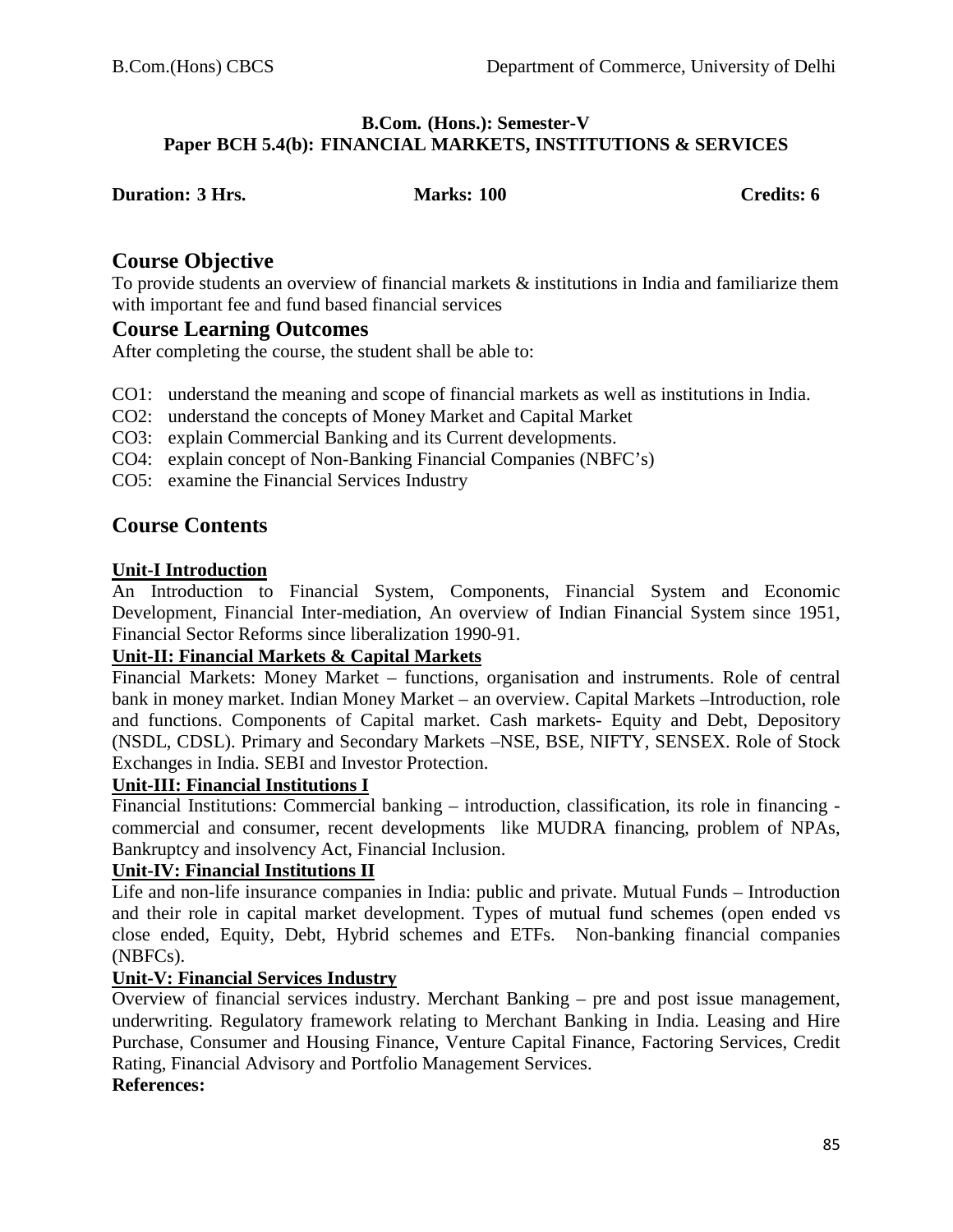- Bhole, L.M., *Financial Markets and Institutions*. Tata McGraw Hill Publishing Company.
- Kumar, V., Gupta, K., Kaur, M., *Financial Markets, Institutions and Financial Services*, Taxmann's Publications.
- Khan M.Y. and Jain, *P.K Financial Services*, Tata McGraw Hill.

# **Additional Resources:**

- *Annual Reports of Major Financial Institutions in India*
- Khan, M.Y., *Indian Financial System –Theory and Practice*, Vikas Publishing House.
- Sharma, G.L., & Singh, Y.P., *Contemporary Issues in Finance and Taxation*, Academic Foundation, Delhi.

# **Note: The latest edition of text books may be used.**

# **Teaching Learning Process**

As the course is designed to enable the students to provide students an overview of financial markets & institutions in India and familiarize them with important fee and fund based financial services, the teaching learning process will be based on lectures/seminars, and project work

## **Assessment Methods**

The assessment of the students must be aligned with the course learning outcomes and requires Class Participation, Class Test, Assignment, Project Work, End Semester Examination

# **Keywords**

Financial System, Financial Markets, Money Market, Capital Markets, Financial Institutions.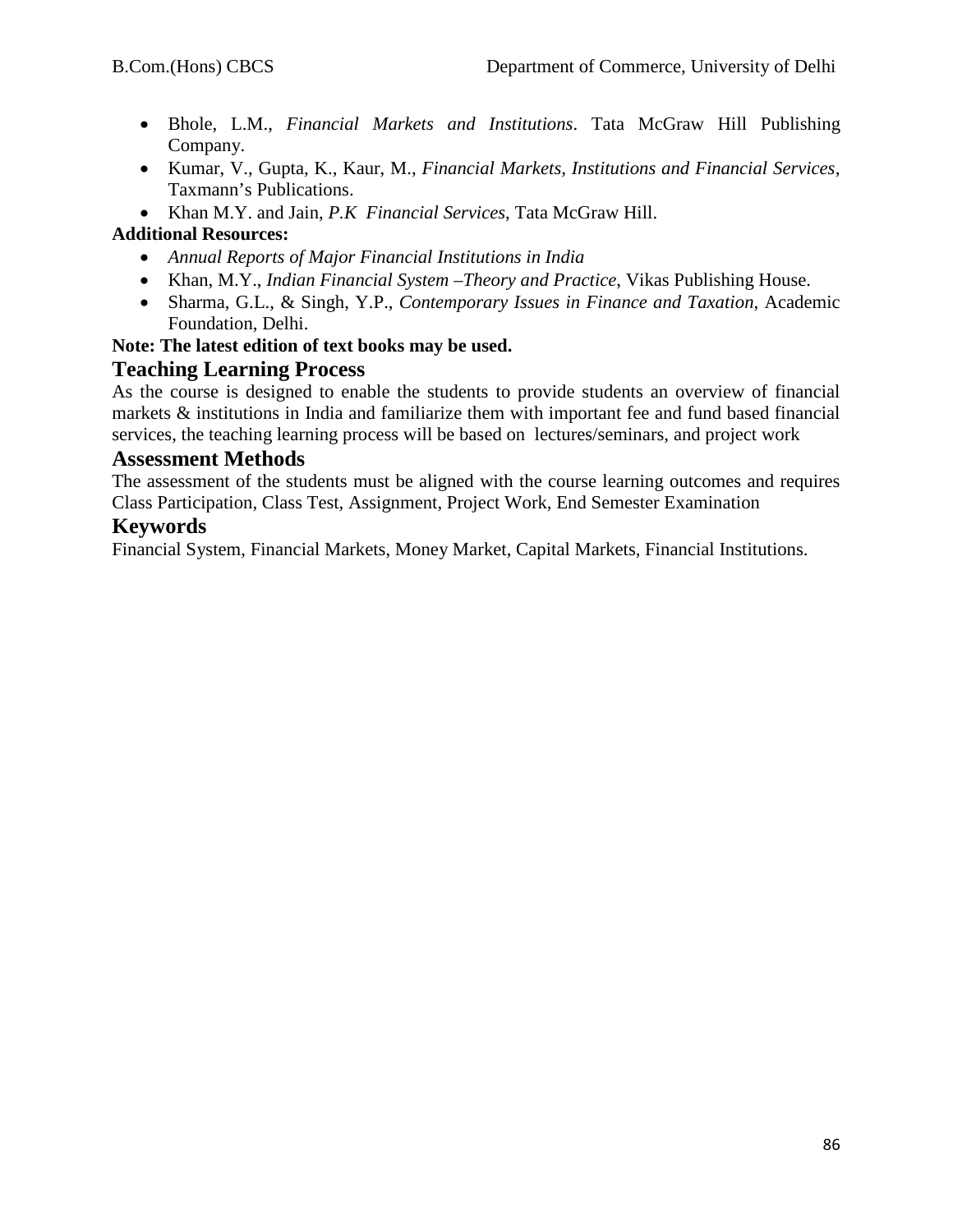#### **B.Com. (Hons.): Semester-V Paper BCH 5.4(c): ADVERTISING AND PERSONAL SELLING**

**Duration: 3 Hrs. Marks: 100 Credits: 6**

# **Course Objective**

To teach the basics of advertising and personal selling as promotional tools in marketing and to develop a customer oriented attitude for designing advertising and personal selling messages.

# **Course Learning Outcomes**

After completing the course, the student shall be able to:

- CO1: understand the communication objectives behind advertising and promotions.
- CO2: understand the various advertising and media elements in the advertising decisions.
- CO3: identify the ethical and legal issues of advertising.
- CO4: comprehend the importance and role of personal selling.
- CO5: understand the process of personal selling

# **Course Contents**

#### **Unit I: Introduction to Advertising**

Communication Process; Information Response Hierarchy Models- AIDA Model & Hierarchy of Effects Model; Advertising: Importance, types and objectives; DAGMAR Approach; Target audience selection- basis; Methods of setting of Advertising Budget.

#### **Unit II: Advertising: Message and Media Decisions**

Advertising Message-Advertising appeals; Elements of print and broadcast advertising copy; Types of Advertising Media- strengths and limitations; Factors influencing selection of advertising media; Media Scheduling.

#### **Unit III: Advertising Effectiveness and Institutional Framework**

Rationale of measuring advertising effectiveness; Communication and Sales Effect; Pre and Post-testing Techniques; Advertising Agency: Role, types and selection. Ethical and legal aspects of advertising.Role of Advertising Standards Council of India (ASCI).

#### **Unit IV: Introduction to Personal Selling**

Concept of Personal Selling and Salesmanship; Qualities of a good salesperson; Types of salespersons; Role of Personal Selling in CRM; AIDAS model of selling. Buying Motives.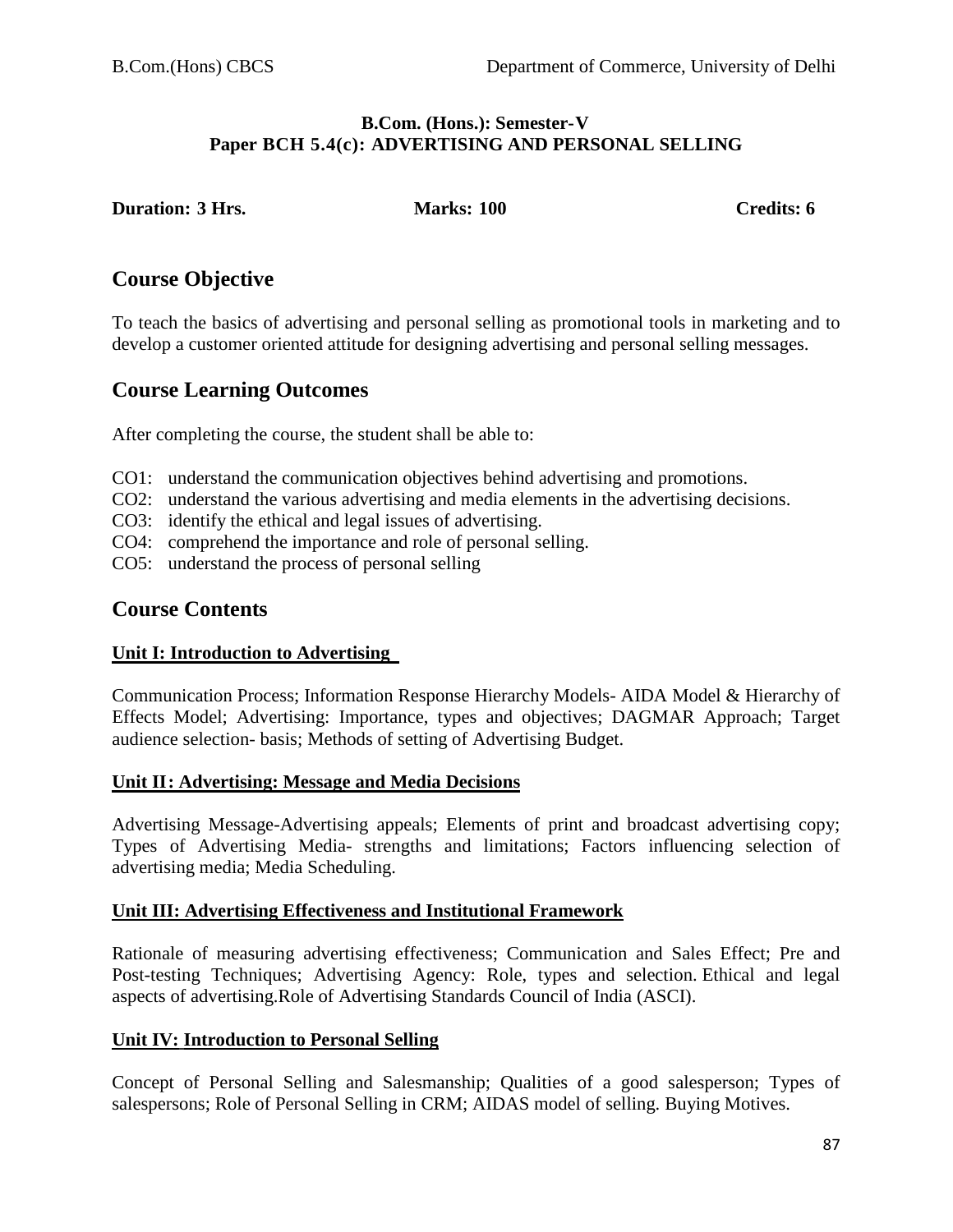### **Unit V: Personal Selling Process**

Prospecting,; Pre Approach; Approach; Presentation and Demonstration; Handling of Objections; Closing the Sale; Follow-Up; Sales Reports and Sales Audit.

# **References**

- **•** Belch, G. E., M. A. Belch and Purani K. (2009), *Advertising and Promotion: An Integrated Marketing Communications Perspective,* McGraw Hill Education.
- **•** [Buskirk,](https://www.gettextbooks.ca/author/Richard_Hobart_Buskirk) R. A. B. D. [Buskirk,](https://www.gettextbooks.ca/author/Bruce_D_Buskirk) [F. A. Russell](https://www.gettextbooks.ca/author/Frederic_A_Russell) (1988), *Selling: Principles and Practices*, McGraw-Hill.
- **•** Gupta, Ruchi (2017), *Advertising*. Scholar Tech Press.
- **•** Futrell, Charles (2013), *Fundamentals of Selling,* McGraw Hill Education.
- **•** Kapoor, Neeru. *Advertising and Personal Selling.* Pinnacle Learning
- **•** Sharma, Kavita (2018), *Advertising: Planning and Decision Making,* Taxmann Publication Pvt. Ltd.

# **Additional Resources**

- **•** Castleberry, S.B. and Tanner, J. F. (2013), *Selling: Building Relationships*, McGraw Hill Education.
- **•** Shah, Kruti and A. D'Souza (2008), *Advertising and Promotions: An IMC Perspective,*  McGraw Hill Education.

# **Note: Latest edition of the books should be used. Teaching Learning Process**

The following components would be used for effective teaching learning process: experiential learning via simulation, exercises, role playing, research projects, internships, case study discussions, presentations and field trips.

# **Assessment Methods**

The methods used for assessing the students include feedback, class test, assignments, projects, presentations and end semester examination.

# **Keywords**

Advertising, Personal Selling. Communication Process, Aidas Model, Personal Selling Process, Marketing, Selling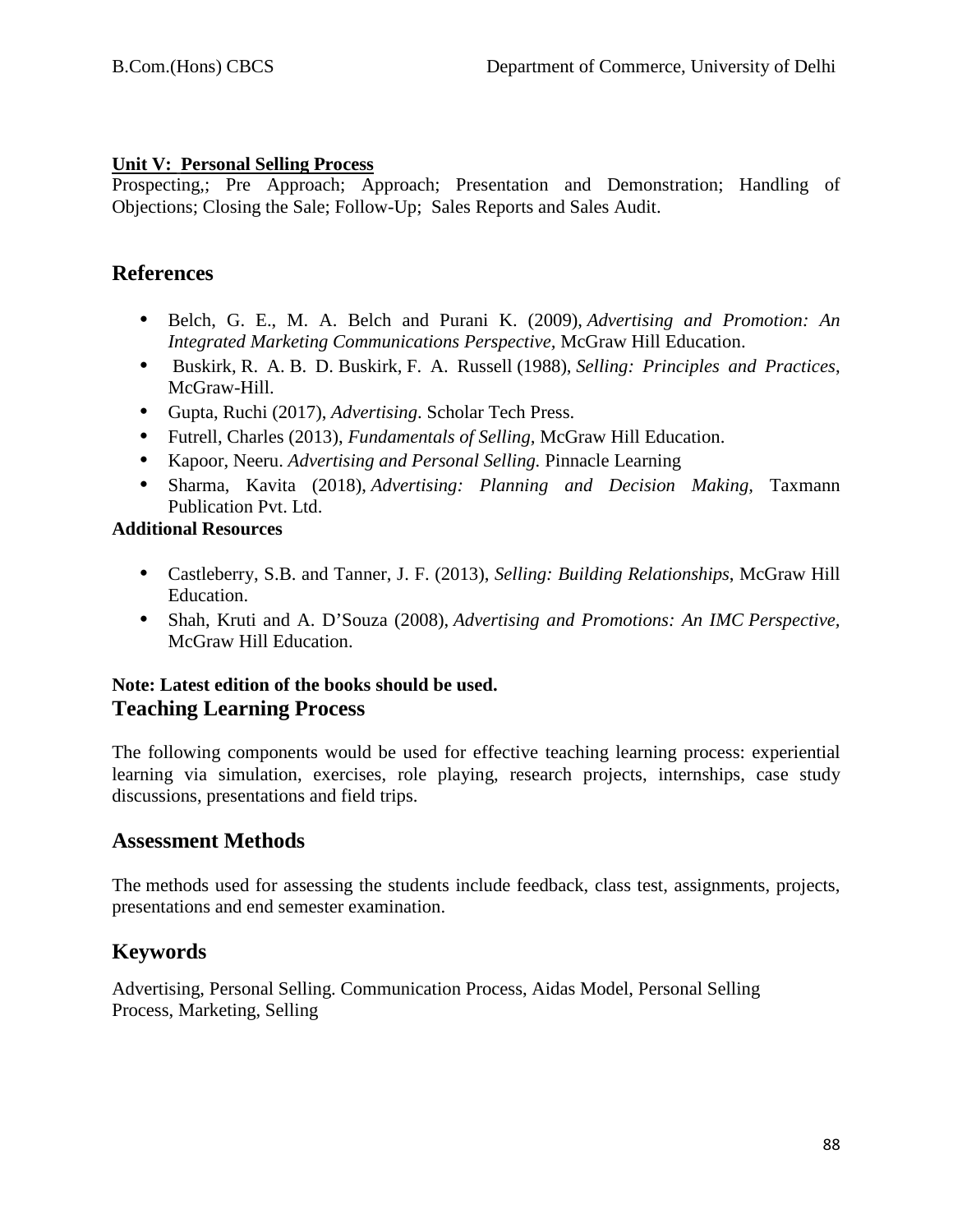#### **B.Com. (Hons.): Semester-V Paper BCH 5.4(d): BUSINESS STATISTICS**

**Duration: 3Hrs.** Marks: 100 Credits: 6

# **Course Objective**

To familiarize students with the basic statistical tools used to summarize and analyze quantitative information for business decision making.

# **Course Learning Outcomes**

After completing the course, the student shall be able to:

- CO1: acquire a fair degree of proficiency in comprehending statistical data, processing and analysing it using descriptive statistical tools.
- CO2: gather knowledge about various probability concepts and distributions and their business applications.
- CO3: understand the relationship between two variables using concepts of correlation and regression and its use in identifying and predicting the variables.
- CO4: develop an understanding of the index numbers and their utility in daily life and stock market.
- CO5: become aware of the patterns revealed by the time series data and to use it to make predictions for the future.

# **Course Contents**

# **Unit 1: Descriptive Statistics**

- 1.1 Measures of Central Tendency
	- (a) Concept and properties of mathematical averages including arithmetic mean, geometric mean and harmonic mean.
	- (b) Positional Averages including Mode and Median (and other partition values quartiles, deciles, and percentiles) with graphic presentation.
- 1.2 Measures of Dispersion: absolute and relative.

Range, quartile deviation, mean deviation, standard deviation, and their coefficients; Properties of standard deviation/variance.

1.3 Moments: Calculation and significance; Skewness: Meaning and Measurement (Karl Pearson and Bowley's measures); Kurtosis.

# **Unit II: Probability and Probability Distributions**

- 2.1 Theory and approaches of probability.
- 2.2 Probability Theorems: Addition and Multiplication (Proof not required).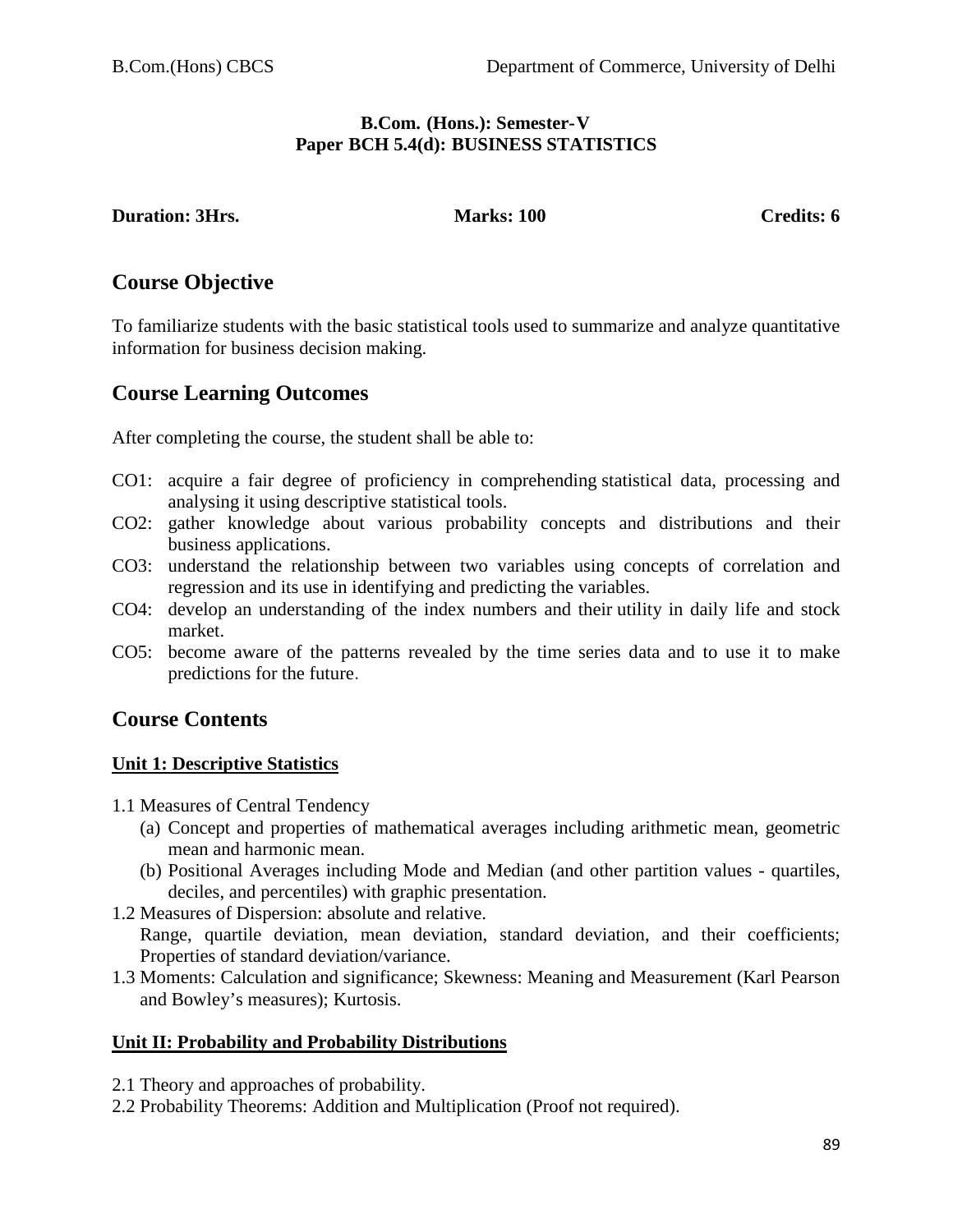- 2.3 Conditional probability and Bayes' Theorem (Proof not required).
- 2.4 Expectation and variance of a random variable. Business Applications.
- 2.5 Probability distributions:
	- (a) Binomial distribution: Probability distribution function, Constants, Shape, Fitting of binomial distribution.
	- (b) Poisson distribution: Probability function (including Poisson approximation to binomial distribution), Constants, Fitting of Poisson distribution.
	- (c) Normal distribution: Properties of Normal curve and computation of Probabilities.

#### **Unit III: Simple Correlation and Regression Analysis**

- 3.1 Correlation Analysis: Meaning and types of Correlation; Correlation Vs Causation; Pearson's co-efficient of correlation: computation and properties (proofs not required). Probable and standard errors; Rank correlation.
- 3.2 Regression Analysis: Principle of least squares and regression lines; Regression equations and estimation; Properties of regression coefficients; Relationships between Correlation and Regression coefficients; Standard Error of Estimate.

#### **Unit IV: Index Numbers**

- 4.1 Meaning and uses of index numbers; Construction of Index numbers: fixed and chain base, univariate and composite; Methods of constructing Index numbers: Aggregatives and average of relatives – simple and weighted.
- 4.2 Tests of adequacy of index numbers; Base shifting, splicing and deflating; Problems in the constructions of index numbers.
- 4.3 Construction and Utility of Consumer Price Indices; BSE SENSEX and NSE NIFTY.

#### **Unit V: Time Series Analysis**

- 5.1 Time Series Data; Components of time series; Additive and Multiplicative models.
- 5.2 Trend analysis; Fitting of trend line using principle of least squares linear, second degree parabola and exponential; Shifting of Origin and Conversion of annual linear trend equation to quarterly/monthly basis and vice-versa; Moving averages.
- 5.3 Seasonal variations- Calculation of Seasonal Indices using Simple averages, Ratio-to-trend and Ratio-to-moving averages methods; Uses of Seasonal Indices.

#### **Practical Lab**

The students will be familiarized with software (Commonly used Statistical Packages) and the statistical and other functions contained therein related to formation of frequency distributions and calculations of averages, measures of dispersion, correlation and regression co-efficients, CPI, BSE SENSEX & NSE NIFTY. This will be evaluated through internal assessment.

# **References**

• Anderson, Sweeney and William. *Statistics for Students of Economics and Business.* Cengage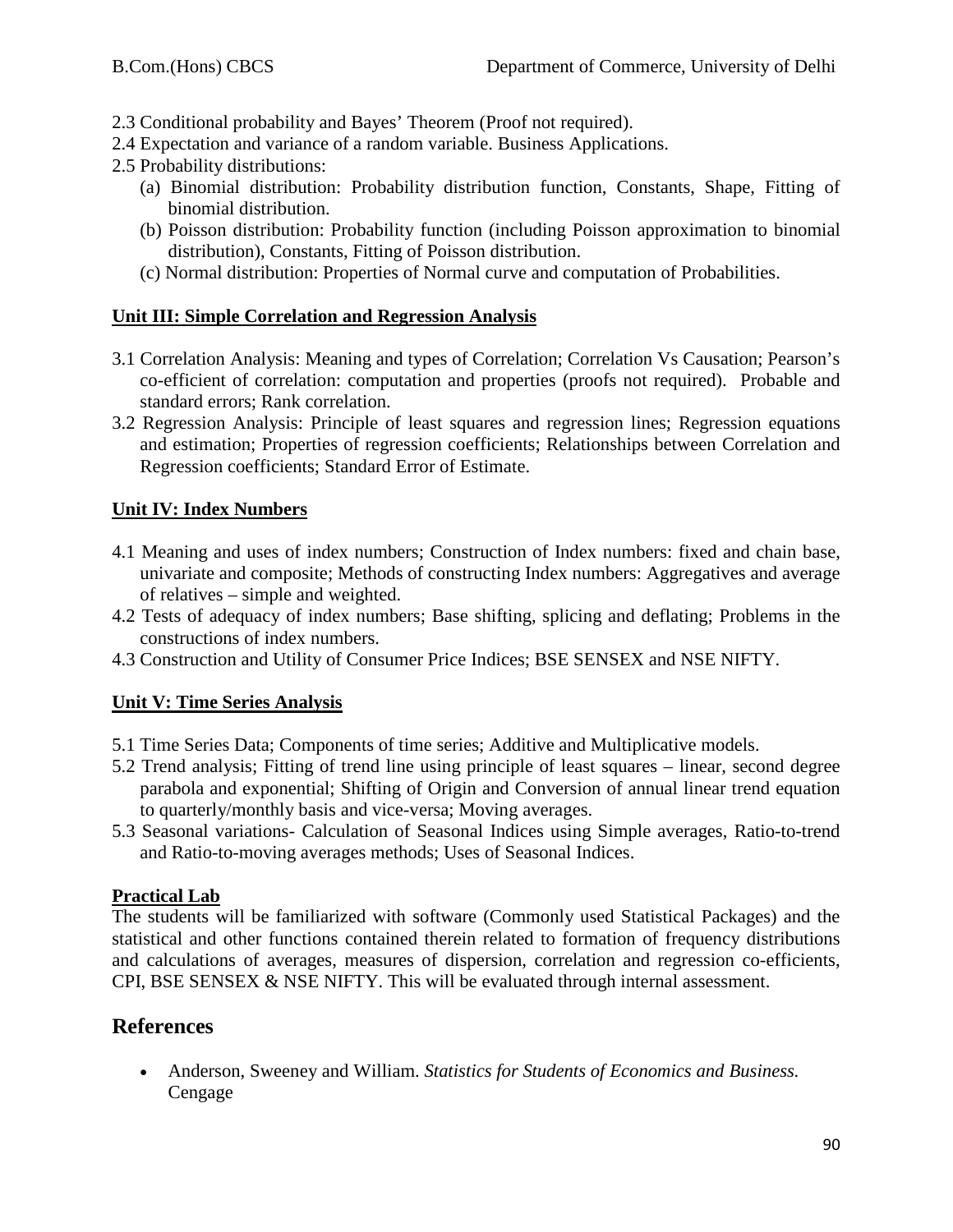- Gupta, S.P. and Gupta, Archana. *Statistical Methods.* Sultan Chand and Sons, New Delhi.
- Levin, Richard, David S. Rubin, Rastogi, and Siddqui. *Statistics for Management*, Pearson Education.
- Thukral, J.K., *Business Statistics*, Taxmann Publications
- Vohra, N.D. *Business Statistics*, McGraw Hill.

## **Additional Resources**:

- Siegel, Andrew F., Practical Business Statistics, McGraw Hill Publishing Co.2.
- Spiegel, M.D. Theory and Problems of Statistics, Schaum's Outline Series. McGraw Hill Publishing Co.

# **Note: Latest edition of text books may be used. Teaching Learning Process**

This course is well structured and sequenced attainment of knowledge and skills. It will constitute an important aspect of teaching learning process. The course would involve lectures, supported by group tutorials, computer lab practicals, open ended projects and self study.

# **Assessment Methods**

The Assessment would include Theory examination of 75 Marks, Internal Assessment of 25 marks will include 10 marks for practical exam, 10 marks for class tests/assignments, and 5 marks for attendance. There shall be 4 Credit Hrs. for Lectures + one Credit Hr. (Two Practical Periods per week per batch) for Practical Lab + one credit Hr. for Tutorials (per group).

# **Keywords**

Descriptive Statistics, Central Tendency, Dispersion, Skewness, Kurtosis, Moments, Correlation.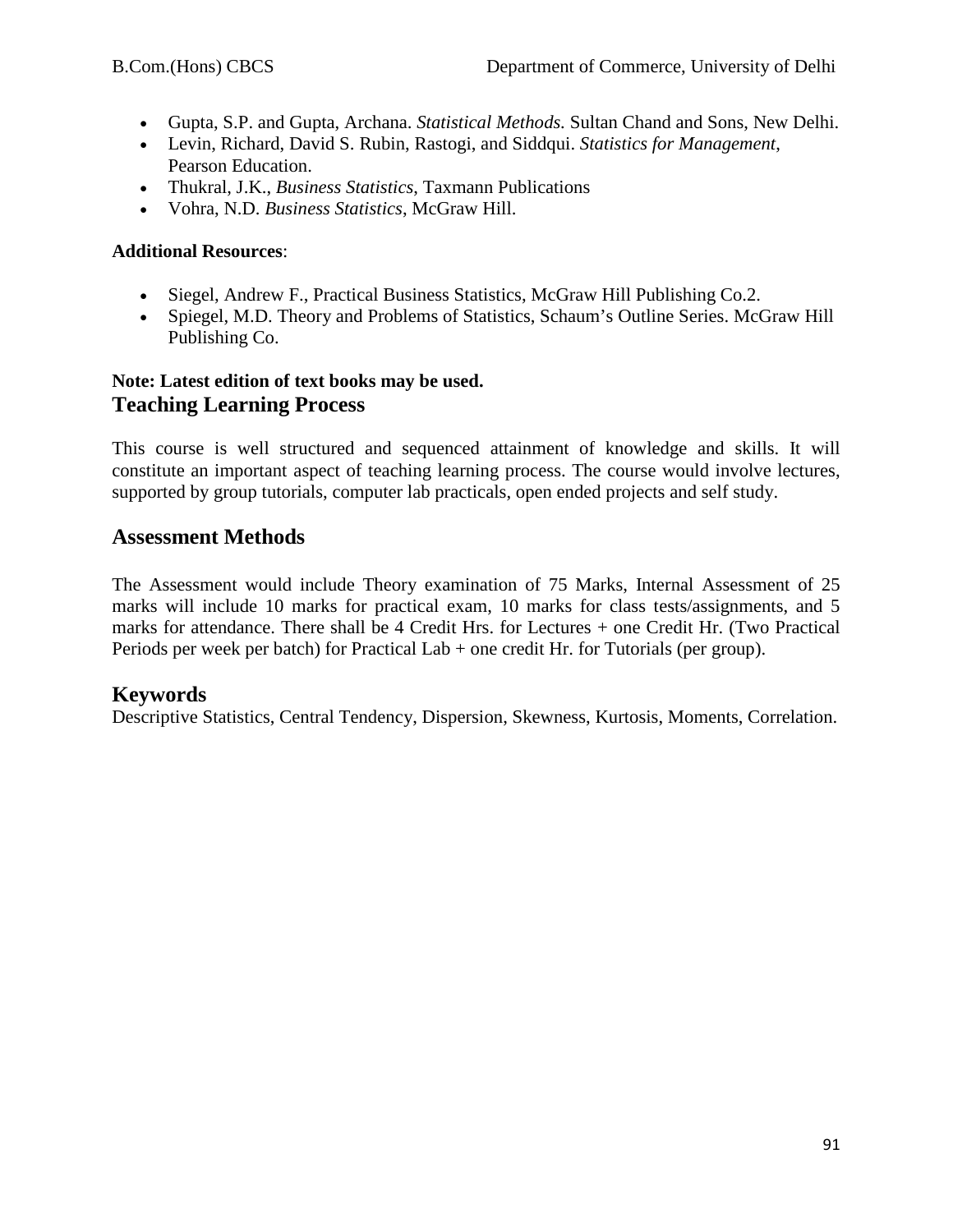#### **B.Com. (Hons.): Semester-VI Paper BCH 6.1: AUDITING AND CORPORATE GOVERNANCE**

**Duration: 3 Hrs.** Marks: 100 **Credits: 6** Credits: 6

# **Course Objective**

To provide knowledge of corporate governance and auditing principles, procedures and techniques in accordance with current legal requirements and professional standards.

# **Course Learning Outcome**

After completing the course, the student shall be able to:

- CO1: differentiate between different aspects of auditing especially for internal check, internal control and for overall corporate governance.
- CO2: understand the concept of corporate governance in organisations and its essence for management.
- CO3: provide and assimilate information leading to failure of organisation and corporate scams.
- CO4: comprehend the governance framework for an organisation provided by different regulatory bodies in India and Abroad.
- CO5: recognise the essence of ethics in business.

# **Course Contents**

#### **Unit I: Auditing**

Basic Principles and Techniques of Auditing; Classification of Audit, Audit Planning, Internal Control – Internal Check and Internal Audit; Role of Auditors in corporate governance; Peer review and Independent review of Audit; Public Company Accounting Oversight Board (PCAOB); National Financial Reporting Authority (NFRA).

#### **Unit II: Corporate Governance**

Corporate Governance: Meaning, significance and principles, Management and corporate governance,; Theories and Models of corporate governance; Board structure and Independent director, board committees and their functions; shareholder activism and, proxy advisory firms., role of rating agencies Whistle blowing, , Class Action

#### **Unit III: Major Corporate Governance Failures and International Codes**

BCCI (UK), Maxwell Communication (UK), Enron (USA), World.Com (USA), Andersen, Worldwide (USA), Vivendi (France), Satyam Computer Services Ltd, Lehman Brothers, Kingfisher Airlines, PNB Heist and IL&FS Group Crisis; Common Governance Problems Noticed in various Corporate Failures; Codes and Standards on Corporate Governance: Sir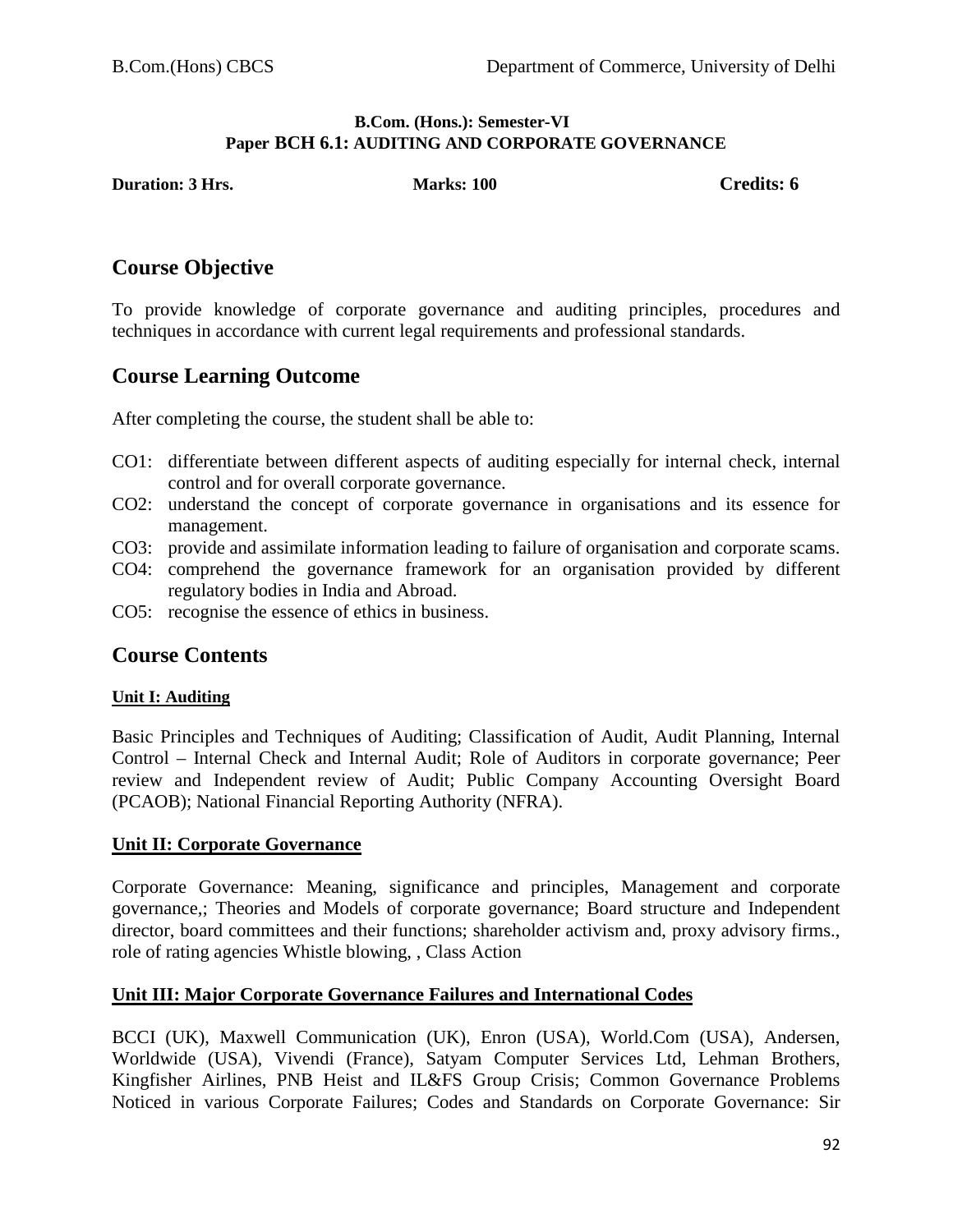Adrian Cadbury Committee 1992 (UK), OECD Principles of Corporate Governance and Sarbanes Oxley (SOX) Act, 2002 (USA).

#### **Unit IV: Corporate Governance Framework in India**

Initiatives and reforms- Confederation of Indian Industry (CII) (1997), Kumar Mangalam Birla (1999), NR Narayana Murthy Committee (2005) and UdayKotak Committee (2017).

Regulatory framework: Relevant provisions of Companies Act, 2013, SEBI: Listing Obligations and Disclosure Requirements Regulations (LODR), 2015.

Corporate Governance in public sector, banking, non- banking financial institutions.

#### **Unit V: Business Ethics and Corporate Social Responsibility (CSR)**

Business Ethics and Values; Importance of Ethics; Corporate Governance and Ethics; Ethical theories; Code of Ethics and ethics committee.

Concept of Corporate Social Responsibility; CSR and Corporate Sustainability, CSR and Business Ethics, CSR and Corporate Governance, CSR and Corporate Philanthropy; Environmental Aspect of CSR, Models and benefits of CSR, Drivers of CSR; CSR in India.

# **References**

- Kumar A., Gupta L. and R.J. Arora, Auditing and Corporate Governance, (2016), Taxmann Pvt Ltd.
- Sharma, J.P. (2016), Corporate Governance, Business Ethics, and CSR, Ane Books Pvt Ltd, New Delhi
- Tricker, Bob.(2015) Corporate Governance-Principles, Policies, and Practice (Indian Edition). Oxford University Press, New Delhi.

#### **Additional Resources**

- Gupta, Kamal and Ashok Arora, (2015) Fundamentals of Auditing, Tata Mc-Graw Hill Publishing Co. Ltd., New Delhi.
- Institute of Chartered Accountants of India, Auditing and Assurance Standards, ICAI, New Delhi.
- Mallin, Christine A. (2018), Corporate Governance (Indian Edition), Oxford University Press, New Delhi.
- Rani, Geeta D., and R.K. Mishra, (2017) Corporate Governance- Theory and Practice, Excel Books, New Delhi.

#### **Note: Latest edition of readings may be used**

# **Teaching Learning Process**

The teaching -learning processes play a vital role in instilling in the student the curiosity to study the subject corporate governance and auditing. It includes lectures through presentations of corporate scams, expert lectures, case study approach is widely followed , role plays , seminars ,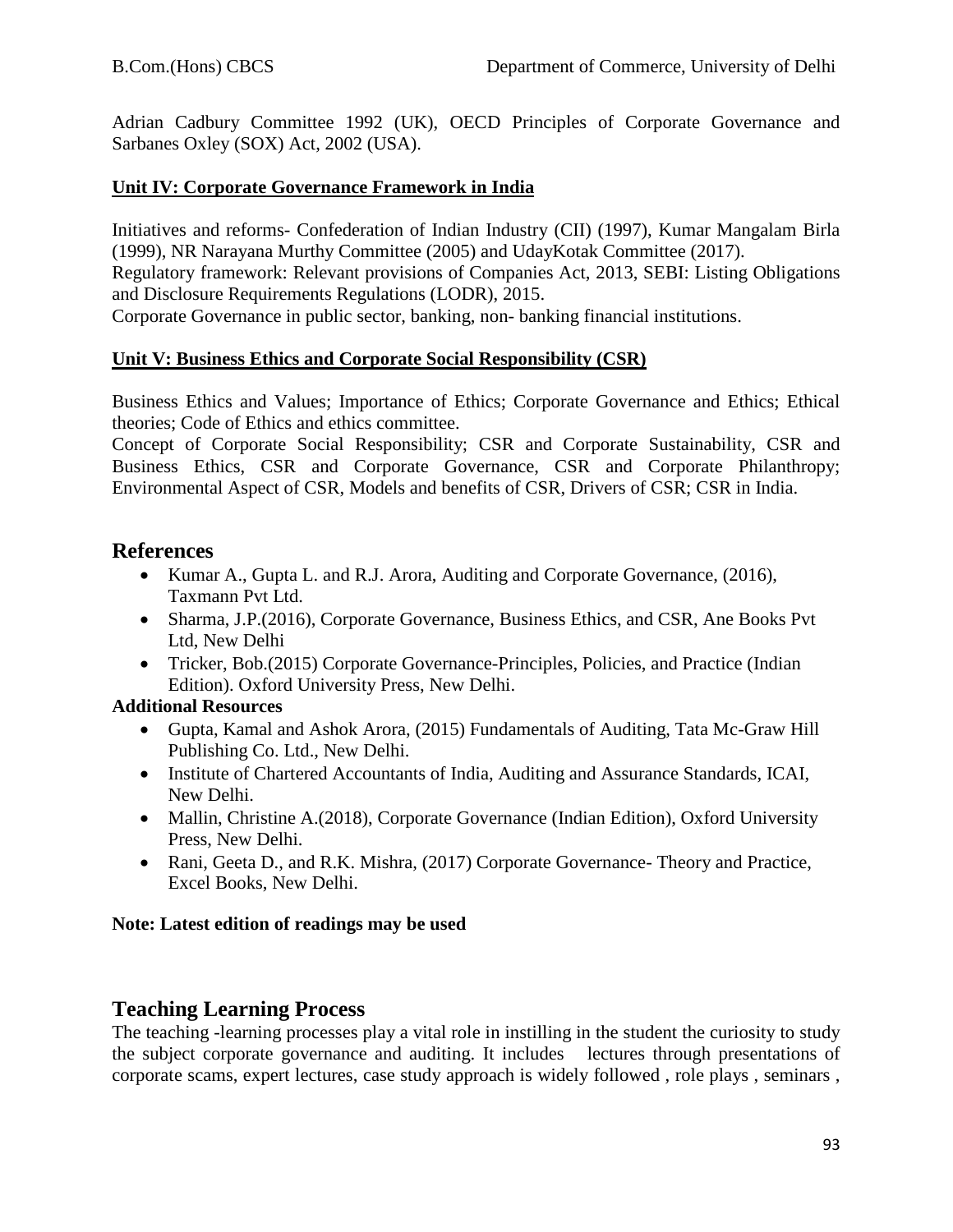tutorials , project- based learning. Higher-order skills of reasoning and analysis will be encouraged through teaching strategies.

### **Assessment Methods**

The assessment methods of this course are properly aligned with teaching learning processes and anticipated learning outcomes. It includes oral and written tests, case presentations, peer evaluation, problem solving exercises, observation of practical skills through case laws and viva voce interviews.

## **Keywords**

Corporate Governance, Business Ethics and Corporate Social Responsibility (CSR), Auditing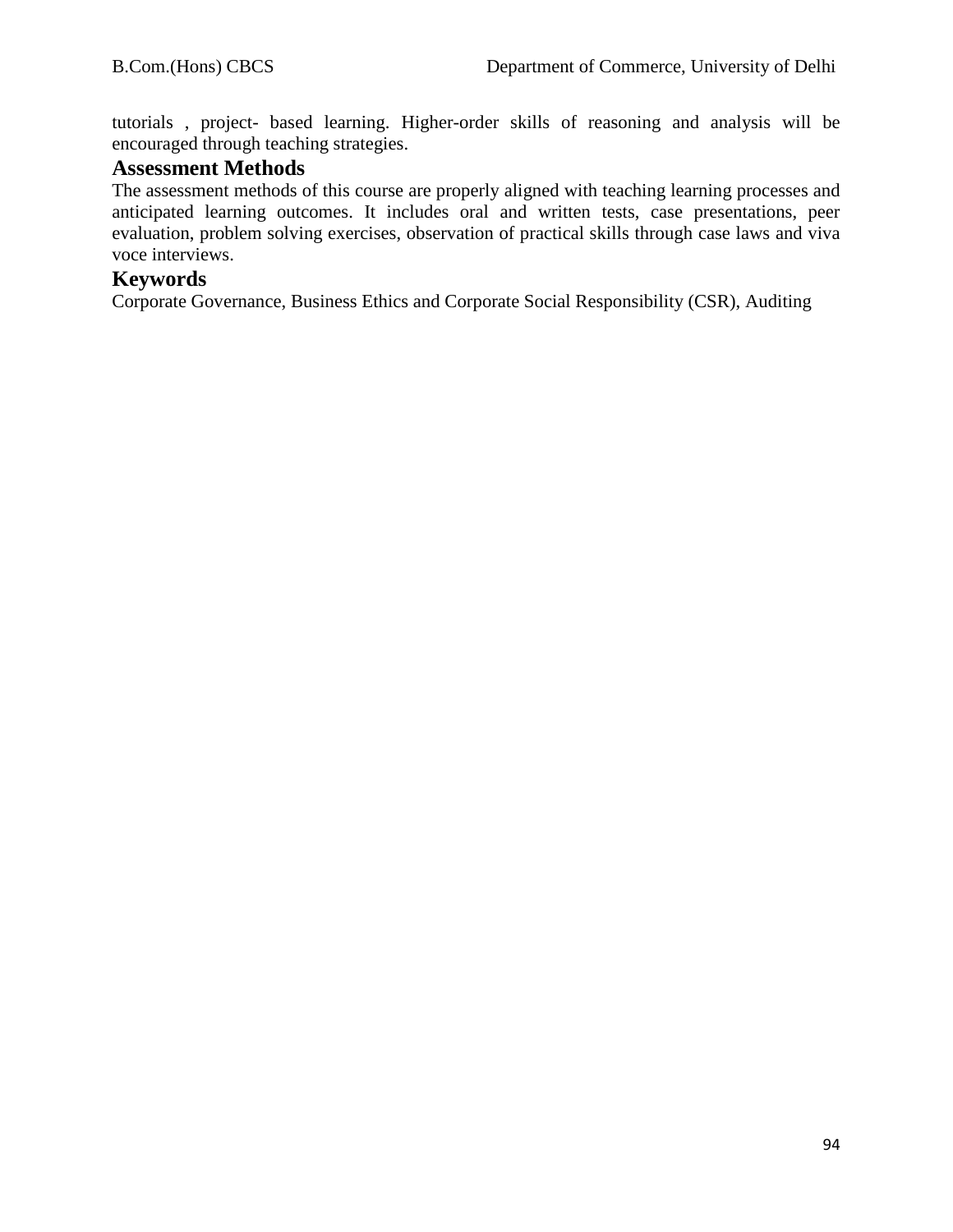#### **B.Com. (Hons.): Semester-VI Paper BCH 6.2: GOODS & SERVICES TAX (GST) AND CUSTOMS LAW**

**Duration: 3 Hrs. Marks: 100 Credits: 6** 

# **Course Objective**

To impart knowledge of principles and provisions of GST and Customs Law, the important legislation dealing with indirect tax system in India; and to enable the students to apply the same practically.

# **Course Learning Outcomes**

After completing the course, the student shall be able to:

- CO1: connect with the genesis of goods and services tax (GST), decipher the constitutional amendment carried out to install GST in India and comprehend the composition and working of GST council.
- CO2: understand the meaning of supply under GST law, differentiate between intra-state and inter-state supply, comprehend rules related to the place of supply and compute the value of supply.
- CO3: comprehend the utilization of input tax credit, and the reverse charge mechanism of paying GST and to know the procedure for claiming refund under GST law.
- CO4: understand the provisions for registration under GST along with special provisions such as those related to anti-profiteering; avoidance of dual control; e-way bills and penalties.
- CO5: know the basic concepts of Customs Act and to compute the assessable value for charging customs duty.

# **Course Contents**

#### **Unit 1: Introduction**

Constitutional framework of indirect taxes before GST (taxation powers of Union & State Government); Concept of VAT: meaning, variants and methods; Major defects in the structure of indirect taxes prior to GST; Rationale for GST; Structure of GST ( SGST, CGST, UTGST & IGST); GST Council; GST Network; State compensation mechanism.

#### **Unit 2: Levy and collection of GST**

Taxable event- "Supply" of goods and services; Place of supply: intra-state, inter-state, import and export; Time of supply; Valuation for GST- valuation rules; Taxation of reimbursement of expenses; Exemption from GST: Small supplies and Composition scheme; Classification of goods and services: Composite and Mixed supplies.

#### **Unit 3: Input Tax Credit**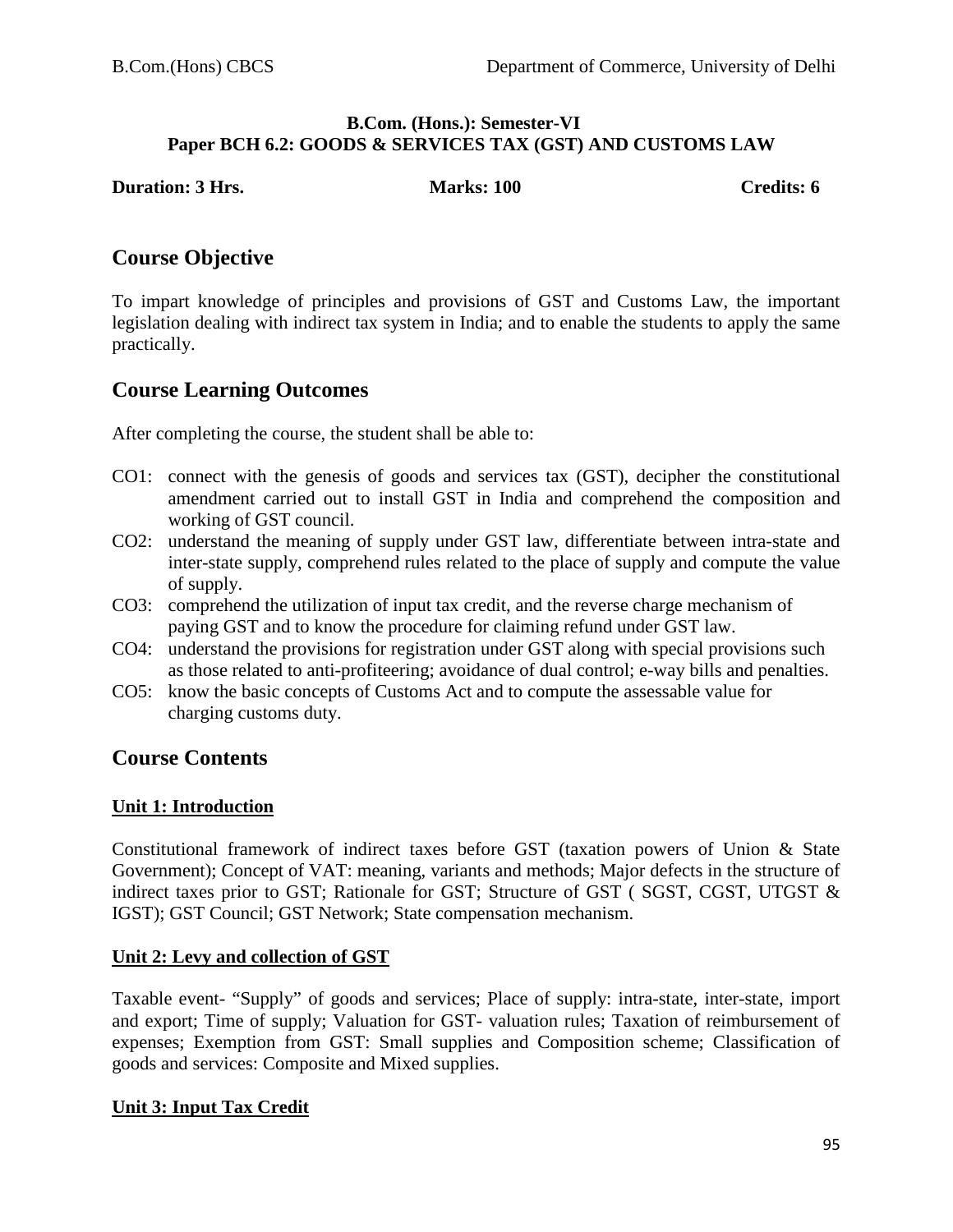Eligible and ineligible input tax credit; Apportionments of credit and blocked credits; Tax credit in respect of capital goods; Recovery of excess tax credit; Availability of tax credit in special circumstances; Transfer of input credit (Input Service Distribution); Payment of taxes; Refund; Doctrine of unjust enrichment; TDS; TCS; Reverse Charge Mechanism; Job work.

### **Unit 4: Procedures and Special Provisions under GST**

Registration; Tax Invoice; Credit and debit notes; Returns; Audit in GST; Assessment: Selfassessment; Summary and scrutiny; Taxability of e-Commerce; Anti-profiteering; Avoidance of dual control; e-way bills; Zero-rated supply; Offences and penalties; Appeals.

## **Unit 5: Customs Law**

Basic concepts; Territorial waters; High seas; Types of custom duties; Valuation; Baggage rules & exemptions.

Note: In case of any subsequent notifications/amendments regarding GST or customs law by the government, the syllabus would be updated accordingly.

# **References**

- Ahuja, Girish, Gupta Ravi, *GST & Customs Law*.
- Babbar, Sonal, Kaur, Rasleen and Khurana, Kritika. *Goods and Service Tax (GST) and Customs Law.* Scholar Tech Press.
- Bansal, K. M., *GST & Customs Law*, Taxmann Publication.
- Gupta, S.S. , *GST- How to meet your obligations (April 2017),* Taxmann Publications
- Gupta, S.S., *Vastu and Sevakar*, Taxmann Publications, 2017
- Sahi, Shilpi. *Concept Building Approach to Goods & Service Tax, & Customs Laws.*  Cengage
- Singhania V. K , *GST & Customs Lax,* Taxmann Publication.
- Sisodia Pushpendra, *GST Law*, Bharat Law House.

# **Additional Resources**

- *The Central Goods and Services Tax, 2017*
- *The Constitution (One hundred and First Amendment) Act, 2016*
- *The Goods and Services Tax (Compensation to States), 2017*
- *The Integrated Goods and Services Tax, 2017*
- *The Union Territory Goods and Services Tax, 2017*
- *Vastu and Sevakar Vidhan,* by Government of India

#### **Note: Latest edition of readings may be used**

# **Teaching Learning Process**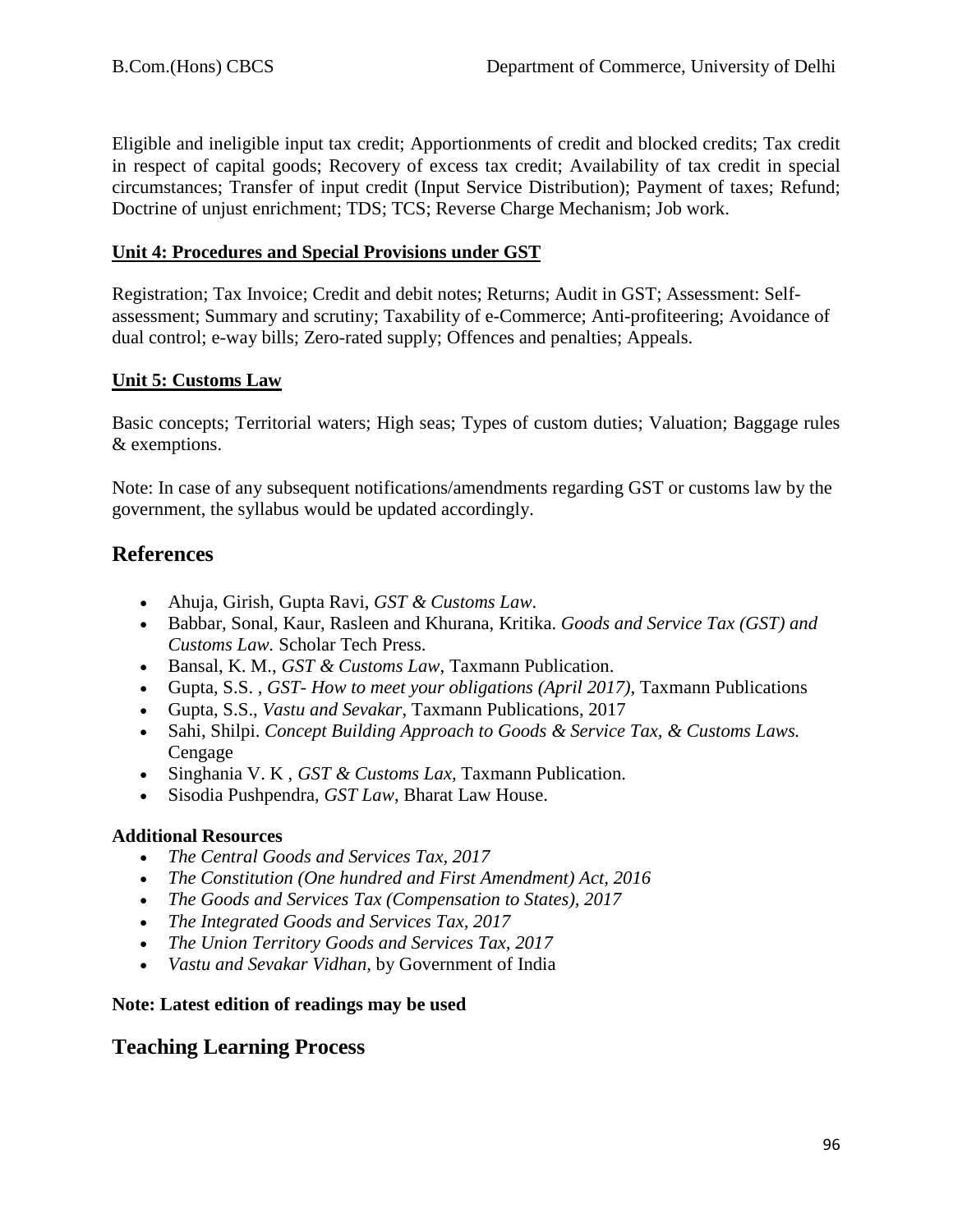The teaching learning process would include classroom lectures to introduce students to the provisions of GST and customs law. This would be supplemented by case studies to enable an understanding of the practical aspects of GST and customs law. In addition, class presentations and class discussion to be included in the teaching learning process.

# **Assessment Methods**

The assessment methods would include end semester examination and assignments. Further, class tests may be conducted to gauge the understanding of students regarding GST and customs and application of relevant tax provisions.

# **Keywords**

State Compensation Cess, Job Work Way Bill, Inter State Spply, IGST, SGST, UTGST, CGST, GST Network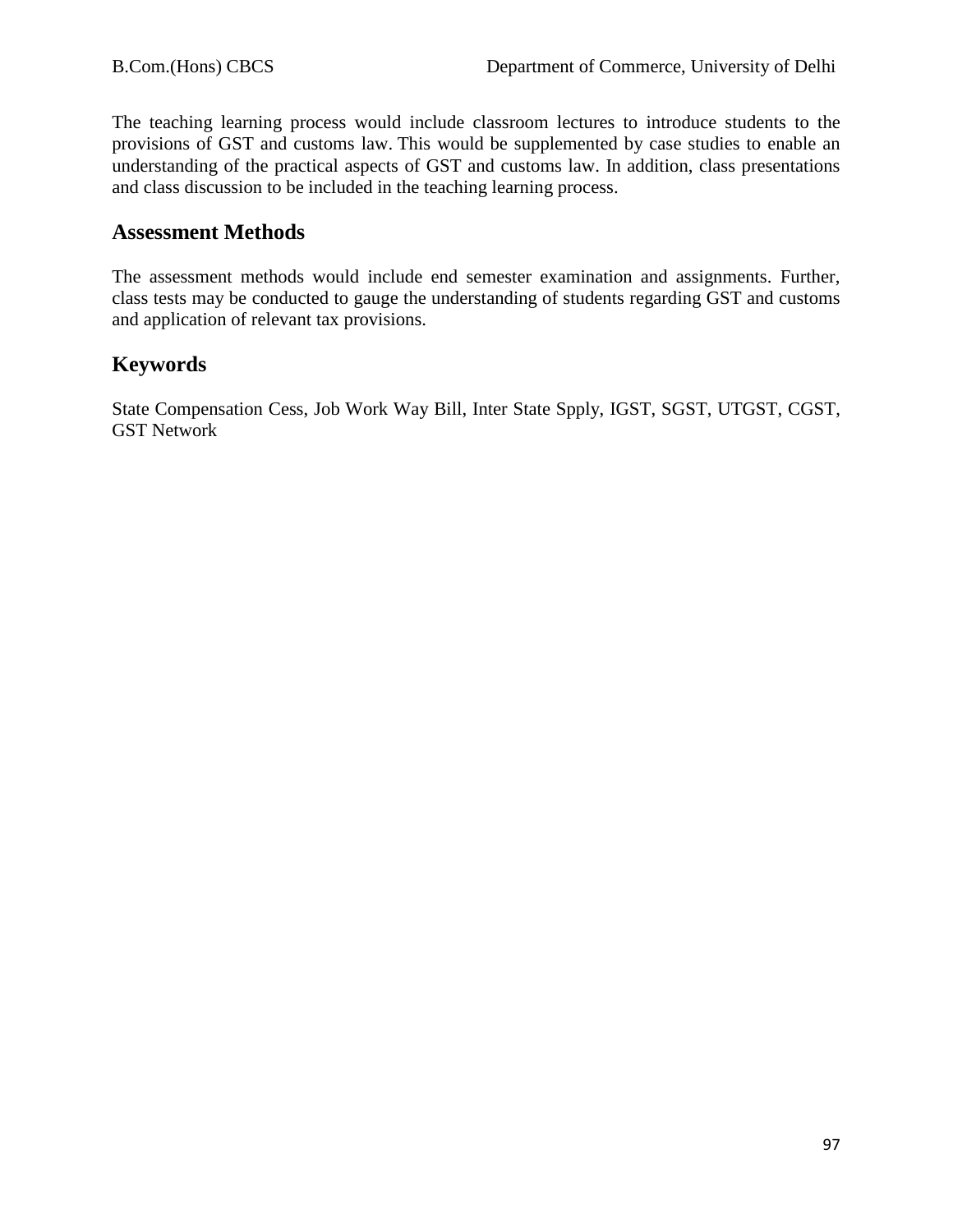#### **B.Com. (Hons.): Semester-VI Paper BCH 6.3(a): FUNDAMENTALS OF INVESTMENT**

#### **Duration: 3 Hrs. Marks: 100 Credits: 6**

#### **Course Objective**

To familiarize the students with different investment alternatives, introduce them to the framework of their analysis, valuation and investor protection.

#### **Course Learning Outcomes**

After completing the course, the student shall be able to:

- CO1: explain investment environment and concept of return & risk.
- CO2: understand bond valuation & role of credit rating agencies.
- CO3: examine equity approaches.
- CO4: analyze two securities portfolio using Harry Markowitz model, Calculating portfolio risk and return, explaining CAPM and evaluating Mutual Funds and Financial derivatives.
- CO5: evaluate investors protection framework

# **Course Contents**

#### **Unit-I: The Investment Environment**

The investment decision process. Types of Investment-Commodities, Real Estate and Financial Assets. The Indian securities market, the market participants and trading of securities, security market indices, sources of financial information. Return and Risk: Concept, Calculation, Trade off between return and risk, Impact of taxes and inflation on return.

#### **Unit-II: Bond Analysis**

Bond Fundamentals, Estimating bond yields, Bond Valuation & Malkiel Theorems, bond risks and credit rating.

#### **Unit-III: Approaches to Equity Analysis**

Fundamental Analysis, Technical Analysis and Efficient Market Hypothesis, Valuation of Equity Shares using Dividend Discount model and P/E ratio model.

#### **Unit-IV: Portfolio Analysis and Financial Derivatives**

Harry Markowitz model of Portfolio Analysis and Diversification, CAPM model. Portfolio Risk and Return, Mutual Funds, overview of Financial Derivatives-Forwards, Future & Options.

#### **Unit-V: Investor Protection**

Role of SEBI and stock exchanges in investor protection; Investor grievances and their redressal system, insider trading, investors' education and awareness.

## **Practical**

Spreadsheet is the recommended software for doing basic calculations in finance and hence can be used for giving students subject related assignments for their internal assessment purposes.

## **References**

- Jones, C.P., *Investment Analysis and Management.* Wiley*.*
- Mayo., *An Introduction to Investment*. Cengage Learning.
- Rustagi, R.P., *Investment Management.* Sultan Chand, New Delhi.
- Sharma, S.K. and Kaur, Gurmeet*, Fundamentals of Investments,* Sultan Chand & Sons.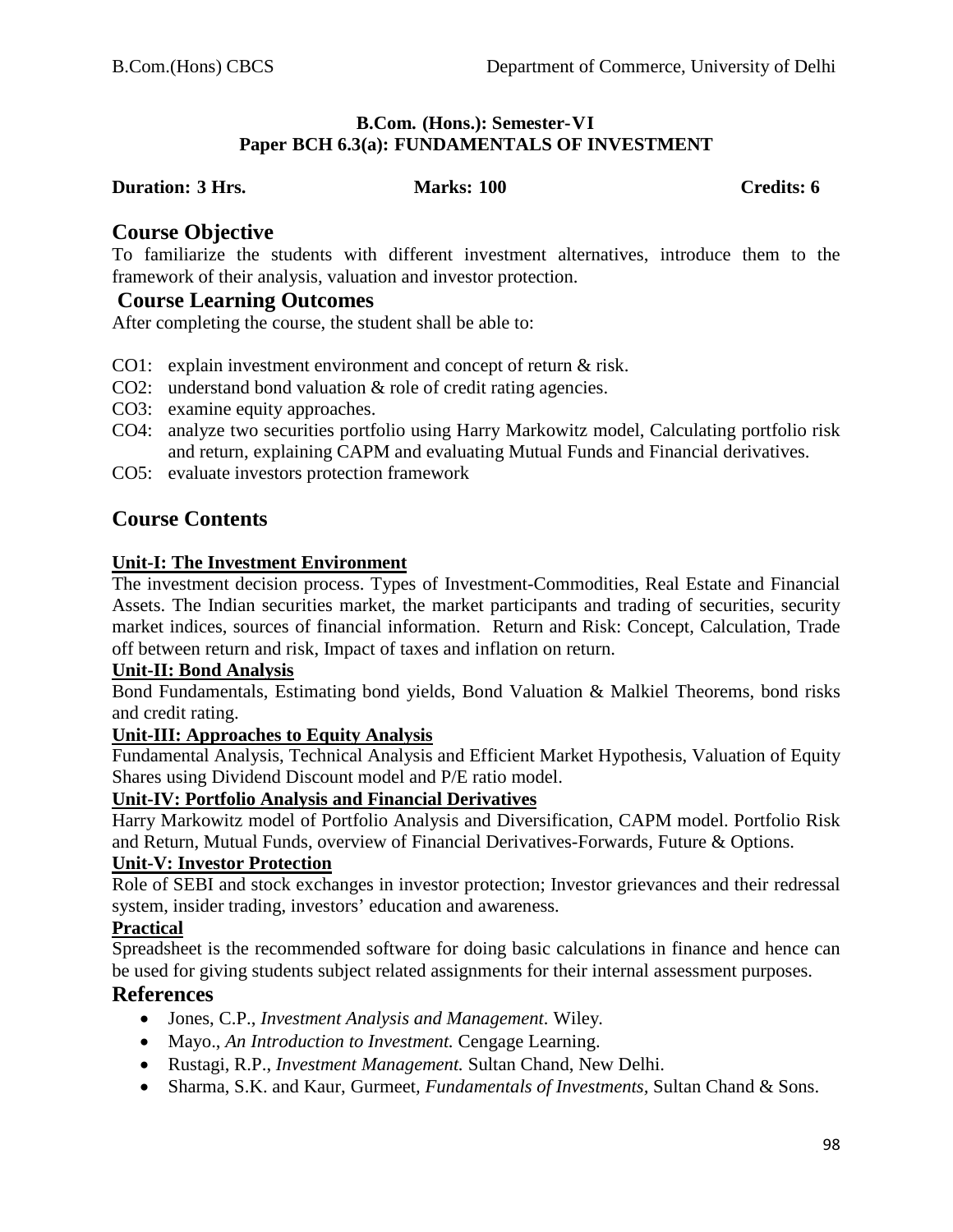- Singh, Y.P. *"Fundamentals of Investment Management".* Galgotia Publications
- Tripathi, Vanita (2019), *Fundamentals of Investments.* Taxmann. Publications*.*

## **Additional Resources:**

- *Videos of Eugene Fama on the history of Finance*.
- Vohra, N.D., and Bagri, *Future and Options*. McGraw Hill Publishing
- **Note: The latest edition of text books may be used.**

# **Teaching Learning Process**

As the course is designed to familiarize the students with different investment alternatives, introduce them to the framework of their analysis, valuation and investor protection the teaching learning process will be based on lectures, seminars, workshops, project work and cases studies

# **Assessment Methods**

The assessment of the students must be aligned with the course learning outcomes and requires Class Participation, Class Test, Assignment, Project Work, End Semester Examination

# **Keywords**

Investments, Bonds, Equity, Portfolio, Diversification, Investor Protection, Financial Derivatives.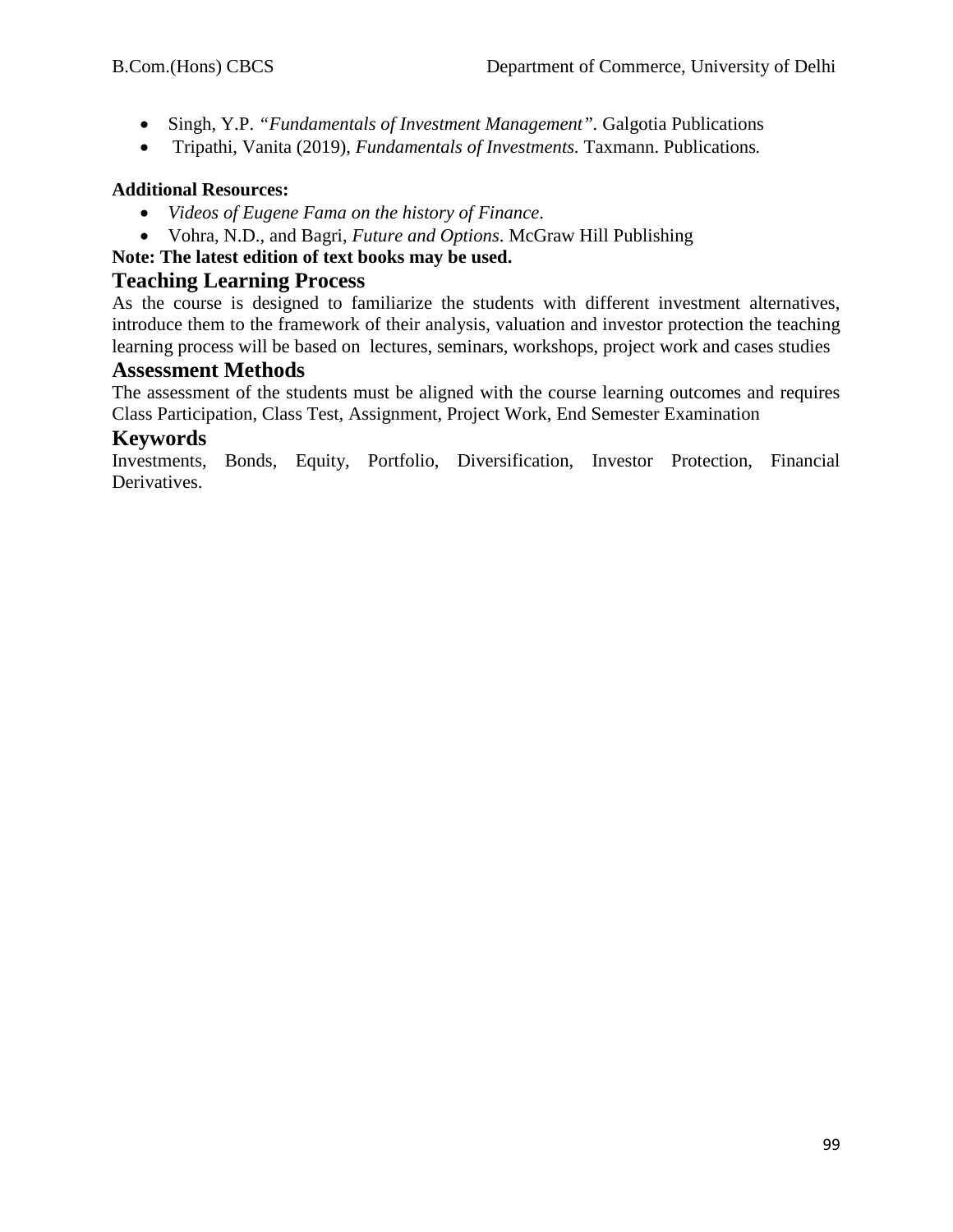#### **B.Com. (Hons.): Semester-VI Paper BCH 6.3(b): COMPENSATION MANAGEMENT**

#### **Duration: 3 Hours Marks: 100 Credits: 6** Credits: 6

## **Course Objective**

To acquaint students with various aspects of compensation management while meeting its three aims of attracting, motivating and retaining employees.

#### **Course Learning Outcomes**

After completing the course, the student shall be able to:

- CO1: acquaint with basic legal framework envisaged under the statutes for compensation and welfare of employees in different modes.
- CO2: identify the internal and external environmental factors that have an impact on pay structure of an organisation.
- CO3: understand the various principles involved and premise of the grant of bonus, wages, and minimum wages to workers.
- CO4: understand international compensation rules to meet requirement of overseas workforce.
- CO5: know various compensation laws to meet employee satisfaction.

## **Course Contents**

#### **Unit I: Introduction to Compensation Management**

Concept and principles; Consequences of pay dissatisfaction; Job grading, broad banding and job design.

#### **Unit II: Foundations of Compensation**

Theories of compensation; Executive compensation; Challenges of compensation design; Developing strategic compensation alternatives; Compensation policies in India.

#### **Unit III: Components of Compensation**

Basic pay, dearness allowance, fringe benefits, incentive wage plans (individual, group, organisation wide), employee stock ownership, retirements benefits– (pension, gratuity, provident fund); Impact of collective bargaining and negotiation skills on compensation.

#### **Unit IV: International Compensation Management**

Types of overseas employment, kinds of overseas workforce, components of expatriate compensation, approaches to international compensation.

#### **Unit V: Compensation Laws**

**I. Wages and bonus:** The Payment of Wages Act, 1936; The Minimum Wages Act, 1948; The Payment of Bonus Act, 1965.

**II. Social security:** The Workmen's Compensation Act, 1923; The Employees' State Insurance Act, 1948; The Employees' Provident Funds & Miscellaneous Provisions Act, 1952; The Maternity Benefit Act, 1961; The Employees' Family Pension Scheme, 1995.

#### **References**

- Armstrong, M. And Murlis, H. *Reward Management*. Kogan Page.
- Chhabra T. N. and Rastogi, S. *Compensation Management*. Sun India
- Dunn, J. D. and Stephens, E. C. *Management of Personnel*. Mcgraw, NY
- Dwivedi, R.S. *Managing Human Resources*. Galgotias publishing house.
- Milkovich, G. T. & Newman, J. M. *Compensation*. Irvin.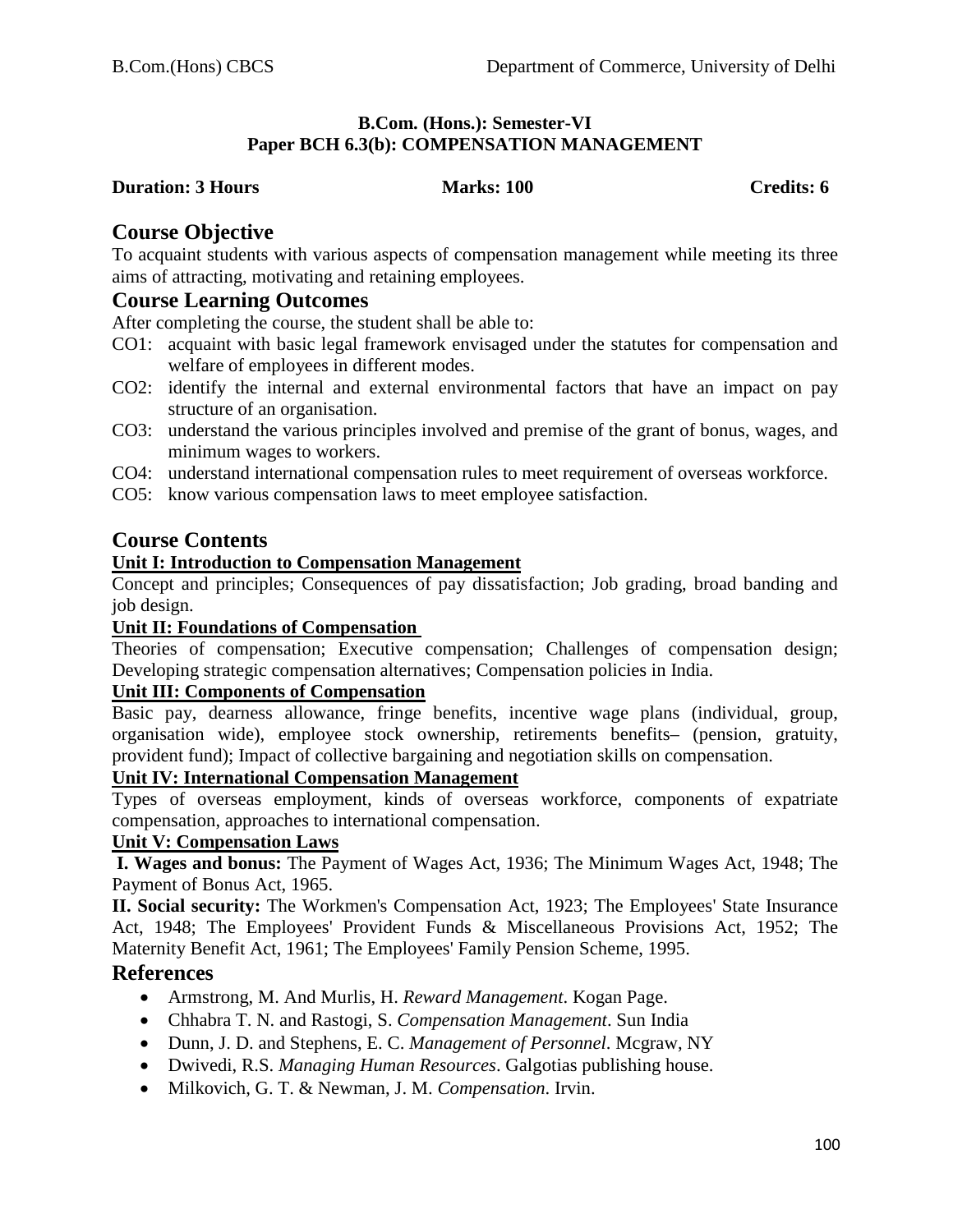• Venkataraman, C.S and Srivastava, B. K. *Personnel Management & Human Resources*. Tata Mc Graw Hill.

#### **Note: Latest edition of readings may be used**

# **Teaching Learning Process**

Interactive class room sessions with the help of power point presentations, case discussions and group discussions to ensure active participation and continuous learning.

#### **Assessment Methods**

Class tests/Assignments, Class participation, Presentations, End-semester examination

# **Keywords**

Compensation Theories, Wages and Bonus, Expatriate Compensation, Compensation Laws, Fringe Benefits, Collective Bargaining.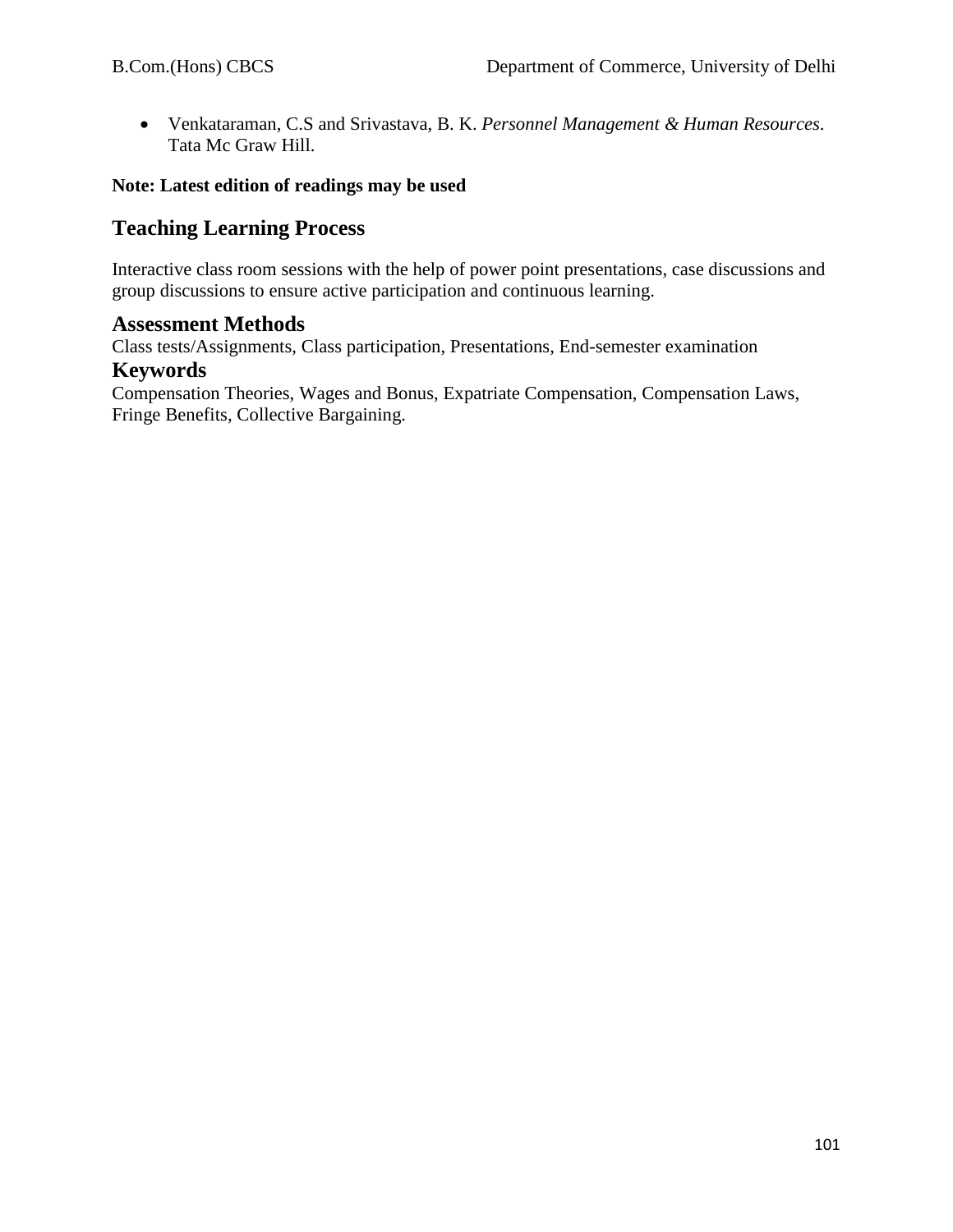#### **B.Com. (Hons.): Semester-VI Paper BCH 6.3(c): BUSINESS TAX PROCEDURE AND MANAGEMENT**

| <b>Duration: 3 Hrs.</b> | <b>Marks: 100</b> | <b>Credits: 6</b> |
|-------------------------|-------------------|-------------------|
|-------------------------|-------------------|-------------------|

# **Course Objective**

To provide knowledge of provisions pertaining to income tax procedures with a view to equip students with effective tax management skills.

# **Course Learning Outcomes**

After completing the course, the student shall be able to:

- CO1: know the schedule for the payment of tax in advance, understand the provisions for deduction of tax at source and compute the tax interest and fee payable to / by government.
- CO2: understand the procedure of assessment and filing of appeals.
- CO3: know penalties for offences related to income tax, provisions relating to undisclosed income, and provisions of search and seizure.
- CO4: understand the concept of GAAR and conditions for levy of Securities Transaction Tax.
- CO5: know Information Technology network of Income Tax Department and learn about various Income Tax authorities and their powers.

# **Course content**

#### **Unit 1**

Advance payment of Tax; Tax deduction/collection at source; Documentation, returns, Certificates Interest payable by assessee/government; Collection and recovery of Tax

# **Unit 2**

Assessment, re-assessment, rectification of mistakes; Appeals and revisions; Preparation and filing of appeals with appellate authorities; Drafting of appeal; statement of facts and statement of law

# **Unit 3**

Penalties and Prosecutions: Provisions relating to undisclosed income/ investment (Sections 68,69A,69B,69C,69D); Settlement Commission; Search, seizure and survey

# **Unit 4**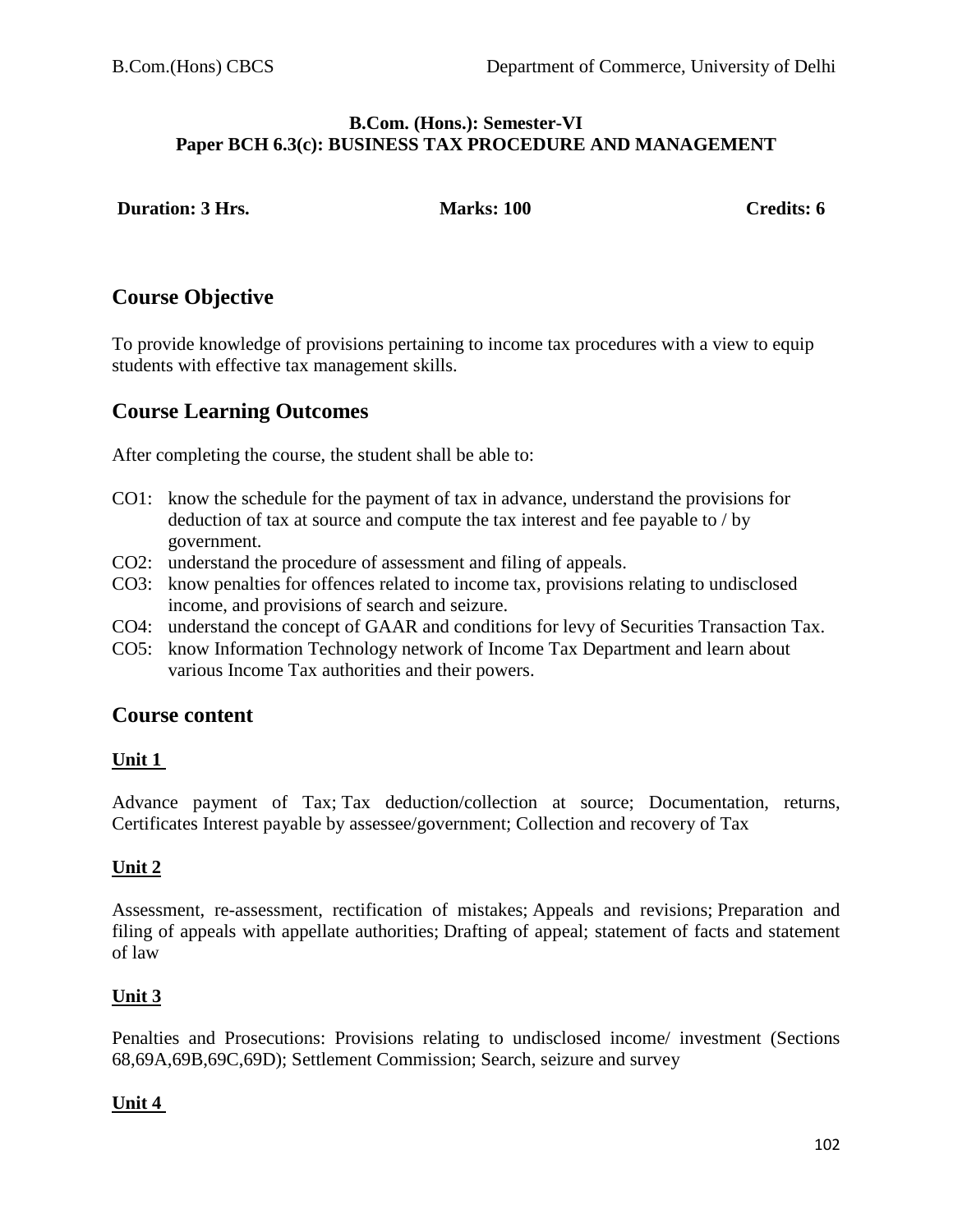Transactions with persons located in notified jurisdictional area; General anti-avoidance rule; Tax clearance certificate; Securities transaction tax

## **Unit 5**

Information Technology and Tax administration; Income Tax authorities; TAN (Tax Deduction and Collection Account Number); TIN (Tax Information Network)

# **References**

- Ahuja, Girish., and Gupta. Ravi. *Systematic Approach to Income Tax*. Bharat Law House. Delhi.
- Ahuja*.* Girish. and Gupta. Ravi. *Corporate Tax Planning and Management*. Bharat Law House, Delhi.
- Bajpai. Om Shanker. *Search. Seizure and Survey*. Taxmann Publications Pvt. Ltd., New Delhi.
- Singhania. Vinod K. and Singhania. Monica. *Corporate Tax planning.* Taxmann Publications Pvt. Ltd., New Delhi.

# **Additional Sources**

- *Current Tax Reporter.* Jodhpur
- *Income Tax Reports*. Company Law Institute of India Pvt. Ltd., Chennai.
- Corporate Professionals Today. Taxman. New Delhi.

#### **Note: Latest edition of text books may be used.**

# **Teaching Learning Processes**

The teaching learning process would include classroom lectures to introduce students to the provisions pertaining to income tax procedures. This would be supplemented by case studies to enable an understanding of the application of these procedures. In addition, class presentations and class discussion to be included in the teaching learning process.

# **Assessment Methods**

The assessment methods would include end semester examination and assignments. Further, class tests may be conducted to gauge the understanding of students regarding business tax procedures and their application.

# **Keywords**

Advance Tax, Tax Collection At Source, Interest, Recovery, STT, Assessment, Appeals, Income Escaping Tax.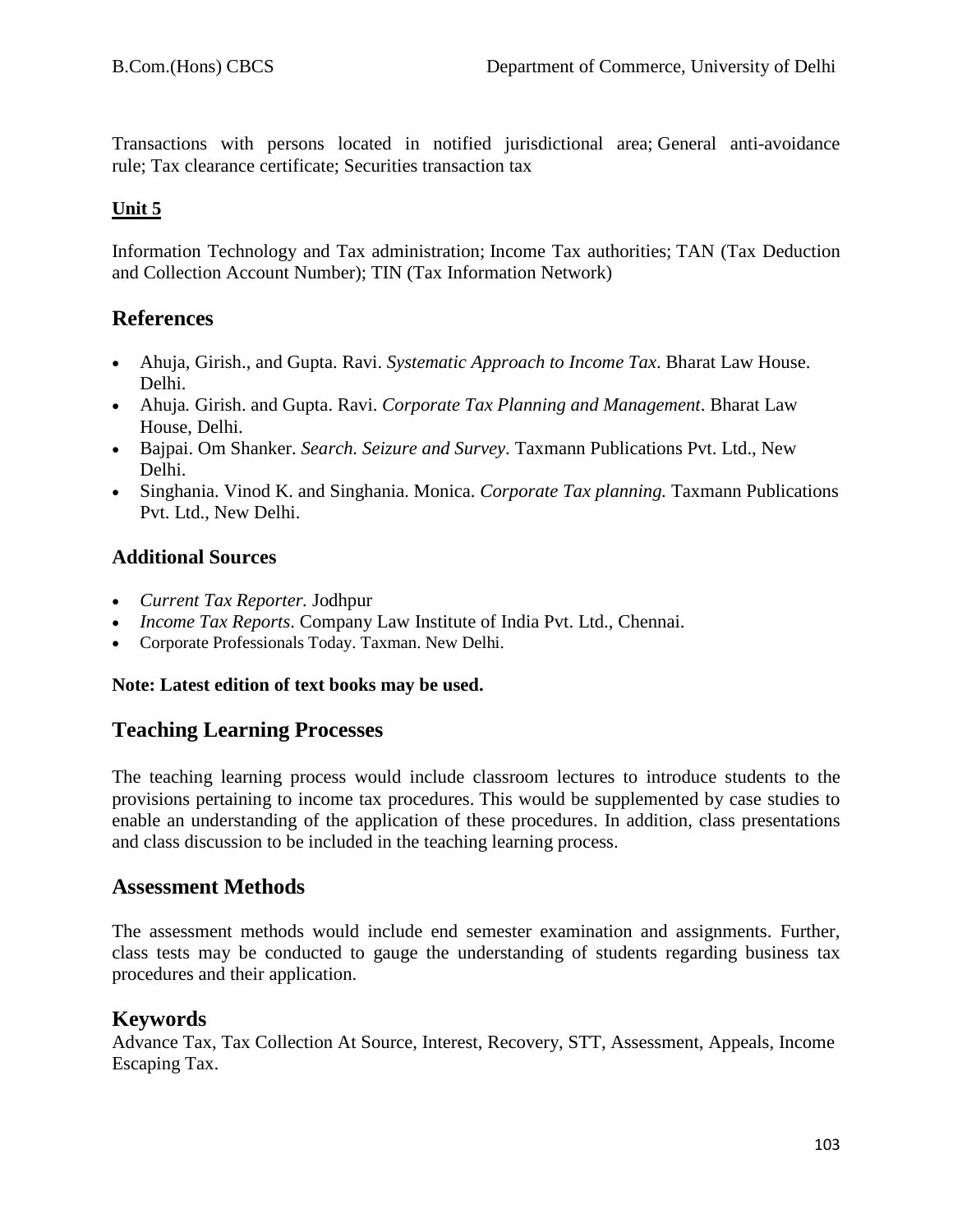#### **B.Com. (Hons.): Semester-VI Paper BCH 6.3(d): CONSUMER AFFAIRS & CUSTOMER CARE**

#### **Duration: 3 Hrs. Marks: 100 Credits: 6**

# **Course Objective**

This paper seeks to familiarize the students with their rights and responsibilities as a consumer within the social and legal framework of protecting the consumers in India. It also provides an understanding of the mechanism available for address of consumer complaints and the role played by different agencies in establishing product and service standards. The student should be able to comprehend the business firms' interface with consumers and the related regulatory and business environment.

# **Course Learning Outcomes**

After completing the course, the student shall be able to:

- CO1: understand the importance of consumer buying process and to identify the ethical and legal issues in advertisements and in packaging.
- CO2: learn how to pursue the consumer rights under consumer protection act 1986.
- CO3: understand the procedure of filing a complaint.
- CO4: analyse the role of industry regulators in consumer protection.
- CO5: comprehend the hearings, enquiry and appeal provisions.

# **Course Contents**

#### **Unit I Introduction**

**Experiencing and Voicing Dissatisfaction:** Concept of Consumer, Consumer buying process and Post-Purchase behaviour, Factors affecting voicing of consumer grievances, Alternatives available to Dissatisfied Consumers: Private action and Public Action; Conciliation and Intermediation for out-of-court Redressal.

**Consumer and Markets:** Nature of markets: online and offline, urban and rural; Concept of Price in Retail and Wholesale, Maximum Retail Price (MRP), Fair Price, Grey Market, GST, ethical and legal aspects of misleading advertisements and deceptive packaging; Concept of Consumerism, Consumer Organisations: Formation, functioning, and their role in consumer protection. Recent Developments in consumer protection in India.

# **Unit II The Consumer Protection Act (CPA), 1986**

**Objectives and Basic Concepts:** Consumer rights and UN Guidelines on consumer protection, Consumer, goods, defect in goods, spurious goods and services, service, deficiency in service, unfair trade practice, restrictive trade practice.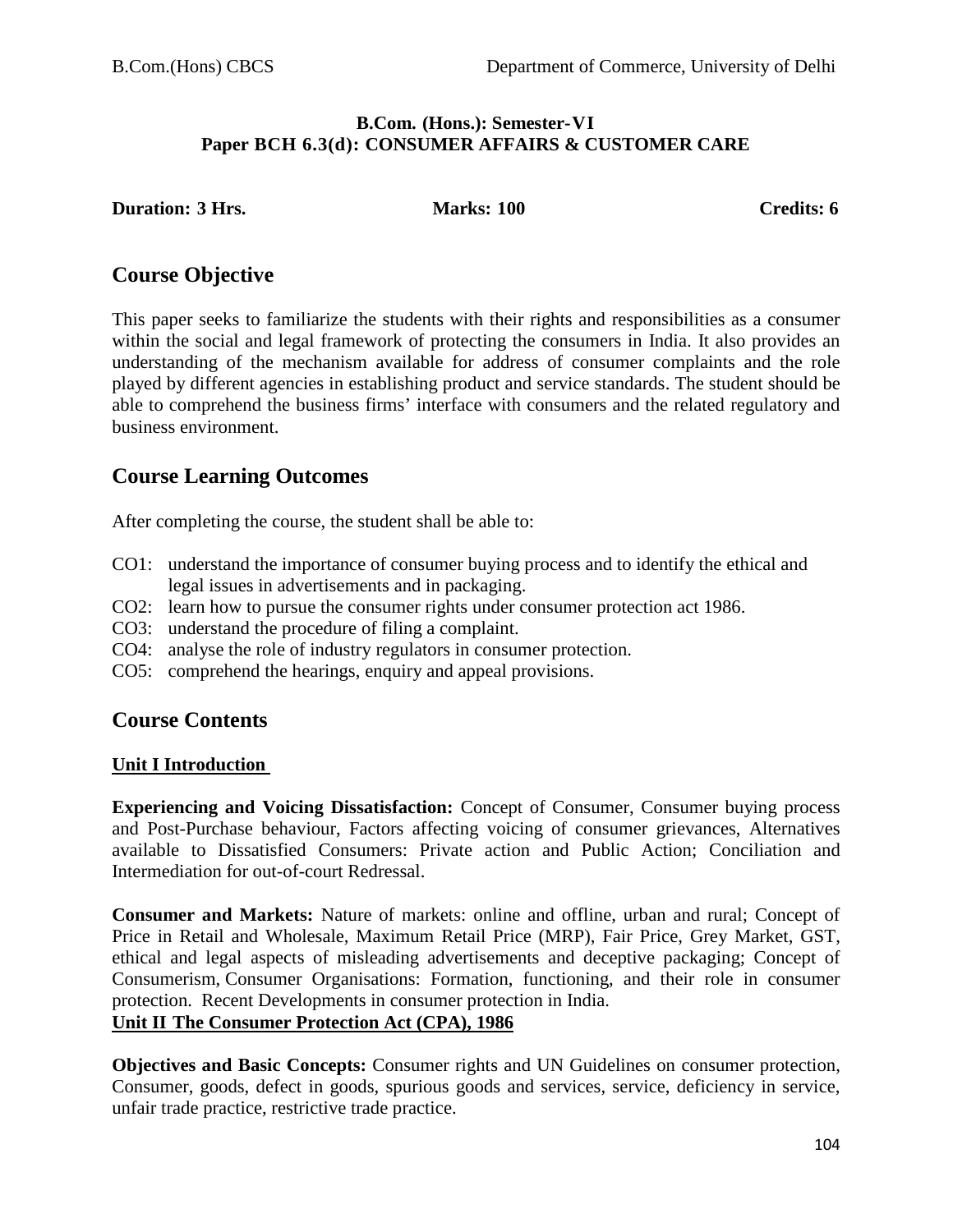**Organisational set-up under the Consumer Protection Act:** Advisory Bodies: Consumer Protection Councils at the Central, State and District Levels; Adjudicatory Bodies: District Forums, State Commissions, National Commission: Their Composition, Powers, and Jurisdiction (Pecuniary and Territorial), Role of Supreme Court under the CPA with important case law.

#### **Unit III: Grievance Redressal Mechanism under the CPA, 1986**

Filing and handling of Complaints: Who can file a complaint; Grounds of filing a complaint; Limitation period; Procedure for filing and hearing of a complaint; Disposal of cases; Relief/Remedy available; Temporary Injunction; Enforcement of order; Appeal; Frivolous and vexatious complaints; Offences and penalties.

**Leading Cases decided under Consumer Protection law by Supreme Court/National Commission:** Medical Negligence; Banking; Insurance; Housing & Real Estate; Electricity Supply; Telecommunication; Education; Defective Products; Unfair Trade Practices.

#### **Unit IV: Consumer Protection in India**

**Quality and Standardisation:** Voluntary and Mandatory standards; Indian Standards Mark (ISI), Ag-mark, Hallmarking, Consumer Grievance Redressal under the BIS Act, 2016; ISO 10000 suite.

#### **Industry Regulators and Consumer Complaint Redressal Mechanism**

Banking Ombudsman; Insurance Ombudsman; Telecommunication: TRAI; Food Products: FSSAI; Advertising Standard Council of India; Real Estate Regulatory Authority.

#### **Unit V: Competition Act, 2002**

Objectives and basic concepts: Consumer, goods, service; Prohibition of anti-competitive agreements; Prohibition of Abuse of Dominant Position; Regulation of Combination; Composition and Powers of Competition Commission of India, Complaints and Procedures For Investigation, Hearings and Enquiry and Appeal Provisions.

Note: Unit 2 and 3 refers to the Consumer Protection Act, 1986. Any change in law would be added appropriately after the new law is notified

# **References**

- Aggarwal V. K. (2018) *Consumer Protection: Law and Practice,* Bharat Law House, Delhi
- Kapoor Sheetal, (2019) *Consumer Affairs and Customer Care, 2nd Edition*, Galgotia Publishing Company
- Rajya Laxmi Rao, (2012) *Consumer is King, 3rd Ed.* Universal Law Publishing Company
- Sharma, Deepa, (2011) *Consumer Protection and Grievance-Redress in India (LAP LAMBERT*, Germany)

#### **Additional Resources**

- Choudhary, R. N. (2005) *Consumer Protection: Law and Practice. 5th Ed.* Bharat Law House, Delhi.
- *Consumer Voice Magazine*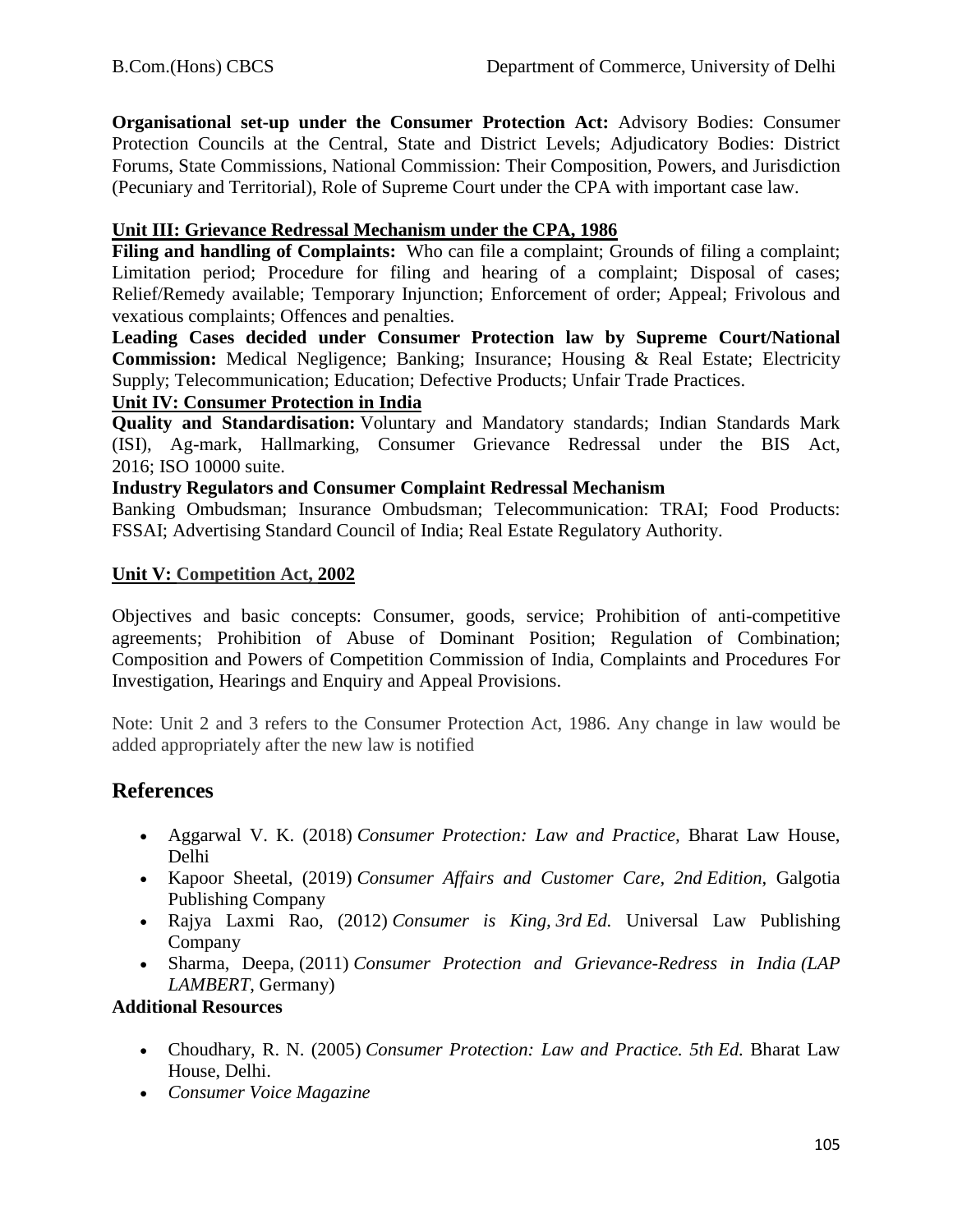- *The Bureau of Indian Standards, 2016*
- *The Competition Act, 2002*
- *The Consumer Protection Act, 1986*
- *The Food Safety and Standards Act, 2005*
- E-books :- www.consumereducation.in
- Empowering Consumers e-book, www.consumeraffairs.nic.in
- [www.bis.org](http://www.bis.org/)
- [www.delhistatecommission.nic.in](http://www.delhistatecommission.nic.in/)
- [www.ncdrc.nic.in](http://www.ncdrc.nic.in/)

#### **Note: Latest edition of readings may be used**

# **Teaching Learning Process**

All the relevant cases and updated important judgements alongwith e-resources shall be used in lectures to explain the different concepts on the Consumer Protection Act, 1986, method of filing a complaint, provisions of the Consumer Protection Act, 1986.

## **Assessment Methods**

Presentation/project, Tests, quizzes and role playing techniques may be used.

# **Keywords**

Consumer Affairs, Customer Care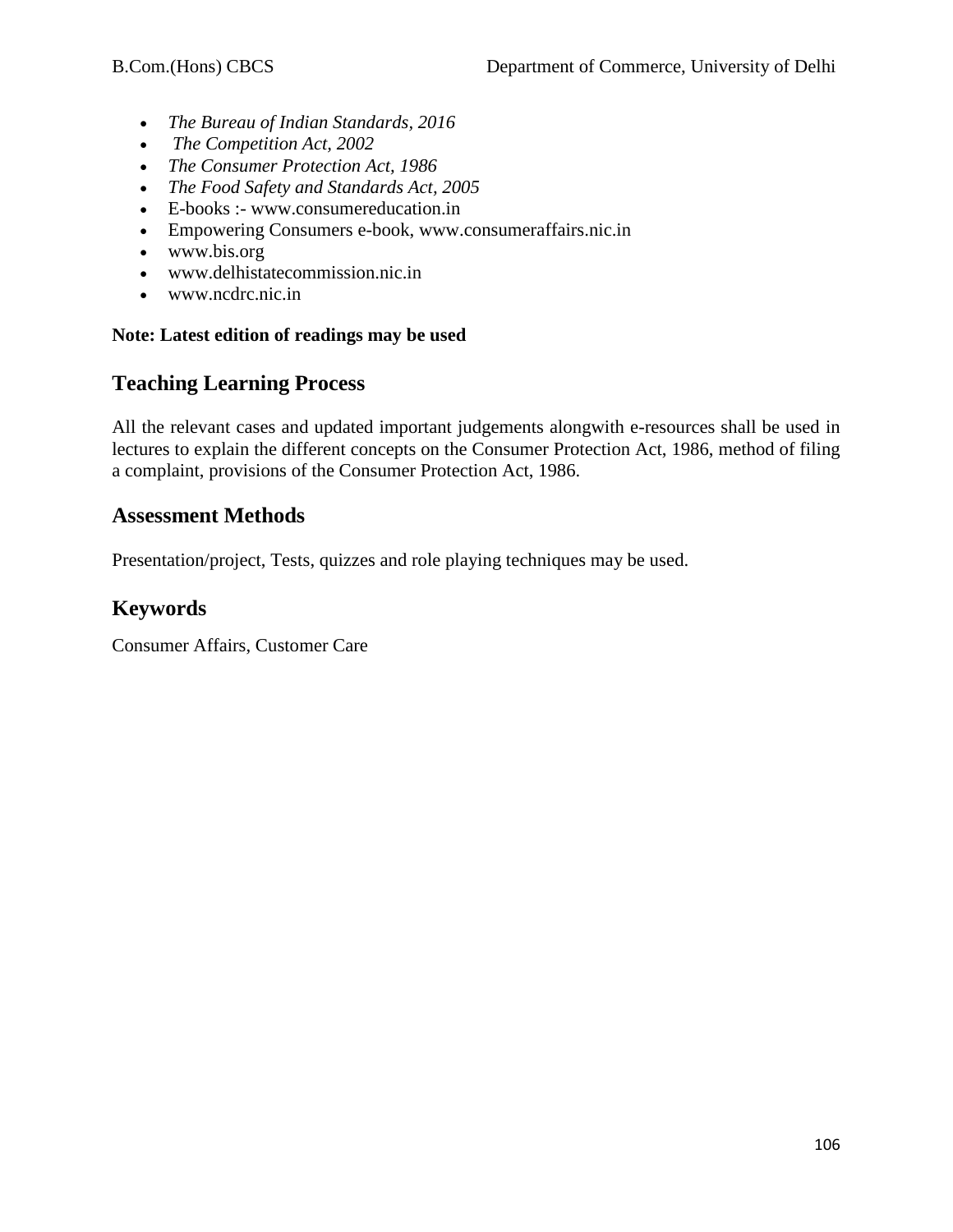#### **B.Com. (Hons.): Semester-VI Paper BCH 6.4(a): FINANCIAL REPORTING AND ANALYSIS**

#### **Duration: 3 Hrs. Marks: 100 Credits: 6 Credits: 6**

# **Course Objective**

This develops an ability to understand, analyze and interpret the basic framework of financial reporting.

# **Course Learning Outcomes**

After completing the course, the student shall be able to:

- CO1: describe the conceptual framework of financial reporting have an understanding the components of financial statements
- CO2: identify major disclosures to be made in the annual report by the listed companies
- CO: explain techniques of analysis of financial statements
- CO4: analyze and interpret financial statements of companies using the case study method
- CO5: gain understanding of emerging areas in financial reporting Accounting for Ecommerce business, value added statements and Integrated Reporting

## **Course Contents**

#### **Unit-1: Introduction**

Concept and objectives of financial reporting, Users of financial reports, Conceptual Framework for financial reporting**,** Understanding financial statements of a Joint Stock Company : Balance sheet, Statement of Profit and Loss, Cash Flow statement, Statement of changes in Equity, Notes to the accounts, Significant accounting policies, Accounting Standards, Converged Indian Accounting Standards (Ind AS) relevant to the financial statements

#### **Unit-2: Disclosures**

Disclosures under Companies Act, 2013, Accounting Standards, Securities Exchange Board of India (SEBI) – in annual reports and company website

#### **Unit-3: Analysis of Financial Statements – Techniques**

Comparative financial statements, Common Size Financial Statements, Ratio Analysis, Cash Flow Analysis, Trend Analysis.

#### **Unit-4: Analysis of Financial Statements – A Case Study**

Intra-firm and inter-firm comparison of any three listed companies from any sector/industry for a period of five years using the spread sheet,

Use of Ratio analysis, Industry Averages, Growth rates, CAGR, Z-score etc. in the analysis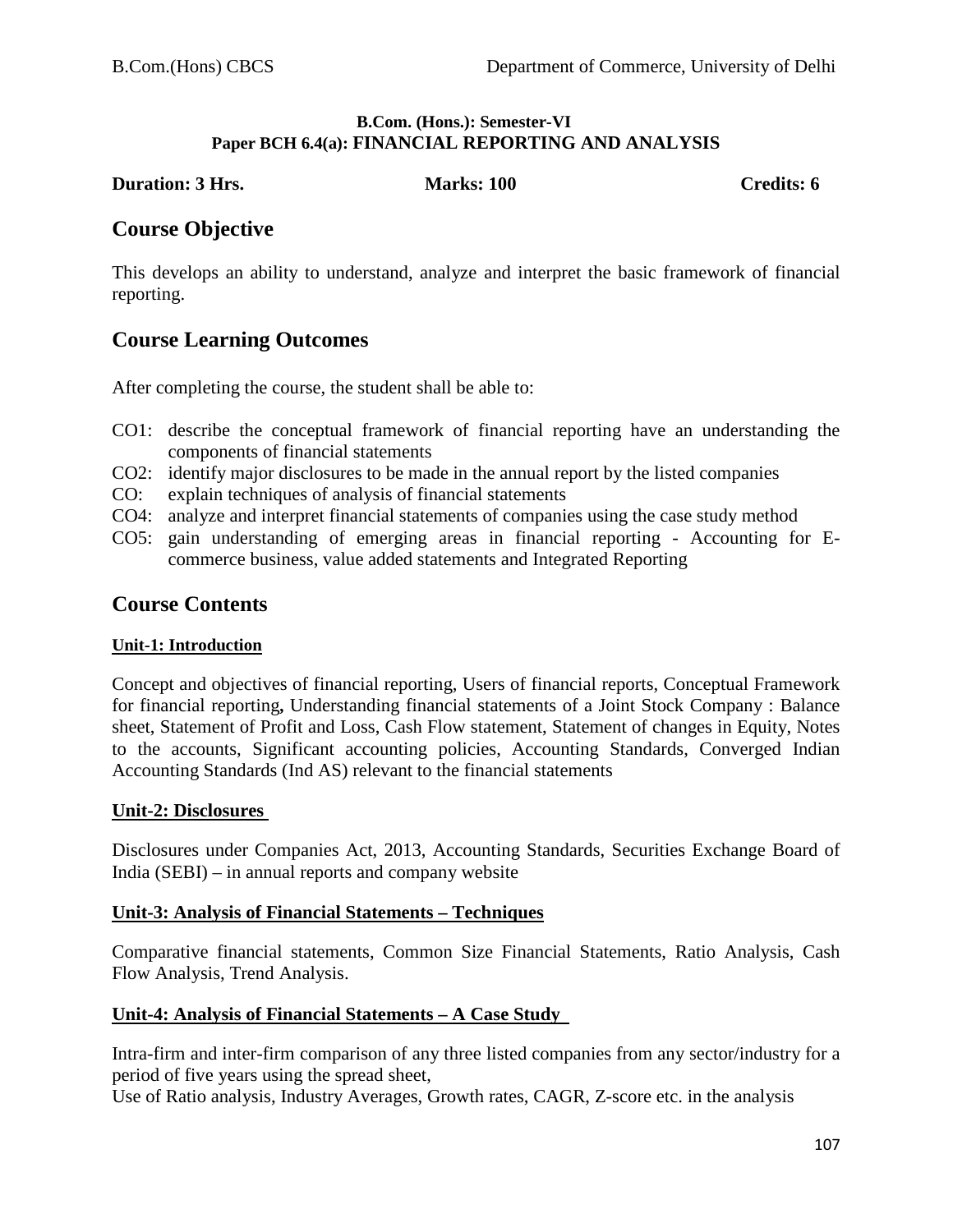## **Unit-5: Emerging Trends in Reporting**

Accounting for E-commerce business – Introduction, elements of e-commerce transactions, business models, classification of e-commerce websites, revenue recognition and measurement of costs, Indian Accounting Standard and its implication on E-Commerce companies

Integrated Reporting – Meaning, Purpose, Salient features of framework, the Capitals and Value creation

Value Added Statement

# **References**

- Bhattacharya, K Ashish. *Corporate Financial Reporting and analysis.* PHI learning, Delhi.
- Gupta, Ambrish, *Financial Accounting for Management: An Analytical Perspective,* Pearson Education, Delhi.
- Lal, Jawahar & Sucheta, Gauba, *Financial Reporting and Analysis.* Himalaya Publishing House, Mumbai.
- Sapra, Ritu, Kaur, Kamaldeep & Chawla Kanika. *Financial Reporting and Analysis*. Wisdom Publications, Delhi.

## **Additional Resources**

- George J. Benstonet. Al, *World Financial Reporting*, Oxford University Press.
- Gibson, C. H., *Financial reporting and analysis*. Nelson Education.
- Lawrence Revsine, Daniel W. Collins, W. Bruce Johnson, H. Fred Mittelstaedt. *Financial Reporting and Analysis*. McGraw Hill Education
- R.K. Mautz and William G. May, *Financial Disclosure in a Competitive Economy*, Financial Executive Research Foundation, USA.

*Websites /Journals as recommended in the class.*

#### **Notes: Latest Accounting Standards to be followed**

#### **Teaching Learning Process**

The teaching learning process would include classroom lectures to be supplemented by case studies. In addition, class presentations and class discussion to be included.

# **Assessment Methods**

Class tests/Assignments, Class participation, Presentations, End-semester examination

# **Keywords**

Ratio Analysis, Financial Disclosures, Integrated Reporting, Reporting for E commerce business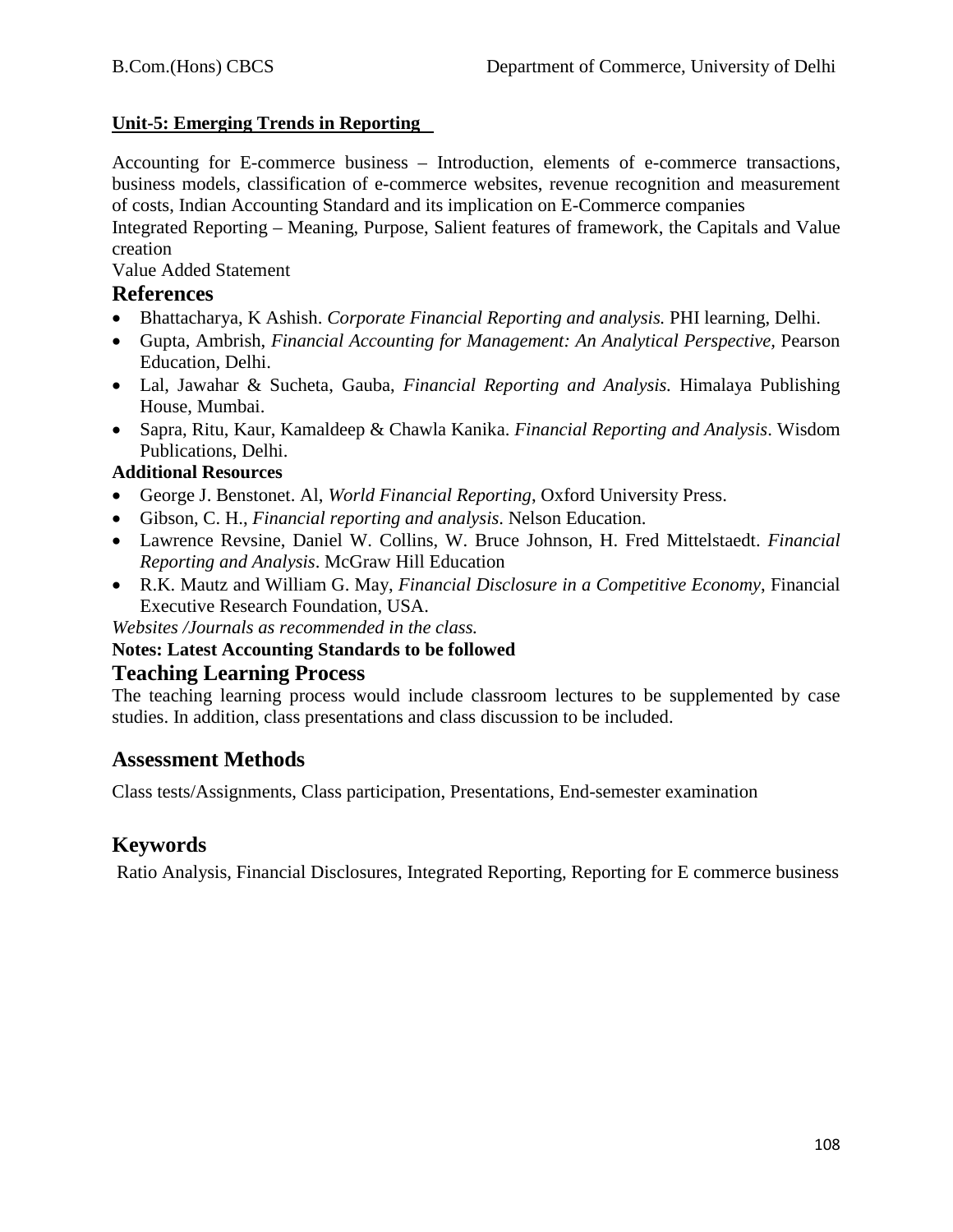#### **B.Com. (Hons.): Semester-VI Paper BCH 6.4(b): BANKING & INSURANCE**

#### **Duration: 3 Hrs. Marks: 100 Credits: 6**

# **Course Objective**

To impart knowledge about the basic principles of the banking and insurance.

# **Course Learning Outcomes**

After completing the course, the student shall be able to:

- CO1: understand the meaning and scope of Banking with functions of Banks and their role into banking
- CO2: familiarize with regard to operations of Banking and various services and benefits.
- CO3: develop insights on lending operations of banking and causes of NPA into banking sector.
- CO4: acquaint with the concept of Insurance through functions and fundamental principles of Insurance.
- CO5; understand the types of Insurance and Regulatory framework of Insurance.

## **Unit I: Origin of Banking**

Definition and function of banks, banker and customer relationship, general and special types of customers.

Types of Deposits: Types of banks in India; Role of Foreign Banks in India; Advantages and Disadvantages of Foreign banks, Road Map for Foreign Banks in India; India's approach to Banking Sector reforms; Achievements of financial sector reforms and areas of concern, Credit Allocation Policies of Commercial banks, Credit Market Reforms.

# **Unit II: Operations of Banking**

Cheque: definition, features and types of cheque; Endorsement: meaning and essentials of a valid endorsement, types of endorsement; Era of Internet Banking and its benefits, Mobile Banking, Home banking, Virtual Banking, Electronic Clearing System (ECS), Epayments, Electronic Fund Transfer (EFT), E-money, Safeguard for internet banking, Critical comparison of traditional banking methods and e-banking; Balance Sheet of a Bank, special items of a Balance Sheet, off Balance Sheet Items; Anti-money Laundering Guidelines.

## **Unit III: Loans and Advances**

Principles of sound lending, Types of loans and advances, Advances against various securities; Securitization of Standard Assets and it's Computation; Basel Accord: merits and weaknesses of the Basel II, Basel III; NPA: Meaning, causes, computation, assessment and Impact of NPAs on Banking Sector, Insolvency and Bankruptcy Code 2016; objectives & features.

## **Unit IV: Concept of Insurance**

Characteristics, Functions of Insurance, Fundamental Principles of Insurance: Indemnity, Insurable Interest, Utmost Good faith, Proximate Cause, Contribution, Subrogation, Economic Function; Reinsurance and Co-insurance: features, objectives, methods; Bancassurance: features, merits.

## **Unit V: Life and Non-Life Insurance**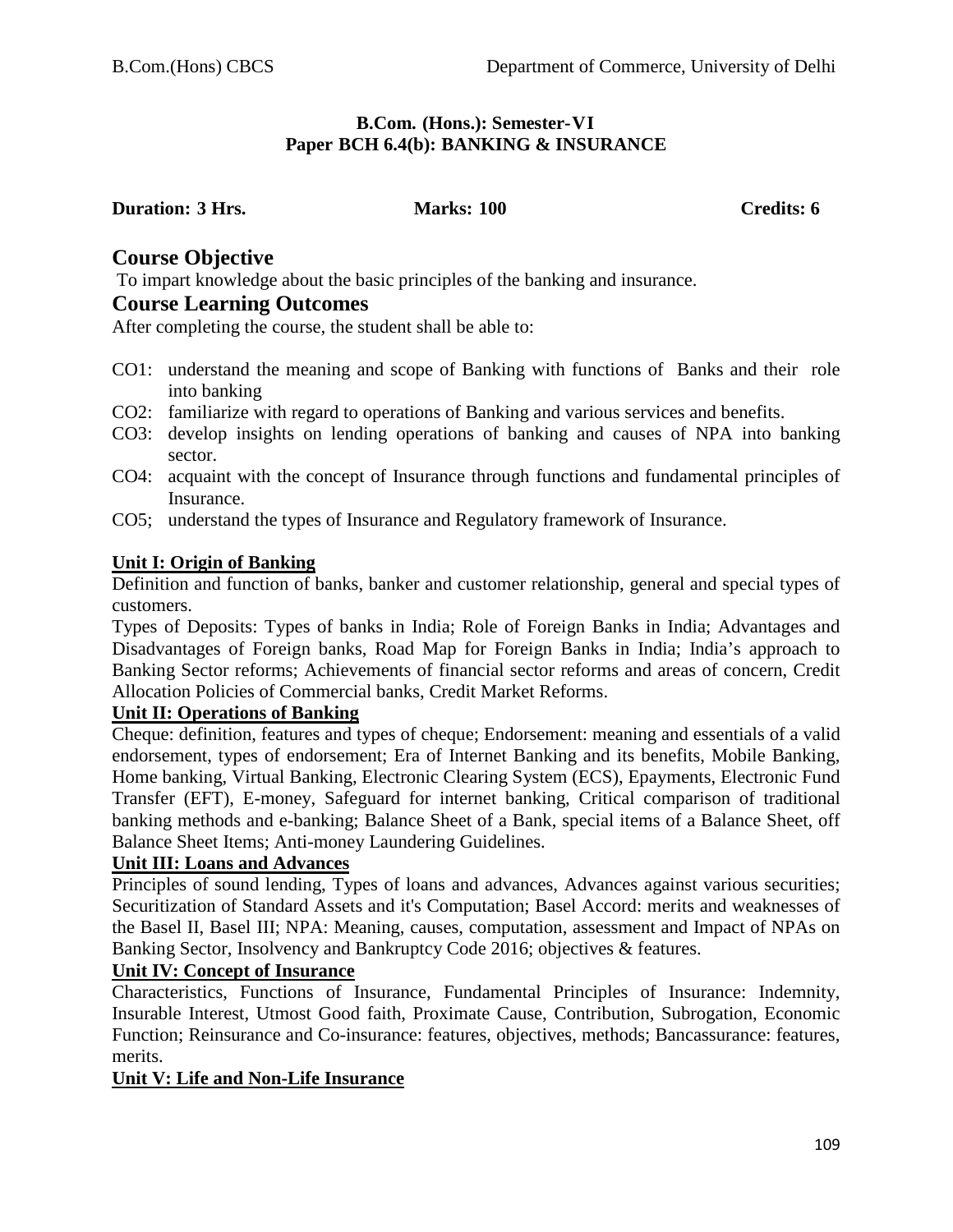Types of Insurance, Life and Non Life: Features, needs, policies of different types of Insurance, Control of Malpractices and Misselling, Negligence, Loss Assessment and Loss control, Computation of Insurance Premium, Dematerialisation of Insurance Policies; Regulatory Framework of Insurance: IRDA Act 1999; Objectives of IRDA, Composition of IRDA, Duties, Powers and Functions of IRDA; Role of IRDA: Delegation of Powers, establishment of Insurance Advisory Committee, Power to make Regulations.

## **References**

- Mishra, M.N. *Principles and Practices of Insurance*. Sultan Chand and Sons
- Suneja, H.R. *Practical and Law of Banking*. Himalaya Publishing House

# **Additional Resources:**

- Gupta, P.K. *Insurance and Risk Management*. Himalaya Publishing House
- Agarwal, O.P. *Banking and Insurance*. Himalaya Publishing House
- Jr.Black, Kenneth & Jr. Skipper, Harold. *Life and Health Insurance*. Pearson Education
- Vaughan, E.J. and Vaughan, T*. Fundamentals of Risk and Insurance*. Wiley & Sons

# **Note: Latest edition of text books may be used.**

# **Teaching Learning Process**

As the course is designed To impart knowledge about the basic principles of the banking and insurance, the teaching learning process will be based on lectures, seminars, workshops, project work and cases studies

# **Assessment Methods**

The assessment of the students must be aligned with the course learning outcomes and requires Class Participation, Class Test, Assignment, Project Work, End Semester Examination.

# **Keywords**

Banking, Insurance, Bank Deposits, Types of Banks, NPA's, Life and Non-Life Insurance, Regulatory Framework of Insurance.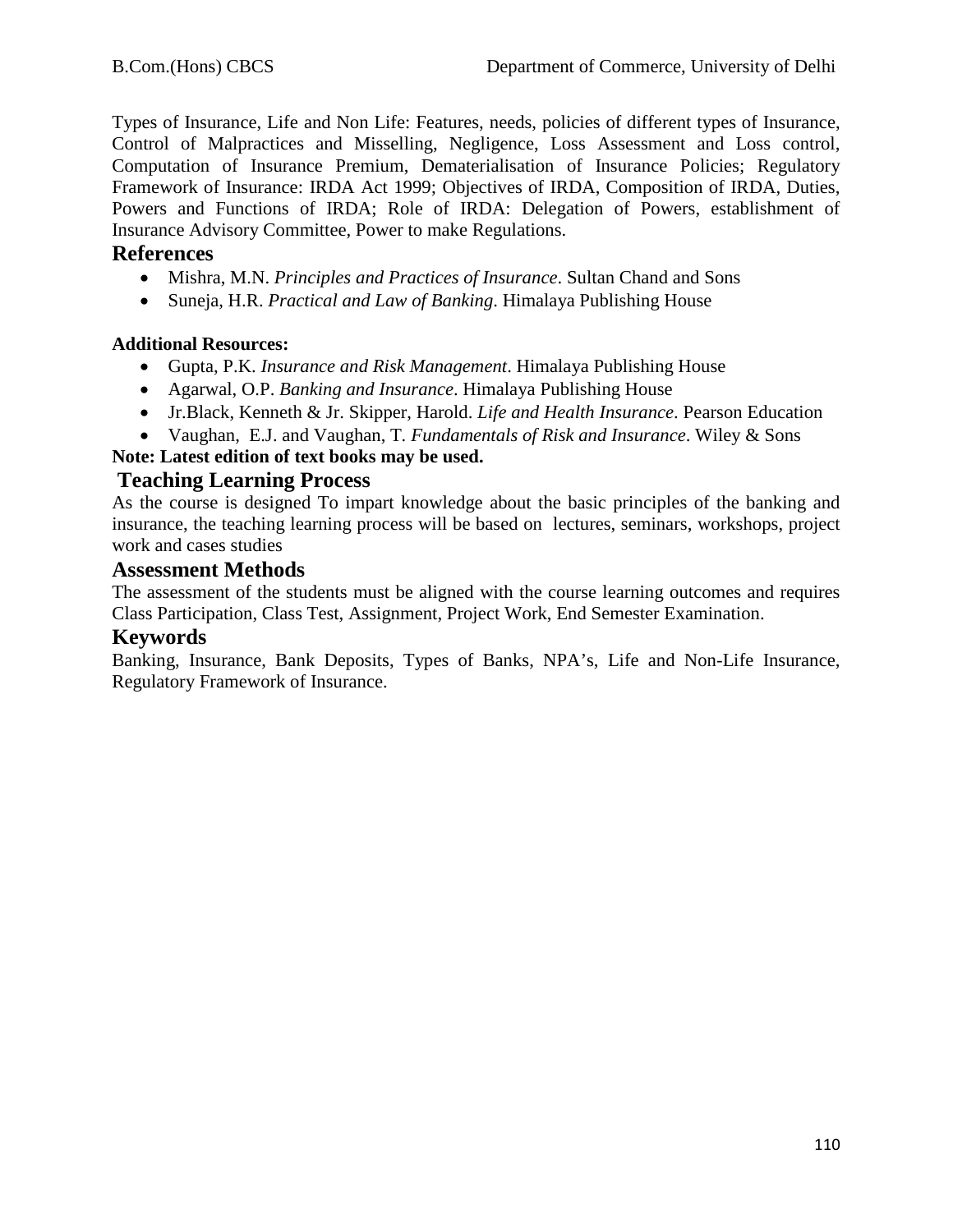## **B.Com. (Hons.): Semester-VI Paper BCH 6.4(c): PROJECT MANAGEMENT AND TECHNIQUES**

#### **Duration: 3 Hrs. Marks: 100 Credits: 6**

## **Course Objective**

To enable the students to evolve a suitable framework for the preparation, appraisal, monitoring and control of industrial projects.

## **Course Learning Outcomes**

After completing the course, the student shall be able to:

- CO1: explain the concept and attributes of projects, project management system, process and its principles
- CO2: perform technical feasibility, marketing feasibility and commercial viability using NPV, and further to understand tax and legal aspects of a project.
- CO3: analyse project appraisal in public & private sector and estimate shadow prices and social discount rate.
- CO4: examine project risk and performance assessment.
- CO5: evaluate project management techniques using case studies.

# **Course Contents**

#### **Unit I: Introduction**

Concept and attributes of Project, Identification of Investment opportunities, Project life cycle, Role of Project Manager, Project Management Information System, Project Management Process and Principles, Relationship between Project Manager and Line Manager, Project Stakeholder Analysis. Project Planning, Monitoring and Control of Investment Projects. Pre-Feasibility study.

# **Unit II: Project Preparation**

Technical Feasibility, Marketing Feasibility, Financial Planning: Estimation of Costs and Funds (including sources of funds), Loan Syndication for the Projects, Demand Analysis and Commercial Viability (brief introduction to NPV), Project budget, Collaboration Arrangements, Tax considerations and legal aspects.

#### **Unit III: Project Appraisal**

Business Criterion of Growth, Liquidity and Profitability, Social Cost Benefit Analysis in Public and Private Sector, Investment Criterion and Choice of techniques, Estimation of Shadow prices and Social discount rate

# **Unit VI: Project Risk and Performance Assessment**

Project Risk Management- Identification, Analysis and Reduction, Project quality management, Project Performance Measurement and Evaluation, Project Report,Project Closure and Audit.

#### .**Unit V: Issues in Project Planning and Management, Techniques & Case Studies**

Cost and Time Management issues in Project Planning and Management. Techniques (PERT & CPM). Two Case Studies.in Project Management

#### **References**

• Chandra. Prasanna*. Project Preparation, Appraisal and Implementation.* Tara McGraw Hill.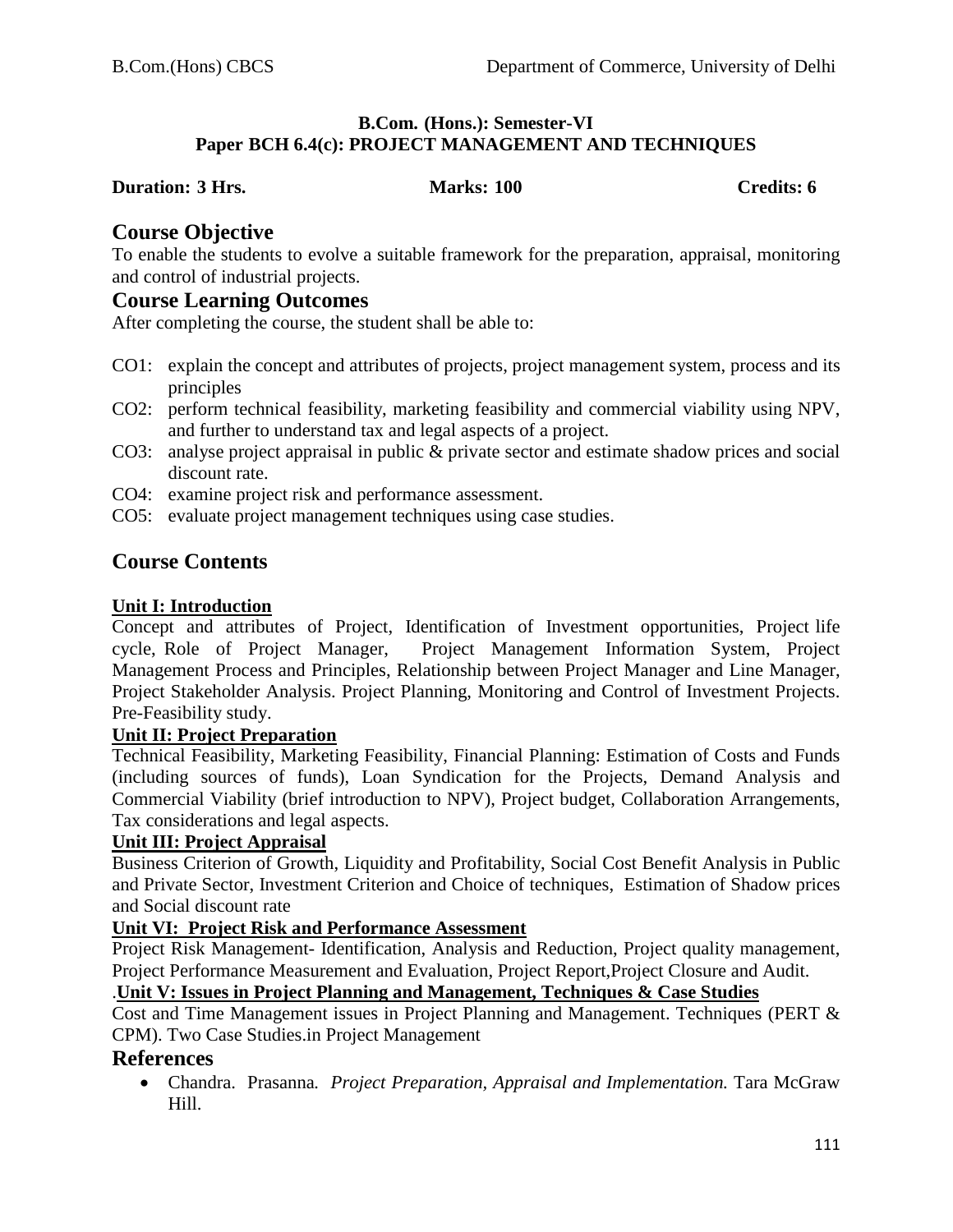- Gido, Jack,. And Clements, James P. *Project Management.* Cengage Learning*.*
- Gray, Clifford F., Larson, Eric W., and Desai, Gautam V. *Project Management:* The Managerial Process. McGraw Hill Education.

## **Additional Resources**

- Barker, Stephen.and Cole, Rob*. Brilliant Project Management,* Pearson.
- Kharua, Sitangshu*. Project Management and Appraisal.* Oxford Press University.

**Note: Latest Editions of the text books may be used.**

# **Teaching Learning Process**

As the course is designed to enable the students to evolve a suitable framework for the preparation, appraisal, monitoring and control of industrial projects, the teaching learning process will be based on lectures/seminars and project work.

## **Assessment Methods**

The assessment of the students must be aligned with the course learning outcomes and requires Class Participation, Class Test, Assignment, Project Work, End Semester Examination

## **Keywords**

Project Management, Project Techniques, Project Appraisal, Project Risk, Project Report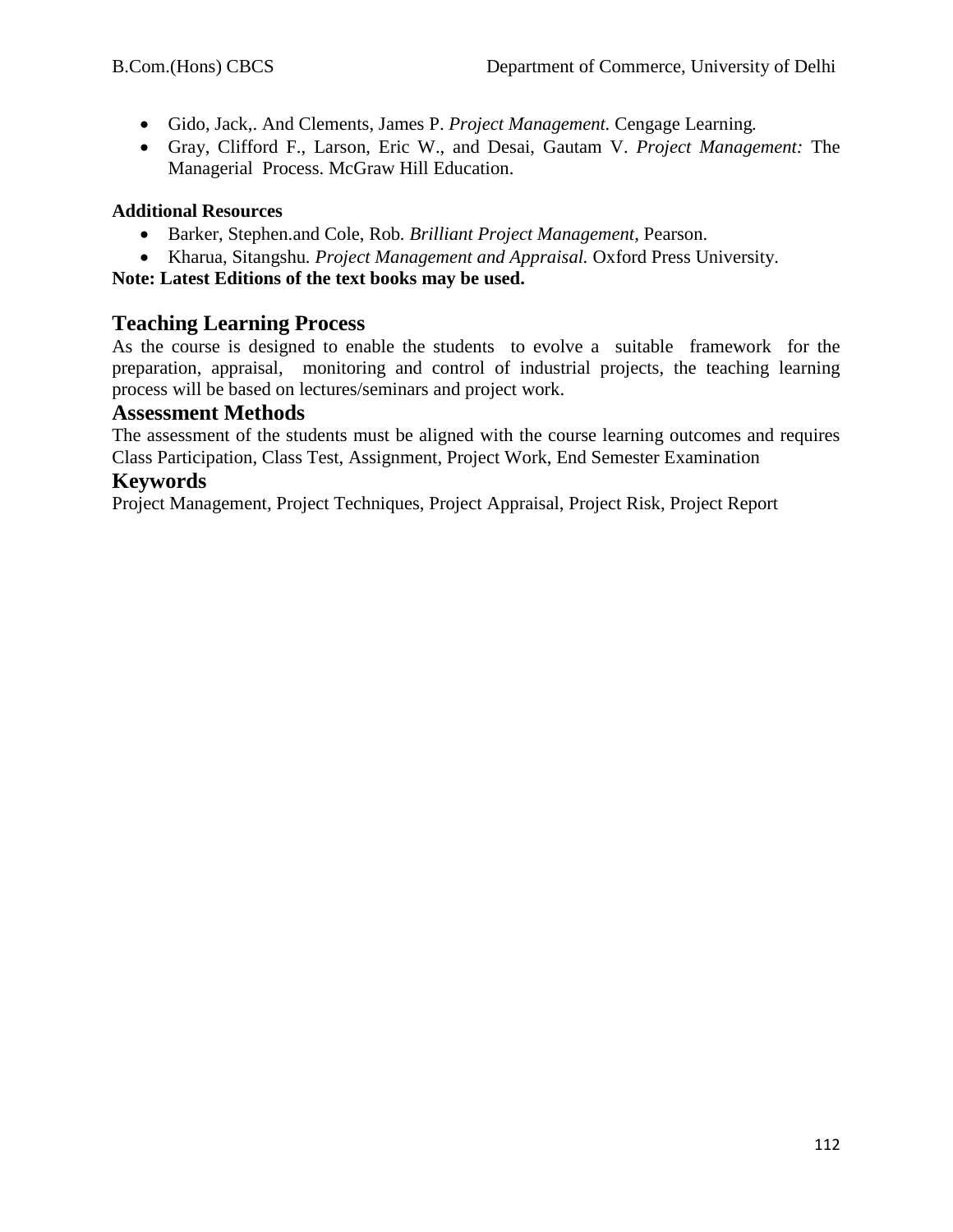## **B.Com. (Hons.): Semester Paper BCH 6.4(d): INTERNATIONAL BUSINESS**

**Duration: 3 Hours Marks: 100 Credits: 6** 

# **Course Objective**

This course aims to introduce students to the international business, trading and financial environment. Students are also expected to understand the basic features of the foreign exchange market and types of exchange rates. The course also creates awareness about emerging issues such as outsourcing and environmental sustainability in the context of international business.

# **Course learning outcomes**

After completing the course, the student shall be able to:

- CO1: understand the process of globalization, its impact on the evolution and growth of international business and to appreciate the changing dynamics of the diverse international business environment.
- CO2: analyze the theoretical dimensions of international trade and intervention measures adopted; to appreciate the significance of different forms of regional economic integration and to understand the concept of Balance of payment account and its components.
- CO3: understand the significance of different forms of regional economic integration and to appreciate the role played by various international economic organisations such as the WTO, UNCTAD, IMF and World Bank.
- CO4: familiarize students with the international financial environment, and get them acquainted with the basic features of the foreign exchange market – its characteristics and determinants.
- CO5: critically examine the concept and form of foreign direct investment, and to create awareness about emerging issues in international business such as outsourcing and ecological issues.

# **Course Contents**

## **Unit I**

**Introduction to International Business:** Globalization and its growing importance in the world economy; Impact of Globalization; International business contrasted with domestic businesses – complexities of international business; Internationalization stages and orientations; Modes of entry into International businesses.

**International Business Environment:** Economic, demographic, cultural and political-legal environment

# **Unit 2**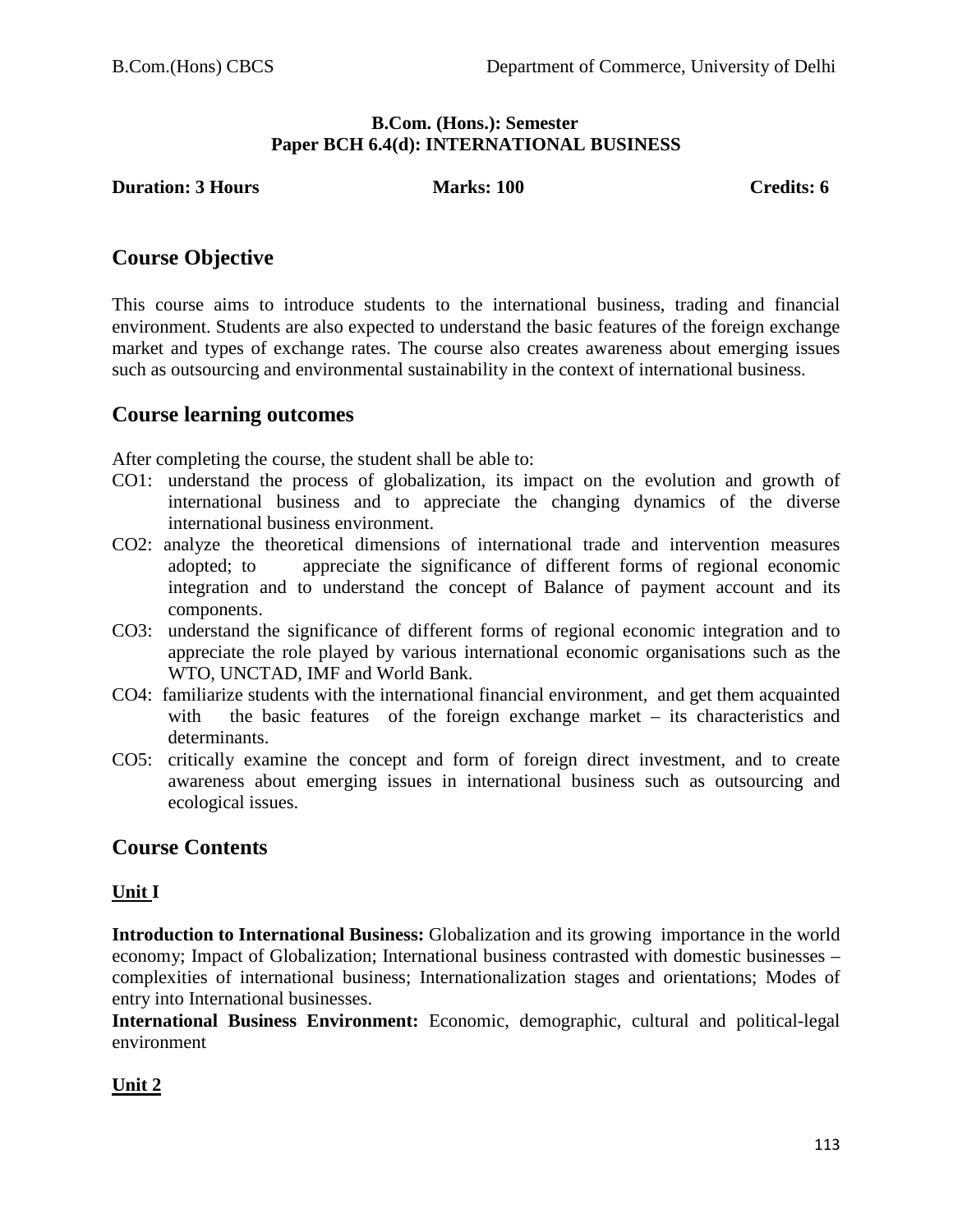**International Trade**: Theories of International trade - Absolute advantage theory, Comparative advantage theory, Factory proportion theory and Leontief paradox, Product life cycle theory, National competitive advantage theory; Tariff and Non-Tariff Barriers. **BOP**- Balance of payment account and its components

# **Unit 3**

**Regional Economic Integration**: Forms of regional integration; Integration efforts amongst countries in Europe, North America and Asia: EU, NAFTA and SAARC; Cost and benefits of regional economic integration.

**International Economic Organisations:** WTO, UNCTAD, World Bank and IMF

# **Unit 4**

**International Financial Environment:** Foreign exchange markets, Spot market, spot rate quotations, bid-ask spreads, trading in spot markets, cross exchange rates, forward markets, forward rate, long and short forward positions, forwards premium and discount; Arbitrage, Hedging and Speculation; Types of exchange rate systems – fixed and floating, soft peg, crawling peg, free float, managed float; Foreign exchange risk and exposure

**Exchange rate Determination**: Types of Exchange rates, Factors affecting exchange raterelative inflation rates, interest rates, relative interest rates, relative income levels, government controls, expectations.

# **Unit 5**

**Foreign Direct Investment**: Types of FDI - Greenfield investment, Brownfield investments, Mergers & Acquisition, Strategic alliances; Benefits and drawbacks of FDI

**Developments and Issues in International Business**: Outsourcing and its potential for India; International Business & Ecological considerations.

# **References**

- Bennett, Roger*. International Business*, Delhi: Pearson
- Charles, W L Hill and Jain, Arun Kumar, *International Business*, New Delhi: Tata McGraw Hill
- Daniels John. D. Lee H. Radenbaugh and David P Sullivan. *International Business*, Pearson Education.
- Griffin, Ricky W and Michael W Pustay- *International Business-A Managerial Perspective* Prentice Hall
- Michael R. Czinkota, et al. *International Business.* Fortforth. The Dryden Press.
- Menipaz, E., Menipaz A. and Tripathi S.S. *International Business : Theory and Practice.*  New Delhi. Sage Publications India Pvt. Ltd.

Note: Latest edition of the text books may be used.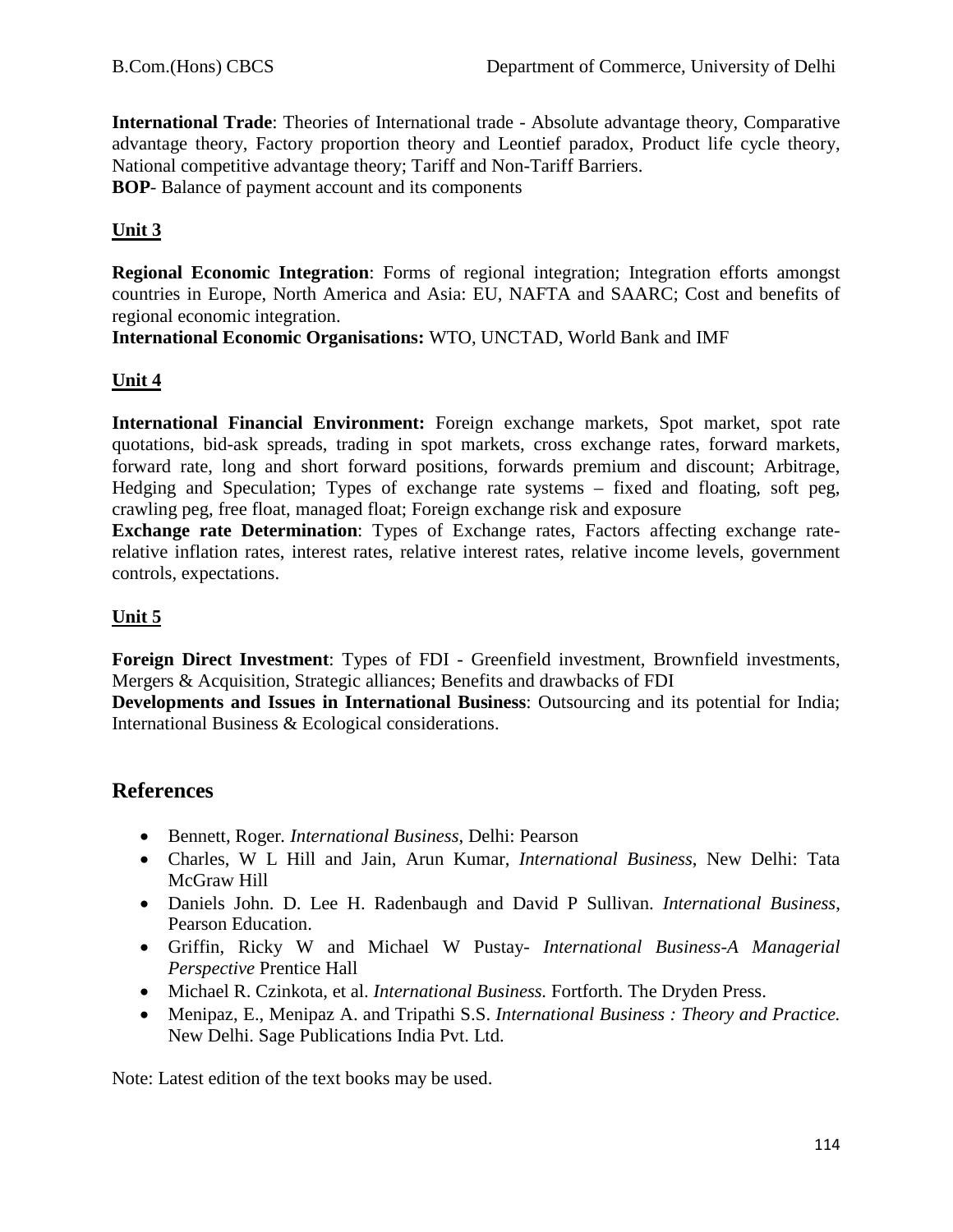## **Additional Resources**

- *Economic Survey, various issues*
- *RBI Report on Currency & Finance, various issues.*
- *UNCTAD Reports*
- *Websites: RBI, IMF, WORLD BANK, WTO.*
- *WTO Annual report, various reports*

## **Note: Latest edition of readings may be used**

# **Teaching Learning Process**

It is recommended that the pedagogy should be a combination of classroom lectures, case studies, presentations and class discussion.

# **Assessment Methods**

Students should be assessed on the basis of a continuous evaluation system consisting of class participation, assignments, class tests and end semester exam.

# **Keywords**

Globalization, International Business Environment, International Trade, Balance of payments, Regional Economic Integration, WTO, IMF.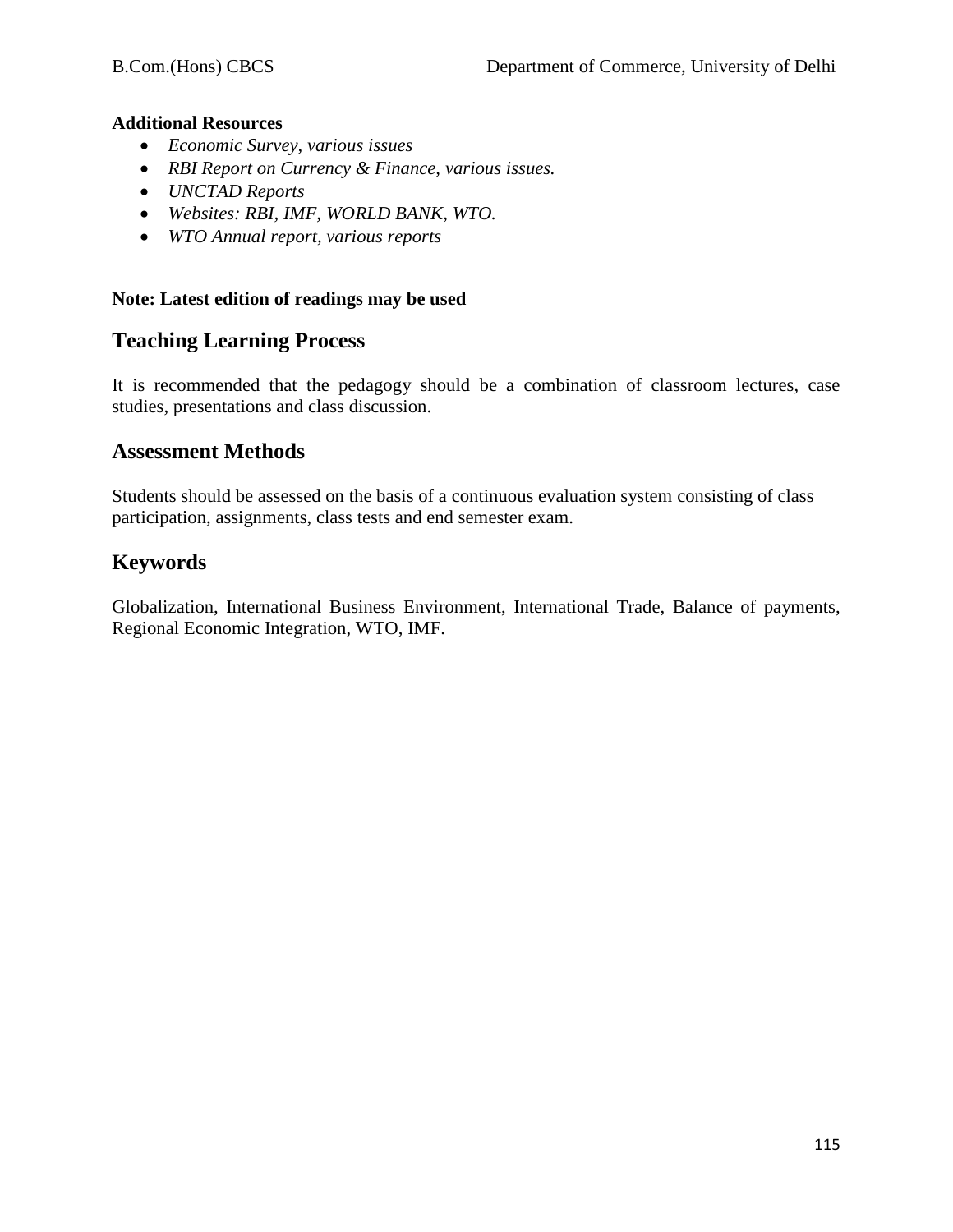#### **B.Com. (Hons.): Semester-VI Paper BCH 6.4(e): INDUSTRIAL RELATIONS AND LABOUR LAWS**

**Duration: 3 Hrs.** Marks: 100 Credits: 6

# **Course Objective**

To enable the students to learn the concepts of industrial relations including trade unions, collective bargaining, discipline and various labour enactments.

# **Course Learning Outcomes**

After completing the course, the student shall be able to:

- CO1: understand evolution of industrial relations and its significance in managerial world.
- CO2: imbibe how to interact, negotiate and transact with trade unions.
- CO3: acquaint with the basic framework of collective bargaining and workers' participation.
- CO4: design and understand the discipline measures and address grievance mechanisms.
- CO5: understand the legal structure provided for grievance handling under the Industrial Disputes Act 1947.

## . **Course Contents**

# **Unit I: Industrial Relations (IR)**

Concept of Industrial Relations; Nature of Industrial Relations; Objectives of IR; Factors affecting IR in changing Environment, Evolution of IR in India; Role of State; Trade Union; Employers' Organisation; Human Resource Management and IR Role of ILO in Industrial Relations, International Dimensions of IR. Concept of GIG Economy and ramifications for industrial relations.

## **Unit II: Trade Union**

Trade Union: Origin and growth, unions after Independence, unions in the era of liberalisation; Factors Affecting Growth of Trade Unions in India, Multiplicity & Recognition of Trade Unions; Major Provisions of Trade Union Act1926

## **Unit III: Collective Bargaining and Workers' Participation in Management**

Collective Bargaining: Meaning, Nature, Types, Process and Importance of Collective Bargaining, pre-requisites, issues involved; Status of Collective Bargaining in India, Functions and role of Trade Unions in collective bargaining

Workers' Participation in Management: Concept, practices in India, Works Committees, Joint management councils; Participative Management and co-ownership; Productive Bargaining and Gain Sharing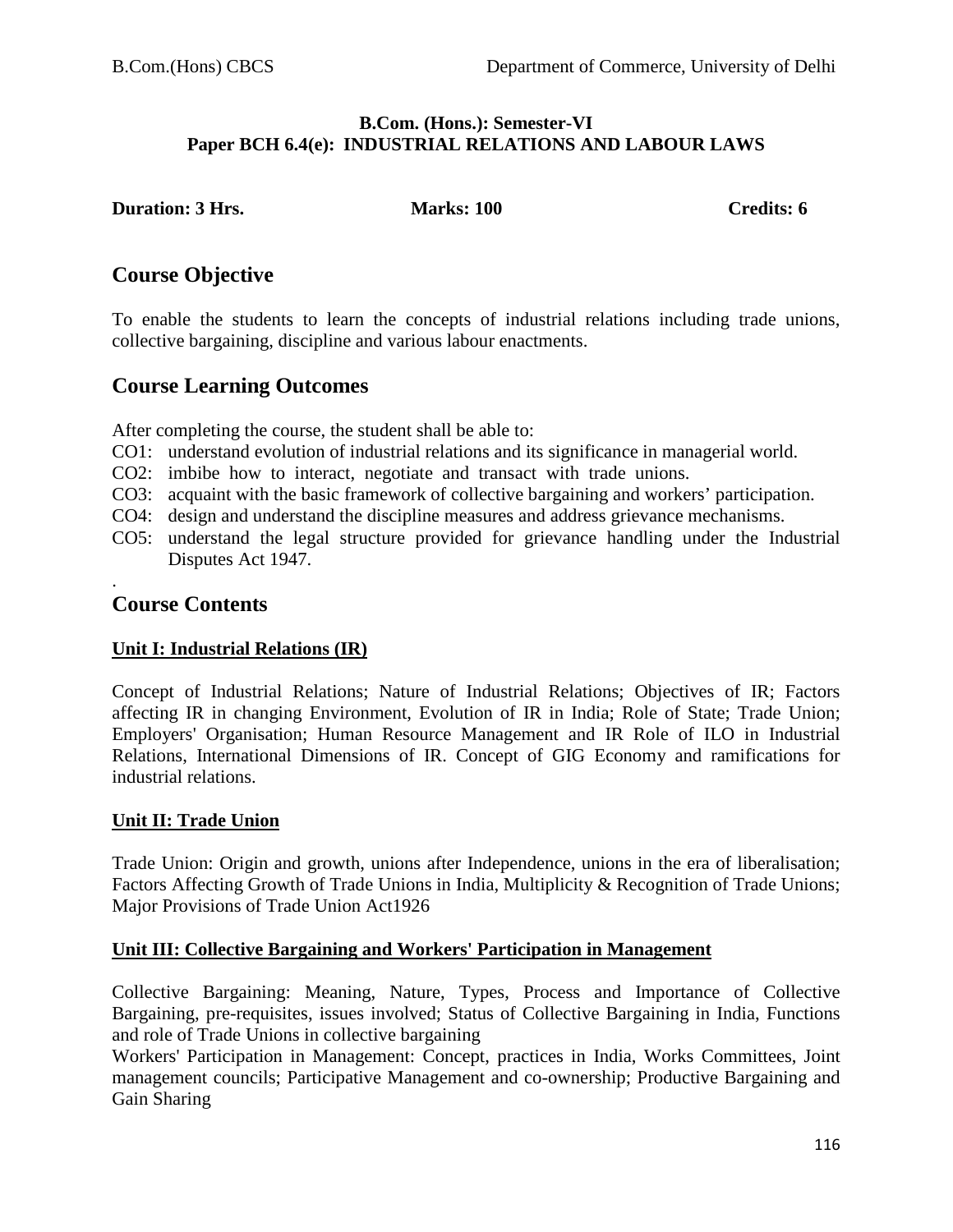# **Unit IV: Discipline and Grievance Redressal**

Discipline: Causes of indiscipline, Maintenance of discipline. Misconduct; Highlights of domestic enquiries; Principle of Natural Justice; Labour turnover; Absenteeism; Grievance: Meaning of Grievance, Grievance redressal machinery in India, Grievance handling procedure; salient features of Industrial Employment (Standing orders) Act 1946

# **Unit V: Labour Laws**

The Industrial Disputes Act, 1947: Definitions of Industry, workman, and Industrial Dispute; Authorities under the Act: Procedure, Powers and Duties of Authorities; Strikes and Lock outs: Lay-off and Retrenchment: Provisions relating to Layoff, Retrenchment, and closure The Factories Act, 1948: Origin, Growth and Objectives , Provisions relating to Health, Safety, Welfare facilities, working hours, Employment of young persons, Annual Leave with wages

# **References**

- Bhushan, Bharat., Kapoor, N.D., Abbi, Rajni, *"Elements of Industrial Law". Sultan Chand & Sons Pvt. Ltd.*
- Katz, Harry., Kochan,Thomas A.,& Colvin,A. J.S.(2007) An Introduction to Collective Bargaining and Industrial Relations, McGraw Hill Companies.
- Padhi, P K, (2017), Industrial Relations, Prentice Hall India
- Sharma, J.P. (2018), Simplified Approach to Labour Laws. Bharat Law House (P) Ltd.
- Venkat Ratnam, (2018) C.S. Industrial Relations: Text and Cases, Oxford University Press, Delhi.

# **Additional Resources**

- Farnham., and Limlott, J. (1993) Understanding Industrial Relations Cassell.
- Salamon, M. (2001), .Industrial Relations: Theory & practice. Pearson higher Education.

## **Note: Latest edition of readings may be used**

# **Teaching Learning Process**

The teaching -learning processes play a vital role in instilling in the student the curiosity to study the subject law. It includes lectures through presentations of case laws, expert lectures, case study approach is widely followed , role plays , seminars , tutorials , project- based learning. Case laws comprehension and higher-order skills of reasoning and analysis will be encouraged through teaching strategies.

# **Assessment Methods**

The assessment methods of this course are properly aligned with teaching learning processes and anticipated learning outcomes. It includes oral and written tests, case presentations, peer evaluation, problem solving exercises, observation of practical skills through case laws and viva voce interviews.

# **Keywords**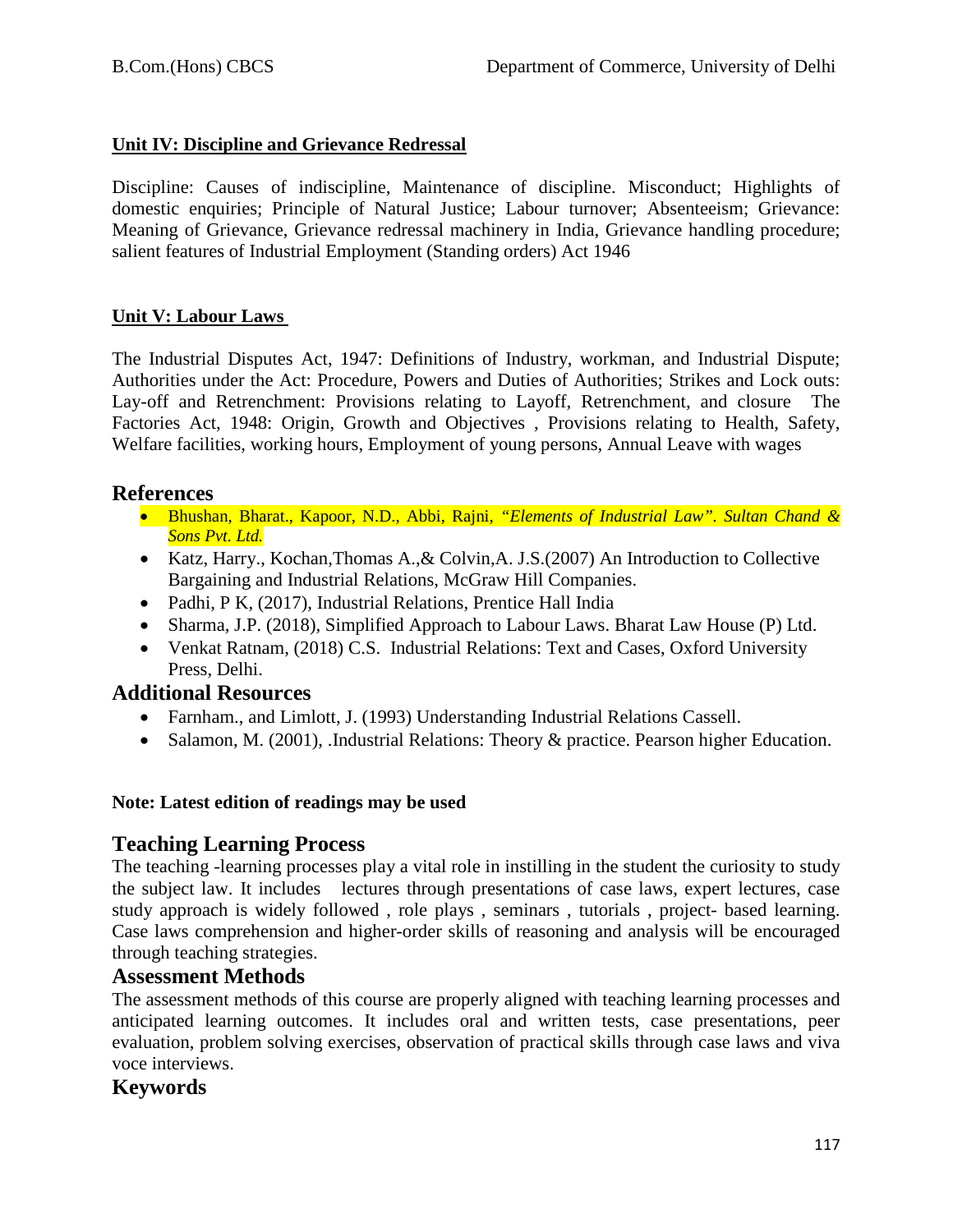The Industrial Disputes Act, 1947, The Factories Act, 1948, Discipline and Grievance Redressal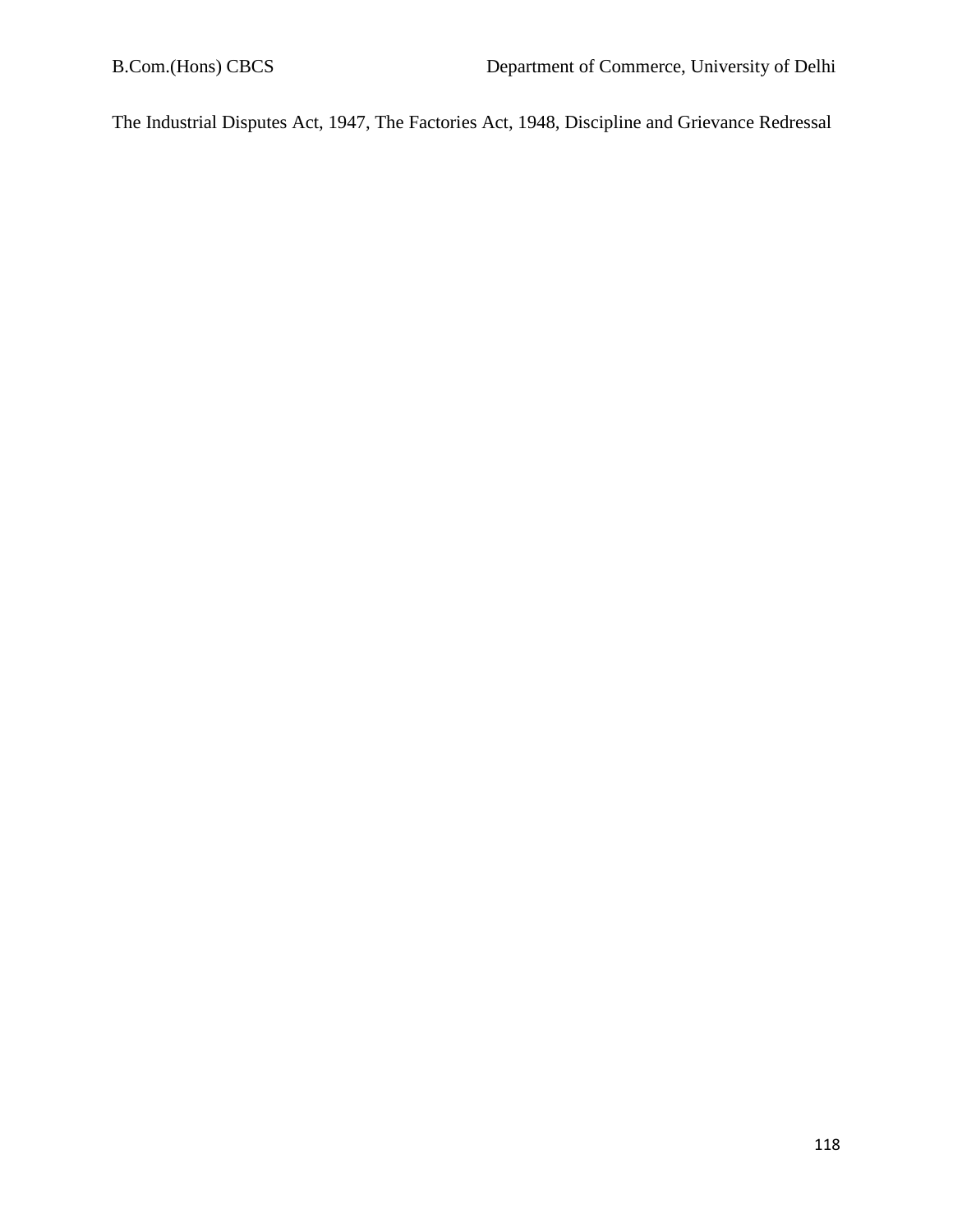## **B.Com. (Hons.): Semester-I Paper BCH 1.4(a): BASICS OF ACCOUNTING**

**Duration: 3Hrs. Marks: 100 Credits: 6**

# **Course Objective**

This course provides students a firm foundation in basic accounting concepts and methodology and also acquaints them with the changes taking place in the preparation and presentation of financial statements in accordance to the applicable accounting standards and relevant Acts.

# **Course Learning Outcomes**

After completing the course, the student shall be able to:

- CO1: gain an understanding of theoretical framework of accounting
- CO2: explain the concept of accounting equation and accounting process
- CO3: develop understanding of depreciation and inventory
- CO4: understand financial statements of a company
- CO5: state the meaning, objectives and significance of different types of ratios.

# **Course Contents**

## **UNIT 1: Introduction to Accounting**

Accounting- concept, objectives, advantages and limitations, types of accounting information; users of accounting information and their needs. Qualitative Characteristics of Accounting Information, Basic Accounting Terms- Business Transaction, Capital, Drawings. Liabilities (Non-Current and Current). Assets (Non-Current, Current); Fixed assets (Tangible and Intangible), Expenditure (Capital and Revenue), Expense, Income, Profit, Gain, Loss, Purchase, Sales, Goods, Stock, Debtor, Creditor, Voucher, Accounting Concepts, Principles and Conventions, Introduction to financial accounting standards, System of Accounting. Basis of Accounting: cash basis and accrual basis

## **UNIT 2: Concepts Related to Income Determination**

Voucher and Transactions: Source documents and Vouchers, Rules of Debit and Credit. Recording of Transactions: Books of Original Entry- Journal, Special Purpose books: Cash Book: Simple, cash book with bank column and petty cashbook (simple practical problems), Purchases book, Sales book, Purchases return book, Sales return book (theory only), Bank Reconciliation Statement: Need and preparation, Trial balance: Objectives and preparation, preparation of trading, profit & loss account and Balance sheet of sole proprietorship concerns.

## **UNIT 3: Business Income**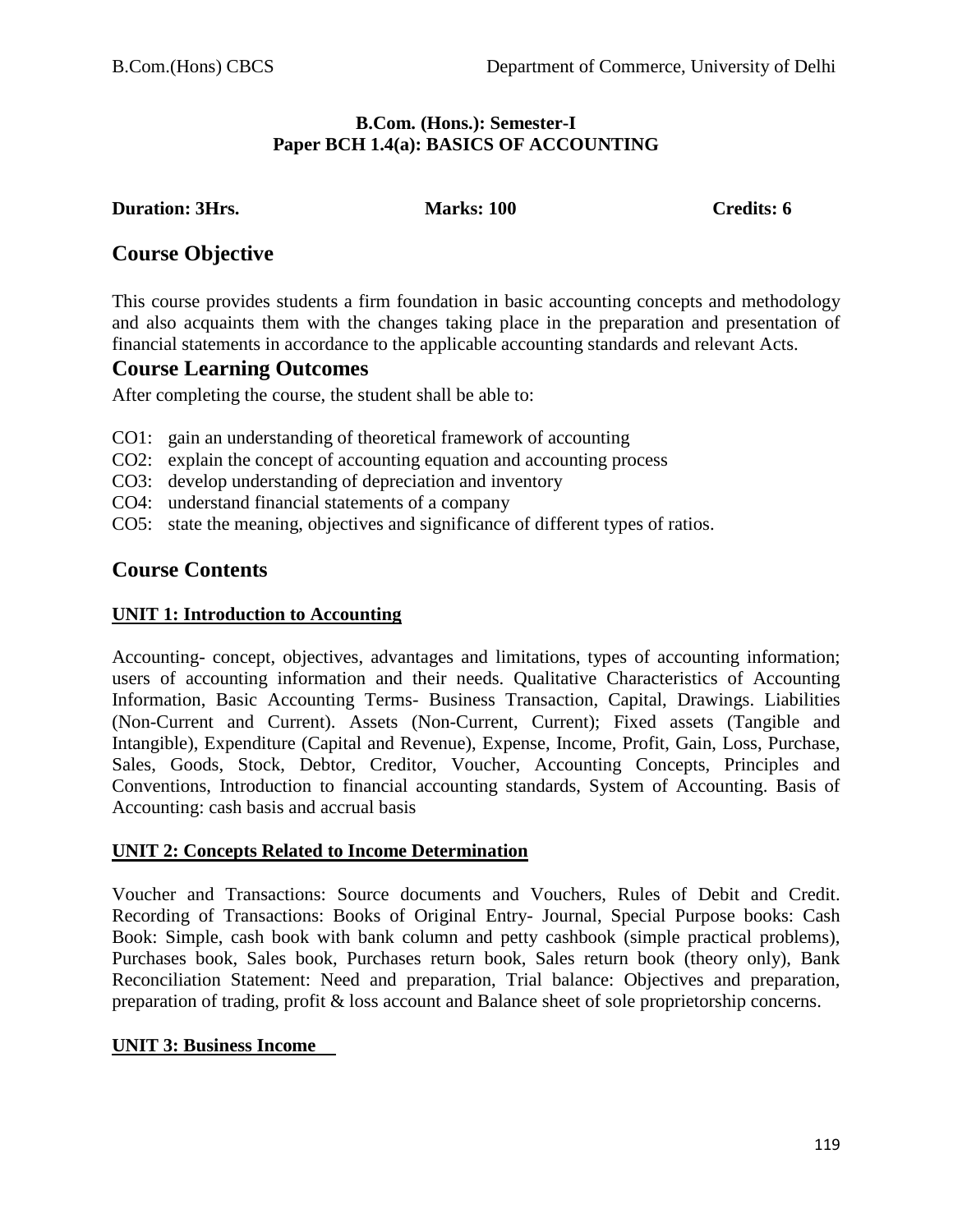Depreciation: Concept, Features, Causes, factors affecting depreciation. Other similar terms: Depletion and Amortisation. Methods of Depreciation: Straight Line Method (SLM) Written Down Value Method (WDV) (Excluding change of method), Difference between SLM and WDV; Advantages of SLM and WDV

Inventory Valuation: Meaning, Significance of inventory Valuation, Inventory record systems: Periodic and perpetual, Methods: FIFO, LIFO and Weighted Average

## **UNIT 4: Financial Statements of companies**

Understanding and reading financial statement of companies

## **UNIT 5: Financial Statement Analysis**

Objectives, importance and limitations, Accounting Ratios: Meaning, Objectives, classification and computation. (Simple numerical only)

# **References**

- Grewal, T S. *Introduction to Accounting*. S Chand and Company, New Delhi.
- Monga, J R. *Basic Corporate Accounting*. Mayur Publication, New Delhi.
- Monga, J R. *Basic Financial Accounting*. Mayur Publication, New Delhi.
- Sehgal, Ashok & Deepak Sehgal. *Fundamentals of Financial Accounting.* Taxmann, New Delhi.

#### **Additional Resources**

- Charles T Horngren,Gart L Sundem, John A. Elliot and Donna R Philbrick. *Introduction to Financial Accounting*, Pearson.
- Leonardo, A. Robinson, James R. Qanis, C. Wayne Alderman, *Accounting Information Systems: A cycle Approach*. Publisher Wiley
- Marshall, B Romney and Paul, John Steinbart, *Accounting Information Systems*, Pearson Education Limited.
- Robert, L. Hurt, *Accounting Information Systems: Basic Concepts and Current Issues*, McGraw Hill.

## **Note: Latest edition of readings may be used**

## **Teaching Learning Process**

Theory/ numerical with examples

## **Assessment Tasks**

Class participation, Presentation, Practical's, Viva/ test, End Semester Exam

# **Keywords**

Accounting Process, Trial Balance, Trading & Profit and Loss Account, Depreciation, Accounting, Ratios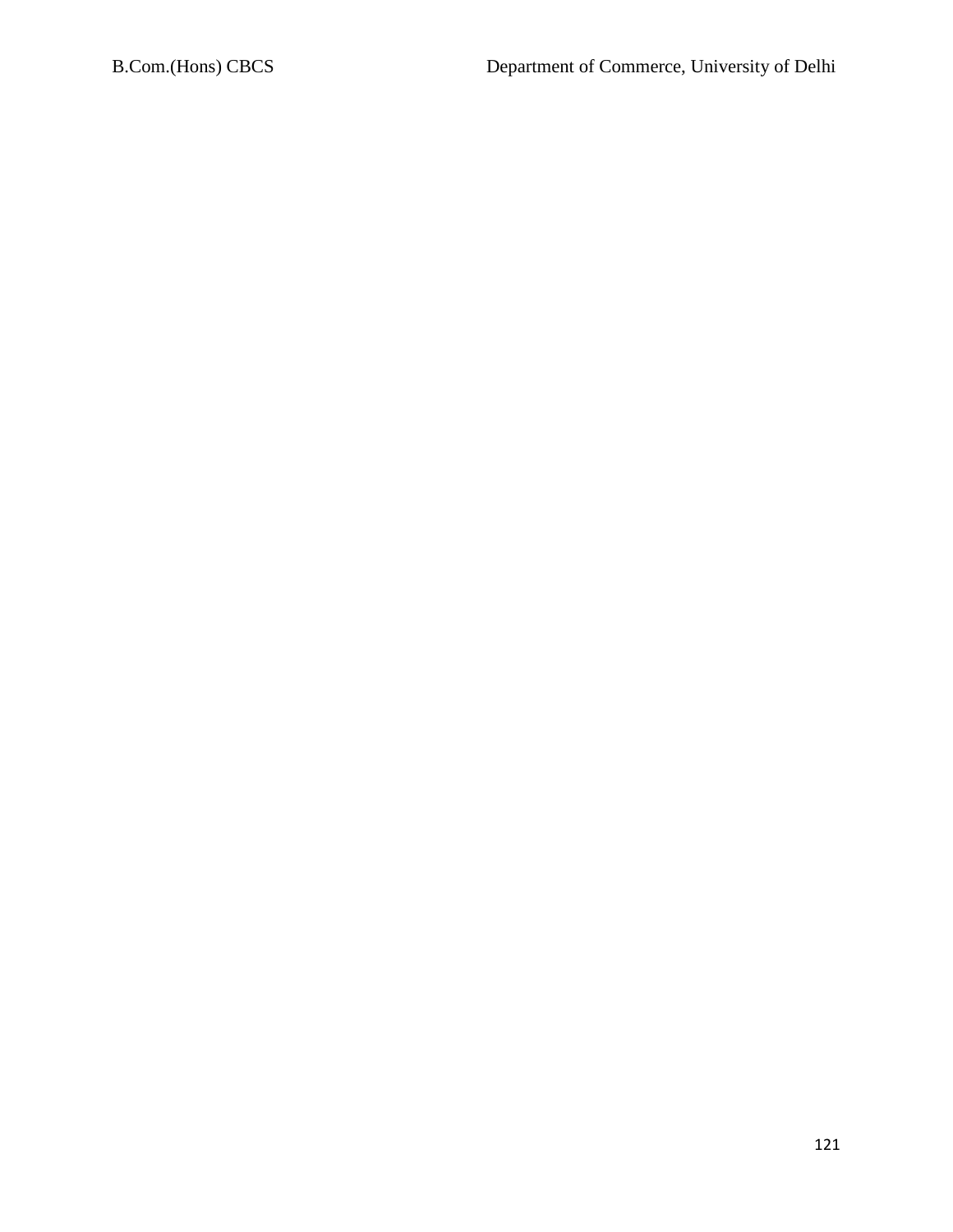#### **B.Com. (Hons.): Semester-I Paper BCH 1.4(b): BUSINESS ORGANISATION AND MANAGEMENT**

#### **Duration: 3Hrs Marks: 100 Credits: 6** Credits: 6

# **Course Objective**

The course aims to familiarize the non-commerce students with the world of business organisation and management.

# **Course Learning Outcomes**

After completing the course, the student shall be able to:

- CO1: learn business activities to compete in competitive world.
- CO2: understand entrepreneurship from local to international perspective.
- CO3: evaluate the application of functional areas of business activity.
- CO4: analyze decision making and communication.
- CO5: evaluate the impact of legal, social, and economic environment on business.

# **Course Contents**

## **Unit I: Introduction to Organisations & Management**

Meaning and pervasiveness of organisations; Range of business activities; Meaning and importance of management in organisations; Perspectives on experiencing business- Consumer's point of view-app-based, web-based and in-store commerce; Producer's point of view- thinking end-to-end, from farm to fork, from the ultimate source of supply to the consumer, supply chain and distribution channels; Careers in business ownership and management point of viewthinking domains (functions) and verticals (industries).

# **Unit II: Entrepreneurship: Founding the Business**

Entrepreneur-Entrepreneurship-Enterprise; Process of entrepreneurship; Entrepreneurs as the persons behind businesses; Stories of local, national and international businesspersons.

## **Unit III: Organisation of Business**

Ownership forms- proprietary and corporate; Unorganized (informal enterprises) versus organized (registered/incorporated enterprises); Business families and family business, multinational businesses; Domains/functions of business- an overview-reinforcing career options- of production & operations, marketing, accounting, finance and HR.

## **Unit IV: Management of Business**

Overview of functions of management and managerial roles in business; Managerial levels, skills/competencies; Decision-making techniques**;** Motivation**;** Leadership and Communication – exemplary practices in developing people as individuals and teams.

## **Unit V: Context of Business**

Interface between business, government, society and natural environment; Industry analysis; business level strategy formulation.

**Practical**

Project Work

# **References**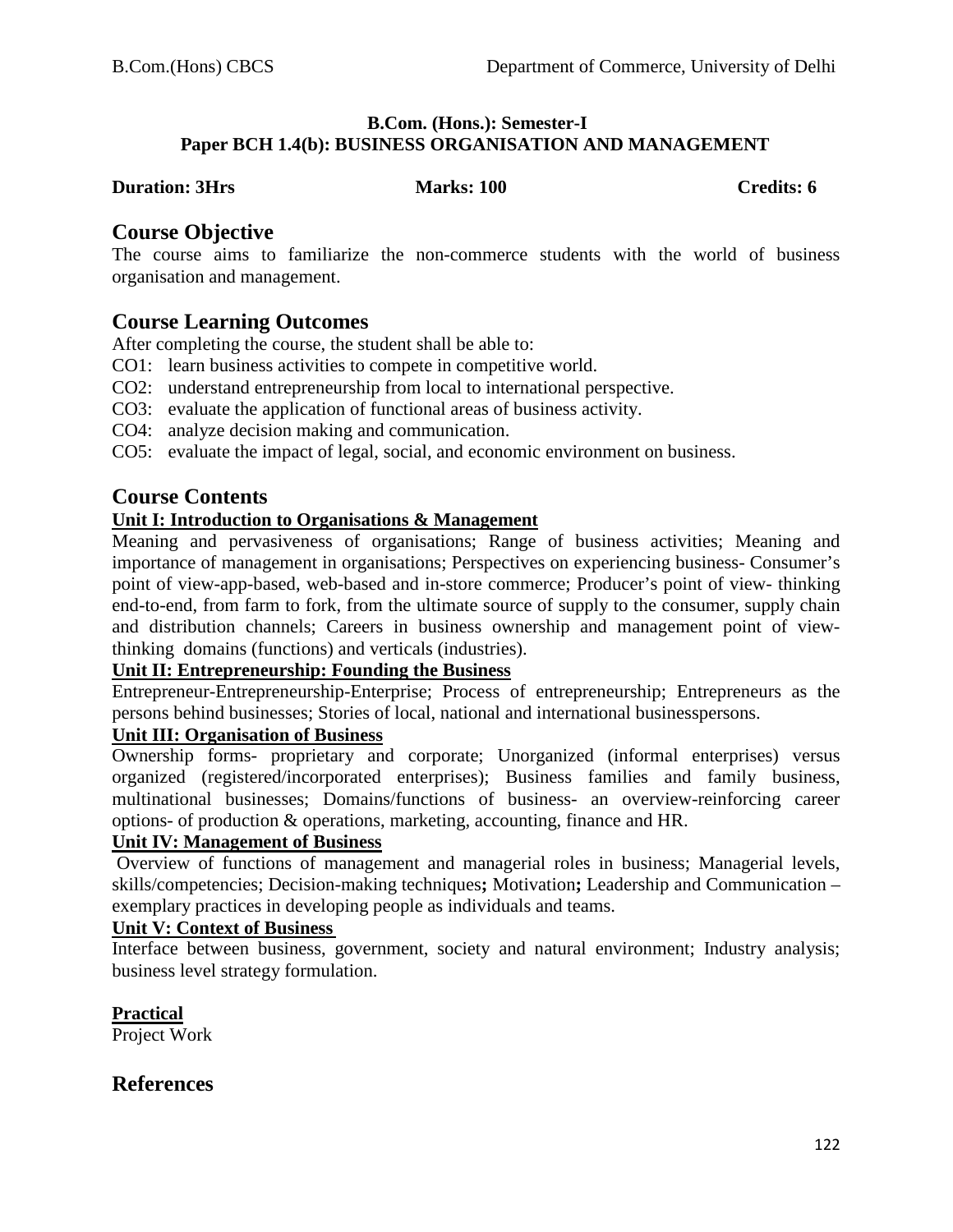- **•** Barry, J., Chandler, J., Clark, H., Johnston, R., & Needle, D. (1999). *Organisation and Management: A Critical Text* . Cengage Learning.
- **•** Basu, C. (2017). *Business Organisation and Management.* McGraw Hill Education.
- **•** Burton G. and Thakur, M. *Management Today: Principles and Practice.* New Delhi. Tata McGraw Hill.
- **•** Buskirk, R.H., et al. *Concepts of Business: An Introduction to Business System*. New York. Dryden Press.
- **•** Chhabra, T. N. *Business Organisation and Management.* Sun India Publications. New Delhi.
- **•** Griffin, R. W., Phillips, J. M., & Gully, S. M. (2017). *Organisational Behavior: Managing People and Organisations.* Cengage Learning.
- **•** Griffin. *Management Principles and Application*. Cengage Learning.
- **•** Gupta C. B. *Modern Business Organisation*. New Delhi. Mayur Paperbacks.
- **•** Kaul, V. K. (2012). *Business Organisation Management*. Pearson Education .
- **•** Koontz, H., & Weihrich, H. (2012). *Essentials of Management: An International and Leadership Perspective.* Paperback.
- **•** Singh, B. P., & Singh, A. K. *Essentials of Management*. New Delhi. Excel Books Pvt. Ltd.

# **Note: Latest edition of readings may be used**

# **Teaching Learning Process**

Learning through analysis and discussion of case studies and active participation in experiential exercises and simulations.

# **Assessment Methods**

Class tests/Assignments, Class participation, Presentations, End-semester examination

# **Keywords**

App-Based Commerce, Family Business, Decision Making Techniques, Motivation, Leadership, Industry Analysis.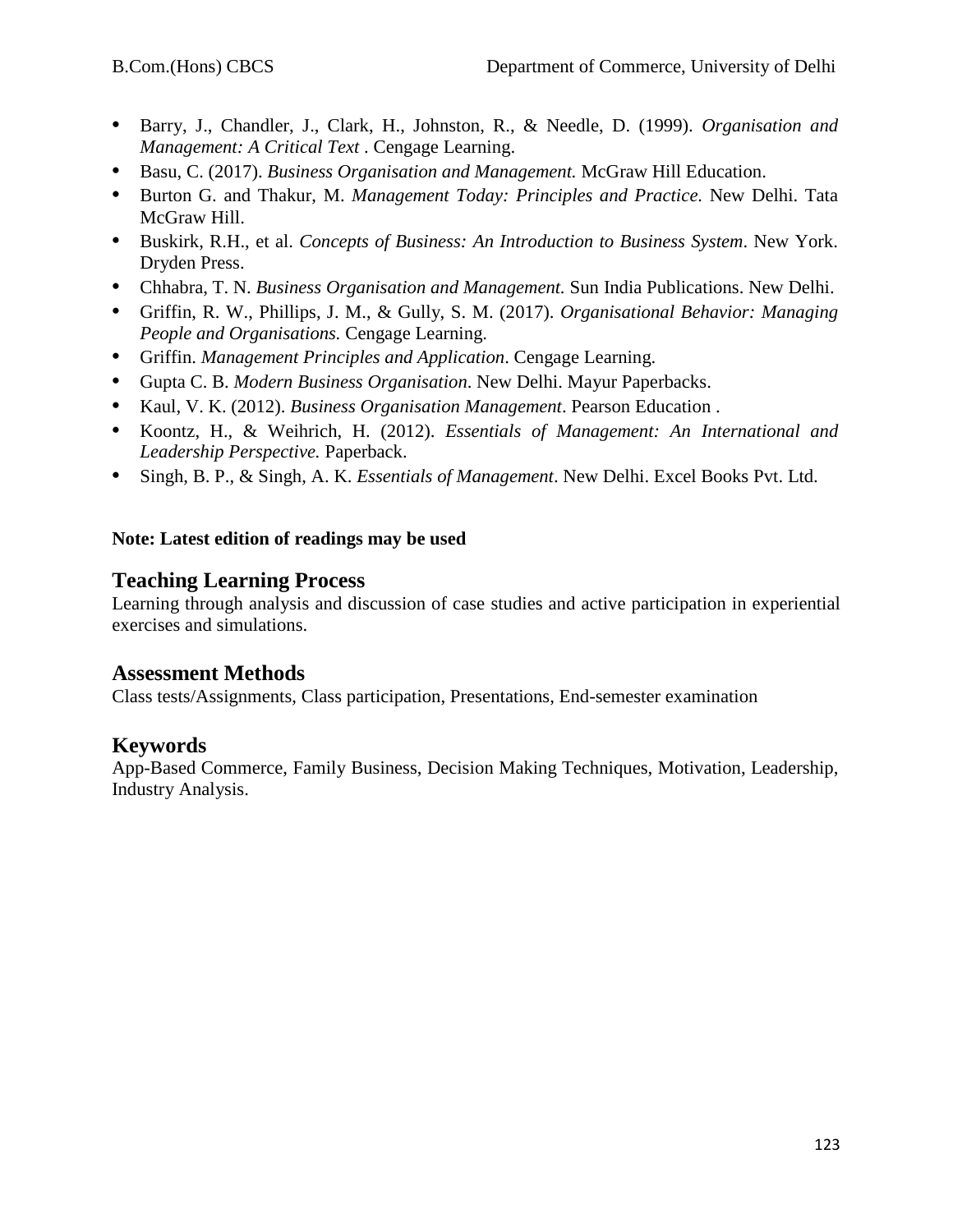## **B.Com. (Hons.): Semester-II Paper BCH 2.4(a): ENTREPRENEURSHIP**

## **Duration: 3Hrs Marks: 100 Credits: 6** Credits: 6

# **Course Objective**

The course aims at imparting basic knowledge on entrepreneurship and new enterprise creation so as to provide an opportunity to students to opt for entrepreneurship as an alternative career option as well as provide opportunity towards greater exposure to entrepreneurial process through hands-on training.

# **Course Learning Outcomes**

After completing the course, the student shall be able to:

- CO1: understand entrepreneurship as volition in context of India.
- CO2: gather knowledge and ideas on the existing support system for entrepreneurial orientation.
- CO3: understand enterprise formation process for gaining ideas as to creation of an enterprise for pursuing a career.
- CO4: understand requirements of post-enterprise creation for effective operation of the business.
- CO5: gain knowledge on available growth strategies for implementing effective suitable strategy for expansion and growth.

# **Course Contents**

## **Unit I: Introduction**

Entrepreneurship- meaning and importance, entrepreneurship in Indian context, entrepreneurship as a creative solution provider, meaning of various terms related to entrepreneurshipintrapreneurship, social entrepreneurship, net entrepreneurship, technopreneurship.

#### **Unit II: Entrepreneurial Eco-System**

Socio-economic support system for entrepreneurship; Public and private system of stimulation; Role of development institutes, availability of finance, marketing, technology and project related assistance; Role of trade associations and self-help groups for promotion of entrepreneurship; Types of business entities- micro, small and medium enterprises, role of MSME sector in Indian economy family businesses in India; Conflicts in family business; Startup Action Plan; Make in India initiative.

## **Unit III: Enterprise Formation Process**

Understanding and analyzing business opportunities, market demand analysis, project feasibility study; preparation of business plan; Start ups and basic start ups problems, sources of financing business start ups; Cases of Indian start ups (practical knowledge on preparation of business plan/project report shall be imparted).

## **Unit IV: Managerial Aspects of Business**

Managing finance- preparation of operating/cost budget, cash budget; Understanding management of short term and long term capital; Human resource planning; Contract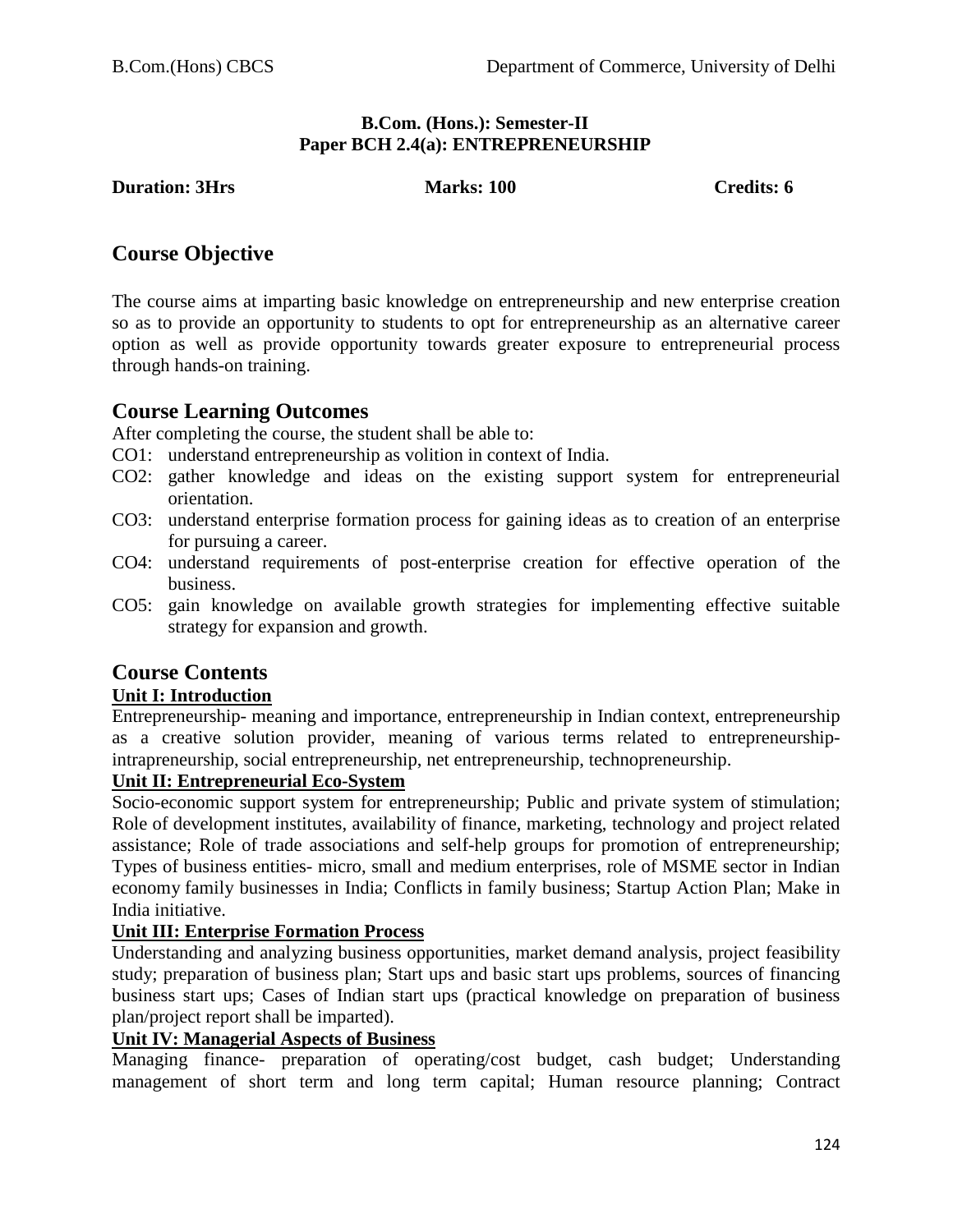management; Understanding marketing methods; Understanding of GST and other tax compliances.

# **Unit V: Managing Growth**

Business growth strategies specific to small enterprises; Enterprise life cycle and various growth strategies; Business collaboration and outsourcing of resources; Network management; Succession planning for sustenance.

## **Practical**

Visit to new enterprise for securing ideas and knowledge on enterprise creation process and effecting an interaction with the entrepreneur is an essential requirement for learners for ensuring the propensity of entrepreneurial orientation among the students.

# **References**

- **•** Brandt, S. C. *Entrepreneuring: The Ten Commandments for Building a Growth Company.* MacMillan Business Books.
- **•** Holt, D. H. *Entrepreneurship: New Venture Creation*. New Delhi: Prentice Hall of India.
- **•** Panda, S. C. *Entrepreneurship Development.* New Delhi: Anmol Publications.
- **•** Taneja, S., & Gupta, S. L. *Entrepreneurship Development-New Venture creation.* New Delhi: Galgotia Publishing House.

## **Additional Resources**

- **•** Dollinger, M. J. *Entrepreneurship: Strategies and Resources.* Illinois: Irwin.
- **•** Vasper, K. H. *New Venture Strategies (Revised Edition).* New Jersey: Prentice-Hall.

## **Note: Latest edition of readings may be used**

# **Teaching Learning Process**

Direct interactive class room teaching method for ensuring learning objectives is suggested in this course.

## **Assessment Methods**

Class tests, Assignments based evaluation on various entrepreneurial opportunities, Class participation, Presentations, End-semester examination

# **Keywords**

Intrapreneurship, Technopreneurship, Basic Start Ups, Enterprise Life Cycle, Social Entrepreneurship, Family Business, GST.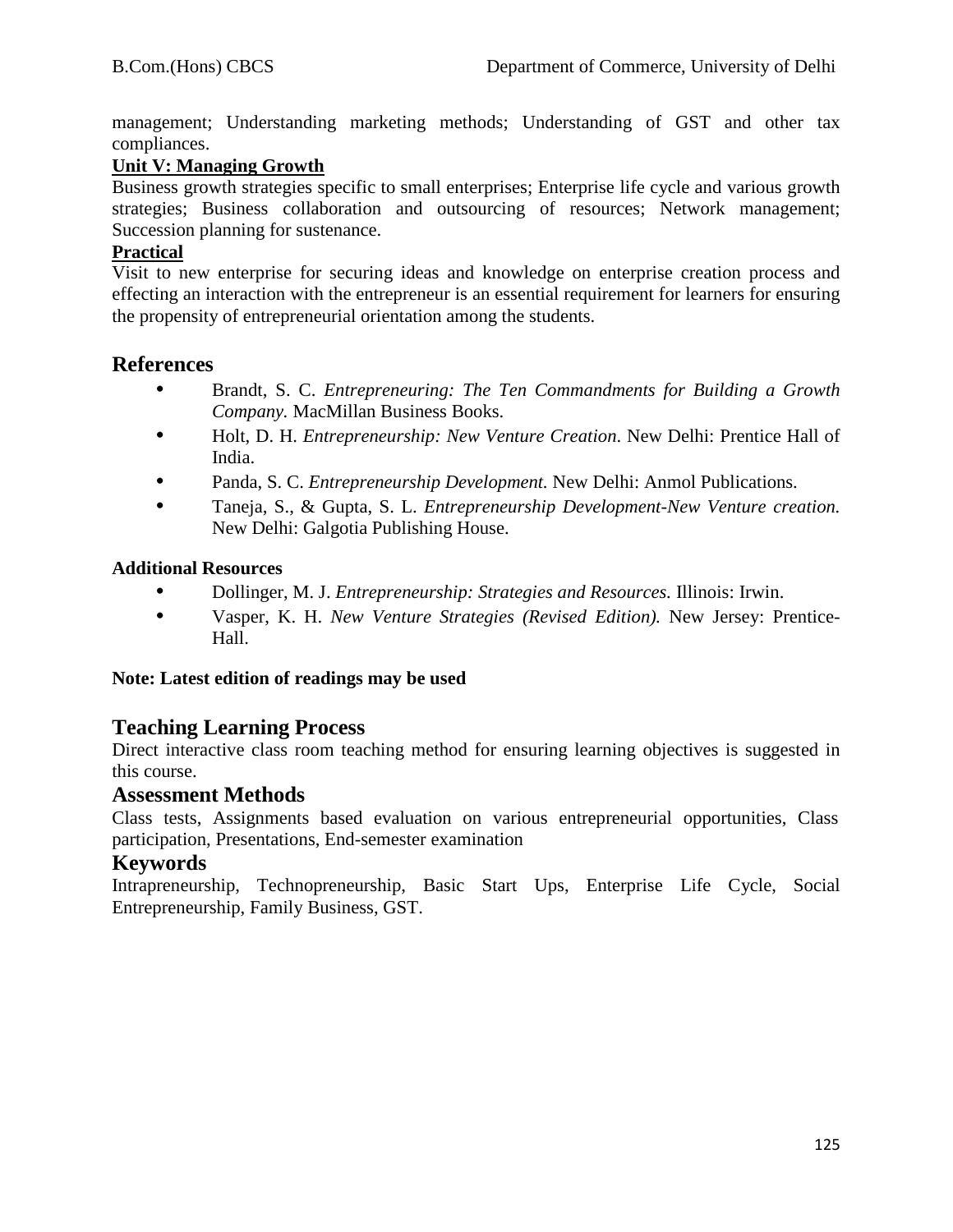#### **B.Com. (Hons.): Semester-II Paper BCH 2.4(b): FINANCE FOR NON-FINANCE EXECUTIVES**

#### **Duration: 3 Hrs. Marks: 100 Credits: 6**

# **Course Objective**

To familiarize non-finance executives with the basic concepts of finance.

# **Course Learning Outcomes**

After completing the course, the student shall be able to:

- CO1: understand the overview of finance, concept of time value of money as well as concept of risk & return
- CO2: learn financial analysis with the aid of various financial statements & analyze capital budgeting process and techniques.
- CO3: analyze cost of capital, capital structure and leverage
- CO4: examine dividend & working capital dividend decisions
- CO5: perform valuation of securities

# **Course Contents**

## **Unit: I Introduction**

Meaning and importance of Finance. Time Value of money (Compounding & Discounting), Risk & Return. Alternative investment options, Sources of Long term financing and short term financing.

## **Unit: II Financial Analysis & Capital Budgeting**

Types of Financial Statements- Income Statement, Balance Sheet, Ratio Analysis: Meaning, Significance and Limitations. Current Ratio, Quick Ratio, Absolute Liquidity Ratio, Debt-Equity Ratio, Interest Coverage Ratio, Inventory Turnover Ratio, Debtors Turnover Ratio, Average Collection Period, Creditors Turnover Ratio, Average Payment Period, Return on Capital Employed, Earning Per Share, Dividend Per Share.

Capital Budgeting Process, Capital Budgeting Techniques (Pay Back Period, Discounted payback period, NPV, IRR).

## **Unit: III Cost of Capital & Capital Structure**

Concept of Cost of Capital and Capital Structure: Cost of Debt Capital, Cost of Preference Share Capital, Equity Share Capital, Weighted Average Cost of Capital (WACC). Meaning of Leverage. Operating Leverage, Financial Leverage, Combined Leverage.

## **Unit: IV Dividend Decisions & Working Capital**

Types of Dividends, Dividend policies and factors affecting dividend policies. Concept of Working Capital, its components and Factors affecting working capital requirements. Contemporary issues in Finance

#### **Unit: V Valuation of Securities**

Types of Risks and Returns. Concept of Valuation, Equity Valuation & Analysis, Bond Valuation & Analysis. Portfolio Analysis

## **References**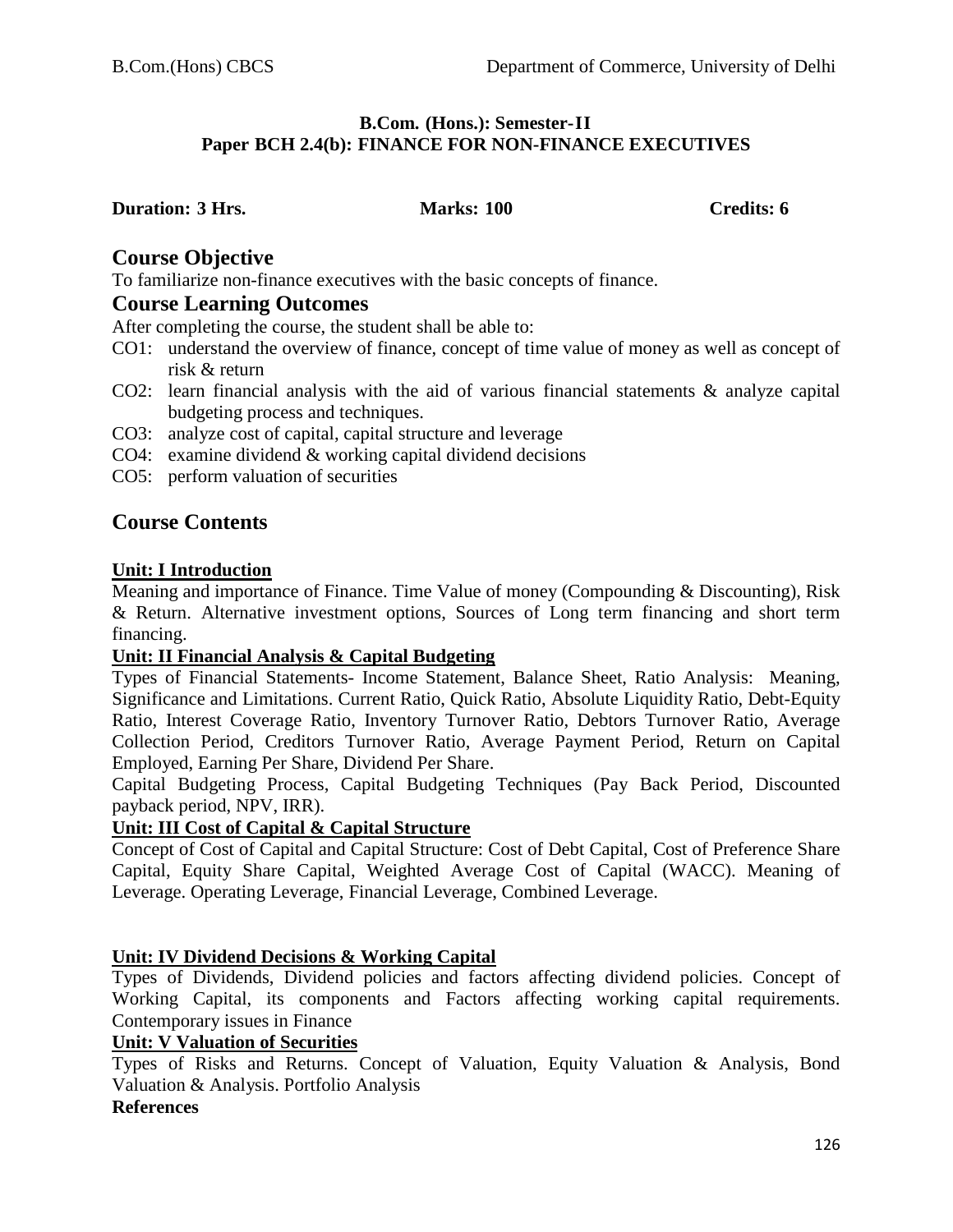- Bhargav, B, K, *Finance For Non Finance Managers. Jaiko Publishing House.*
- Chandra, P. Finance Sense: *Finance For Non Finance executives. Tata McGraw Hill.*
- Gabriel Hawawini, Claude Viallet, *Finance For Non Finance Managers*, Cengage Delmar Learning India Pvt Ltd.
- Gene Siciliano ,*Finance for Nonfinancial Managers*, (Briefcase Books Series), Tata McGraw Hill
- Tripathi, Vanita, *Basic Financial Management"* Taxmann Publication.

## **Additional Resources**

- Chandra, P*. Financial Management-Theory and Practice.,* Tata McGraw Hill
- Tripathi, Vanita, *Fundamentals of Investments.* Taxmann Publication.

## **Note: Latest edition of text books may be used. Teaching Learning Process**

As the course is designed To familiarize non finance executives with the essentials of finance, the teaching learning process will be based on lectures, project work/field work and cases studies

# **Assessment Methods**

The assessment of the students must be aligned with the course learning outcomes and requires Class Participation, Class Test, Assignment, Project Work/field work, End Semester Examination

# **Keywords**

Time Value of Money, Risk, Return, Financial Statements, Financial Ratio Analysis, Capital Budgeting.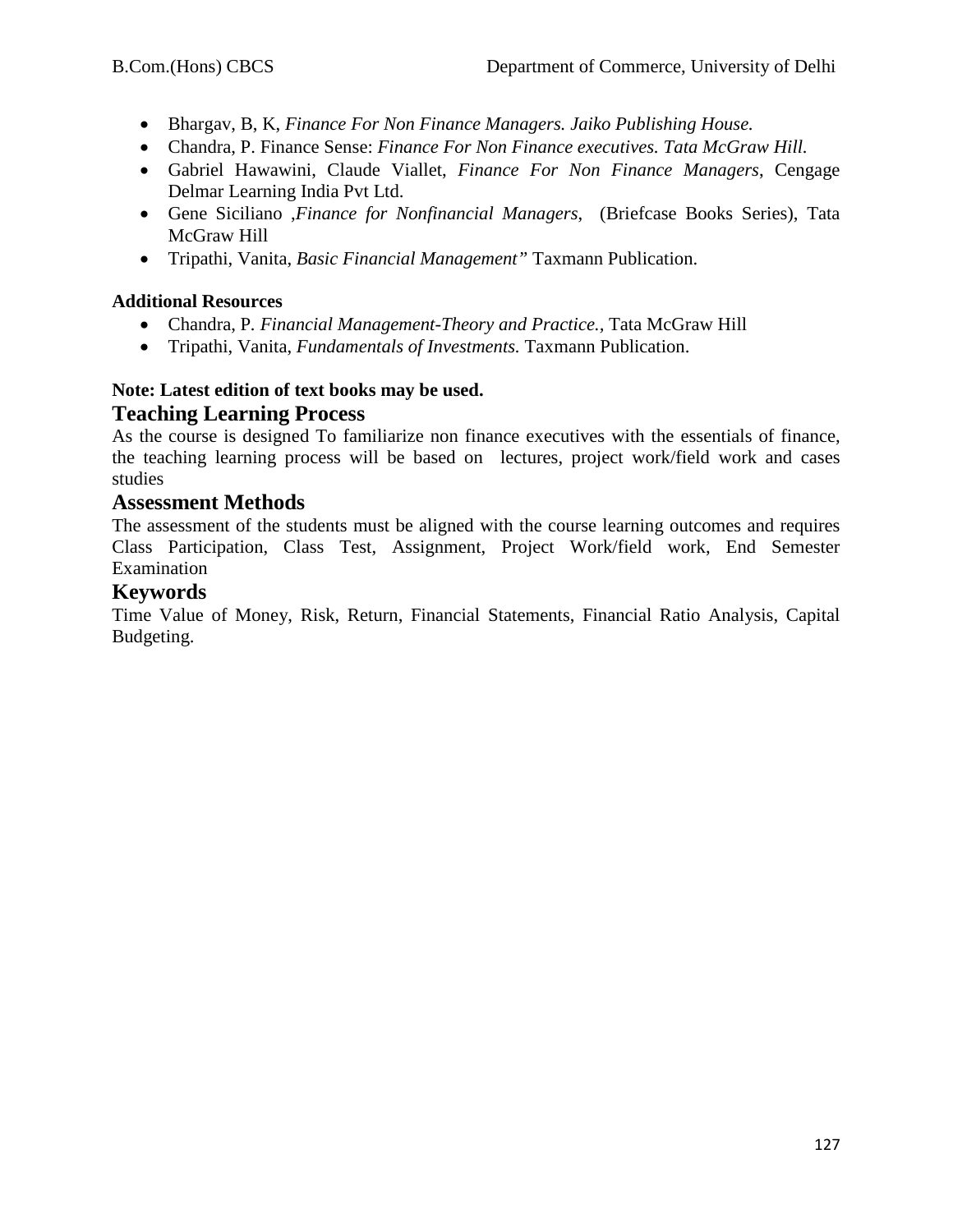#### **B.Com. (Hons.): Semester-III Paper BCH 3.4(a): INVESTING IN STOCK MARKETS**

**Duration: 3 Hrs. Marks: 100 Credits: 6**

# **Course Objective**

To equip students with the basic skills required to operate in stock market.

# **Course Learning Outcomes**

After completing the course, the student shall be able to:

- CO1: learn the basics of investing in stock market, the investment environment as well as risk & return
- CO2: analyze indian securities market including the derivatives market
- CO3: examine EIC framework and conduct fundamental analysis
- CO4: perform technical analysis
- CO5: invest in mutual funds market

# **Course Contents**

## **Unit-I: Basics of Investing**

Basics of Investment & Investment Environment. Risk and Return, Instruments of Investment - Equity shares, Preference shares, Bonds and Debentures.

Indian Security Markets: Primary Markets (IPO, FPO, Private placement, Offer for sale), Secondary Markets (cash market and derivative market: Futures and Options) Market Participants: Stock Broker, Investor, Depositories, Clearing House, Stock Exchanges. Role of stock exchange, Stock exchanges in India: BSE, NSE, MSEI. Security Market Indices: Nifty & Sensex, Sources of financial information.

Trading in securities: types of orders, using brokerage and analyst recommendations.

## **Unit II: Indian Security Markets**

Primary Markets (IPO, FPO, Private placement, Offer for sale), Secondary Markets (cash market and derivative market: Futures and Options) Market Participants: Stock Broker, Investor, Depositories, Clearing House, Stock Exchanges. Role of stock exchange, Stock exchanges in India: BSE, NSE, MSEI. Security Market Indices: Nifty & Sensex, Sources of financial information.

Trading in securities: types of orders, using brokerage and analyst recommendations.

## **Unit III: Fundamental Analysis**

Top down and bottom up approaches, Analysis of international & domestic economic scenario, Industry analysis, Company analysis (Quality of management, financial analysis :Both Annual and Quarterly, Income statement analysis, position statement analysis including key financial ratios, Cash flow statement analysis, Industry market ratios: PE, PEG, Price over sales, Price over book value, EVA), Understanding Shareholding pattern of the company.

## **Unit-IV: Technical Analysis**

Trading rules (credit balance theory, confidence index, filter rules, market breath, advances vs declines and charting (use of historic prices, simple moving average and MACD) basic and advanced interactive charts. Do's & Don'ts of investing in markets.

## **Unit-V: Investing in Mutual Funds**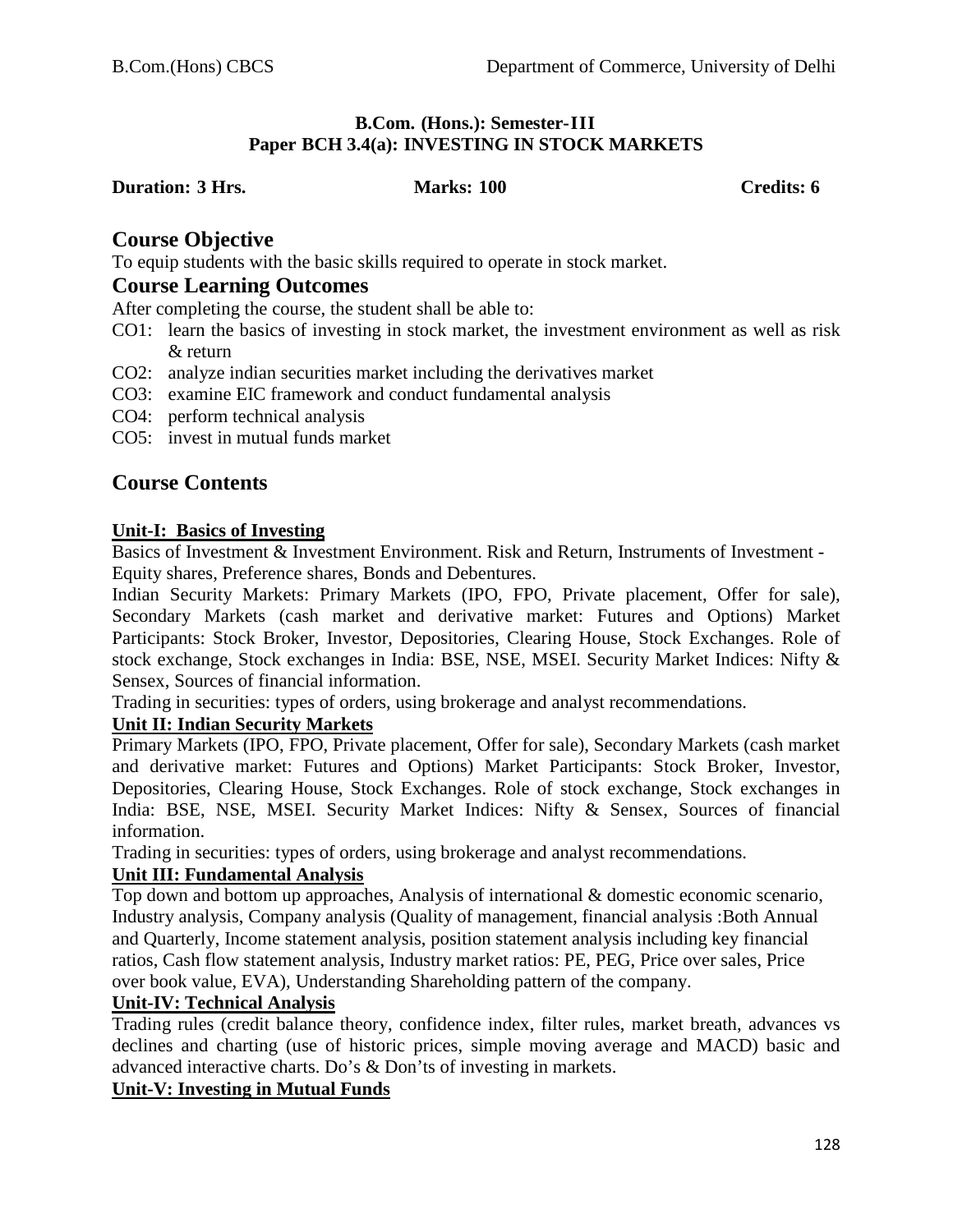Concept and background on Mutual Funds: Advantages, Disadvantages of investing in Mutual Funds, Types of Mutual funds: Open ended, close ended, equity, debt, hybrid, money market, and entry load vs. exit load funds. Factors affecting choice of mutual funds. CRISIL mutual fund ranking and its usage, calculation and use of Net Asset *Value.*

# **References**

- Kumar, Vinod and Nangia, Raj Sethi*, Investing in Stock Markets*, Ane books
- Singh J K , Singh Amit Kumar, *Investing in Stock Markets*, A K Publications, Delhi.
- Tripathi, Vanita and Pawar, Neeti (2019)*, Investing in Stock Market,* Taxmann Publications.

## **Additional Resources**

- Aswath, Damodaran, *Investment Validation Tools and Technique for Determining Mutual Funds,* John Wiley & Sons
- Chandra, Prasanna. *Investment Analysis and Portfolio Management*, Tata McGraw Hill
- Gurman and Jochnk, *Fundamentals of Investing*, Pearworth
- Madura, Jeff, *Personal Finance*, Pearson

# **Note: Latest edition of text books may be used.**

# **Teaching Learning Process**

As the course is designed To equip students with the basic skills required to operate in stock market the teaching learning process will be based on lectures, seminars, workshops, project work and cases studies

## **Assessment Methods**

The assessment of the students must be aligned with the course learning outcomes and requires Class Participation, Class Test, Assignment, Project Work, End Semester Examination

# **Keywords**

Investments, Indian Securities Market, Primacy Market, Secondary Market, Derivatives market, EIC Framework, Fundamental Analysis.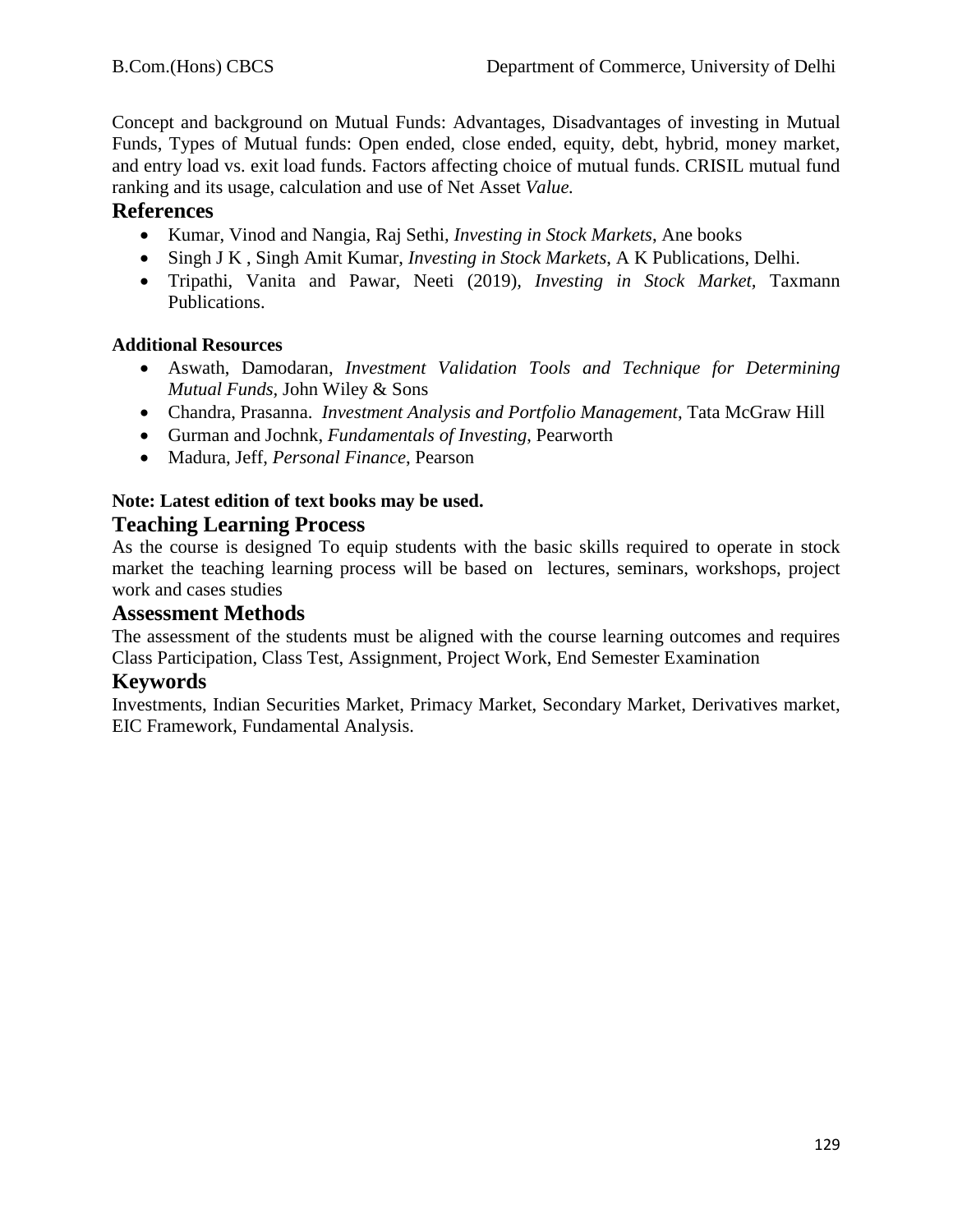## **B.Com. (Hons.): Semester-III Paper BCH 3.4(b): HUMAN RESOURCE MANAGEMENT**

**Duration: 3 Hrs Marks: 100 Credits: 6** Credits: 6

# **Course Objective**

The course aims to sensitize the students with various facets of managing people in the organisations from the stage of acquisition to development and retention and to create an understanding of various policies and practices of human resource management.

# **Course Learning Outcomes**

After completing the course, the student shall be able to:

- CO1: understand different tools used in forecasting and planning human resource needs.
- CO2: demonstrate the ability to prepare a selection strategy for a specific job.
- CO3: understand the significance of different methods of performance appraisal.
- CO4: recommend actions based on results of the compensation analysis and design compensation schemes that are cost effective, that increase productivity of the work force, and comply with the legal framework.
- CO5: understand modern HRM to meet the challenges of changing business environment.

# **Course Contents**

## **Unit I: Introduction**

Human resource management—meaning, scope, functions and importance; Role and responsibilities of HR managers; Human resource planning—meaning, objectives, problems of HRP,; Job analysis—meaning and process evaluation of factors affecting HRP, methods of data collection; Job description and specification; Job design- concept, factors affecting and methods/techniques.

#### **Unit II: Recruitment, Selection and Development**

Recruitment—meaning, process and sources (internal and external), factors affecting recruitment; Selection—meaning and process; an introduction to placement, induction, socialization; an overview of training and development; Training need analysis, methods of training, career development; Emerging trends in recruitment, selection, and development.

#### **Unit III: Performance Appraisal**

Performance appraisal—nature, objectives, process and methods (traditional and modern); Employee counseling; Job changes- transfers, promotions, and separations; Human resource audit.

## **Unit IV: Compensation Management and Employee Maintenance**

Job evaluation; Compensation—concept, components—base and supplementary (fringe benefits, performance linked compensation—individual, group, organisation wide); Employee health, safety, welfare and social security (excluding legal provisions); Grievance handling and redressal.

## **Unit V: Emerging Issues in HRM**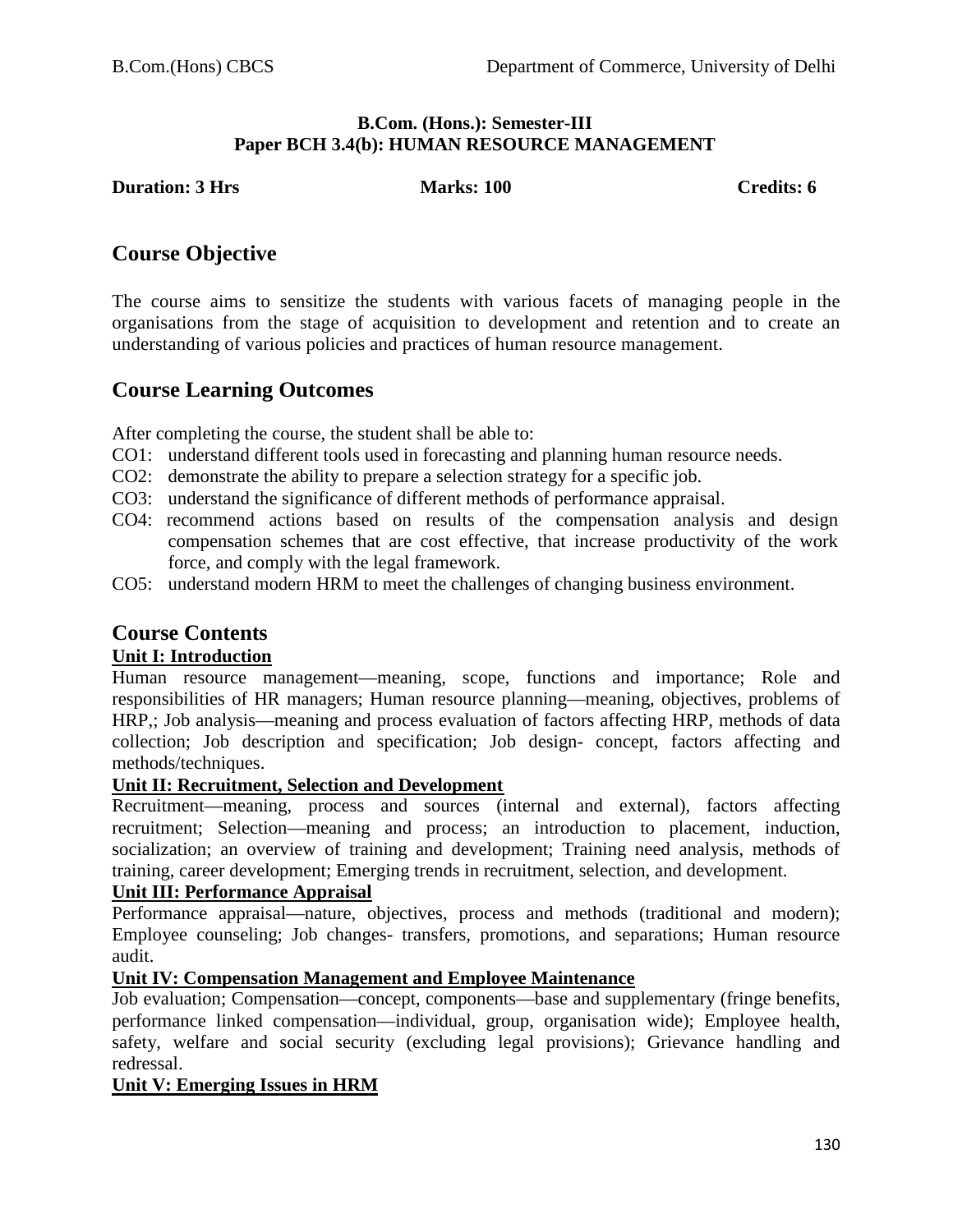Emerging horizons posing challenges for HRM in the contemporary business environmentworkforce diversity, employee empowerment, downsizing, work- life balance, e- HRM, green-HRM, outsourcing HRM, ethics in HRM (surveillance vs. privacy); International HRM- concept, importance and models; Challenges of international HR managers; Global HR practices.

# **References**

- **•** Awasthappa, K. *Human Resource Management*. Tata McGraw Hill Education.
- **•** Decenzo, D. A., & Robbins, S. P. (2011). *Fundamentals of Human Resource Management* . India: Wiley.
- **•** Dessler, G. (2017). *Human Resource Management.* Pearson.
- Haldar, U., & Juthika, S. (2012). *Human Resource Management (1<sup>st</sup> edition)*. Oxford University Press.
- **•** Lynton, R., & Pareek, U. *Training for Development.* New Delhi: Vistaar.
- **•** Mejia, L. R., Balkin, D. B., & Cardy, R. L. (2012). *Managing Human Resources (7th edition).* PHI learning private limited.
- **•** Muller-Camen, M., Croucher, R., & Leigh, S. (2016). *Human Resource Management: A Case Study Approach* . CIPD. Viva Books.
- **•** Pattanayak, B. (2018). *Human Resource Management.* Delhi. Prentice Hall of India.
- **•** Rao, V. *Human Resource Management: Text and Cases*. Excel.
- **•** Rastogi, S. *Management of Human Resources*. Sun India.

# **Latest editions of the books may be used.**

# **Teaching Learning Process**

Interactive class room sessions with the help of power point presentations, case discussions and group discussions to ensure active participation and continuous learning.

# **Assessment Methods**

Class tests/Assignments, Class participation, Presentations, End-semester examination

# **Keywords**

Human Resource Planning, Job Analysis, Recruitment, Selection, Job Changes, Employee Health, International HRM.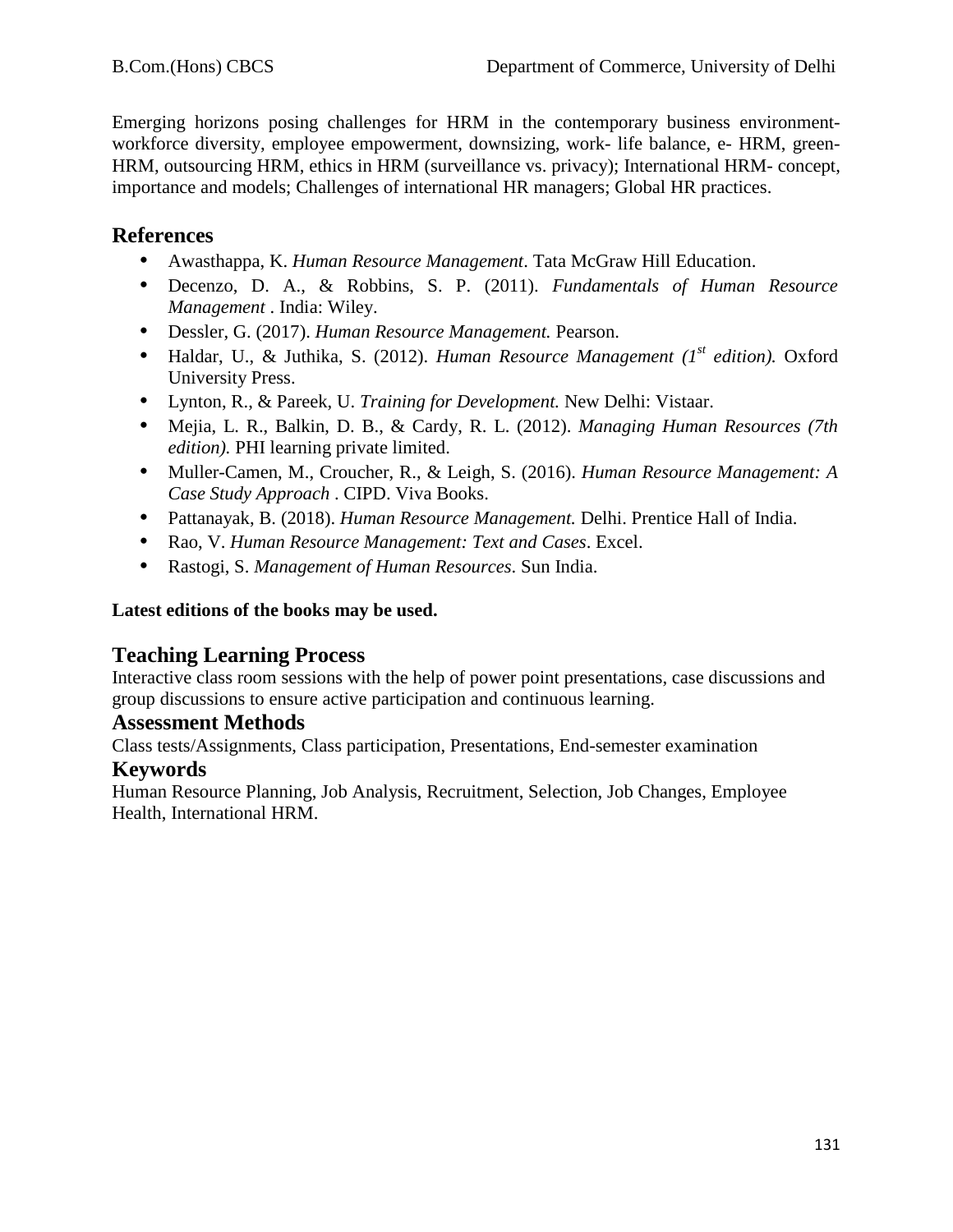#### **B.Com. (Hons.): Semester-III Paper BCH 3.4(c): FUNDAMENTALS OF MARKETING**

#### **Duration: 3 Hrs Marks: 100 Credits: 6**

# **Course Objective**

The objective of this course is to provide basic knowledge of concepts, principles, tools and techniques of marketing.

# **Course Learning Outcomes**

After completing the course, the student shall be able to:

- CO1: learn the basic concepts and principles of marketing and to develop their conceptual skill to be able to manage marketing operations of a business firm.
- CO2: understand the complexities involved in various targeting and positioning decisions.
- CO3: take effective decisions for launching new products and to understand the implications of different pricing strategies.
- C04: develop the skills to design the promotion-mix strategies
- C05: familiarize about the current trends in marketing to take proactive measures while taking marketing decisions

# **Course Contents**

# **Unit I: Introduction**

Marketing: Meaning, Nature, Scope and Importance; Marketing Philosophies; Marketing Mix; Marketing Environment- Concept and need for studying marketing environment; Micro environmental factors- company, suppliers, marketing intermediaries, customers, competitors, publics; Macro environmental factors– demographic, economic, natural, technological, politicolegal and socio-cultural.

#### **Unit II**: **Consumer behaviour and Market Selection**

Need for studying consumer behaviour; Stages in Consumer buying decision process; Factors influencing consumer buying decisions. Market Segmentation- concept, importance, levels and bases of segmenting consumer markets. Market Targeting- concept and factors affecting the choices for market targeting. Product Positioning– concept and bases. Product differentiationconcept and bases.

### **Unit III: Product and Pricing Decisions**

Concept and classification; Levels of Product; Product-mix dimensions; Branding- concept, functions and qualities of good brand name; Packaging and Labeling- concept and functions; Product support services; New product development process. Concept and objectives of pricing decisions; Factors affecting price of a product; Pricing methods; Pricing strategies.

## **Unit IV: Distribution and promotion Decisions**

Channels of distribution- meaning and importance; types of distribution channels and their functions; Factors affecting choice of distribution channel; Distribution logistics– concept, importance and major logistics decisions. Wholesaling and retailing. Nature and Importance of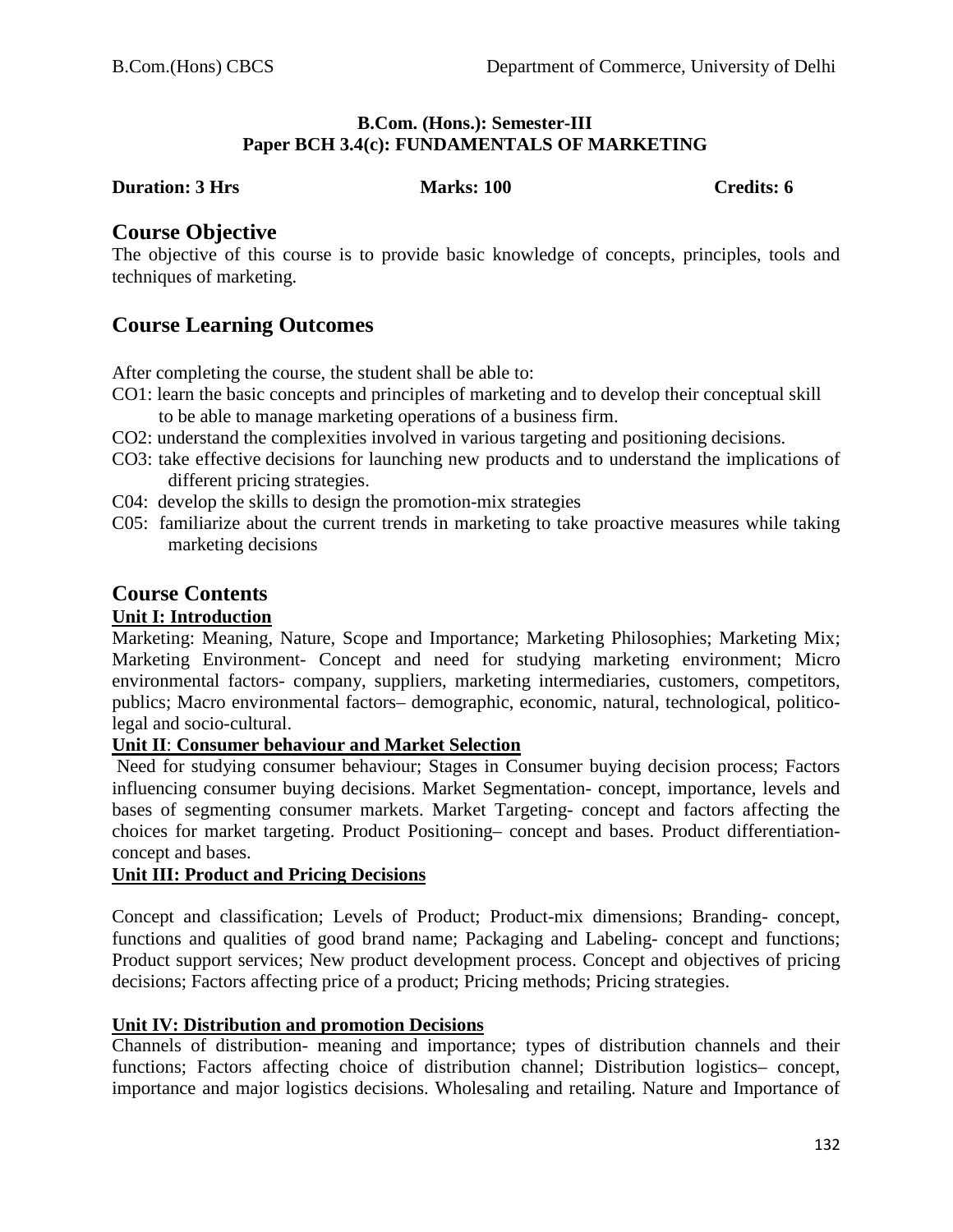Promotion; Promotion mix concept and distinctive characteristics of advertising, personal selling, sales promotion, public relations, publicity and direct marketing; Factors influencing promotion mix decisions.

## **Unit V: Developments in Marketing**

Relationship Marketing; Sustainable Marketing; Rural marketing; Social marketing; Digital marketing; Legal Issues in marketing- The Consumer Protection Act, 1986; Ethical issues in marketing.

## **References**

- Kotler, P., Armstrong, G. and Agnihotri, P. (2018). *Principles of Marketing (17th edition)* Pearson Education. Indian edition.
- Sharma, K., & Swati Aggarwal. (2018). Principles of Marketing. Taxmann's.
- The Consumer Protection Act, 1986.

## **Additional Resources**

- Etzel, M. J., Walker, B. J., Stanton, W. J., & Pandit, A. (2010). *Marketing (14th ed.).* Mc Graw Hill.
- Grewal, D. & Levy, M. (2017). *Marketing*  $(5^{th} ed.)$ . McGraw-Hill Education.

## **Note: Latest editions of the books may be used.**

# **Teaching Learning Process**

The teaching learning process includes lectures, case study discussions, individual and group presentations and projects.

## **Assessment Methods**

The assessments methods of the course include class tests, assignments, project evaluations and class presentations.

# **Keywords**

Target Market, Product, Price, Distribution, Promotion, Segmentation, Targeting, Positioning, Branding, Packaging, Labelling, Consumer Behaviour, Marketing Environment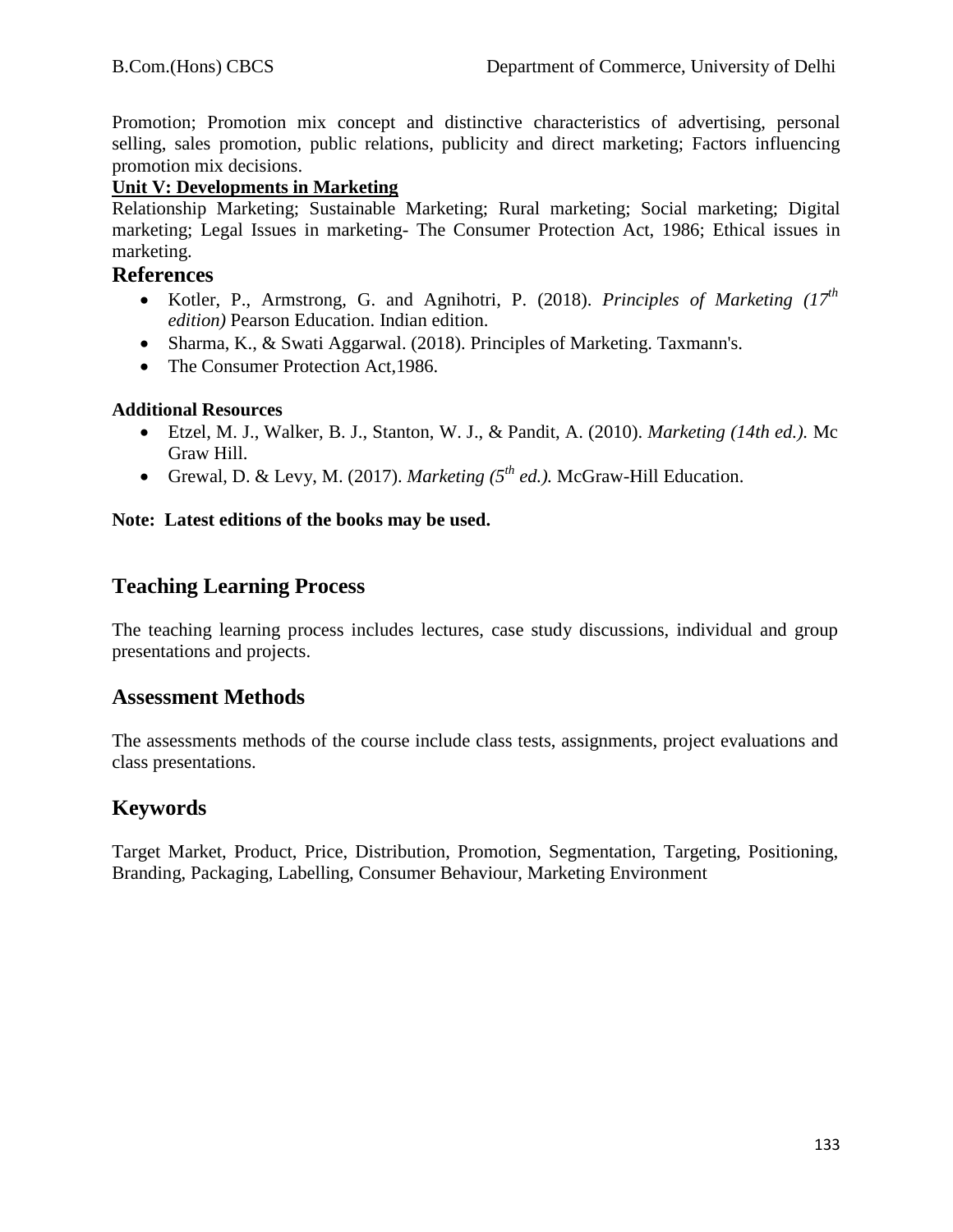# **B.Com. (Hons.): Semester-IV Paper BCH 4.4(a): INSURANCE & RISK MANAGEMENT**

**Duration: 3 Hrs. Marks: 100 Credits: 6**

# **Course Objective**

To develop an understanding among students about identifying, analyzing and managing various types of risks. Besides the students will be in a position to understand principles of insurance and its usefulness in business along with its regulatory framework.

# **Course Learning Outcomes**

After completing the course, the student shall be able to:

- CO1: understand the Concept of Risk, it's types, sources and measurements.
- CO2 : learn the Concepts and Principles of Insurance and its operations.
- CO3: develop insights into various types of Insurance
- CO4: examine the Legal aspects of Insurance contract and Actuaries
- CO5: familiarize with the Regulatory Framework of Insurance

# **Course Contents**

## **Unit I: Introduction**

Concept of risk, Types of risk, Assessment and Transfer, Sources and Measurement of risk, Risk evaluation and Prediction, Disaster risk management, Risk retention and Transfer

#### **Unit II: Insurance I**

Concept of insurance, Need for insurance, Principles of utmost good faith, Insurable interest, Indemnity, Economic Function, Proximate cause, Subrogation and Contribution.

#### **Unit III: Insurance II**

Types of insurance: Life and Non-life insurance; Features, Need and Policies of insurance; Reinsurance and Co-insurance: Features, Objectives and Methods; Bancassurance- features and Merits.

#### **Unit IV: Insurance & Risk Management**

Legal aspects of insurance contract, Loss Assessment and Loss control, Control of Malpractices and Mis-selling, Exclusion of perils, Actuaries, Computation of insurance premium.

#### **Unit V: Regulatory Framework of Insurance**

Regulatory Framework of Insurance, IRDA act 1999: objectives of IRDA, Composition of IRDA, Duties, Powers and Functions of IRDA, Role of IRDA, Delegation of powers, establishment of Insurance Advisory Committee, powers to make regulations.

# **References:**

- All the three modules of Insurance and Risk Management by Institute of Chartered *Accountants of India*
- George, E, Rejda*, Principles of Risk Management and Insurance.* Pearson Education
- Gupta. P.K. *Insurance and Risk Management,* Himalaya Publishing House
- Mishra, M.N. *Principles and Practices of Insurance.* Sultan Chand & Sons*.*
- Vaughan, E.J. and Vaughan, T, *Fundamental of Risk and Insurance,* Wiley & Sons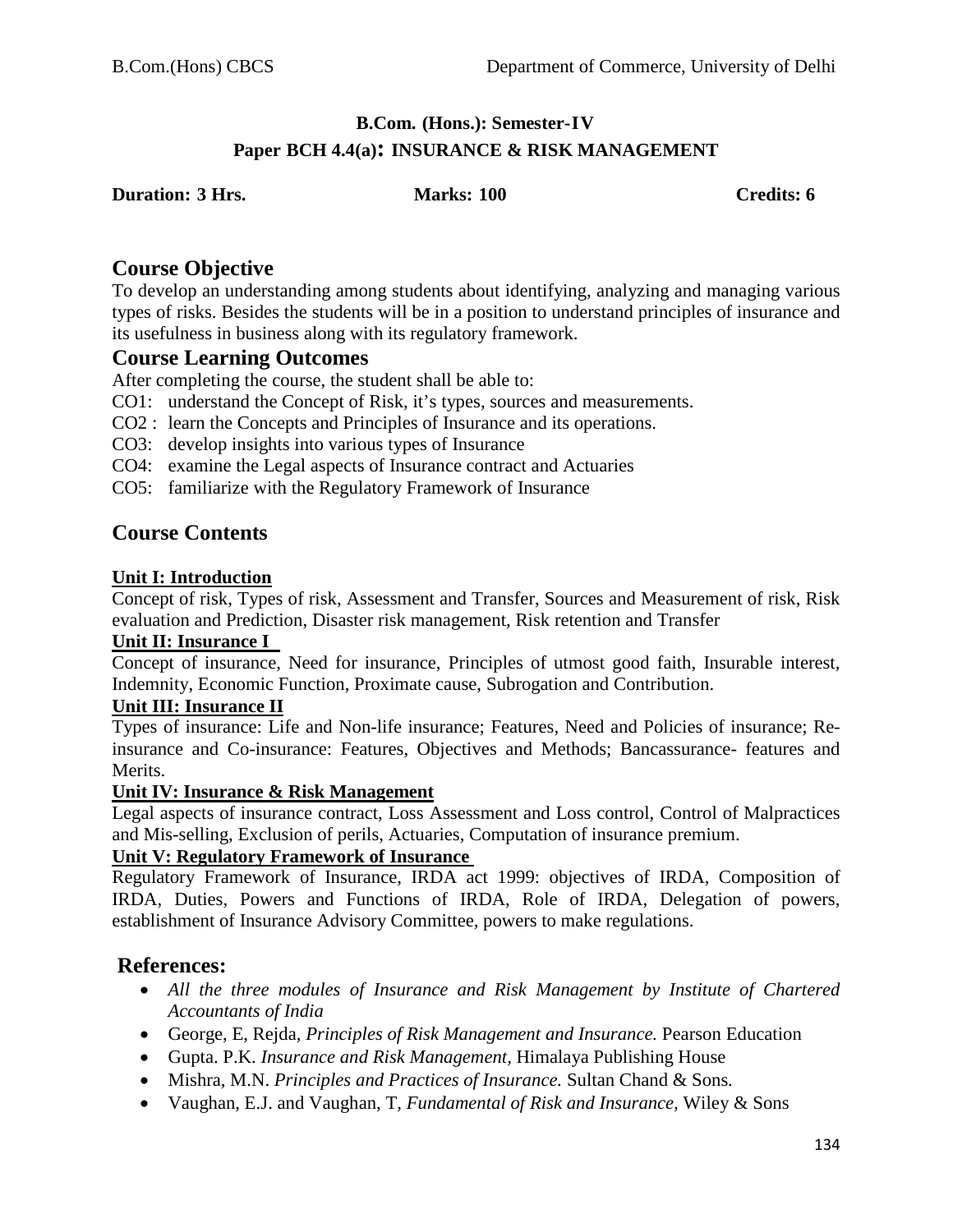# **Additional Resources**

- Black, K & H. D. Skipper*, Life and Health Insurance*, Pearson Education
- Crane, F. *Insurance Principles and Practices*, John Wiley and Sons, New York
- Dorfman, Marks S. *Introduction to Risk Management and Insurance*, Pearson Education 2. Dinsdale, W.A. *Elements of Insurance*. Pitaman
- Hansell, D.S. *Elements of Insurance*, Macdonald Evans

# **Note: Latest edition of text books may be used.**

# **Teaching Learning Process**

As the course is designed to develop an understanding among students about identifying, analyzing and managing various types of risks, the teaching learning process will be based on lectures, project work and cases studies

# **Assessment Methods**

The assessment of the students must be aligned with the course learning outcomes and requires Class Participation, Class Test, Assignment, Project Work, End Semester Examination

# **Keywords**

Risk Management, Insurance, Bancassurance, Actuaries, Insurance Premium, Regulatory Framework Of Insurance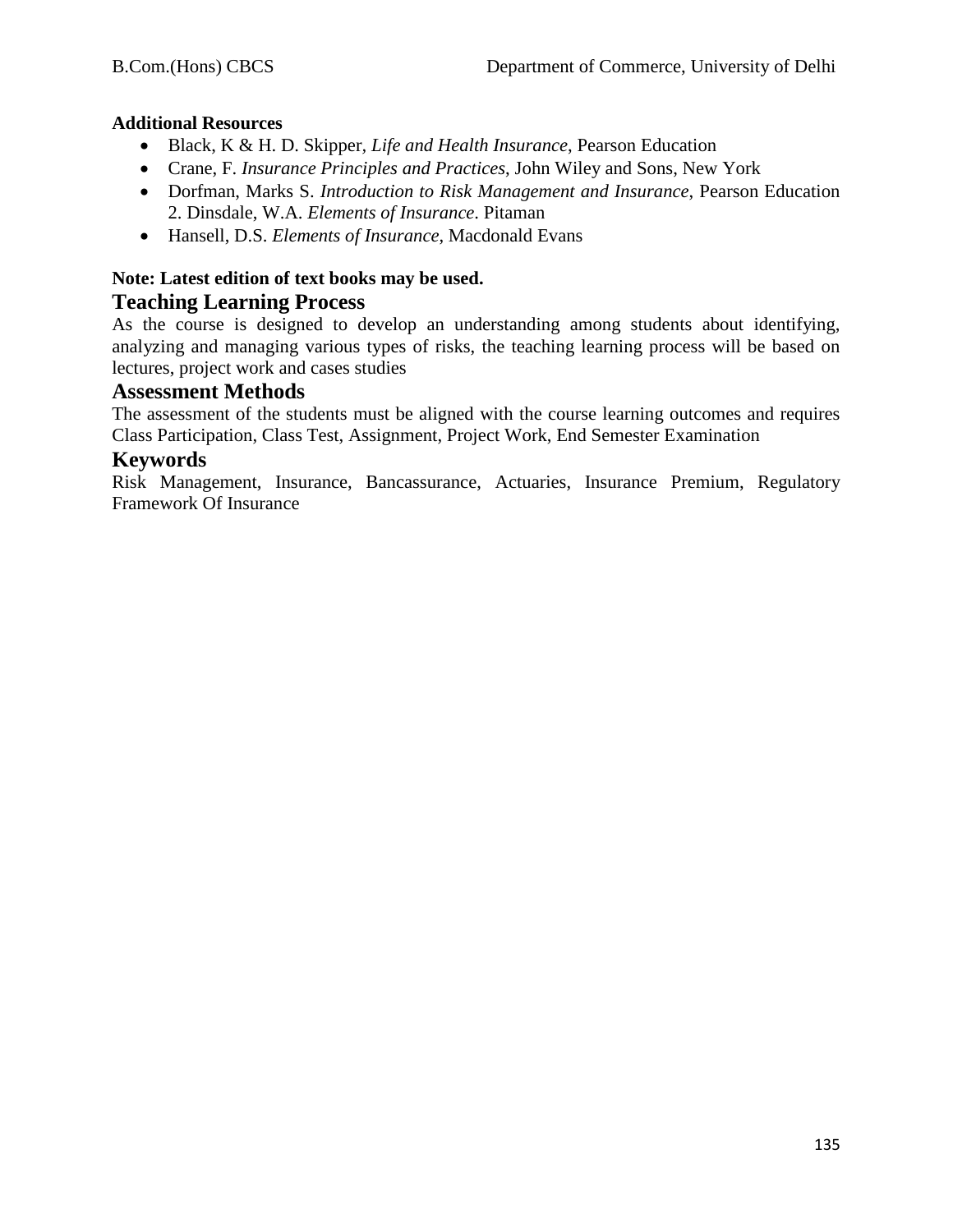## **B.Com. (Hons.): Semester-IV Paper BCH 4.4(b): PROJECT MANAGEMENT & TECHNIQUES**

#### **Duration: 3 Hrs. Marks: 100 Credits: 6**

# **Course Objective**

To enable the students to evolve a suitable framework for the preparation, appraisal, monitoring and control of industrial projects.

# **Course Learning Outcomes**

After completing the course, the student shall be able to:

- CO1 familiarize with the concept of project management and its attributes
- CO2 understand project planning and project analysis
- CO3 perform project appraisal.
- CO4 examine project risk and conduct performance assessment and quality management of the project
- CO5 learn cases in project management.

# **Course Contents**

# **Unit I: Introduction**

Concept and attributes of Project, Identification of Investment opportunities, Project life cycle, Role of Project Manager, Project Management Information System, Project Management Process and Principles, Relationship between Project Manager and Line Manager, Project Stakeholder Analysis. Project Planning, Monitoring and Control of Investment Projects. Pre-Feasibility study.

## **Unit II: Project Preparation**

Technical Feasibility, Marketing Feasibility, Financial Planning: Estimation of Costs and Funds (including sources of funds), Loan Syndication for the Projects, Demand Analysis and Commercial Viability (brief introduction to NPV), Project budget, Collaboration Arrangements, Tax considerations and legal aspects.

# **Unit III: Project Appraisal**

Business Criterion of Growth, Liquidity and Profitability, Social Cost Benefit Analysis in Public and Private Sector, Investment Criterion and Choice of techniques, Estimation of Shadow prices and Social discount rate

## **Unit lV: Project Risk and Performance Assessment**

Project Risk Management- Identification, Analysis and Reduction, Project quality management, Project Performance Measurement and Evaluation, Project Report.

## **Unit V: Project Management Techniques & Case Studies**

Project Management Techniques (PERT & CPM) and 2 Case Studies.

# **References**

- Chandra. Prasanna. *Project Preparation, Appraisal and Implementation.* Tara McGraw Hill.
- Gido, Jack,. and Clements, James P. *Project Management.* Cengage Learning.
- Gray, Clifford F., Larson, Eric W., and Desai, Gautam V. *Project Management: The Managerial Process.* McGraw Hill Education.